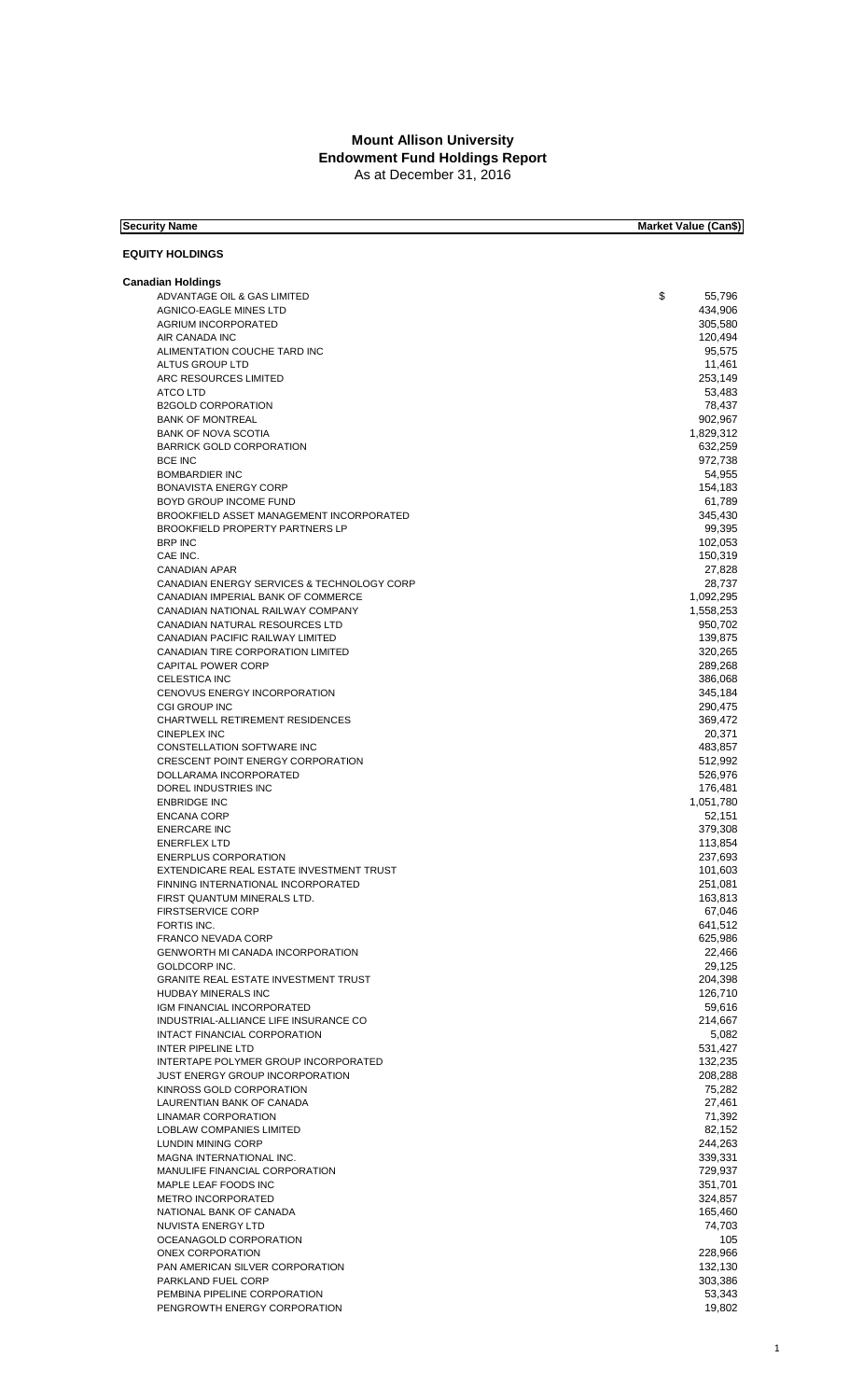| <b>Security Name</b>                                      | <b>Market Value (Can\$)</b> |
|-----------------------------------------------------------|-----------------------------|
| PEYTO EXPLORATION & DEVELOPMENT CORP                      | 128,344                     |
| POTASH CORPORATION OF SASKATCHEWAN INC.                   | 158,415                     |
| POWER CORPORATION OF CANADA                               | 36,450                      |
| PRAIRIESKY ROYALTY LTD                                    | 10,970                      |
| QUEBECOR INC.                                             | 53,132                      |
| RIOCAN REAL ESTATE INVESTMENT TRUST                       | 309,401                     |
| ROGERS COMMUNICATIONS INC                                 | 259,072                     |
| ROYAL BANK OF CANADA                                      | 2,590,546                   |
| SAPUTO INC.<br>SAVANNA ENERGY SERVICES CORP               | 540,084                     |
|                                                           | 10,727<br>33,751            |
| SECURE ENERGY SERVICES INCORPORATION<br><b>SEMAFO INC</b> | 61,791                      |
| <b>SHAWCOR LIMITED</b>                                    | 101,778                     |
| SILVER STANDARD RESOURCES INC.                            | 21,274                      |
| SUN LIFE FINANCIAL INCORPORATED                           | 736,316                     |
| SUNCOR ENERGY INCORPORATED                                | 944,148                     |
| <b>TECK RESOURCES LIMITED</b>                             | 147,936                     |
| <b>TELUS CORPORATION</b>                                  | 369,157                     |
| <b>THOMSON REUTERS CORP</b>                               | 645,753                     |
| <b>TMX GROUP LIMITED</b>                                  | 62,700                      |
| TORC OIL AND GAS LTD                                      | 36,555                      |
| TORONTO-DOMINION BANK                                     | 2,483,651                   |
| <b>TOURMALINE OIL CORP</b>                                | 194,620                     |
| TRANSCANADA CORPORATION                                   | 1,006,498                   |
| TRANSCONTINENTAL INCORPORATED                             | 20,853                      |
| TRANSFORCE INCORPORATION                                  | 284,692                     |
| TURQUOISE HILL RESOURCES LIMITED                          | 120,213                     |
| VALEANT PHARMACEUTICALS INTERNATIONAL INC                 | 83,589                      |
| <b>VERESEN INCORPORATION</b>                              | 114,150                     |
| <b>VERMILION ENERGY INC</b>                               | 247,366                     |
| WASTE CONNECTIONS INC                                     | 68,834                      |
| WEST FRASER TIMBER CO LTD                                 | 229,576                     |
| WESTERN FOREST PRODUCTS INC                               | 93,531                      |
| <b>WESTJET AIRLINES LIMITED</b>                           | 115,447                     |
| WESTSHORE TERMINALS INVESTMENT CORP                       | 79,295                      |
| YAMANA GOLD INCORPORATED                                  | 129,781                     |
|                                                           |                             |
| <b>United States Holdings</b>                             |                             |
| 3M CO COMMON STOCK USD.01                                 | 72,190                      |
| ABBOTT LABORATORIES COMMON STOCK                          | 37,449                      |
| ABBVIE INC COMMON STOCK USD.01                            | 78,201                      |
| ACCENTURE PLC CL A COMMON STOCK USD.0000225               | 48,848                      |
| ACTIVISION BLIZZARD INC COMMON STOCK USD.000001           |                             |
|                                                           | 16,208                      |
| ACUITY BRANDS INC COMMON STOCK USD.01                     | 6,559                       |
| ACUSHNET HOLDINGS CORP COMMON STOCK USD.001               | 54,715                      |
| ADOBE SYSTEMS INC COMMON STOCK USD.0001                   | 33,884                      |
| ADVANCE AUTO PARTS INC COMMON STOCK USD.0001              | 8,128                       |
| AES CORP COMMON STOCK USD.01                              | 21,430                      |
| AETNA INC COMMON STOCK USD.01                             | 28,861                      |
| AFFILIATED MANAGERS GROUP COMMON STOCK USD.01             | 5,209                       |
| AFLAC INC COMMON STOCK USD.1                              | 19,229                      |
| AGILENT TECHNOLOGIES INC COMMON STOCK USD.01              | 10,155                      |
| AIR PRODUCTS + CHEMICALS INC COMMON STOCK USD1.0          | 21,019                      |
| AKAMAI TECHNOLOGIES INC COMMON STOCK USD.01               | 7,560                       |
| ALASKA AIR GROUP INC COMMON STOCK USD.01                  | 7,380                       |
| ALBEMARLE CORP COMMON STOCK USD.01                        | 6,203                       |
| ALEXION PHARMACEUTICALS INC COMMON STOCK USD.0001         | 18,131                      |
| ALLEGION PLC COMMON STOCK USD.01                          | 3,887                       |
| ALLERGAN PLC COMMON STOCK USD.0033                        | 133,704                     |
| ALLIANCE DATA SYSTEMS CORP COMMON STOCK USD.01            | 8,724                       |
| ALLIANT ENERGY CORP COMMON STOCK USD.01                   | 5,490                       |
|                                                           |                             |
| ALLSTATE CORP COMMON STOCK USD.01                         | 37,080                      |
| ALPHABET INC CL A COMMON STOCK USD.001                    | 196,070                     |
| ALPHABET INC CL C COMMON STOCK USD.001                    | 176,952                     |
| ALTRIA GROUP INC COMMON STOCK USD.333                     | 118,018                     |
| AMAZON.COM INC COMMON STOCK USD.01                        | 214,108                     |
| AMEREN CORPORATION COMMON STOCK USD.01                    | 8,575                       |
| AMERICAN AIRLINES GROUP INC COMMON STOCK                  | 16,905                      |
| AMERICAN ELECTRIC POWER COMMON STOCK USD6.5               | 20,655                      |
| AMERICAN EXPRESS CO COMMON STOCK USD.2                    | 62,174                      |
| AMERICAN INTERNATIONAL GROUP COMMON STOCK USD2.5          | 42,426                      |
| AMERICAN TOWER CORP REIT USD.01                           | 29,921                      |
| AMERICAN WATER WORKS CO INC COMMON STOCK USD.01           | 8,710                       |
| AMERIPRISE FINANCIAL INC COMMON STOCK USD.01              | 29,669                      |
| AMERISOURCEBERGEN CORP COMMON STOCK USD.01                | 8,481                       |
| AMETEK INC COMMON STOCK USD.01                            | 7,773                       |
| AMGEN INC COMMON STOCK USD.0001                           | 87,885                      |
|                                                           |                             |
| AMPHENOL CORP CL A COMMON STOCK USD.001                   | 13,662                      |
| ANADARKO PETROLEUM CORP COMMON STOCK USD.1                | 209,208                     |
| ANALOG DEVICES INC COMMON STOCK USD.167                   | 14,691                      |
| ANNALY CAPITAL MANAGEMENT IN REIT USD.01                  | 4,439                       |
| ANTHEM INC COMMON STOCK USD.01                            | 24,991                      |
| AON PLC COMMON STOCK USD.01                               | 37,408                      |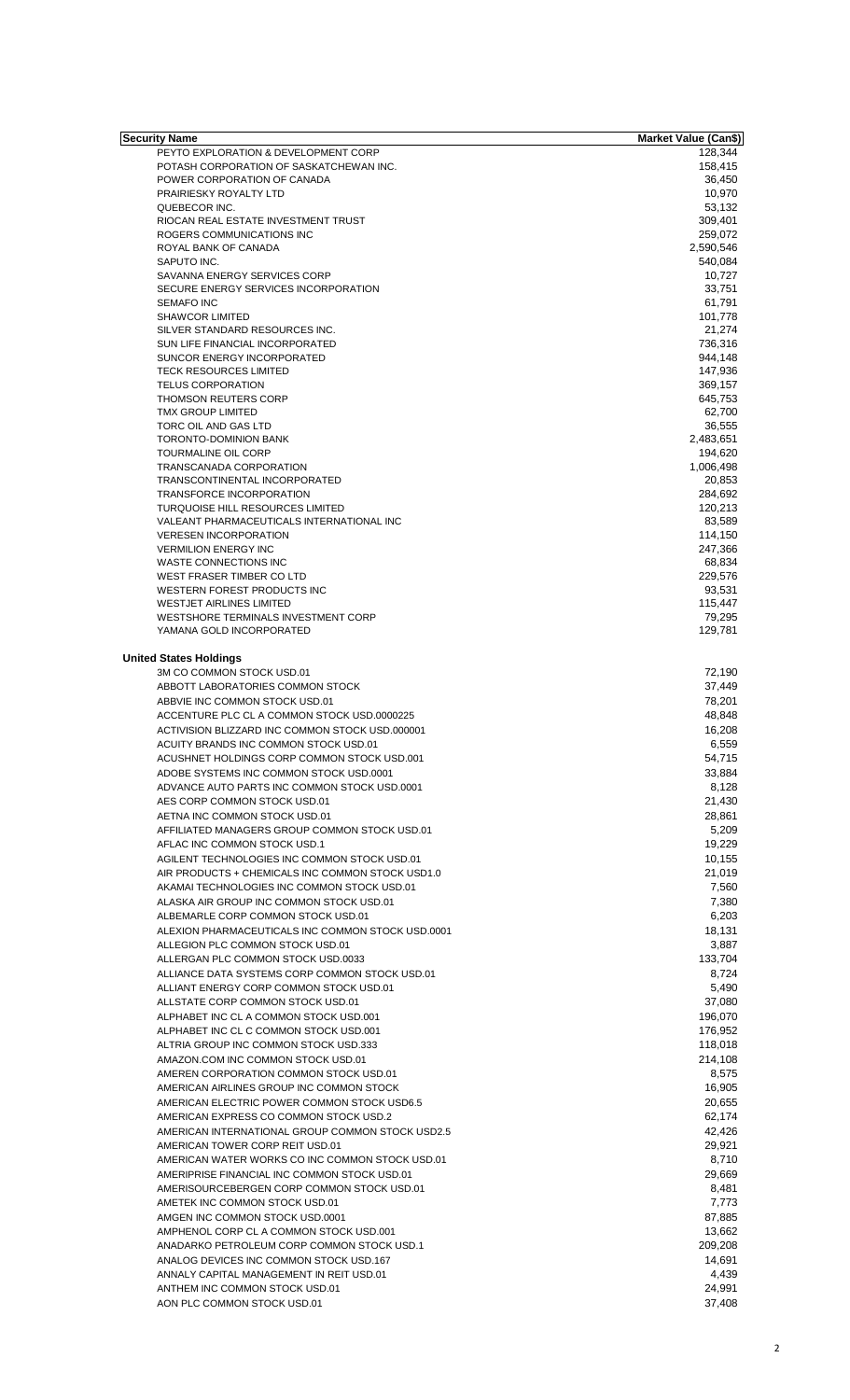| Security Name                                                                       | <b>Market Value (Can\$)</b> |
|-------------------------------------------------------------------------------------|-----------------------------|
| APACHE CORP COMMON STOCK USD.625                                                    | 16,239                      |
| APARTMENT INVT + MGMT CO A REIT USD.01                                              | 4,483                       |
| APPLE INC COMMON STOCK USD.00001                                                    | 716,671                     |
| APPLIED MATERIALS INC COMMON STOCK USD.01<br>ARCHER DANIELS MIDLAND CO COMMON STOCK | 232,277<br>18,060           |
| ARCONIC INC COMMON STOCK                                                            | 5,421                       |
| ARTHUR J GALLAGHER + CO COMMON STOCK USD1.0                                         | 6,207                       |
| ASSURANT INC COMMON STOCK USD.01                                                    | 4,068                       |
| AT+T INC COMMON STOCK USD1.0                                                        | 214,458                     |
| ATHENE HOLDING LTD CLASS A COMMON STOCK                                             | 65,813                      |
| ATKORE INTERNATIONAL GROUP I COMMON STOCK USD.01                                    | 119,014                     |
| AUTODESK INC COMMON STOCK USD.01                                                    | 9,478                       |
| AUTOMATIC DATA PROCESSING COMMON STOCK USD.1                                        | 30,807                      |
| AUTONATION INC COMMON STOCK USD.01                                                  | 2,062                       |
| AUTOZONE INC COMMON STOCK USD.01                                                    | 15,418                      |
| AVALONBAY COMMUNITIES INC REIT USD.01                                               | 15,972                      |
| AVERY DENNISON CORP COMMON STOCK USD1.0                                             | 4,033                       |
| BAKER HUGHES INC COMMON STOCK USD1.0                                                | 18,766                      |
| <b>BALL CORP COMMON STOCK</b>                                                       | 8,927                       |
| BANK OF AMERICA CORP COMMON STOCK USD.01                                            | 192,503                     |
| BANK OF NEW YORK MELLON CORP COMMON STOCK USD.01                                    | 34,157                      |
| BAXTER INTERNATIONAL INC COMMON STOCK USD1.0                                        | 14,418                      |
| BB+T CORP COMMON STOCK USD5.0                                                       | 25,180                      |
| BECTON DICKINSON AND CO COMMON STOCK USD1.0                                         | 41,278                      |
| BED BATH + BEYOND INC COMMON STOCK USD.01                                           | 3,862<br>222,611            |
| BERKSHIRE HATHAWAY INC CL B COMMON STOCK USD.0033                                   | 25,739                      |
| BEST BUY CO INC COMMON STOCK USD.1<br>BIO RAD LABORATORIES A COMMON STOCK USD.0001  |                             |
| BIOGEN INC COMMON STOCK USD.0005                                                    | 129,646<br>48,769           |
| BLACKROCK INC COMMON STOCK USD.01                                                   | 30,579                      |
| BOEING CO/THE COMMON STOCK USD5.0                                                   | 84,838                      |
| BORGWARNER INC COMMON STOCK USD.01                                                  | 5,336                       |
| BOSTON PROPERTIES INC REIT USD.01                                                   | 12,731                      |
| BOSTON SCIENTIFIC CORP COMMON STOCK USD.01                                          | 19,462                      |
| BRINKER INTERNATIONAL INC COMMON STOCK USD.1                                        | 14,888                      |
| BRISTOL MYERS SQUIBB CO COMMON STOCK USD.1                                          | 64,881                      |
| BROADCOM LTD COMMON STOCK                                                           | 46,677                      |
| BROWN FORMAN CORP CLASS B COMMON STOCK USD.15                                       | 5,295                       |
| C.H. ROBINSON WORLDWIDE INC COMMON STOCK USD.1                                      | 6,760                       |
| CA INC COMMON STOCK USD.1                                                           | 6,462                       |
| CABOT CORP COMMON STOCK USD1.0                                                      | 17,813                      |
| CABOT OIL + GAS CORP COMMON STOCK USD.1                                             | 7,240                       |
| CAMPBELL SOUP CO COMMON STOCK USD.0375                                              | 7,367                       |
| CAPITAL ONE FINANCIAL CORP COMMON STOCK USD.01                                      | 36,507                      |
| CARDINAL HEALTH INC COMMON STOCK                                                    | 26,720                      |
| CARMAX INC COMMON STOCK USD.5                                                       | 8,617                       |
| CARNIVAL CORP COMMON STOCK USD.01                                                   | 14,836                      |
| CATERPILLAR INC COMMON STOCK USD1.0                                                 | 35,996                      |
| CBRE GROUP INC A COMMON STOCK USD.01                                                | 6,221                       |
| CBS CORP CLASS B NON VOTING COMMON STOCK USD.001                                    | 37,597                      |
| CELANESE CORP SERIES A COMMON STOCK USD.0001                                        | 15,480                      |
| CELGENE CORP COMMON STOCK USD.01                                                    | 67,557                      |
| CENTENE CORP COMMON STOCK USD.001                                                   | 6,364                       |
| CENTERPOINT ENERGY INC COMMON STOCK USD.01                                          | 23,961                      |
| CENTURYLINK INC COMMON STOCK USD1.0                                                 | 8,563                       |
| CERNER CORP COMMON STOCK USD.01                                                     | 9,552                       |
| CF INDUSTRIES HOLDINGS INC COMMON STOCK USD.01                                      | 4,630                       |
| CHARTER COMMUNICATIONS INC A COMMON STOCK USD.001                                   | 41,572                      |
| CHESAPEAKE ENERGY CORP COMMON STOCK USD.01                                          | 2,321                       |
| CHEVRON CORP COMMON STOCK USD.75                                                    | 153,459                     |
| CHIMERA INVESTMENT CORP REIT USD.01                                                 | 16,926                      |
| CHIPOTLE MEXICAN GRILL INC COMMON STOCK USD.01                                      | 7,088                       |
| CHUBB LTD COMMON STOCK                                                              | 236,732                     |
| CHURCH + DWIGHT CO INC COMMON STOCK USD1.0                                          | 7,385                       |
| CIGNA CORP COMMON STOCK USD.25                                                      | 95,982                      |
| CIMAREX ENERGY CO COMMON STOCK USD.01                                               | 8,616                       |
| CINCINNATI FINANCIAL CORP COMMON STOCK USD2.0                                       | 7,367                       |
| CINTAS CORP COMMON STOCK                                                            | 6,370                       |
| CISCO SYSTEMS INC COMMON STOCK USD.001                                              | 132,621                     |
| CITIGROUP INC COMMON STOCK USD.01                                                   | 511,011                     |
| CITIZENS FINANCIAL GROUP COMMON STOCK USD.01                                        | 12,061<br>9,216             |
| CITRIX SYSTEMS INC COMMON STOCK USD.001                                             |                             |
| CLOROX COMPANY COMMON STOCK USD1.0                                                  | 10,135                      |
| CME GROUP INC COMMON STOCK USD.01<br>CMS ENERGY CORP COMMON STOCK USD.01            | 26,116<br>7,555             |
| COACH INC COMMON STOCK USD.01                                                       | 6,549                       |
| COCA COLA CO/THE COMMON STOCK USD.25                                                | 107,845                     |
| COGNIZANT TECH SOLUTIONS A COMMON STOCK USD.01                                      | 22,575                      |
| COLGATE PALMOLIVE CO COMMON STOCK USD1.0                                            | 38,614                      |
| COMCAST CORP CLASS A COMMON STOCK USD.01                                            | 144,494                     |
| COMERICA INC COMMON STOCK USD5.0                                                    | 7,704                       |
| CONAGRA BRANDS INC COMMON STOCK USD5.0                                              | 11,136                      |
|                                                                                     |                             |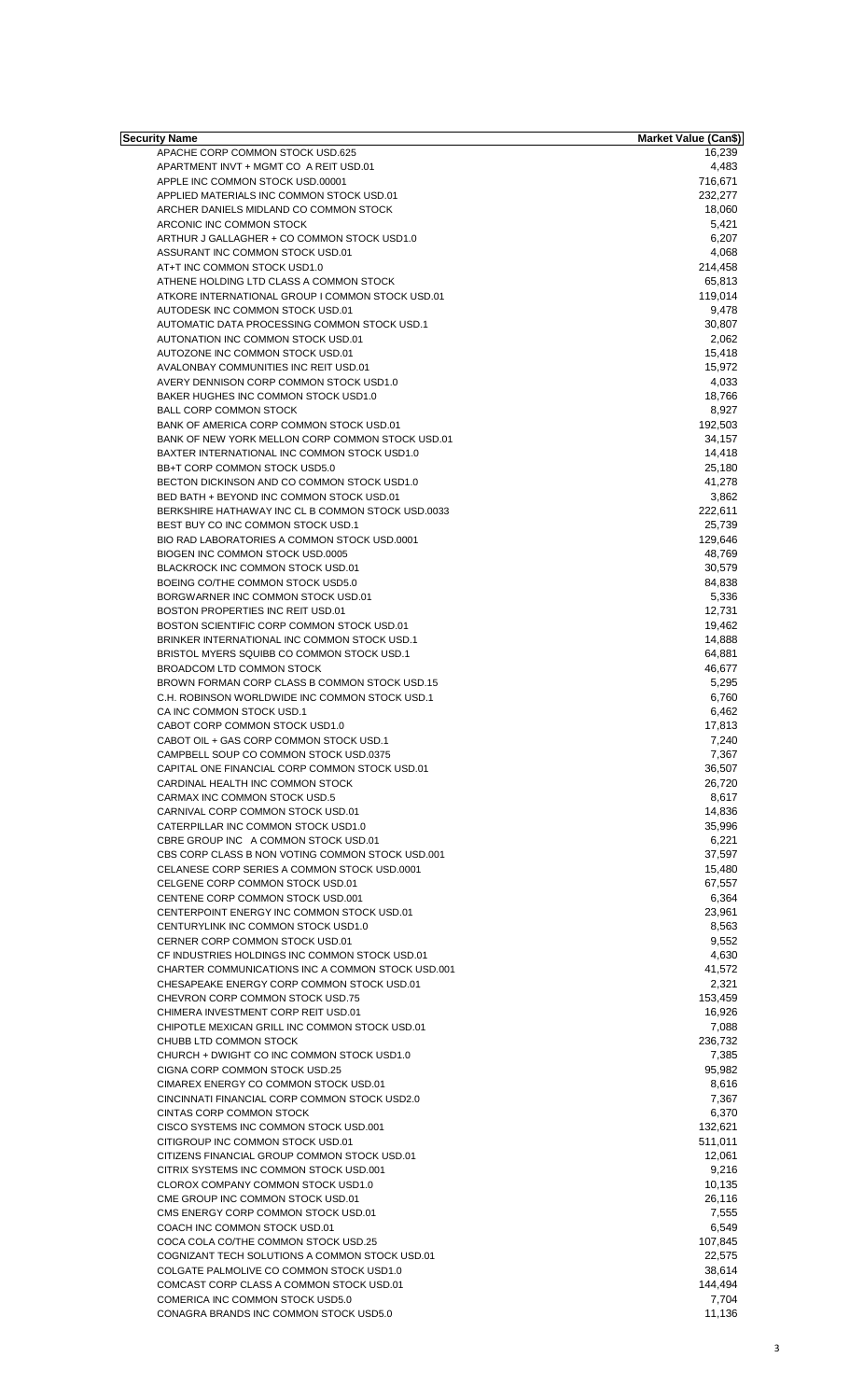| Security Name                                                                           | Market Value (Can\$) |
|-----------------------------------------------------------------------------------------|----------------------|
| CONCHO RESOURCES INC COMMON STOCK USD.001                                               | 11,748               |
| CONOCOPHILLIPS COMMON STOCK USD.01                                                      | 65,203               |
| CONSOLIDATED EDISON INC COMMON STOCK USD.1                                              | 14,760<br>17,965     |
| CONSTELLATION BRANDS INC A COMMON STOCK USD.01<br>COOPER COS INC/THE COMMON STOCK USD.1 | 5,445                |
| <b>CORNING INC COMMON STOCK USD.5</b>                                                   | 15,120               |
| COSTCO WHOLESALE CORP COMMON STOCK USD.005                                              | 46,523               |
| COTT CORPORATION COMMON STOCK                                                           | 312,959              |
| COTY INC CL A COMMON STOCK USD.01                                                       | 5,697                |
| CR BARD INC COMMON STOCK USD.25                                                         | 10,960               |
| CROWN CASTLE INTL CORP REIT USD.01                                                      | 20,693               |
| CSRA INC COMMON STOCK USD.001                                                           | 2,808                |
| CSX CORP COMMON STOCK USD1.0                                                            | 24,742               |
| CTBC FINANCIAL HOLDING CO LT COMMON STOCK TWD10.                                        | 3,244                |
| <b>CUMMINS INC COMMON STOCK USD2.5</b>                                                  | 32,280               |
| CVS HEALTH CORP COMMON STOCK USD.01                                                     | 117,649              |
| DANAHER CORP COMMON STOCK USD.01                                                        | 51,066               |
| DARDEN RESTAURANTS INC COMMON STOCK                                                     | 24,065               |
| DAVITA INC COMMON STOCK USD.001                                                         | 7,170                |
| DEERE + CO COMMON STOCK USD1.0                                                          | 20,034               |
| DELPHI AUTOMOTIVE PLC COMMON STOCK USD.01                                               | 12,034               |
| DELTA AIR LINES INC COMMON STOCK USD.0001                                               | 36,340               |
| DENTSPLY SIRONA INC COMMON STOCK USD.01                                                 | 8,794                |
| DEVON ENERGY CORP COMMON STOCK USD.1                                                    | 35,420               |
| DIGITAL REALTY TRUST INC REIT USD.01                                                    | 9,429                |
| DISCOVER FINANCIAL SERVICES COMMON STOCK USD.01                                         | 38,423               |
| DISCOVERY COMMUNICATIONS A COMMON STOCK USD.01                                          | 2,630                |
| DISCOVERY COMMUNICATIONS C COMMON STOCK USD.01                                          | 4,259                |
| DOLLAR GENERAL CORP COMMON STOCK USD.875                                                | 12,640               |
| DOLLAR TREE INC COMMON STOCK USD.01                                                     | 12,028               |
| DOMINION RESOURCES INC/VA COMMON STOCK                                                  | 31,816               |
| DOVER CORP COMMON STOCK USD1.0                                                          | 7,548                |
| DOW CHEMICAL CO/THE COMMON STOCK USD2.5                                                 | 139,714              |
| DR HORTON INC COMMON STOCK USD.01                                                       | 6,082                |
| DR PEPPER SNAPPLE GROUP INC COMMON STOCK USD.01                                         | 11,010               |
| DTE ENERGY COMPANY COMMON STOCK                                                         | 11,592               |
| DU PONT (E.I.) DE NEMOURS COMMON STOCK USD.3                                            | 339,191              |
| DUKE ENERGY CORP COMMON STOCK USD.001                                                   | 35,662               |
| DUN + BRADSTREET CORP COMMON STOCK USD.01<br>E TRADE FINANCIAL CORP COMMON STOCK USD.01 | 2,790                |
| EASTMAN CHEMICAL CO COMMON STOCK USD.01                                                 | 6,319                |
| EATON CORP PLC COMMON STOCK USD.01                                                      | 7,094<br>188,057     |
| EBAY INC COMMON STOCK USD.001                                                           | 41,689               |
| ECOLAB INC COMMON STOCK USD1.0                                                          | 20,222               |
| EDISON INTERNATIONAL COMMON STOCK                                                       | 15,516               |
| EDWARDS LIFESCIENCES CORP COMMON STOCK USD1.0                                           | 13,210               |
| ELECTRONIC ARTS INC COMMON STOCK USD.01                                                 | 15,859               |
| ELI LILLY + CO COMMON STOCK                                                             | 47,686               |
| EMERSON ELECTRIC CO COMMON STOCK USD.5                                                  | 23,724               |
| ENDO INTERNATIONAL PLC COMMON STOCK USD.0001                                            | 2,034                |
| ENSCO PLC CL A COMMON STOCK USD.1                                                       | 1,628                |
| ENTERGY CORP COMMON STOCK USD.01                                                        | 8,783                |
| ENVISION HEALTHCARE CORP COMMON STOCK                                                   | 4,973                |
| EOG RESOURCES INC COMMON STOCK USD.01                                                   | 38,830               |
| EQT CORP COMMON STOCK                                                                   | 7,356                |
| EQUIFAX INC COMMON STOCK USD1.25                                                        | 9,177                |
| EQUINIX INC REIT USD.001                                                                | 16,790               |
| EQUITY RESIDENTIAL REIT USD.01                                                          | 15,504               |
| ESSEX PROPERTY TRUST INC REIT USD.0001                                                  | 9,970                |
| ESTEE LAUDER COMPANIES CL A COMMON STOCK USD.01                                         | 11,067               |
| EVERSOURCE ENERGY COMMON STOCK USD5.0                                                   | 11,422               |
| <b>EXELON CORP COMMON STOCK</b>                                                         | 43,417               |
| EXPEDIA INC COMMON STOCK USD.001                                                        | 9,011                |
| EXPEDITORS INTL WASH INC COMMON STOCK USD.01                                            | 6,298                |
| EXPRESS SCRIPTS HOLDING CO COMMON STOCK USD.01                                          | 48,506               |
| EXTRA SPACE STORAGE INC REIT USD.01                                                     | 6,284                |
| EXXON MOBIL CORP COMMON STOCK                                                           | 273,411              |
| F5 NETWORKS INC COMMON STOCK                                                            | 6,759                |
| FACEBOOK INC A COMMON STOCK USD.000006                                                  | 193,491              |
| FASTENAL CO COMMON STOCK USD.01                                                         | 9,153                |
| FEDERAL REALTY INVS TRUST REIT USD.01                                                   | 6,515                |
| FEDEX CORP COMMON STOCK USD.1                                                           | 50,784               |
| FIDELITY NATIONAL INFO SERV COMMON STOCK USD.01                                         | 16,726               |
| FIFTH THIRD BANCORP COMMON STOCK                                                        | 13,596               |
| FIRST SOLAR INC COMMON STOCK USD.001                                                    | 1,379                |
| FIRSTENERGY CORP COMMON STOCK USD.1                                                     | 24,573               |
| FISERV INC COMMON STOCK USD.01                                                          | 15,556               |
| FLIR SYSTEMS INC COMMON STOCK USD.01                                                    | 3,413                |
| FLOWSERVE CORP COMMON STOCK USD1.25                                                     | 4,262                |
| FLUIDIGM CORP COMMON STOCK USD.001                                                      | 74,669               |
| FLUOR CORP COMMON STOCK USD.01                                                          | 4,666                |
| FMC CORP COMMON STOCK USD.1                                                             | 4,957                |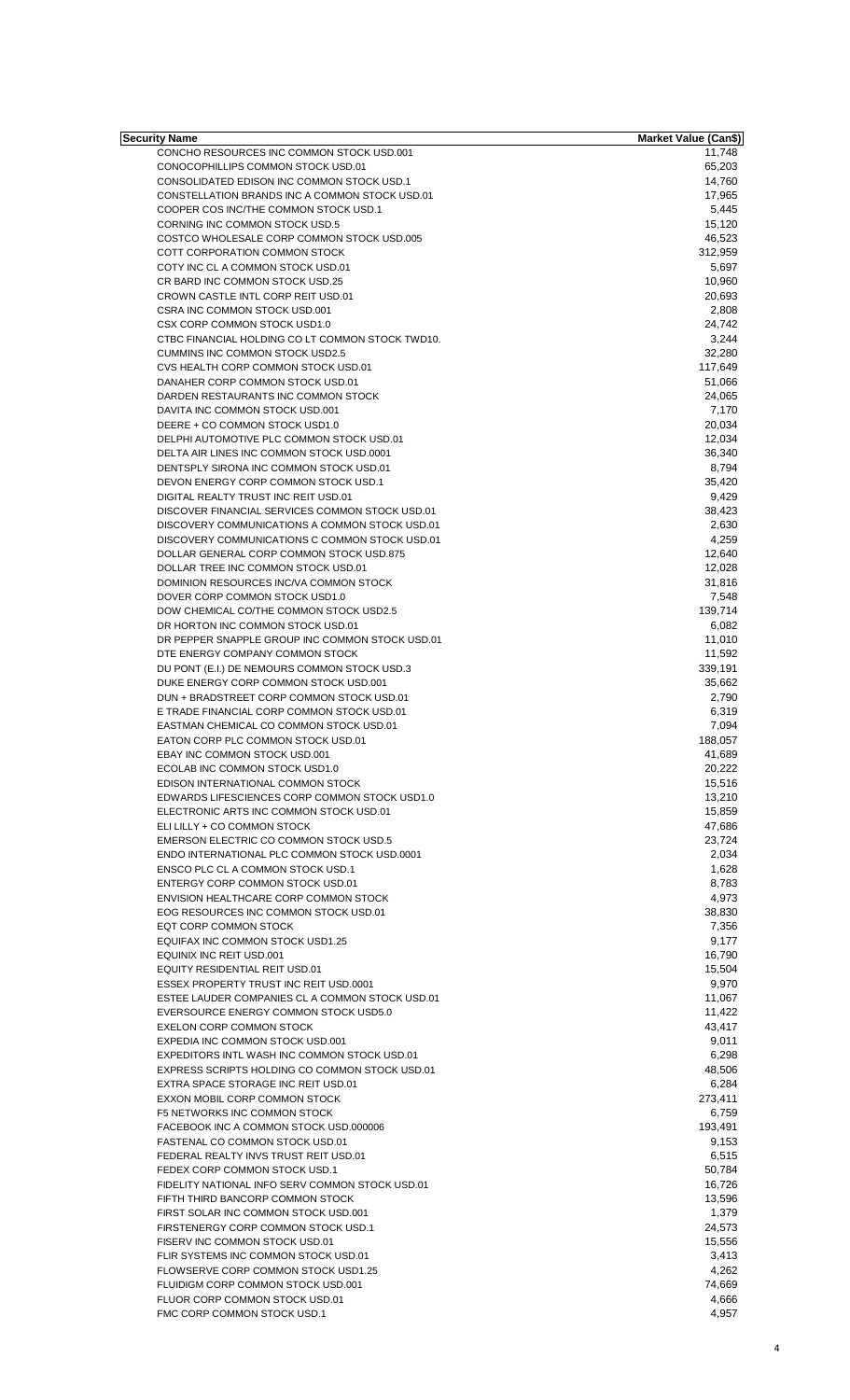| Security Name                                                                             | Market Value (Can\$) |
|-------------------------------------------------------------------------------------------|----------------------|
| FMC TECHNOLOGIES INC COMMON STOCK USD.01                                                  | 5,394                |
| FOOT LOCKER INC COMMON STOCK USD.01<br>FORD MOTOR CO COMMON STOCK USD.01                  | 6,189<br>31,381      |
| FORTIVE CORP COMMON STOCK USD.01                                                          | 10,578               |
| FORTUNE BRANDS HOME + SECURI COMMON STOCK USD.01                                          | 5,523                |
| FRANKLIN RESOURCES INC COMMON STOCK USD.1                                                 | 9,482                |
| FREEPORT MCMORAN INC COMMON STOCK USD.1                                                   | 10,873               |
| FRONTIER COMMUNICATIONS CORP COMMON STOCK USD.25                                          | 2,471                |
| GAP INC/THE COMMON STOCK USD.05                                                           | 3,560                |
| GARMIN LTD COMMON STOCK CHF10.0                                                           | 3,610                |
| GENERAL DYNAMICS CORP COMMON STOCK USD1.0                                                 | 32,970               |
| GENERAL ELECTRIC CO COMMON STOCK USD.06                                                   | 200,725              |
| <b>GENERAL GROWTH PROPERTIES REIT USD.01</b>                                              | 9,596                |
| GENERAL MILLS INC COMMON STOCK USD.1                                                      | 24,552               |
| GENERAL MOTORS CO COMMON STOCK USD.01                                                     | 42,162               |
| GENUINE PARTS CO COMMON STOCK USD1.0                                                      | 9,385                |
| GILEAD SCIENCES INC COMMON STOCK USD.001                                                  | 76,795               |
| <b>GLOBAL PAYMENTS INC COMMON STOCK</b>                                                   | 6,900                |
| GOLDMAN SACHS GROUP INC COMMON STOCK USD.01                                               | 58,940               |
| GOODYEAR TIRE + RUBBER CO COMMON STOCK                                                    | 5,220                |
| H+R BLOCK INC COMMON STOCK                                                                | 3,315                |
| HALLIBURTON CO COMMON STOCK USD2.5                                                        | 30,965               |
| HANESBRANDS INC COMMON STOCK USD.01<br>HANOVER INSURANCE GROUP INC/ COMMON STOCK USD.01   | 5,420                |
| HARLEY DAVIDSON INC COMMON STOCK USD.01                                                   | 6,420<br>6,875       |
| HARMAN INTERNATIONAL COMMON STOCK USD.01                                                  | 5,060                |
| HARRIS CORP COMMON STOCK USD1.                                                            | 8,498                |
| HARTFORD FINANCIAL SVCS GRP COMMON STOCK USD.01                                           | 12,580               |
| HASBRO INC COMMON STOCK USD.5                                                             | 5,812                |
| HCA HOLDINGS INC COMMON STOCK USD.01                                                      | 14,450               |
| HCP INC REIT USD1.0                                                                       | 9,137                |
| <b>HELMERICH + PAYNE COMMON STOCK USD.1</b>                                               | 5,664                |
| HENRY SCHEIN INC COMMON STOCK USD.01                                                      | 8,093                |
| HERSHEY CO/THE COMMON STOCK USD1.0                                                        | 9,682                |
| HESS CORP COMMON STOCK USD1.0                                                             | 10,928               |
| HEWLETT PACKARD ENTERPRIS COMMON STOCK USD.01                                             | 25,586               |
| HILL ROM HOLDINGS INC COMMON STOCK                                                        | 15,207               |
| HOLOGIC INC COMMON STOCK USD.01                                                           | 23,782               |
| HOME DEPOT INC COMMON STOCK USD.05                                                        | 111,199              |
| HONEYWELL INTERNATIONAL INC COMMON STOCK USD1.0                                           | 58,668               |
| HORMEL FOODS CORP COMMON STOCK USD.01465                                                  | 6,058                |
| HOST HOTELS + RESORTS INC REIT USD.01                                                     | 9,035                |
| HP INC COMMON STOCK USD.01                                                                | 37,207               |
| HUMANA INC COMMON STOCK USD.166                                                           | 20,091               |
| HUNT (JB) TRANSPRT SVCS INC COMMON STOCK USD.01                                           | 5,501                |
| HUNTINGTON BANCSHARES INC COMMON STOCK USD.01                                             | 155,425              |
| HUNTINGTON INGALLS INDUSTRIE COMMON STOCK USD.01                                          | 7,512                |
| ILLINOIS TOOL WORKS COMMON STOCK USD.01                                                   | 26,465               |
| ILLUMINA INC COMMON STOCK USD.01                                                          | 12,716               |
| INGERSOLL RAND PLC COMMON STOCK USD1.0                                                    | 12,760               |
| INGREDION INC COMMON STOCK USD.01                                                         | 15,298               |
| INTEL CORP COMMON STOCK USD.001                                                           | 470,009              |
| INTERCONTINENTAL EXCHANGE IN COMMON STOCK USD.01                                          | 22,154               |
| INTERNATIONAL PAPER CO COMMON STOCK USD1.0                                                | 14,394               |
| INTERPUBLIC GROUP OF COS INC COMMON STOCK USD.1                                           | 5,931                |
| INTL BUSINESS MACHINES CORP COMMON STOCK USD.2                                            | 128,914              |
| INTL FLAVORS + FRAGRANCES COMMON STOCK USD.125                                            | 6,175                |
| INTUIT INC COMMON STOCK USD.01                                                            | 18,979               |
| INTUITIVE SURGICAL INC COMMON STOCK USD.001                                               | 16,111               |
| INVESCO LTD COMMON STOCK USD.2                                                            | 8,127                |
| <b>IRON MOUNTAIN INC REIT USD.01</b>                                                      | 5,014                |
| JACOBS ENGINEERING GROUP INC COMMON STOCK USD1.0                                          | 4,388                |
| JM SMUCKER CO/THE COMMON STOCK                                                            | 10,384               |
| JOHNSON + JOHNSON COMMON STOCK USD1.0<br>JOHNSON CONTROLS INTERNATION COMMON STOCK USD.01 | 258,144<br>25,949    |
| JPMORGAN CHASE + CO COMMON STOCK USD1.0                                                   | 219,162              |
| JUNIPER NETWORKS INC COMMON STOCK USD.00001                                               | 6,812                |
| KANSAS CITY SOUTHERN COMMON STOCK USD.01                                                  | 5,822                |
| KELLOGG CO COMMON STOCK USD.25                                                            | 12,544               |
| KEYCORP COMMON STOCK USD1.0                                                               | 35,271               |
| KIMBERLY CLARK CORP COMMON STOCK USD1.25                                                  | 27,231               |
| KIMCO REALTY CORP REIT USD.01                                                             | 6,908                |
| KINDER MORGAN INC COMMON STOCK USD.01                                                     | 26,334               |
| KLA TENCOR CORP COMMON STOCK USD.001                                                      | 11,192               |
| KOHLS CORP COMMON STOCK USD.01                                                            | 5,686                |
| KRAFT HEINZ CO/THE COMMON STOCK USD.01                                                    | 34,354               |
| KROGER CO COMMON STOCK USD1.0                                                             | 22,053               |
| L BRANDS INC COMMON STOCK USD.5                                                           | 10,376               |
| L3 TECHNOLOGIES INC COMMON STOCK USD.01                                                   | 7,651                |
| LABORATORY CRP OF AMER HLDGS COMMON STOCK USD.1                                           | 8,546                |
| LAM RESEARCH CORP COMMON STOCK USD.001                                                    | 11,110               |
| LEAR CORP COMMON STOCK USD.01                                                             | 17,677               |
|                                                                                           |                      |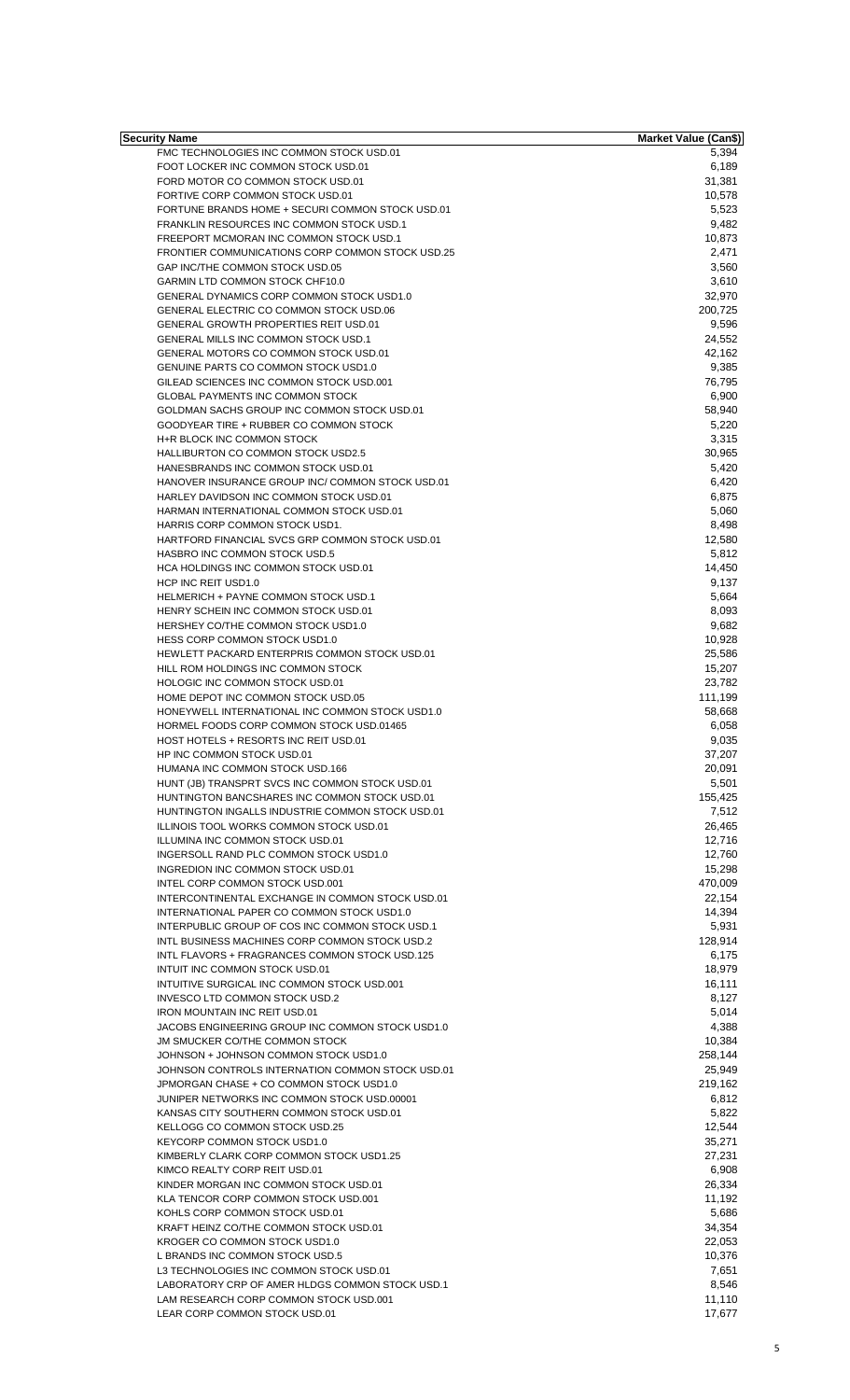| <b>Security Name</b>                               | <b>Market Value (Can\$)</b> |
|----------------------------------------------------|-----------------------------|
| LEGGETT + PLATT INC COMMON STOCK USD.01            | 4,103                       |
| LENNAR CORP A COMMON STOCK USD.1                   | 5,113                       |
| LEUCADIA NATIONAL CORP COMMON STOCK USD1.0         | 5,357                       |
| LEVEL 3 COMMUNICATIONS INC COMMON STOCK USD.01     | 10,983                      |
| LINCOLN NATIONAL CORP COMMON STOCK                 | 10,030                      |
| LINEAR TECHNOLOGY CORP COMMON STOCK USD.001        | 9,807                       |
| LKQ CORP COMMON STOCK USD.01                       | 6,357                       |
| LOCKHEED MARTIN CORP COMMON STOCK USD1.0           | 63,984                      |
| LOEWS CORP COMMON STOCK USD.01                     | 12,764                      |
| LOWE S COS INC COMMON STOCK USD.5                  | 41,360                      |
| LYONDELLBASELL INDU CL A COMMON STOCK EUR.04       | 38,495                      |
| M + T BANK CORP COMMON STOCK USD.5                 | 16,310                      |
| MACERICH CO/THE REIT USD.01                        | 5,660                       |
| MACY S INC COMMON STOCK USD.01                     | 7,288                       |
| MALLINCKRODT PLC COMMON STOCK USD.2                | 3,437                       |
| MANPOWERGROUP INC COMMON STOCK USD.01              | 15,161                      |
| MARATHON OIL CORP COMMON STOCK USD1.0              | 9,566                       |
| MARATHON PETROLEUM CORP COMMON STOCK               | 37,799                      |
| MARRIOTT INTERNATIONAL CL A COMMON STOCK USD.01    | 17,984                      |
| MARSH + MCLENNAN COS COMMON STOCK USD1.0           | 23,512                      |
| MARTIN MARIETTA MATERIALS COMMON STOCK USD.01      | 9,495                       |
| MASCO CORP COMMON STOCK USD1.0                     | 6,867                       |
| MASTERCARD INC A COMMON STOCK USD.0001             | 65,893                      |
| MATTEL INC COMMON STOCK USD1.0                     | 6,259                       |
| MCCORMICK + CO NON VTG SHRS COMMON STOCK           | 7,043                       |
| MCDONALD S CORP COMMON STOCK USD.01                | 258,907                     |
| MCKESSON CORP COMMON STOCK USD.01                  | 39,262                      |
| MEAD JOHNSON NUTRITION CO COMMON STOCK USD.01      | 8,453                       |
| MEDTRONIC PLC COMMON STOCK USD.1                   | 65,142                      |
| MERCK + CO. INC. COMMON STOCK USD.5                | 110,494                     |
| METLIFE INC COMMON STOCK USD.01                    | 39,293                      |
| METTLER TOLEDO INTERNATIONAL COMMON STOCK USD.01   | 7,514                       |
| MICHAEL KORS HOLDINGS LTD COMMON STOCK             | 4,915                       |
| MICROCHIP TECHNOLOGY INC COMMON STOCK USD.001      | 9,045                       |
| MICRON TECHNOLOGY INC COMMON STOCK USD.1           | 15,127                      |
| MICROSOFT CORP COMMON STOCK USD.00000625           | 390,749                     |
| MID AMERICA APARTMENT COMM REIT USD.01             | 7,145                       |
| MILACRON HOLDINGS CORP COMMON STOCK USD.01         | 78,948                      |
| MOHAWK INDUSTRIES INC COMMON STOCK USD.01          | 8,148                       |
| MOLSON COORS BREWING CO B COMMON STOCK USD.01      | 11,683                      |
| MONDELEZ INTERNATIONAL INC A COMMON STOCK          | 45,679                      |
| MONSANTO CO COMMON STOCK USD.01                    | 214,439                     |
| MONSTER BEVERAGE CORP COMMON STOCK                 | 12,072                      |
| MOODY S CORP COMMON STOCK USD.01                   | 10,546                      |
| MORGAN STANLEY COMMON STOCK USD.01                 | 190,614                     |
| MOSAIC CO/THE COMMON STOCK USD.01                  | 6,591                       |
| MOTOROLA SOLUTIONS INC COMMON STOCK USD.01         | 18,133                      |
| MURPHY OIL CORP COMMON STOCK USD1.0                | 3,226                       |
| MYLAN NV COMMON STOCK EUR.01                       | 10,906                      |
| NASDAQ INC COMMON STOCK USD.01                     | 4,902                       |
| NATIONAL OILWELL VARCO INC COMMON STOCK USD.01     |                             |
| NAVIENT CORP COMMON STOCK USD.01                   | 9,523                       |
|                                                    | 3,323                       |
| NESTLE SA SPONS ADR ADR                            | 202,003                     |
| NETAPP INC COMMON STOCK USD.001                    | 6,422                       |
| NETFLIX INC COMMON STOCK USD.001                   | 35,452                      |
| NEWELL BRANDS INC COMMON STOCK USD1.0              | 14,051                      |
| NEWFIELD EXPLORATION CO COMMON STOCK USD.01        | 5,073                       |
| NEWMONT MINING CORP COMMON STOCK USD1.6            | 29,878                      |
| NEWS CORP CLASS A COMMON STOCK USD.01              | 2,773                       |
| NEWS CORP CLASS B COMMON STOCK                     | 695                         |
| NEXTERA ENERGY INC COMMON STOCK USD.01             | 37,022                      |
| NIELSEN HOLDINGS PLC COMMON STOCK EUR.07           | 9,538                       |
| NIKE INC CL B COMMON STOCK USD1.0                  | 45,456                      |
| NISOURCE INC COMMON STOCK USD.01                   | 4,753                       |
| NOBLE ENERGY INC COMMON STOCK USD.01               | 10,884                      |
| NOKIA CORP SPON ADR ADR                            | 359,536                     |
| NORDSTROM INC COMMON STOCK                         | 3,769                       |
| NORFOLK SOUTHERN CORP COMMON STOCK USD1.0          | 21,208                      |
| NORTHERN TRUST CORP COMMON STOCK USD1.667          | 12,364                      |
| NORTHROP GRUMMAN CORP COMMON STOCK USD1.0          | 27,836                      |
| NRG ENERGY INC COMMON STOCK USD.01                 | 2,773                       |
| NU SKIN ENTERPRISES INC A COMMON STOCK USD.001     | 6,909                       |
| NUCOR CORP COMMON STOCK USD.4                      | 12,391                      |
| NVIDIA CORP COMMON STOCK USD.001                   | 38,231                      |
| O REILLY AUTOMOTIVE INC COMMON STOCK USD.01        | 17,885                      |
| OCCIDENTAL PETROLEUM CORP COMMON STOCK USD.2       | 312,034                     |
| OMNICOM GROUP COMMON STOCK USD.15                  | 29,098                      |
| ONEOK INC COMMON STOCK USD.01                      | 26,390                      |
| ORACLE CORP COMMON STOCK USD.01                    | 104,249                     |
| P G + E CORP COMMON STOCK                          | 20,059                      |
| PACCAR INC COMMON STOCK USD1.0                     | 14,946                      |
| PACIFIC BIOSCIENCES OF CALIF COMMON STOCK USD.0001 | 9,652                       |
|                                                    |                             |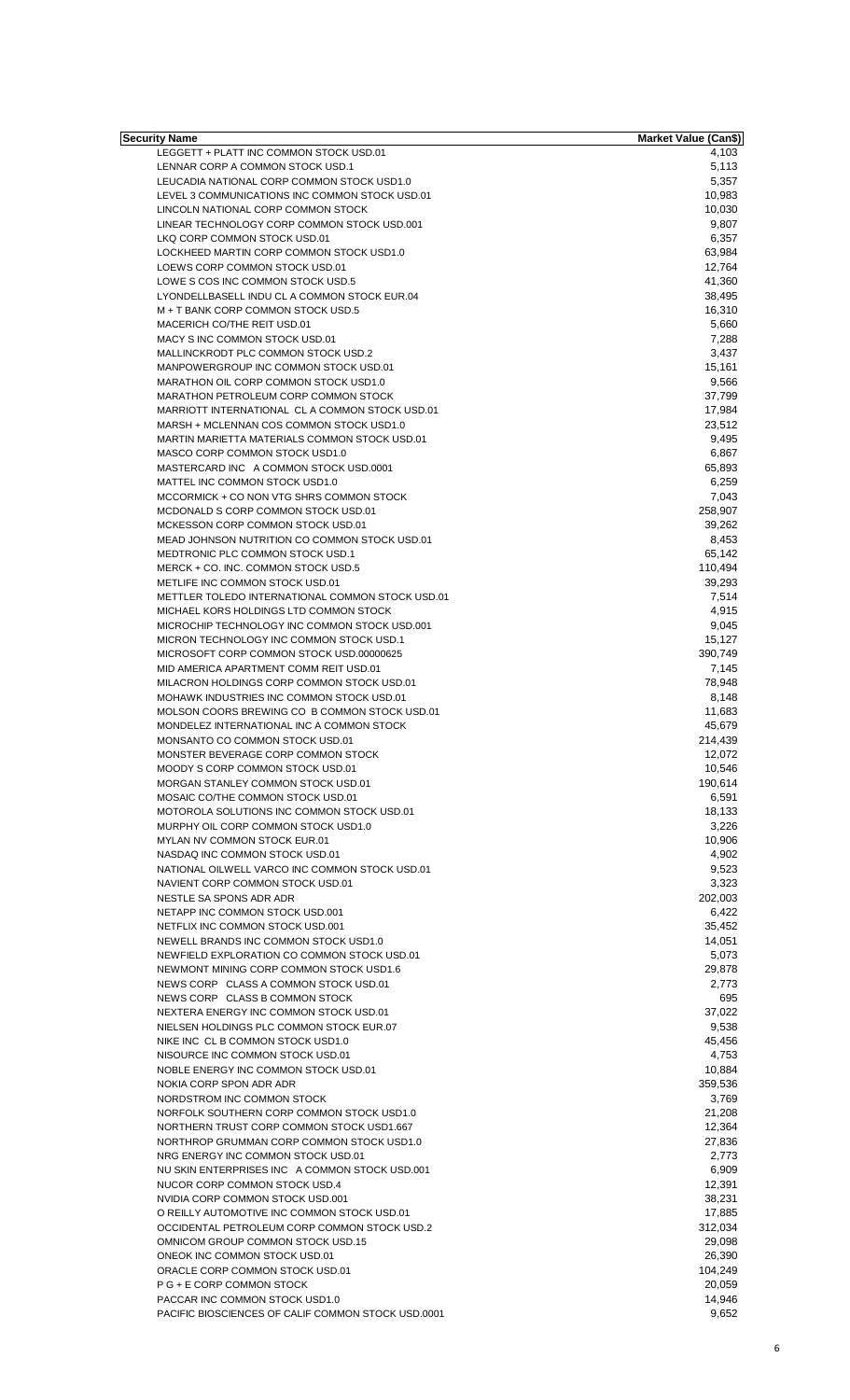| Security Name                                                                            | <b>Market Value (Can\$)</b> |
|------------------------------------------------------------------------------------------|-----------------------------|
| PACWEST BANCORP COMMON STOCK<br>PARKER HANNIFIN CORP COMMON STOCK USD.5                  | 15,958                      |
| PATTERSON COS INC COMMON STOCK USD.01                                                    | 12,305<br>2,397             |
| PAYCHEX INC COMMON STOCK USD.01                                                          | 12,836                      |
| PAYPAL HOLDINGS INC COMMON STOCK USD.0001                                                | 29,236                      |
| PENTAIR PLC COMMON STOCK USD.01                                                          | 6,310                       |
| PEOPLE SUNITED FINANCIAL COMMON STOCK USD.01                                             | 3,756                       |
| PEPSICO INC COMMON STOCK USD.017                                                         | 131,003                     |
| PERKINELMER INC COMMON STOCK USD1.0                                                      | 3,832                       |
| PERRIGO CO PLC COMMON STOCK                                                              | 7,751                       |
| PFIZER INC COMMON STOCK USD.05                                                           | 472,241                     |
| PHILIP MORRIS INTERNATIONAL COMMON STOCK                                                 | 119,996                     |
| PHILLIPS 66 COMMON STOCK<br>PINNACLE FOODS INC COMMON STOCK USD.01                       | 25,514<br>243,196           |
| PINNACLE WEST CAPITAL COMMON STOCK                                                       | 5,592                       |
| PIONEER NATURAL RESOURCES CO COMMON STOCK USD.01                                         | 20,017                      |
| PITNEY BOWES INC COMMON STOCK USD1.0                                                     | 1,695                       |
| PNC FINANCIAL SERVICES GROUP COMMON STOCK USD5.0                                         | 38,117                      |
| POUND STERLING                                                                           | 11                          |
| PPG INDUSTRIES INC COMMON STOCK USD1.67                                                  | 17,024                      |
| PPL CORP COMMON STOCK USD.01                                                             | 15,185                      |
| PRAXAIR INC COMMON STOCK USD.01                                                          | 22,303                      |
| PRICELINE GROUP INC/THE COMMON STOCK USD.008                                             | 48,740                      |
| PRINCIPAL FINANCIAL GROUP COMMON STOCK USD.01                                            | 18,273                      |
| PROCTER + GAMBLE CO WHEN DIS COMMON STOCK                                                | 157,556                     |
| PROGRESSIVE CORP COMMON STOCK USD1.0                                                     | 13,609                      |
| PROLOGIS INC REIT USD.01                                                                 | 18,396                      |
| PRUDENTIAL FINANCIAL INC COMMON STOCK USD.01                                             | 54,682                      |
| PUBLIC SERVICE ENTERPRISE GP COMMON STOCK<br>PUBLIC STORAGE REIT USD.1                   | 14,592<br>21,995            |
| PULTEGROUP INC COMMON STOCK USD.01                                                       | 3,817                       |
| PVH CORP COMMON STOCK USD1.0                                                             | 20,032                      |
| QORVO INC COMMON STOCK USD.0001                                                          | 4,301                       |
| QUALCOMM INC COMMON STOCK USD.0001                                                       | 89,542                      |
| QUANTA SERVICES INC COMMON STOCK USD.00001                                               | 3,211                       |
| QUEST DIAGNOSTICS INC COMMON STOCK USD.01                                                | 8,834                       |
| RALPH LAUREN CORP COMMON STOCK USD.01                                                    | 3,221                       |
| RANGE RESOURCES CORP COMMON STOCK USD.01                                                 | 3,873                       |
| RAYTHEON COMPANY COMMON STOCK USD.01                                                     | 27,509                      |
| <b>REALTY INCOME CORP REIT USD1.0</b>                                                    | 9,856                       |
| RED HAT INC COMMON STOCK USD.0001                                                        | 8,202                       |
| REGENERON PHARMACEUTICALS COMMON STOCK USD.001                                           | 18,349                      |
| REGIONS FINANCIAL CORP COMMON STOCK USD.01                                               | 31,185                      |
| REPUBLIC SERVICES INC COMMON STOCK USD.01                                                | 8,534                       |
| REYNOLDS AMERICAN INC COMMON STOCK USD.0001                                              | 30,718                      |
| ROBERT HALF INTL INC COMMON STOCK USD.001<br>ROCKWELL AUTOMATION INC COMMON STOCK USD1.0 | 3,960<br>12,034             |
| ROCKWELL COLLINS INC COMMON STOCK USD.01                                                 | 8,176                       |
| ROPER TECHNOLOGIES INC COMMON STOCK USD.01                                               | 12,490                      |
| ROSS STORES INC COMMON STOCK USD.01                                                      | 17.471                      |
| ROYAL CARIBBEAN CRUISES LTD COMMON STOCK USD.01                                          | 9,291                       |
| RYDER SYSTEM INC COMMON STOCK USD.5                                                      | 2,569                       |
| S+P GLOBAL INC COMMON STOCK USD1.0                                                       | 18,813                      |
| SALESFORCE.COM INC COMMON STOCK USD.001                                                  | 29,249                      |
| <b>SCANA CORP COMMON STOCK</b>                                                           | 6,823                       |
| SCHLUMBERGER LTD COMMON STOCK USD.01                                                     | 77,628                      |
| SCHWAB (CHARLES) CORP COMMON STOCK USD.01                                                | 31,551                      |
| SCRIPPS NETWORKS INTER CL A COMMON STOCK USD.01                                          | 4,586                       |
| SEAGATE TECHNOLOGY COMMON STOCK USD.00001                                                | 7,399                       |
| SEALED AIR CORP COMMON STOCK USD.1<br>SEMPRA ENERGY COMMON STOCK                         | 5,679<br>16,316             |
| SENIOR HOUSING PROP TRUST REIT USD.01                                                    | 14,888                      |
| SHERWIN WILLIAMS CO/THE COMMON STOCK USD1.0                                              | 14,161                      |
| SIGNET JEWELERS LTD COMMON STOCK USD.18                                                  | 4,720                       |
| SIMON PROPERTY GROUP INC REIT USD.0001                                                   | 36,904                      |
| SKYWORKS SOLUTIONS INC COMMON STOCK USD.25                                               | 9,152                       |
| SL GREEN REALTY CORP REIT USD.01                                                         | 7,117                       |
| SNAP ON INC COMMON STOCK USD1.0                                                          | 6,515                       |
| SOUTHERN CO/THE COMMON STOCK USD5.0                                                      | 32,123                      |
| SOUTHWEST AIRLINES CO COMMON STOCK USD1.0<br>SOUTHWESTERN ENERGY CO COMMON STOCK USD.01  | 20,509<br>3,406             |
| SPECTRA ENERGY CORP COMMON STOCK USD.001                                                 | 19,023                      |
| SPIRIT AEROSYSTEMS HOLD CL A COMMON STOCK USD.01                                         | 15,366                      |
| ST JUDE MEDICAL INC COMMON STOCK USD.1                                                   | 15,362                      |
| STANLEY BLACK + DECKER INC COMMON STOCK USD2.5                                           | 18,681                      |
| STAPLES INC COMMON STOCK USD.0006                                                        | 3,970                       |
| STARBUCKS CORP COMMON STOCK USD.001                                                      | 54,331                      |
| STATE STREET CORP COMMON STOCK USD1.0                                                    | 19,178                      |
| STERICYCLE INC COMMON STOCK USD.01                                                       | 4,357                       |
| STRYKER CORP COMMON STOCK USD.1                                                          | 24,656                      |
| SUMMIT MATERIALS INC CL A COMMON STOCK USD.01<br>SUNTRUST BANKS INC COMMON STOCK USD1.0  | 120,027<br>18,107           |
| SYMANTEC CORP COMMON STOCK USD.01                                                        | 9,612                       |
|                                                                                          |                             |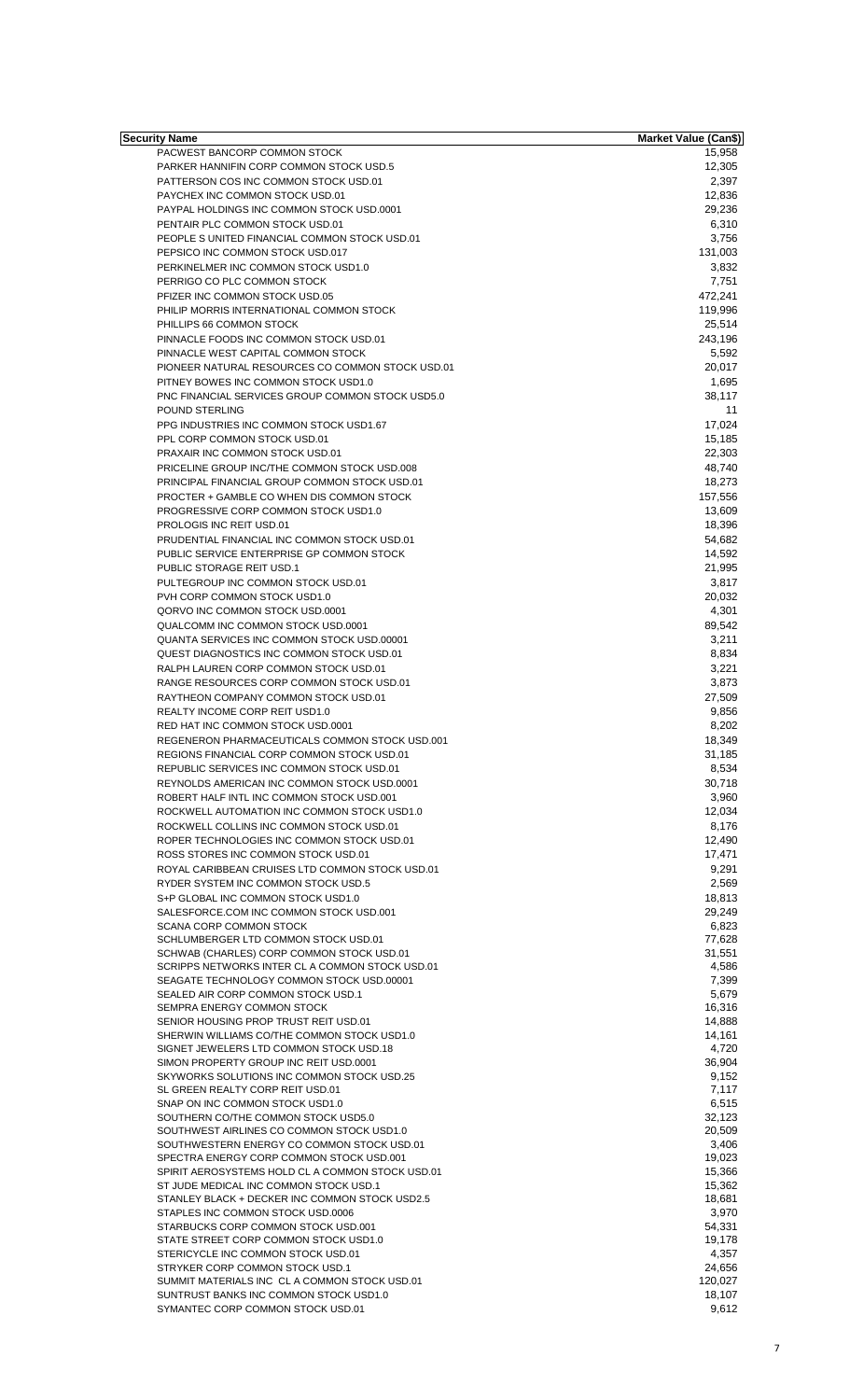| Security Name                                                                              | <b>Market Value (Can\$)</b> |
|--------------------------------------------------------------------------------------------|-----------------------------|
| SYNCHRONY FINANCIAL COMMON STOCK USD.001                                                   | 142,429                     |
| SYSCO CORP COMMON STOCK USD1.0<br>T ROWE PRICE GROUP INC COMMON STOCK USD.2                | 38,671<br>12,711            |
| TARGET CORP COMMON STOCK USD.0833                                                          | 223,716                     |
| TCF FINANCIAL CORP COMMON STOCK USD.01                                                     | 12,065                      |
| TE CONNECTIVITY LTD COMMON STOCK CHF.57                                                    | 16,282                      |
| TEGNA INC COMMON STOCK USD1.0                                                              | 2,802                       |
| TERADATA CORP COMMON STOCK USD.01                                                          | 2,204                       |
| TESORO CORP COMMON STOCK USD.167                                                           | 6,844                       |
| TEXAS INSTRUMENTS INC COMMON STOCK USD1.0<br>TEXTRON INC COMMON STOCK USD.125              | 52,518                      |
| THERMO FISHER SCIENTIFIC INC COMMON STOCK USD1.0                                           | 8,945<br>117,453            |
| TIFFANY + CO COMMON STOCK USD.01                                                           | 5,402                       |
| TIME WARNER INC COMMON STOCK USD.01                                                        | 49,941                      |
| TJX COMPANIES INC COMMON STOCK USD1.0                                                      | 32,679                      |
| TORCHMARK CORP COMMON STOCK USD1.0                                                         | 5,490                       |
| TOTAL SYSTEM SERVICES INC COMMON STOCK USD.1                                               | 5,440                       |
| TRACTOR SUPPLY COMPANY COMMON STOCK USD.008                                                | 6,509                       |
| TRANSDIGM GROUP INC COMMON STOCK USD.01<br>TRANSOCEAN LTD COMMON STOCK CHF.1               | 8,424<br>3,142              |
| TRAVELERS COS INC/THE COMMON STOCK                                                         | 23,229                      |
| TRIPADVISOR INC COMMON STOCK USD.001                                                       | 3,460                       |
| TWENTY FIRST CENTURY FOX B COMMON STOCK USD.01                                             | 7,887                       |
| TWENTY FIRST CENTURY FOX A COMMON STOCK USD.01                                             | 36,182                      |
| TYSON FOODS INC CL A COMMON STOCK USD.1                                                    | 16,843                      |
| UDR INC REIT USD.01                                                                        | 6,242                       |
| UGI CORP COMMON STOCK                                                                      | 18,804                      |
| ULTA SALON COSMETICS + FRAGR COMMON STOCK USD.01                                           | 10,075                      |
| UNDER ARMOUR INC CLASS A COMMON STOCK USD.000333                                           | 3,546                       |
| UNDER ARMOUR INC CLASS C COMMON STOCK USD.000333<br>UNION PACIFIC CORP COMMON STOCK USD2.5 | 2,841<br>57,210             |
| UNITED CONTINENTAL HOLDINGS COMMON STOCK USD.01                                            | 36,163                      |
| UNITED PARCEL SERVICE CL B COMMON STOCK USD.01                                             | 72,776                      |
| UNITED RENTALS INC COMMON STOCK USD.01                                                     | 5,827                       |
| UNITED TECHNOLOGIES CORP COMMON STOCK USD1.0                                               | 56,995                      |
| UNITEDHEALTH GROUP INC COMMON STOCK USD.01                                                 | 135,615                     |
| UNIVERSAL HEALTH SERVICES B COMMON STOCK USD.01                                            | 6,117                       |
| UNUM GROUP COMMON STOCK USD.1                                                              | 6,943                       |
| URBAN OUTFITTERS INC COMMON STOCK USD.0001                                                 | 1,483                       |
| US BANCORP COMMON STOCK USD.01                                                             | 54,464                      |
| VALERO ENERGY CORP COMMON STOCK USD.01<br>VARIAN MEDICAL SYSTEMS INC COMMON STOCK USD1.0   | 21,234<br>5,350             |
| <b>VENTAS INC REIT USD.25</b>                                                              | 14,510                      |
| VERISIGN INC COMMON STOCK USD.001                                                          | 4,640                       |
| VERISK ANALYTICS INC COMMON STOCK USD.001                                                  | 8,428                       |
| VERIZON COMMUNICATIONS INC COMMON STOCK USD.1                                              | 184,115                     |
| VERTEX PHARMACEUTICALS INC COMMON STOCK USD.01                                             | 12,002                      |
| VF CORP COMMON STOCK                                                                       | 11,698                      |
| VIACOM INC CLASS B COMMON STOCK USD.001                                                    | 7.945                       |
| VISA INC CLASS A SHARES COMMON STOCK USD.0001                                              | 98,270                      |
| VORNADO REALTY TRUST REIT USD.04                                                           | 11,904                      |
| VOYA FINANCIAL INC COMMON STOCK USD.01<br>VULCAN MATERIALS CO COMMON STOCK USD1.0          | 38,666<br>11,128            |
| WAL MART STORES INC COMMON STOCK USD.1                                                     | 69,470                      |
| WALGREENS BOOTS ALLIANCE INC COMMON STOCK USD.01                                           | 46,848                      |
| WALT DISNEY CO/THE COMMON STOCK USD.01                                                     | 102,630                     |
| WASTE MANAGEMENT INC COMMON STOCK USD.01                                                   | 38,976                      |
| WATERS CORP COMMON STOCK USD.01                                                            | 7,076                       |
| WEC ENERGY GROUP INC COMMON STOCK USD.01                                                   | 12,215                      |
| WELLS FARGO + CO COMMON STOCK USD1.666                                                     | 174,439                     |
| WELLTOWER INC REIT USD1.0                                                                  | 15,795                      |
| WESTERN DIGITAL CORP COMMON STOCK USD.01<br>WESTERN UNION CO COMMON STOCK USD.01           | 12,666<br>7,483             |
| WESTROCK CO COMMON STOCK                                                                   | 8,618                       |
| WEYERHAEUSER CO REIT USD1.25                                                               | 14,880                      |
| WHIRLPOOL CORP COMMON STOCK USD1.0                                                         | 8,841                       |
| WHOLE FOODS MARKET INC COMMON STOCK                                                        | 6,624                       |
| WILLIAMS COS INC COMMON STOCK USD1.0                                                       | 14,031                      |
| WILLIS TOWERS WATSON PLC COMMON STOCK USD.000304635                                        | 10,484                      |
| WW GRAINGER INC COMMON STOCK USD.5                                                         | 8,585                       |
| WYNDHAM WORLDWIDE CORP COMMON STOCK USD.01                                                 | 5,855                       |
| WYNN RESORTS LTD COMMON STOCK USD.01<br>XCEL ENERGY INC COMMON STOCK USD2.5                | 4,601<br>13,616             |
| XEROX CORP COMMON STOCK USD1.0                                                             | 4,830                       |
| XILINX INC COMMON STOCK USD.01                                                             | 10,105                      |
| XL GROUP LTD COMMON STOCK                                                                  | 6,785                       |
| XYLEM INC COMMON STOCK                                                                     | 5,869                       |
| YAHOO INC COMMON STOCK USD.001                                                             | 22,344                      |
| YUM BRANDS INC COMMON STOCK                                                                | 14,512                      |
| ZIMMER BIOMET HOLDINGS INC COMMON STOCK USD.01                                             | 157,466                     |
| ZIONS BANCORPORATION COMMON STOCK                                                          | 5,645                       |
| ZOETIS INC COMMON STOCK USD.01                                                             | 17,832                      |

## **International Holdings**

13 HOLDINGS LTD/THE 885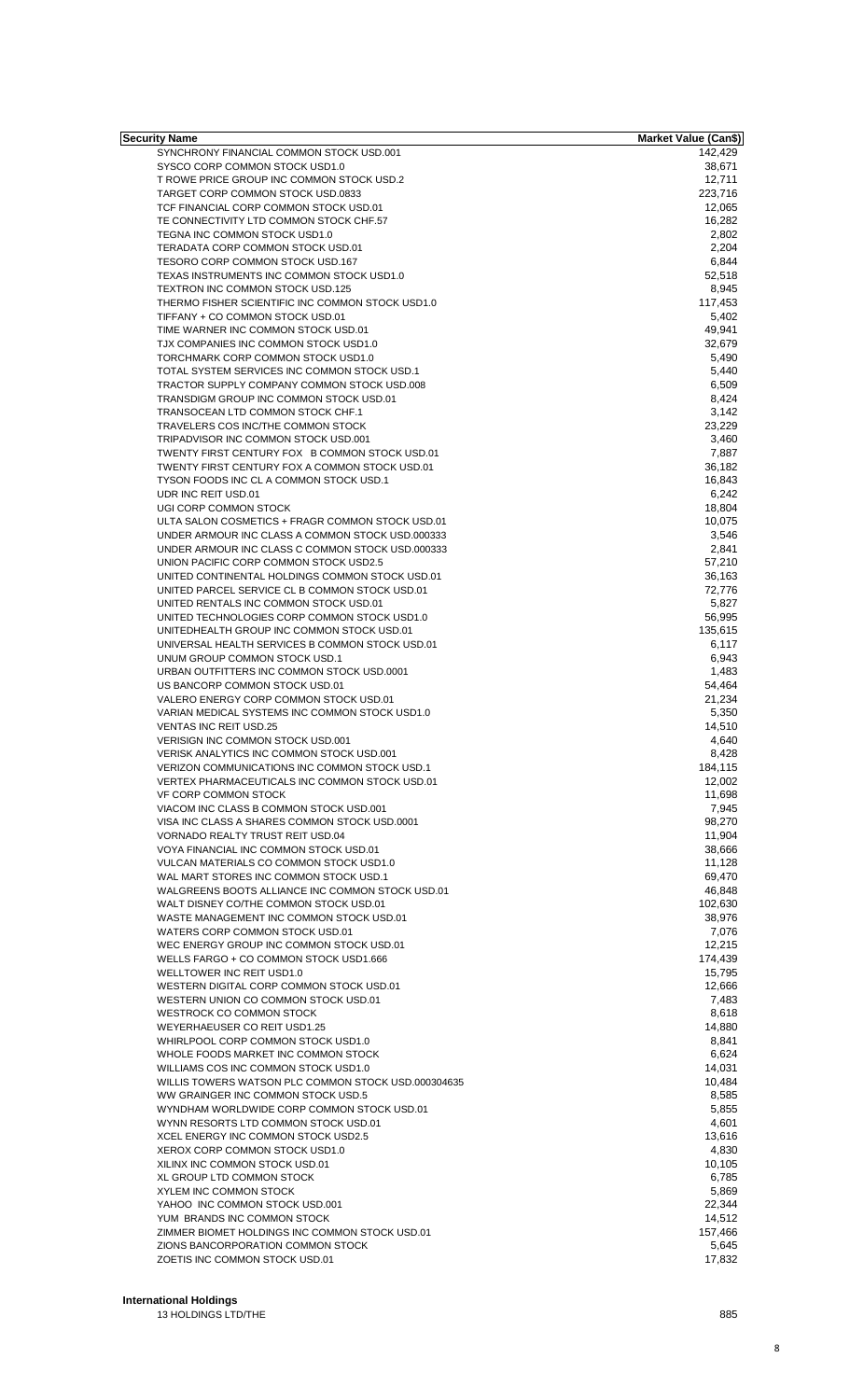| Security Name                         | <b>Market Value (Can\$)</b> |
|---------------------------------------|-----------------------------|
| 1-800-FLOWERS.COM INC                 | 849                         |
| <b>1ST SOURCE CORP</b>                | 4,228                       |
| 360 CAPITAL INDUSTRIAL FUND           | 482                         |
|                                       |                             |
| 3D SYSTEMS CORP                       | 2,834                       |
| 4IMPRINT GROUP PLC                    | 1,221                       |
| 5N PLUS INC                           | 133                         |
| 77 BANK LTD/THE                       | 4,000                       |
| 888 HOLDINGS PLC                      | 1,301                       |
|                                       |                             |
| A P MOLLER - MAERSK S/A B             | 30,942                      |
| A SCHULMAN INC                        | 2,879                       |
| A.G. BARR PLC                         | 2,182                       |
| A2 MILK CO LTD                        | 3,607                       |
| A2A SPA                               | 4,327                       |
| AA PLC                                |                             |
|                                       | 5,694                       |
| AAC TECHNOLOGIES HOLDINGS             | 39,712                      |
| AAK AB                                | 3,827                       |
| AALBERTS INDUSTRIES NV                | 9,074                       |
| AAON INC                              | 4,884                       |
|                                       |                             |
| AAR CORP                              | 4,390                       |
| AAREAL BANK AG                        | 6,025                       |
| <b>AARON'S INC</b>                    | 8,190                       |
| ABACUS PROPERTY GROUP                 | 2,203                       |
| <b>ABAXIS INC</b>                     | 3,062                       |
|                                       |                             |
| ABB LTD                               | 1,654                       |
| ABB LTD (REG) (SWIT)                  | 134,902                     |
| ABBVIE INC                            | 38,807                      |
| ABC ARBITRAGE                         | 1,060                       |
| ABERCROMBIE & FITCH CO                | 2,708                       |
| ABG SUNDAL COLLIER HOLDING ASA        | 483                         |
|                                       |                             |
| <b>ABIOMED INC</b>                    | 11,255                      |
| <b>ABLYNX NV</b>                      | 1,636                       |
| ABM INDUSTRIES INC                    | 5,867                       |
| ABRAXAS PETROLEUM CORP                | 657                         |
|                                       |                             |
| ABSOLUTE SOFTWARE CORP                | 1,136                       |
| <b>ACACIA MINING PLC</b>              | 2,924                       |
| ACACIA RESEARCH - ACACIA TECHNOLOGIES | 798                         |
| ACADIA HEALTHCARE CO INC              | 7,406                       |
| <b>ACADIA REALTY TRUST</b>            | 8,048                       |
|                                       |                             |
| <b>ACAL PLC</b>                       | 269                         |
| ACANDO AB                             | 681                         |
| <b>ACCELL GROUP</b>                   | 1,751                       |
| <b>ACCESS NATIONAL CORP</b>           | 1,445                       |
| <b>ACCIONA SA</b>                     | 6,090                       |
|                                       |                             |
| <b>ACCO BRANDS CORP</b>               | 4,883                       |
| ACCOR SA                              | 68,079                      |
| <b>ACCORDIA GOLD TRUST</b>            | 526                         |
| ACCORDIA GOLF CO LTD                  | 1,773                       |
| ACCRETIVE HEALTH INC                  | 254                         |
|                                       |                             |
| <b>ACCURAY INC</b>                    | 57                          |
| <b>ACEA SPA</b>                       | 1,174                       |
| <b>ACERINOX SA</b>                    | 8,117                       |
| <b>ACETO CORP</b>                     | 2,227                       |
| <b>ACHILLES CORP/JAPAN</b>            | 578                         |
|                                       |                             |
| ACI WORLDWIDE INC                     | 6,418                       |
| ACKERMANS & VAN HAAREN NV             | 9,449                       |
| ACORDA THERAPEUTICS INC               | 3,208                       |
| <b>ACRUX LTD</b>                      | 52                          |
| <b>ACTELION LTD</b>                   | 124,721                     |
|                                       |                             |
| <b>ACTUA CORP</b>                     | 2,619                       |
| <b>ACTUANT CORP</b>                   | 3,823                       |
| <b>ACXIOM CORP</b>                    | 6,536                       |
| ADAMS RESOURCES & ENERGY INC          | 1,235                       |
| ADASTRIA CO LTD                       | 1,959                       |
|                                       | 859                         |
| ADDLIFE AB                            |                             |
| ADDTECH AB                            | 2,822                       |
| ADDUS HOMECARE CORP                   | 1,292                       |
| ADECCO GROUP AG                       | 62,182                      |
| ADEKA CORP                            | 3,740                       |
| ADELAIDE BRIGHTON LTD                 | 4,006                       |
|                                       |                             |
| ADEPTUS HEALTH INC                    | 76                          |
| ADIDAS AG                             | 164,166                     |
| ADLER REAL ESTATE AG                  | 1,204                       |
| ADO GROUP LTD                         | 849                         |
| <b>ADTRAN INC</b>                     | 2,569                       |
| ADVA AG OPTICAL NETWORKING            | 874                         |
|                                       |                             |
| ADVAN CO LTD                          | 888                         |
| ADVANCED DRAINAGE SYSTEMS INC         | 712                         |
| ADVANCED ENERGY INDUSTRIES            | 9,035                       |
| ADVANCED MICRO DEVICES INC            | 21,272                      |
| ADVANCED SEMICONDUCTOR ENGINEERING    | 79,687                      |
|                                       |                             |
| ADVANTAGE OIL & GAS LTD               | 3,574                       |
| ADVISORY BOARD CO/THE                 | 3,228                       |
| <b>AECOM</b>                          | 14,900                      |
| AECON GROUP INC                       | 2,479                       |
| <b>AEDIFICA</b>                       | 2,971                       |
|                                       |                             |
| AEGION CORP.                          | 2,597                       |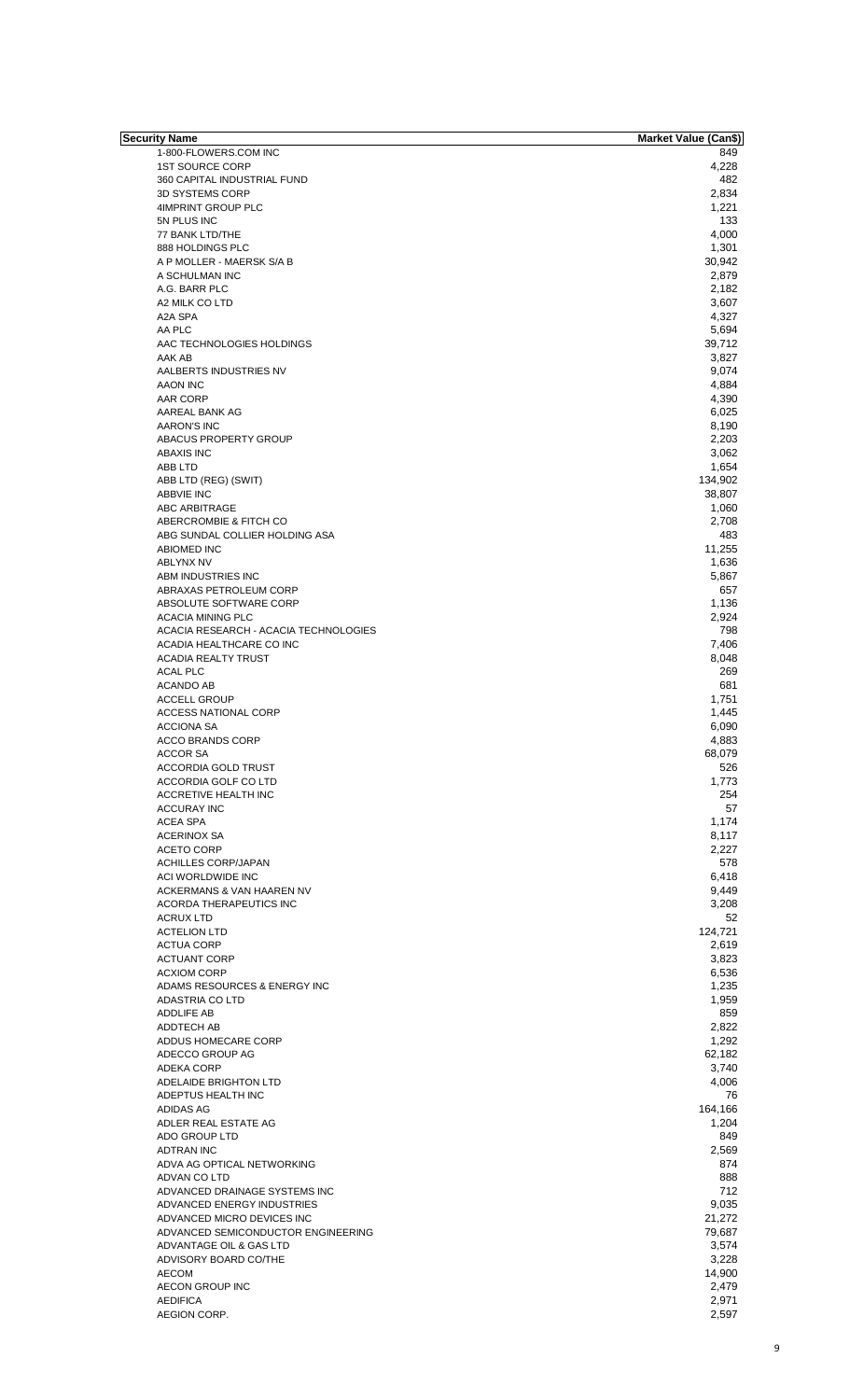| <b>Security Name</b>                       | <b>Market Value (Can\$)</b> |
|--------------------------------------------|-----------------------------|
| AEON DELIGHT CO LTD                        | 1,853                       |
| AEON REIT INVESTMENT CORP                  | 3,127                       |
| AEP INDUSTRIES INC                         | 3,143                       |
| AEROJET ROCKETDYNE HOLDINGS INC            | 4,342                       |
| AEROPORTO DI VENEZIA MARCO POLO SPA - SAVE | 615                         |
| AEROVIRONMENT INC                          | 2,389                       |
| AF AB - B SHARES                           | 3,247                       |
| AF GRUPPEN ASA                             | 862                         |
| AFFICHAGE HOLDING SA                       | 1,662                       |
| <b>AFFINE SA</b>                           | 453                         |
| AFRICA ISRAEL INVESTMENTS LTD              | 40                          |
| AFRICA ISRAEL PROPERTIES LTD               | 328                         |
| AFRICA OIL CORP                            | 1,844                       |
| AG GROWTH INTERNATIONAL INC                | 1,607                       |
| <b>AGCO CORP</b>                           | 13,088                      |
| AGF MANAGEMENT LTD                         | 1,092                       |
| AGFA-GEVAERT NV                            | 2,418                       |
| AGGREKO PLC                                | 7,299                       |
| <b>AGILYSYS INC</b>                        | 687                         |
| AGL ENERGY LTD                             | 78,951                      |
| AGNC INVESTMENT CORP                       | 95,046                      |
| AGRANA BETEILIGUNGS AG                     | 453                         |
| <b>AGREE REALTY CORP</b>                   | 4,090                       |
| <b>AGRITRADE RESOURCES LTD</b>             | 722                         |
|                                            |                             |
| AGT FOOD AND INGREDIENTS INC               | 1,713                       |
| AH BELO CORP                               | 516                         |
| AHLSTROM OYJ                               | 457                         |
| <b>AHRESTY CORP</b>                        | 558                         |
| AI HOLDINGS CORP                           | 2,041                       |
| <b>AIA GROUP</b>                           | 221,147                     |
| AIA GROUP LTD                              | 72,910                      |
| AICA KOGYO CO LTD                          | 2,798                       |
| AICHI BANK LTD/THE                         | 1,499                       |
| <b>AICHI CORP</b>                          | 1,162                       |
| AICHI STEEL CORP                           | 834                         |
| AIDA ENGINEERING LTD                       | 1,037                       |
| <b>AIMIA INC</b>                           | 2,842                       |
| AIMS AMP CAPITAL INDUSTRIAL RE             | 1,432                       |
| AINSWORTH GAME TECHNOLOGY LTD              | 684                         |
| AIPHONE CO LTD                             | 837                         |
| AIR CANADA                                 | 1,528                       |
| <b>AIR FRANCE-KLM</b>                      | 1,069                       |
| <b>AIR LEASE CORP</b>                      | 10,832                      |
| AIR METHODS CORP                           | 2,904                       |
| AIR NEW ZEALAND LTD                        | 1,346                       |
| AIR TRANSPORT SERVICES GROUP INC           | 2,317                       |
| AIRBOSS OF AMERICA CORP                    | 496                         |
| AIRCASTLE LTD                              | 3,560                       |
| <b>AIRPORT CITY LTD</b>                    | 1,497                       |
| AISAN INDUSTRY CO LTD                      | 1,277                       |
|                                            |                             |
| AIXTRON SE NA<br>AIZAWA SECURITIES CO LTD  | 1,328                       |
|                                            | 800                         |
| AK STEEL HOLDING CORP                      | 2,616                       |
| AKBANK                                     | 95,172                      |
| AKEBIA THERAPEUTICS INC                    | 257                         |
| AKEBONO BRAKE INDUSTRY CO LTD              | 773                         |
| AKER ASA - A SHARES                        | 3,339                       |
| AKER BP ASA                                | 5,390                       |
| AKER SOLUTIONS ASA                         | 699                         |
| AKER SOLUTIONS HOLDING ASA                 | 1,228                       |
| AKITA BANK LTD/THE                         | 1,931                       |
| AKKA TECHNOLOGIES SA                       | 1,021                       |
| <b>AKORN INC</b>                           | 7,130                       |
| AKTIA BANK OYJ                             | 547                         |
| ALACER GOLD CORP                           | 1,127                       |
| ALAMO GROUP INC                            | 2,717                       |
| ALAMOS GOLD INC NEW COM CLASS A            | 5,756                       |
| ALARIS ROYALTY CORP                        | 1,846                       |
| ALASKA COMMUNICATIONS SYSTEMS GROUP INC    | 65                          |
| ALBANY INTERNATIONAL CORP                  | 3,634                       |
| ALBANY MOLECULAR RESEARCH INC              | 1,744                       |
| <b>ALBIOMA</b>                             | 809                         |
| <b>ALCONIX CORP</b>                        | 425                         |
| ALE PROPERTY GROUP                         | 970                         |
| <b>ALERE INC</b>                           | 10,986                      |
| ALEXANDER & BALDWIN INC                    | 6,383                       |
| ALEXANDER'S INC                            | 5,785                       |
| ALFA LAVAL AB                              | 53,933                      |
| ALFRESA HOLDINGS CORP                      | 2,277                       |
| ALGOMA CENTRAL CORP                        | 363                         |
|                                            |                             |
| ALGONQUIN POWER & UTILITIES CORP           | 6,112                       |
| ALIBABA GROUP HOLDING                      | 474,345                     |
| ALICO INC                                  | 891                         |
| ALINCO INC                                 | 657                         |
| ALK-ABELLO A/S                             | 2,042                       |
| ALLEGHENY TECHNOLOGIES INC                 | 5,324                       |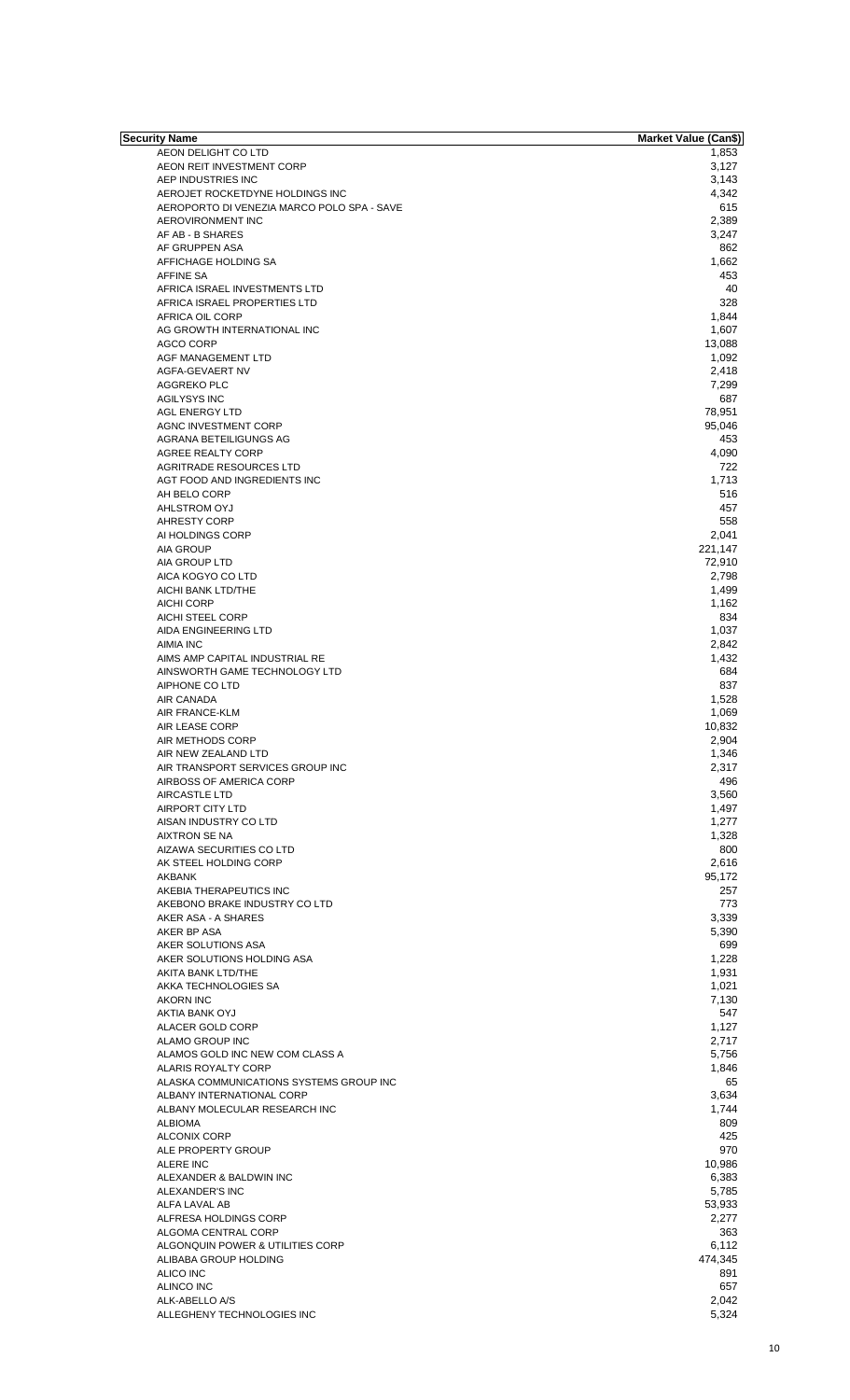| Security Name                                  | <b>Market Value (Can\$)</b> |
|------------------------------------------------|-----------------------------|
| ALLEGIANT TRAVEL CO                            | 7,301                       |
| ALLETE INC                                     | 8,230                       |
| ALLGEMEINE BAUGESELLSCHAFT PORR AG             | 1,067                       |
| ALLIANCE HEALTHCARE SERVICES INC               | 230                         |
| ALLIANCE ONE INTERNATIONAL INC                 | 205                         |
| ALLIED GROUP LTD                               | 676                         |
| ALLIED MOTION TECHNOLOGIES INC                 | 946                         |
| ALLIED PROPERTIES HK LTD                       | 975                         |
| ALLIED PROPERTIES REAL ESTATE INVESTMENT TRUST | 3,167                       |
|                                                |                             |
| ALLIED WORLD ASSURANCE CO HOLDINGS LTD         | 13,100                      |
| ALLISON TRANSMISSION HOLDINGS INC              | 13,957                      |
| ALLOT COMMUNICATIONS LTD                       | 158                         |
| ALLREAL HOLDING AG                             | 5,545                       |
| ALLSCRIPTS HEALTHCARE SOLUTIONS INC            | 6,399                       |
| ALM BRAND A/S                                  | 1,983                       |
| ALMA MEDIA OYJ                                 | 386                         |
|                                                |                             |
| <b>ALMIRALL SA</b>                             | 3,319                       |
| ALMOST FAMILY INC                              | 1,934                       |
| ALON USA ENERGY INC                            | 3,139                       |
| ALPEN CO LTD                                   | 1,369                       |
| ALPHA & OMEGA SEMICONDUCTOR LTD                | 1,809                       |
| ALPINE ELECTRONICS INC                         | 1,896                       |
| ALPIQ HOLDING AG                               | 894                         |
| ALPS ELECTRIC CO LTD                           |                             |
|                                                | 36,181                      |
| ALPS LOGISTICS CO LTD                          | 115                         |
| ALROV PROPERTIES AND LODGINGS LTD              | 1,168                       |
| ALS LTD                                        | 6,147                       |
| ALSO HOLDING AG                                | 922                         |
| ALSTOM (NEW)                                   | 63,723                      |
| <b>ALSTOM SA</b>                               | 4,219                       |
| ALSTRIA OFFICE REIT-AG                         | 4,916                       |
|                                                |                             |
| <b>ALTAMIR</b>                                 | 1,435                       |
| ALTAREA                                        | 1,975                       |
| ALTECH CORP                                    | 491                         |
| <b>ALTEN LTD</b>                               | 5,818                       |
| <b>ALTICE NV A</b>                             | 73,100                      |
| ALTICE NV B                                    | 37,907                      |
| ALTISOURCE ASSET MANAGEMENT CORP               | 117                         |
| ALTISOURCE PORTFOLIO SOLUTION                  | 1,296                       |
|                                                |                             |
| <b>ALTIUM LTD</b>                              | 2,561                       |
| ALTIUS MINERALS CORP                           | 1,506                       |
| ALTRA INDUSTRIAL MOTION CORP                   | 2,564                       |
| ALTRAN TECHNOLOGIES SA                         | 5,008                       |
| <b>ALTRI SGPS SA</b>                           | 1,283                       |
| ALTRIA GROUP INC                               | 123,376                     |
| ALTUS GROUP LTD/CANADA                         | 2,312                       |
|                                                |                             |
| AMADEUS FIRE AG                                | 1,368                       |
| AMADEUS IT GROUP SA                            | 115,168                     |
| AMAG PHARMACEUTICALS INC                       | 1,925                       |
| AMANO CORP                                     | 3,377                       |
| AMAYA INC                                      | 2,777                       |
| AMBAC FINANCIAL GROUP INC                      | 3,498                       |
| AMBU A/S                                       | 3,332                       |
| AMC ENTERTAINMENT HOLDINGS INC                 | 3,490                       |
| AMC NETWORKS INC CL A                          |                             |
|                                                | 3,580                       |
| AMCOR LTD/AUSTRALIA                            | 39,167                      |
| AMEC FOSTER WHEELE ORD                         | 5,463                       |
| AMEC FOSTER WHEELER PLC                        | 26,246                      |
| AMEDISYS INC                                   | 4,925                       |
| AMER SPORTS OYJ                                | 8,910                       |
| AMERESCO INC                                   | 659                         |
| AMERICAN ASSETS TRUST INC                      | 5,698                       |
|                                                |                             |
| AMERICAN AXLE & MANUFACTURING HOLDINGS INC     | 5,044                       |
| AMERICAN EAGLE OUTFITTERS INC                  | 8,273                       |
| AMERICAN EQUITY INVESTMENT LIFE HOLDING CO     | 7,122                       |
| AMERICAN HOMES 4 RENT                          | 14,997                      |
| AMERICAN NATIONAL BANKSHARES INC               | 1,040                       |
| AMERICAN NATIONAL INSURANCE CO                 | 10,012                      |
| AMERICAN PUBLIC EDUCATION INC                  | 1,530                       |
| AMERICAN RAILCAR INDUSTRIES INC                |                             |
|                                                | 1,939                       |
| AMERICAN SHIPPING COMPANY AS                   | 383                         |
| AMERICAN SOFTWARE INC/GEORGIA                  | 1,032                       |
| AMERICAN STATES WATER CO                       | 4,436                       |
| AMERICAN SUPERCONDUCTOR CORP                   | 29                          |
| AMERICAN VANGUARD CORP                         | 1,920                       |
| AMERICAN WOODMARK CORP                         | 3,039                       |
| AMERICA'S CAR-MART INC                         | 1,490                       |
|                                                |                             |
| AMERIS BANCORP                                 | 5,702                       |
| AMERISAFE INC                                  | 3,169                       |
| AMERISOURCEBERGEN CORP                         | 83,386                      |
| AMES NATIONAL CORP                             | 413                         |
| AMG ADVANCED METALLURGICAL GROUP NV            | 1,061                       |
| AMICUS THERAPEUTICS INC                        | 1,247                       |
|                                                |                             |
| AMIYAKI TEI CO LTD                             | 664                         |
| AMKOR TECHNOLOGY INC                           | 9,566                       |
| AMN HEALTHCARE SERVICES INC                    | 4,966                       |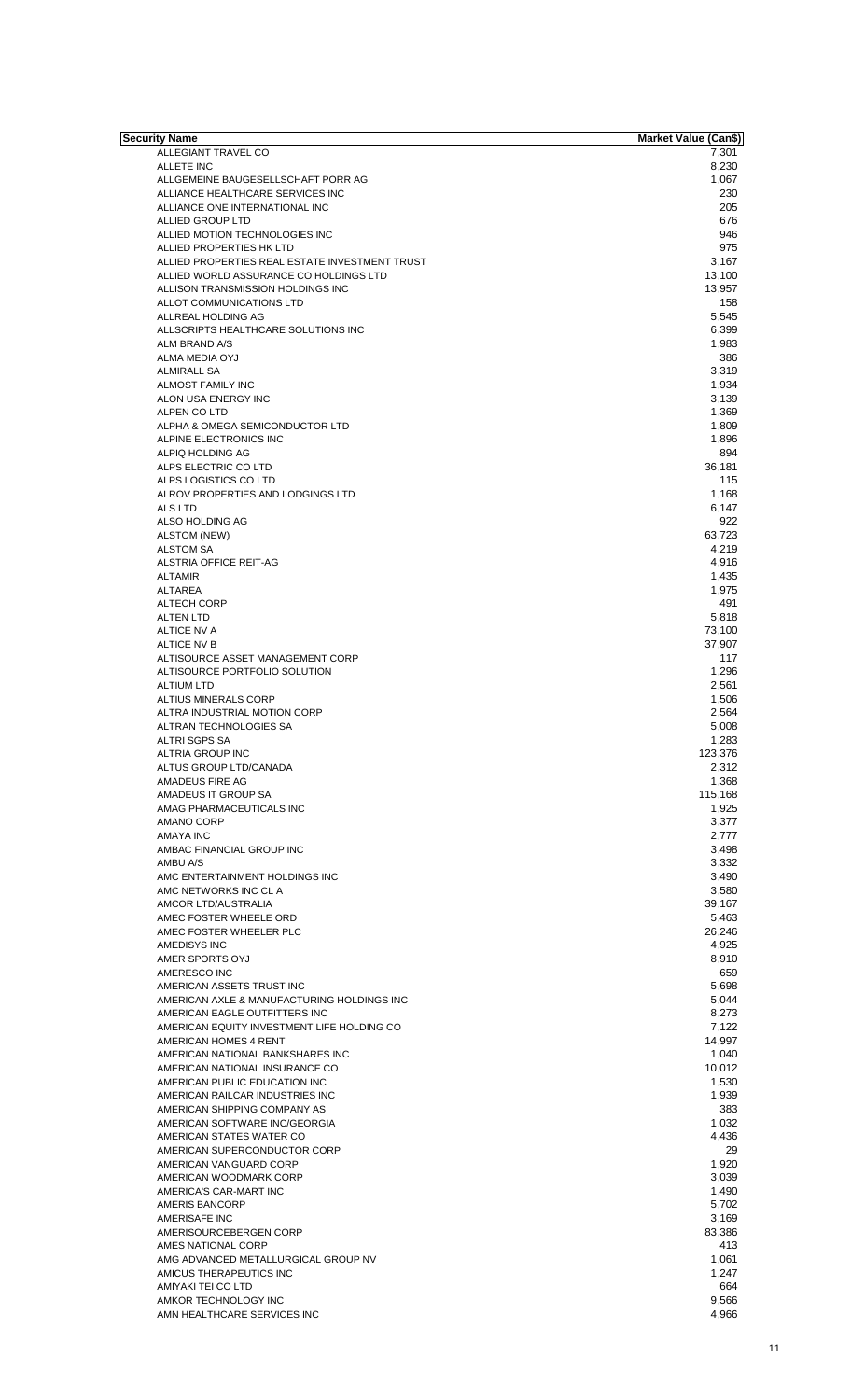| Security Name                         | <b>Market Value (Can\$)</b> |
|---------------------------------------|-----------------------------|
| <b>AMOREPACIFIC</b>                   | 100,777                     |
| AMOT INVESTMENTS LTD                  | 955                         |
|                                       |                             |
| AMP NZ OFFICE LTD                     | 1,851                       |
| AMPCO-PITTSBURGH CORP                 | 612                         |
| AMPER SA                              | 102                         |
| AMPHASTAR PHARMACEUTICALS INC         | 2,291                       |
|                                       |                             |
| <b>AMPLIFON SPA</b>                   | 2,939                       |
| AMS AG                                | 5,780                       |
| AMSTERDAM COMMODITIES NV              | 1,577                       |
|                                       |                             |
| AMTRUST FINANCIAL SERVICES INC        | 12,285                      |
| AMUSE INC                             | 408                         |
|                                       |                             |
| ANALOGIC CORP                         | 2,469                       |
| ANDERSONS INC/THE                     | 3,823                       |
| ANDREW PELLER LTD                     | 1,563                       |
|                                       |                             |
| ANDRITZ AG                            | 46,994                      |
| ANEST IWATA CORP                      | 1,299                       |
|                                       |                             |
| <b>ANF IMMOBILIER</b>                 | 212                         |
| ANGIES LIST INC                       | 87                          |
| ANGIODYNAMICS INC                     | 2,364                       |
|                                       |                             |
| ANGLO PACIFIC GROUP PLC               | 697                         |
| ANGLO-EASTERN PLANTATIONS             | 238                         |
| ANHEUSER-BUSCH INBEV SA/NV            | 236,608                     |
|                                       |                             |
| ANHUI CONCH CEMENT                    | 38,643                      |
| ANICOME HOLDINGS INC                  | 1,167                       |
|                                       |                             |
| ANIKA THERAPEUTICS INC                | 3,051                       |
| ANIMA HOLDING SPA                     | 3,067                       |
| ANIXTER INTERNATIONAL INC             | 9,353                       |
|                                       |                             |
| ANNALY CAPITAL MANAGEMENT INC         | 113,832                     |
| <b>ANRITSU CORP</b>                   | 2,644                       |
|                                       |                             |
| ANSALDO STS SPA                       | 3,667                       |
| ANSELL LTD                            | 8,438                       |
| AOI ELECTRONIC CO LTD                 | 604                         |
|                                       |                             |
| AOKI HOLDINGS INC                     | 1,998                       |
| <b>AOMORI BANK LTD/THE</b>            | 2,226                       |
| AOYAMA TRADING CO LTD                 | 3,809                       |
|                                       |                             |
| AOZORA BANK LTD                       | 55,671                      |
| AP EAGERS LTD                         | 1,721                       |
|                                       |                             |
| APAC RESOURCES LTD                    | 95                          |
| APERAM                                | 7,908                       |
|                                       |                             |
| APN NEWS & MEDIA LTD                  | 2,560                       |
| APN OUTDOOR GROUP LTD                 | 1,783                       |
| APOGEE ENTERPRISES INC                | 4,175                       |
|                                       |                             |
| APOLLO EDUCATION GROUP INC            | 3,337                       |
| APPLE HOSPITALITY REIT INC            | 12,420                      |
| APPLIED INDUSTRIAL TECHNOLOGIES INC   | 8,427                       |
|                                       |                             |
| APPLUS SERVICES SA                    | 2,716                       |
| <b>APRIL</b>                          | 345                         |
| APT SATELLITE HOLDINGS LTD            | 777                         |
|                                       |                             |
| APTARGROUP INC                        | 12,806                      |
| APTEVO THERAPEUTICS INC               | 169                         |
|                                       |                             |
| AQUA AMERICA INC                      | 7,353                       |
| ARAKAWA CHEMICAL INDUSTRIES LTD       | 1,219                       |
| ARALEZ PHARMACEUTICALS INC            | 318                         |
|                                       |                             |
| ARATA CORP                            | 1,202                       |
| ARATANA THERAPEUTICS INC              | 238                         |
|                                       |                             |
| ARB CORP LTD                          | 3,289                       |
| ARBONIA AG                            | 1,248                       |
| ARC DOCUMENT SOLUTIONS INC            | 974                         |
|                                       |                             |
| ARC LAND SAKAMOTO CO LTD              | 1,462                       |
| <b>ARCADIS NV</b>                     | 3,284                       |
|                                       |                             |
| ARCBEST CORP                          | 1,326                       |
| ARCHROCK INC                          | 3,402                       |
| ARCLAND SERVICE HOLDINGS CO LTD       | 816                         |
|                                       |                             |
| ARCS CO LTD                           | 2,237                       |
| ARCTIC CAT INC                        | 781                         |
| ARDENT LEISURE GROUP                  | 2,747                       |
|                                       |                             |
| ARDEPRO CO LTD                        | 228                         |
| <b>ARENA REIT</b>                     | 1,376                       |
|                                       | 533                         |
| ARGAN                                 |                             |
| ARGAN INC                             | 3,731                       |
| ARGO GROUP INTERNATIONAL HOLDINGS LTD | 2,257                       |
|                                       |                             |
| ARGONAUT GOLD INC                     | 546                         |
| ARGOSY PROPERTY LTD                   | 895                         |
|                                       |                             |
| ARIAKE JAPAN CO LTD                   | 3,017                       |
| ARISAWA MANUFACTURING CO LTD          | 694                         |
| ARMSTRONG FLOORING INC                | 1,804                       |
|                                       |                             |
| ARMSTRONG WORLD INDUSTRIES INC        | 7,007                       |
| ARNOLDO MONDADORI EDITORE SPA         | 527                         |
|                                       |                             |
| ARRIS INTERNATIONAL PLC               | 13,083                      |
| <b>ARRIUM LTD</b>                     | 0                           |
|                                       |                             |
| <b>ARROW FINANCIAL CORP</b>           | 2,459                       |
| ARROW GLOBAL GROUP PLC                | 1,455                       |
| ARTESIAN RESOURCES CORP               | 965                         |
|                                       |                             |
| ARTIS REAL ESTATE INVESTMENT TRUST    | 1,967                       |
| ARTISAN PARTNERS ASSET MANAGEMENT INC | 3,095                       |
|                                       |                             |
| <b>ARTNATURE INC</b>                  | 261                         |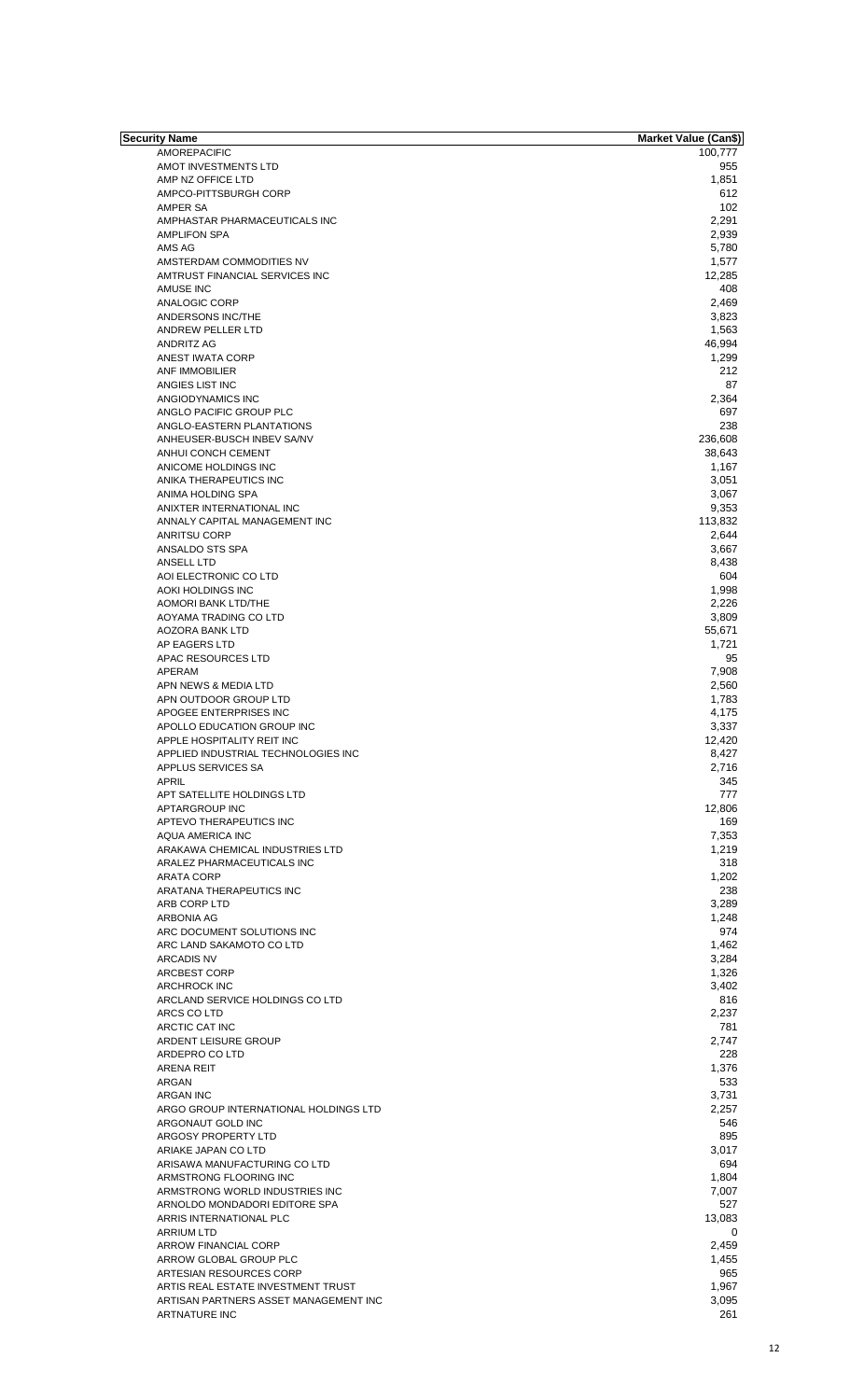| <b>Security Name</b>                           | Market Value (Can\$) |
|------------------------------------------------|----------------------|
| ARYZTA AG                                      | 11,177               |
| AS ONE CORP                                    | 1,932                |
| ASAHI CO LTD                                   | 730                  |
| ASAHI DIAMOND INDUSTRIAL CO LTD                | 1,283                |
| ASAHI GLASS CO LTD                             | 12,615               |
|                                                |                      |
| ASAHI HOLDINGS INC                             | 1,670                |
| ASAHI YUKIZAI CORP                             | 557                  |
| ASALEO CARE LTD                                | 1,436                |
| ASANKO GOLD INC                                | 1,392                |
| <b>ASATSU-DK INC</b>                           | 2,731                |
| ASBURY AUTOMOTIVE GROUP INC                    | 3,603                |
| ASCENA RETAIL GROUP INC                        | 3,232                |
| ASCENDAS HOSPITALITY TRUST                     | 957                  |
| ASCENDAS INDIA TRUST                           | 687                  |
|                                                |                      |
| ASCENDAS REAL ESTATE INVESTMEN                 | 52,859               |
| <b>ASCENT MEDIA CORP</b>                       | 723                  |
| ASCOM HOLDING AG                               | 1,834                |
| <b>ASCOPIAVE SPA</b>                           | 764                  |
| ASCOTT RESIDENCE TRUST                         | 2,347                |
| ASHFORD HOSPITALITY PRIME INC                  | 1,629                |
| ASHFORD HOSPITALITY TRUST INC                  | 2,916                |
| <b>ASHFORD INC</b>                             | 144                  |
|                                                |                      |
| <b>ASHMORE GROUP PLC</b>                       | 3,723                |
| ASIA FINANCIAL HOLDINGS LTD                    | 445                  |
| ASIA PILE HOLDINGS CORP                        | 454                  |
| ASIA SATELLITE TELECOMMUNICATIONS HOLDINGS LTD | 352                  |
| ASIA STANDARD INTERNATIONAL GROUP              | 340                  |
| ASKA PHARMACEUTICAL CO LTD                     | 774                  |
| <b>ASKUL CORP</b>                              | 2,154                |
|                                                |                      |
| ASM INTERNATIONAL NV                           | 5,604                |
| ASM PACIFIC TECHNOLOGY LTD                     | 40,147               |
| ASML HOLDING NV                                | 52,888               |
| <b>ASPEN GROUP</b>                             | 61                   |
| ASPEN INSURANCE HOLDINGS LTD                   | 10,128               |
| ASPEN TECHNOLOGY INC                           | 16,090               |
| ASPO OYJ                                       | 239                  |
| ASSEMBLY BIOSCIENCES INC                       | 667                  |
| ASSOCIATED BANC-CORP                           | 12,030               |
|                                                |                      |
| ASSOCIATED INTERNATIONAL HOTELS LTD            | 553                  |
| <b>ASSURA PLC</b>                              | 3,323                |
| <b>ASSURANT INC</b>                            | 8,633                |
| <b>ASSURED GUARANTY LTD</b>                    | 17,637               |
| <b>ASSYSTEM</b>                                | 1,365                |
| <b>ASTA FUNDING INC</b>                        | 396                  |
| ASTALDI SPA                                    | 1,100                |
| ASTEC INDUSTRIES INC                           | 5,875                |
|                                                |                      |
| ASTELLAS PHARMA INC                            | 160,988              |
| ASTORIA FINANCIAL CORP                         | 6,802                |
| ASTRAZENECA PLC (UK)                           | 68,999               |
| ASTREMEDIA CORP DE MEDI                        | 2.579                |
| ASTRO JAPAN PROPERTY GROUP                     | 1,013                |
| <b>ASTRONICS CORP</b>                          | 2,097                |
| <b>ASTRONICS CORP B</b>                        | 1,067                |
| <b>ASX LTD</b>                                 | 57,994               |
|                                                |                      |
| ATEA ASA                                       | 2,019                |
| <b>ATEAM INC</b>                               | 917                  |
| <b>ATENOR GROUP</b>                            | 646                  |
| ATHABASCA OIL COP                              | 1,351                |
| ATHENAHEALTH INC                               | 7,182                |
| <b>ATKINS WS PLC</b>                           | 3,564                |
| ATLANTIC POWER CORP                            | 320                  |
| ATLAS AIR WORLDWIDE HOLDINGS INC               | 3,284                |
| ATLAS FINANCIAL HOLDINGS INC                   | 839                  |
|                                                |                      |
| ATN INTERNATIONAL INC                          | 4,402                |
| <b>ATOM CORP</b>                               | 1,329                |
| <b>ATRION CORP</b>                             | 3,420                |
| ATRIUM EUROPEAN REAL ESTATE LTD                | 2,420                |
| ATRIUM LJUNGBERG AB                            | 1,477                |
| ATS AUTOMATION TOOLING SYSTEMS INC             | 2,629                |
| ATSUGI CO LTD                                  | 674                  |
| ATWOOD OCEANICS INC                            | 2,528                |
|                                                |                      |
| AUB GROUP LTD                                  | 1,472                |
| AUCKLAND INTERNATIONAL AIRPORT                 | 48,392               |
| AUDIOCODES LTD                                 | 409                  |
| AURICO METALS INC                              | 252                  |
| <b>AURIZON HOLDINGS LTD</b>                    | 81,709               |
| AURUBIS AG                                     | 6,632                |
| AUSDRILL LTD                                   | 493                  |
|                                                |                      |
| <b>AUSNET SERVICES</b>                         | 60,721               |
| <b>AUSTAL LTD</b>                              | 1,293                |
| AUSTEVOLL SEAFOOD ASA                          | 2,546                |
| AUSTRALIA & NZ BANKING GRP                     | 242,029              |
| AUSTRALIAN AGRICULTURAL CO LTD                 | 1,568                |
| AUSTRALIAN PHARMACEUTICAL INDUSTRIES LTD       | 1,859                |
| AUSTRIA TECHNOLOGIE & SYSTEMTECHNIK AG         | 804                  |
|                                                |                      |
| AUTO ITALIA HOLDINGS LTD                       | 167                  |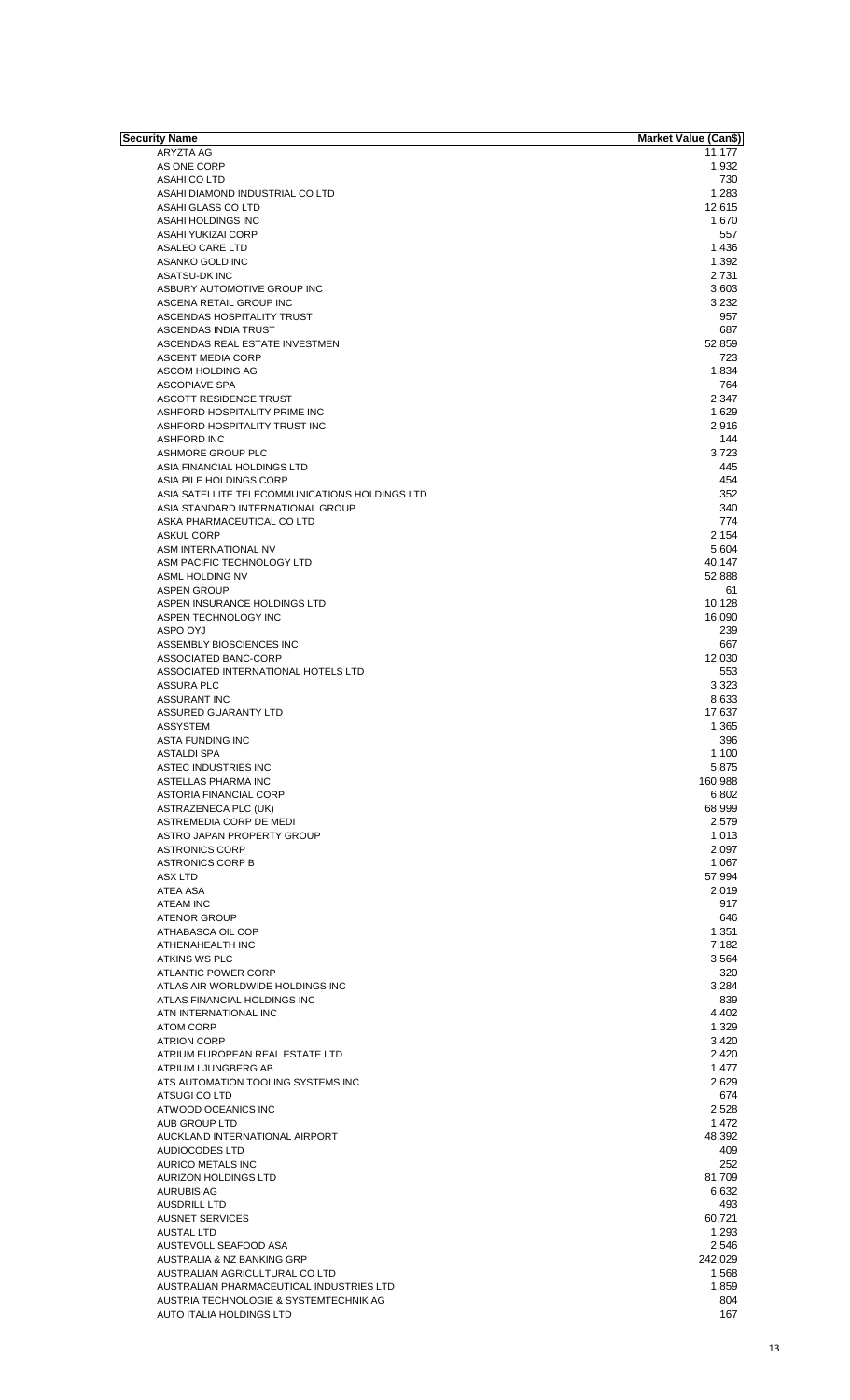| Security Name                               | Market Value (Can\$) |
|---------------------------------------------|----------------------|
| AUTO TRADER GROUP PLC                       | 2,444                |
| AUTOBACS SEVEN CO LTD                       | 3,488                |
| AUTOCANADA INC                              | 915                  |
|                                             |                      |
| <b>AUTOGRILL SPA</b>                        | 2,193                |
| AUTOMOTIVE HOLDINGS GROUP                   | 2,038                |
| <b>AUTONATION INC</b>                       | 8,442                |
| AUTONEUM HOLDING AG                         | 1,541                |
| AV HOMES INC.                               | 1,744                |
|                                             |                      |
| AVANZA BANK HOLDING AB                      | 3,123                |
| <b>AVEO GROUP</b>                           | 3,347                |
| AVEVA GROUP PLC                             | 4,086                |
| AVEX GROUP HOLDINGS INC                     | 1,669                |
| AVI                                         | 21,131               |
|                                             |                      |
| <b>AVIGILON CORP</b>                        | 1,101                |
| AVIS BUDGET GROUP INC                       | 9,285                |
| <b>AVISTA CORP</b>                          | 7,181                |
| <b>AVIVA PLC</b>                            | 101,833              |
| AVON PRODUCTS INC                           | 5,437                |
|                                             | 969                  |
| AVON RUBBER PLC                             |                      |
| <b>AVX CORP</b>                             | 7,215                |
| AWA BANK LTD/THE                            | 2,834                |
| AWARE INC                                   | 446                  |
| AWE LTD                                     | 814                  |
|                                             |                      |
| AXA SA                                      | 154,397              |
| AXCELIS TECHNOLOGIES INC                    | 1,710                |
| AXEL SPRINGER SE                            | 62,164               |
| AXIAL RETAILING INC                         | 2,051                |
| AXIS BANK                                   | 144,974              |
| AXIS CAPITAL HOLDINGS LTD                   | 14,296               |
|                                             |                      |
| AXWAY SOFTWARE SA                           | 1,082                |
| AZIMUT HOLDING SPA                          | 4,851                |
| <b>AZZ INC</b>                              | 4,672                |
| <b>B&amp;B TOOLS AB</b>                     | 1,160                |
| <b>B&amp;G FOODS INC</b>                    | 7,606                |
|                                             |                      |
| B&M EUROPEAN VALUE RETAIL SA                | 6,525                |
| <b>B2GOLD CORP</b>                          | 6,743                |
| <b>BABCOCK &amp; WILCOX ENTERPRISES INC</b> | 3,043                |
| <b>BACHEM HOLDING AG</b>                    | 445                  |
| <b>BADGER DAYLIGHTING LTD</b>               | 2,541                |
|                                             |                      |
| <b>BADGER METER INC</b>                     | 3,768                |
| <b>BAE SYSTEMS PLC</b>                      | 101,289              |
| <b>BAKKAFROST P F</b>                       | 2,767                |
| <b>BALCHEM CORP</b>                         | 8,808                |
| <b>BALDWIN &amp; LYONS INC</b>              | 1,147                |
|                                             |                      |
| <b>BALFOUR BEATTY PLC</b>                   | 5,822                |
| <b>BANCA CARIGE SPA</b>                     | 405                  |
| <b>BANCA GENERALI SPA</b>                   | 2.832                |
| <b>BANCA IFIS SPA</b>                       | 2,176                |
| <b>BANCA MEDIOLANUM SPA</b>                 | 3,908                |
|                                             |                      |
| BANCA MONTE DEI PASCHI SIENA                | 200                  |
| BANCA POPOLARE DI MILANO SCARL              | 6,181                |
| BANCA POPOLARE DI SONDRIO SCARL             | 5,862                |
| <b>BANCFIRST CORP</b>                       | 4,924                |
| <b>BANCO BILBAO VIZ ARGENTARIA SA</b>       | 81,530               |
|                                             |                      |
| <b>BANCO BPI SA</b>                         | 1,906                |
| <b>BANCO BRADESCO</b>                       | 101,398              |
| <b>BANCO COMERCIAL PORTUGUES</b>            | 1,411                |
| BANCO DI DESIO E DELLA BRIANZA SPA          | 265                  |
| <b>BANCO POPOLARE SC</b>                    | 5,320                |
| BANCO POPULAR ESPANOL SA                    | 1,267                |
|                                             |                      |
| <b>BANCO SANTANDER CHILE</b>                | 50,462               |
| <b>BANCOLOMBIA</b>                          | 62,189               |
| <b>BANCORP INC/DE</b>                       | 1,749                |
| <b>BANCORPSOUTH INC</b>                     | 9,090                |
| <b>BANDO CHEMICAL INDUSTRIES LTD</b>        | 1,175                |
|                                             |                      |
| <b>BANG &amp; OLUFSEN A/S</b>               | 1,303                |
| <b>BANK COOP AG</b>                         | 375                  |
| <b>BANK MANDIRI PERSERO</b>                 | 50,581               |
| <b>BANK MUTUAL CORP</b>                     | 1,688                |
| <b>BANK OF CALIFORNIA INC</b>               | 1,781                |
|                                             |                      |
| BANK OF CHINA HONG KONG LTD                 | 109,105              |
| <b>BANK OF GEORGIA HOLDINGS PLC</b>         | 4,512                |
| <b>BANK OF HAWAII CORP</b>                  | 10,308               |
| <b>BANK OF IWATE LTD/THE</b>                | 2,540                |
| <b>BANK OF MARIN BANCORP</b>                |                      |
|                                             | 1,610                |
| BANK OF NAGOYA LTD/THE                      | 824                  |
| BANK OF OKINAWA LTD/THE                     | 2,610                |
| <b>BANK OF SAGA LTD/THE</b>                 | 1,016                |
| <b>BANK OF THE OZARKS INC</b>               | 15,253               |
|                                             |                      |
| BANK OF THE RYUKYUS LTD                     | 1,306                |
| <b>BANK PEKAO</b>                           | 66,762               |
| <b>BANKFINANCIAL CORP</b>                   | 1,018                |
| <b>BANKINTER SA</b>                         | 65,026               |
|                                             |                      |
| <b>BANKRATE INC</b>                         | 3,589                |
| <b>BANKUNITED INC</b>                       | 10,918               |
| <b>BANNER CORP</b>                          | 5,115                |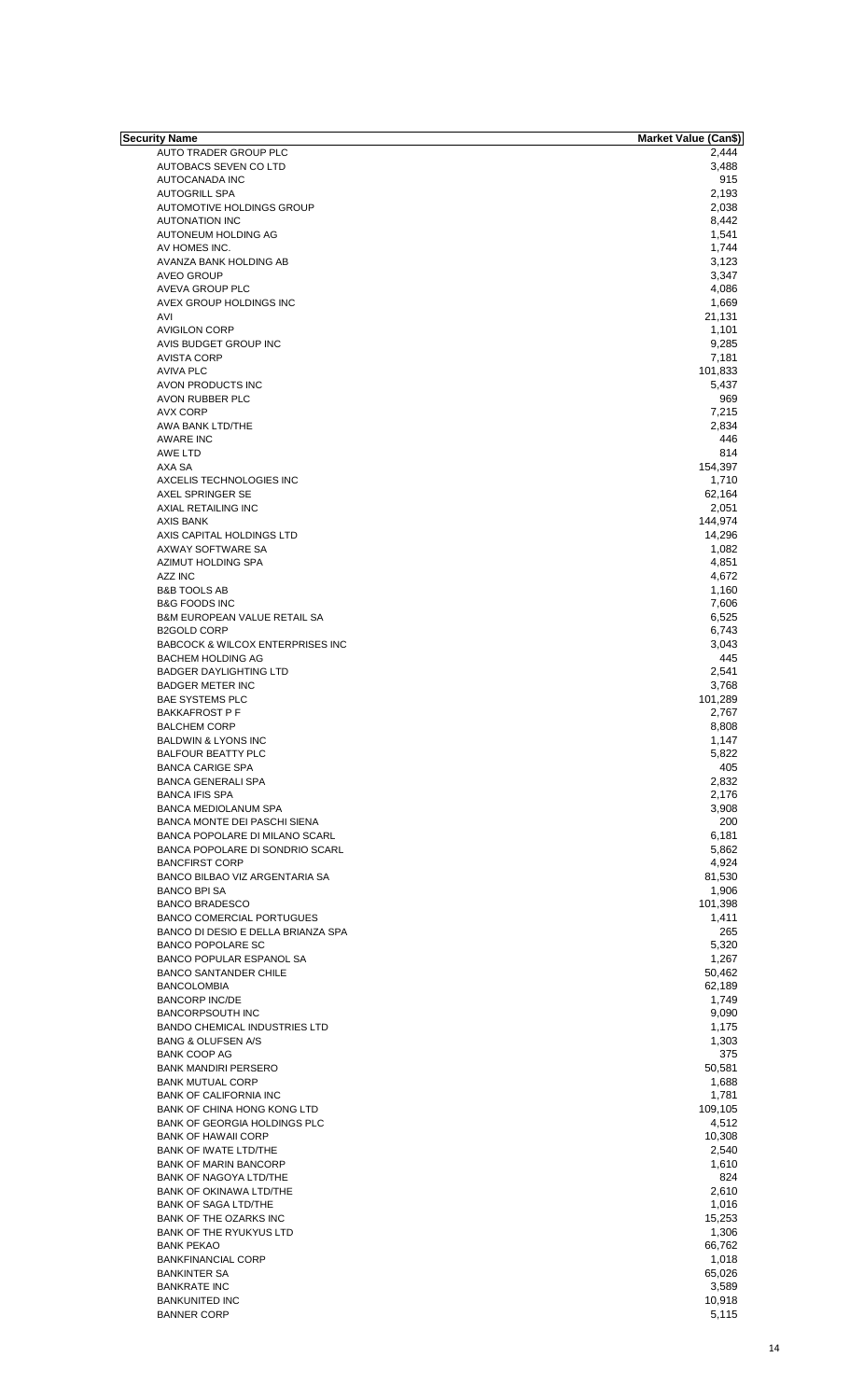| Security Name                           | <b>Market Value (Can\$)</b> |
|-----------------------------------------|-----------------------------|
| BANQUE CANTONALE DE GENEVE              | 660                         |
| BANQUE CANTONALE VAUDOISE               | 4,773                       |
| BANQUE NATIONALE DE BELGIQUE            | 1,886                       |
| <b>BANRO CORP</b>                       | 38                          |
| <b>BAPCOR LTD</b>                       | 3,801                       |
| <b>BAR HARBOR BANKSHARES</b>            | 1,077                       |
| <b>BARCLAYS AFRICA GROUP</b>            | 110,125                     |
| <b>BARCO NV</b>                         | 3,239                       |
| BARNES & NOBLE ED INC                   | 2,236                       |
| <b>BARNES &amp; NOBLE INC</b>           | 2,990                       |
| <b>BARNES GROUP INC</b>                 | 9,109                       |
| <b>BARON DE LEY</b>                     | 1,361                       |
| BARRACUDA NETWORKS INC                  | 2,501                       |
| <b>BARRETT BUSINESS SERVICES INC</b>    | 19                          |
| <b>BARRICK GOLD CORP</b>                | 117,353                     |
| BARRY CALLEBAUT AG                      | 29,178                      |
| <b>BASF SE</b>                          | 221,995                     |
| <b>BASLER KANTONALBANK</b>              | 732                         |
| <b>BASSETT FURNITURE INDUSTRIES INC</b> | 448                         |
| <b>BASWARE OYJ</b>                      | 1,257                       |
| <b>BAUER AG</b>                         | 509                         |
| <b>BAVARIAN NORDIC A/S</b>              | 2,949                       |
| <b>BAXTER INTERNATIONAL INC</b>         | 51,717                      |
| <b>BAYER AG</b>                         | 171,976                     |
| <b>BAYSIDE LAND CORP</b>                | 1,398                       |
| <b>BAYTEX ENERGY CORP</b>               | 3,039                       |
| <b>BAYWA AG</b>                         | 1,632                       |
| <b>BAZAARVOICE INC</b>                  | 813                         |
| <b>BBA AVIATION PLC</b>                 | 10,503                      |
| BE AEROSPACE INC                        | 14,987                      |
| BE SEMICONDUCTOR INDUSTRIES NV          | 4,504                       |
| <b>BEACH ENERGY LTD</b>                 |                             |
|                                         | 3,098                       |
| BEACON ROOFING SUPPLY INC               | 8,242                       |
| BEADELL RESOURCES LTD                   | 439                         |
| BEAZER HOMES USA INC                    | 2,488                       |
| <b>BEAZLEY PLC/UK</b>                   | 7,221                       |
| <b>BECHTLE AG</b>                       | 4,379                       |
| <b>BEFIMMO SCA SICAFI</b>               | 2,770                       |
| <b>BEGA CHEESE LTD</b>                  | 1,367                       |
| <b>BEIJER ALMA AB</b>                   | 1,326                       |
| BEIJER REF AB SER'B'NPV                 | 2,180                       |
| <b>BEKAERT SA</b>                       | 3,385                       |
| <b>BEL FUSE INC</b>                     | 1,096                       |
| <b>BELC CO LTD</b>                      | 1,024                       |
| <b>BELDEN INC</b>                       | 8,163                       |
| <b>BELIMO HOLDING AG</b>                | 5,726                       |
| <b>BELL AG CHF5</b>                     | 987                         |
| BELLAMY'S AUSTRALIA LTD                 | 842                         |
| <b>BELLATRIX EXPLORATION LTD</b>        | 403                         |
| BELLUNA CO LTD                          | 1.532                       |
| <b>BELLWAY PLC</b>                      | 10,183                      |
| <b>BELMOND LTD</b>                      | 4,512                       |
| <b>BEMIS CO INC</b>                     | 11,565                      |
| <b>BENCHMARK ELECTRONICS INC</b>        | 1,627                       |
| BENEFICIAL BANCORP INC                  | 5,205                       |
| BENEFIT ONE INC                         | 1,149                       |
| <b>BENETEAU SA</b>                      | 1,958                       |
| <b>BENI STABILI SPA</b>                 | 1,332                       |
| BEP INTERNATIONAL HOLDINGS LTD          | 1,735                       |
| <b>BERENDSEN PLC</b>                    | 5,676                       |
| BERKELEY GROUP HOLDINGS PLC             | 8,840                       |
| BERKSHIRE HILLS BANCORP INC             | 4,604                       |
| BERNER KANTONALBANK AG                  | 2,746                       |
| BERRY PLASTICS GROUP INC                | 16,832                      |
| <b>BERTRANDT AG</b>                     | 2,234                       |
| BETER BED HOLDING NV                    | 1,026                       |
| <b>BETSSON AB</b>                       | 1,709                       |
| <b>BFC FINANCIAL CORP</b>               | 147                         |
| <b>BGC PARTNERS INC</b>                 | 6,386                       |
| <b>BHP BILLITON LTD</b>                 | 60,772                      |
| <b>BIC CAMERA INC</b>                   | 2,976                       |
| <b>BIESSE SPA</b>                       | 853                         |
| BIG 5 SPORTING GOODS CORP               | 1,309                       |
| <b>BIG LOTS INC</b>                     | 6,711                       |
| BIG SHOPPING CENTERS 2004 LTD           | 964                         |
| BIG YELLOW GROUP PLC                    | 3,616                       |
| <b>BIGLARI HOLDINGS INC</b>             | 2,358                       |
|                                         |                             |
| BIJOU BRIGITTE MODISCHE ACCESSORIES AG  | 1,166                       |
| <b>BILFINGER BERGER SE</b>              | 2,808                       |
| <b>BILIA AB</b>                         | 1,728                       |
| <b>BILL BARRETT CORP</b>                | 1,268                       |
| BILLABONG INTERNATIONAL LTD             | 451                         |
| <b>BINCKBANK NV</b>                     | 1,377                       |
| BIOFERMIN PHARMACEUTICAL CO             | 581                         |
| <b>BIOGAIA AB</b>                       | 1,631                       |
| <b>BIOMERIEUX</b>                       | 4,140                       |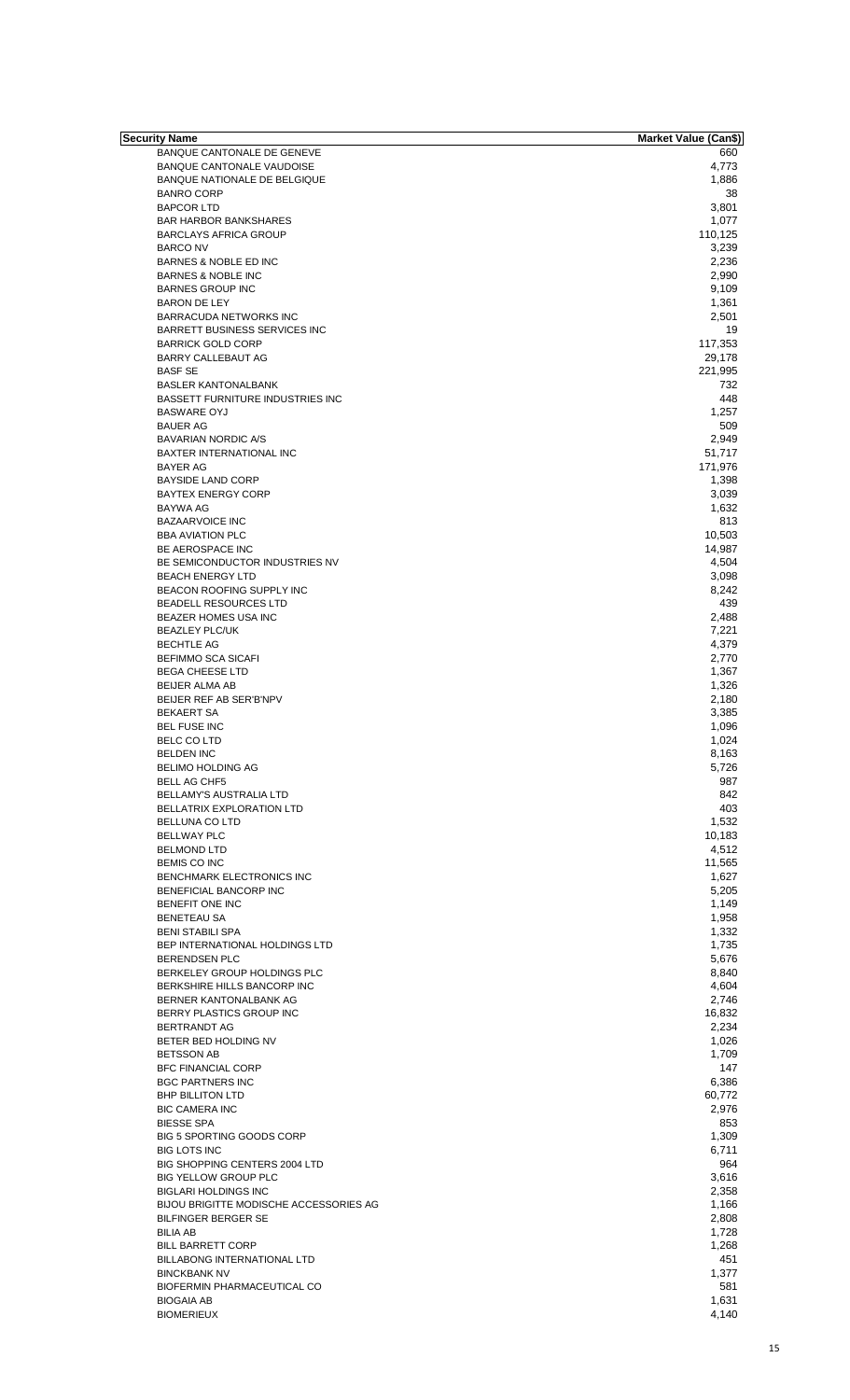| Security Name                            | Market Value (Can\$) |
|------------------------------------------|----------------------|
| <b>BIO-RAD LABORATORIES INC</b>          | 12,442               |
| <b>BIOSCRIP INC</b>                      | 250                  |
| <b>BIOSPECIFICS TECHNOLOGIES CORP</b>    | 1,480                |
| <b>BIO-TECHNE CORP</b>                   | 9,984                |
| <b>BIOTELEMETRY INC</b>                  | 2,226                |
| <b>BIOTEST AG</b>                        | 395                  |
| <b>BIOTEST AG - INTERIM</b>              | 1,043                |
| <b>BIRCHCLIFF ENERGY LTD</b>             | 4,535                |
| <b>BIRD CONSTRUCTION INC</b>             | 940                  |
|                                          |                      |
| <b>BJ'S RESTAURANTS INC</b>              | 2,022                |
| <b>BKW AG</b>                            | 1,844                |
| <b>BLACK BOX CORP</b>                    | 1,621                |
| <b>BLACK DIAMOND GROUP LTD</b>           | 257                  |
| <b>BLACK HILLS CORP</b>                  | 9,028                |
| <b>BLACKBAUD INC</b>                     | 8,916                |
| BLACKHAWK NETWORK HOLDINGS INC           | 5,431                |
|                                          |                      |
| <b>BLACKMORES LTD</b>                    | 2,571                |
| <b>BLACKPEARL RESOURCES INC</b>          | 1,421                |
| <b>BLOOMIN BRAND INC</b>                 | 5,900                |
| <b>BLOOMSBURY PUBLISHING PLC</b>         | 165                  |
| <b>BLUCORA INC</b>                       | 1,993                |
| BLUE BUFFALO PET PRODUCTS INC            | 12,161               |
| BLUE HILLS BANCORP INC                   | 1,295                |
| <b>BLUE NILE INC</b>                     |                      |
|                                          | 1,889                |
| BLUE SKY ALTERNATIVE INVESTMENTS LTD     | 643                  |
| <b>BLUEBIRD BIO INC</b>                  | 4,804                |
| BLUEROCK RESIDENTIAL GROWTH REIT INC     | 687                  |
| <b>BMC STOCK HOLDINGS INC</b>            | 3,147                |
| <b>BML INC</b>                           | 2,056                |
| <b>BNC BANCORP</b>                       | 5,052                |
|                                          | 127,848              |
| <b>BNP PARIBAS (FRAN)</b>                |                      |
| BOARDWALK REAL ESTATE INVESTMENT TRUST   | 2,490                |
| <b>BOB EVANS FARMS INC/DE</b>            | 3,411                |
| <b>BOBST GROUP AG</b>                    | 2,889                |
| BOC HONG KONG HOLDINGS LTD               | 44,232               |
| <b>BODYCOTE PLC</b>                      | 3,533                |
| <b>BOFI HOLDING INC</b>                  | 5,933                |
| <b>BOINGO WIRELESS INC</b>               | 1,458                |
|                                          |                      |
| <b>BOIRON SA</b>                         | 2,075                |
| <b>BOISE CASCADE CO</b>                  | 2,928                |
| <b>BOK FINANCIAL CORP</b>                | 15,391               |
| BOLSAS Y MERCADOS ESPANOLES SA           | 5,051                |
| <b>BONAVA AB</b>                         | 3,930                |
| BONDUELLE S.C.A.                         | 1,297                |
| <b>BONHEUR ASA</b>                       | 248                  |
| <b>BONJOUR HOLDINGS LTD</b>              | 335                  |
|                                          |                      |
| <b>BONTERRA ENERGY CORP</b>              | 2,206                |
| BON-TON STORES INC/THE                   | 41                   |
| <b>BOOKER GROUP PLC</b>                  | 9,359                |
| <b>BOOT HENRY PLC</b>                    | 401                  |
| BOOZ ALLEN HAMILTON HOLDING CORP         | 14,544               |
| <b>BORALEX INC</b>                       | 2,670                |
| BORREGAARD ASA                           | 2,274                |
|                                          |                      |
| BORUSSIA DORTMUND GMBH & CO KGAA         | 1,377                |
| <b>BOSSARD HOLDING AG</b>                | 1,384                |
| BOSTON BEER CO INC                       | 4,795                |
| BOSTON PRIVATE FINANCIAL HOLDINGS INC    | 5,051                |
| BOTTOMLINE TECHNOLOGIES INC              | 1,490                |
| <b>BOURBON CORP</b>                      | 503                  |
| <b>BOUSTEAD SINGAPORE LTD</b>            | 566                  |
| <b>BOUSTED PROJECTS PTE LTD</b>          | 152                  |
|                                          |                      |
| <b>BOUYGUES ORD</b>                      | 72,405               |
| BOVIS HOMES GROUP PLC                    | 3,207                |
| <b>BPER BANCA</b>                        | 9,409                |
| <b>BPOST SA</b>                          | 6,458                |
| BR MALLS PARTICIPACOES                   | 52                   |
| BRAAS MONIER BUILDING GROUP SA           | 1,553                |
| <b>BRACK CAPITAL PROPERTIES NV</b>       | 582                  |
|                                          |                      |
| <b>BRADKEN LTD</b>                       | 1,174                |
| <b>BRADY CORP</b>                        | 5,018                |
| <b>BRAMMER PLC</b>                       | 787                  |
| BRANDYWINE REALTY TRUST                  | 8,303                |
| BRAVO BRIO RESTAURANT GROUP INC          | 281                  |
| <b>BREADTALK GROUP LTD</b>               | 372                  |
|                                          |                      |
| <b>BREMBO SPA</b>                        | 3,456                |
| <b>BREVILLE GROUP LTD</b>                | 1,704                |
| BREWIN DOLPHIN HOLDINGS PLC              | 2,298                |
| <b>BRF</b>                               | 107,477              |
| <b>BRICKWORKS LTD</b>                    | 2,162                |
|                                          |                      |
| <b>BRIDGE BANCORP INC</b>                | 2,649                |
| BRIDGEPOINT EDUCATION INC                | 1,167                |
| <b>BRIDGESTONE CORP</b>                  | 48,240               |
| <b>BRIGGS &amp; STRATTON CORP</b>        | 3,534                |
| BRIGHT HORIZONS FAMILY SOLUTIONS INC     | 11,436               |
| BRIGHT SMART SECURITIES & COMMODITIES GR | 587                  |
| BRIGHTOIL PETROLEUM HOLDINGS LTD         | 3,112                |
|                                          |                      |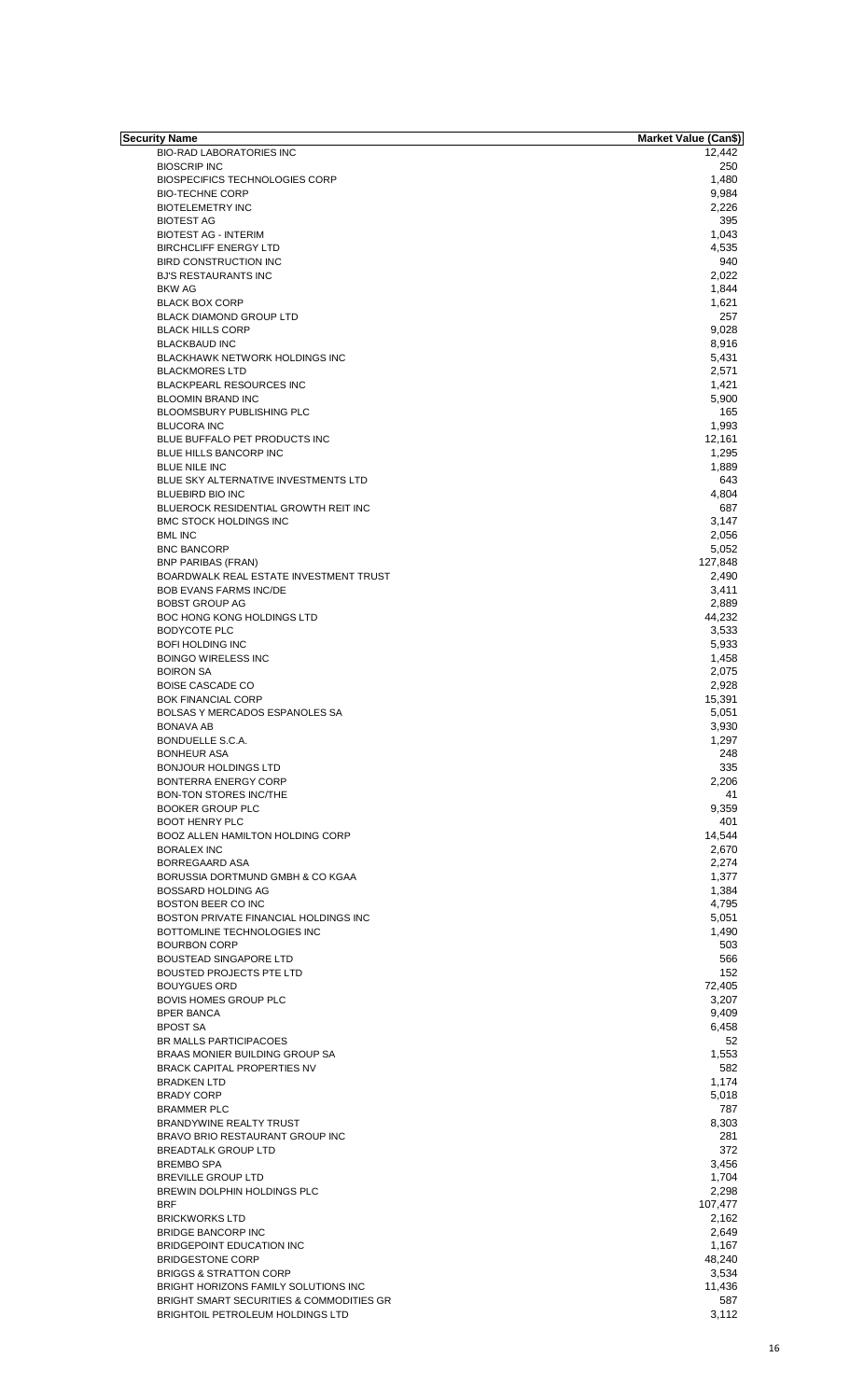| Security Name                       | Market Value (Can\$) |
|-------------------------------------|----------------------|
| BRINKER INTERNATIONAL INC           | 6,530                |
| <b>BRINK'S CO/THE</b>               | 7,454                |
| <b>BRISCOE GROUP LTD</b>            | 343                  |
| <b>BRISTOW GROUP INC</b>            | 2,128                |
| BRITISH AMERICAN TOBACCO PLC        | 131,586              |
| <b>BRITISH LAND CO PLC</b>          | 48,047               |
|                                     |                      |
| <b>BRITVIC PLC</b>                  | 4,307                |
| <b>BROADLEAF CO LTD</b>             | 502                  |
| BROCADE COMMUNICATIONS SYSTEMS INC  | 15,033               |
| <b>BROCKMAN MINING LTD</b>          | 82                   |
| <b>BRONCO BILLY CO LTD</b>          | 417                  |
| BROOKDALE SENIOR LIVING INC         | 5,292                |
| BROOKFIELD OFFICE PROPERTIES CANADA | 542                  |
| <b>BROOKLINE BANCORP INC</b>        | 4,108                |
| <b>BROOKS AUTOMATION INC</b>        | 4,311                |
|                                     |                      |
| <b>BROWN &amp; BROWN INC</b>        | 12,882               |
| <b>BRUKER CORP</b>                  | 9,856                |
| BRUNEL INTERNATIONAL NV             | 729                  |
| <b>BRUNELLO CUCINELLI SPA</b>       | 1,194                |
| <b>BRUNSWICK CORP/DE</b>            | 14,100               |
| BRYN MAWR BANK CORP                 | 2,726                |
| <b>BSB BANCORP INC</b>              | 513                  |
| <b>BSQUARE CORP</b>                 | 362                  |
|                                     |                      |
| BT GROUP PLC                        | 74,388               |
| BT INVESTMENT MANAGEMENT LTD        | 3,210                |
| <b>BTG PLC</b>                      | 6,878                |
| <b>BUCHER INDUSTRIES AG</b>         | 3,407                |
| <b>BUCKLE INC/THE</b>               | 2,358                |
| BUFFALO WILD WINGS INC              | 7,539                |
| BUILD-A-BEAR WORKSHOP INC           | 1,171                |
| <b>BUILDERS FIRSTSOURCE INC</b>     | 3,352                |
|                                     |                      |
| <b>BUKIT SEMBAWANG ESTATES LTD</b>  | 1,538                |
| <b>BULTEN AB</b>                    | 765                  |
| <b>BUNKA SHUTTER CO LTD</b>         | 1,915                |
| BURCKHARDT COMPRESSION HOLDING AG   | 2,592                |
| <b>BURE EQUITY AB</b>               | 2,013                |
| <b>BURELLE SA</b>                   | 963                  |
| BURKHALTER HOLDING AG               | 1,340                |
| <b>BURLINGTON STORES INC</b>        | 17,253               |
|                                     | 332                  |
| <b>BURWILL HOLDINGS LTD</b>         |                      |
| <b>BUWOG AG</b>                     | 4,607                |
| <b>BUZZI UNICEM SPA</b>             | 5,538                |
| <b>BW LPG LIMITED</b>               | 979                  |
| <b>BW OFFSHORE LTD</b>              | 914                  |
| <b>BWP TRUST</b>                    | 3,834                |
| <b>BWX TECHNOLOGIES INC</b>         | 10,251               |
| <b>BYGGMAX GROUP AB</b>             | 1,146                |
| C UYEMURA & CO LTD                  | 724                  |
|                                     |                      |
| <b>C&amp;C GROUP PLC</b>            | 2,257                |
| <b>C&amp;F FINANCIAL CORP</b>       | 508                  |
| CA IMMOBILIEN ANLAGEN AG            | 2,975                |
| CABCHARGE AUSTRALIA LTD             | 1,356                |
| <b>CABELA'S INC</b>                 | 13,977               |
| CABLE ONE INC                       | 10,119               |
| <b>CABOT CORP</b>                   | 10,339               |
| CABOT MICROELECTRONICS CORP         | 5,286                |
| CAC HOLDINGS CORP                   | 477                  |
|                                     |                      |
| CACHE LOGISTICS TRUST               | 1,317                |
| CACI INTERNATIONAL INC              | 8,464                |
| CAFE DE CORAL HOLDINGS LTD          | 2,150                |
| CAI INTERNATIONAL INC               | 794                  |
| <b>CAIRN ENERGY PLC</b>             | 4,506                |
| CAIRO COMMUNICATION SPA             | 668                  |
| <b>CAIXABANK SA</b>                 | 62,643               |
| CALAMOS ASSET MANAGEMENT INC        | 815                  |
| <b>CALAMP CORP</b>                  | 2,185                |
|                                     |                      |
| CALATLANTIC GROUP INC               | 11,053               |
| CALAVO GROWERS INC                  | 2,547                |
| CALERES INC COM                     | 5,261                |
| CALFRAC WELL SERVICES LTD           | 748                  |
| <b>CALGON CARBON CORP</b>           | 1,946                |
| CALIDA HOLDING AG                   | 570                  |
| CALIFORNIA WATER SERVICE GROUP      | 4,439                |
| <b>CALIX INC</b>                    | 1,521                |
|                                     |                      |
| CALLAWAY GOLF CO                    | 2,469                |
| CALLON PETROLEUM CO                 | 4,203                |
| CAL-MAINE FOODS INC                 | 5,306                |
| <b>CALPINE CORP</b>                 | 10,699               |
| CAMBIUM LEARNING GROUP INC          | 696                  |
| <b>CAMBREX CORP</b>                 | 4,781                |
| CAMBRIDGE INDUSTRIAL TRUST          | 868                  |
|                                     |                      |
| <b>CAMDEN NATIONAL CORP</b>         | 3,111                |
| CAN DO CO LTD                       | 450                  |
| CANACCORD GENUITY GROUP INC         | 1,284                |
| <b>CANACOL ENERGY LTD</b>           | 1,891                |
| CANADIAN APARTMENT PROPERTIES REIT  | 621                  |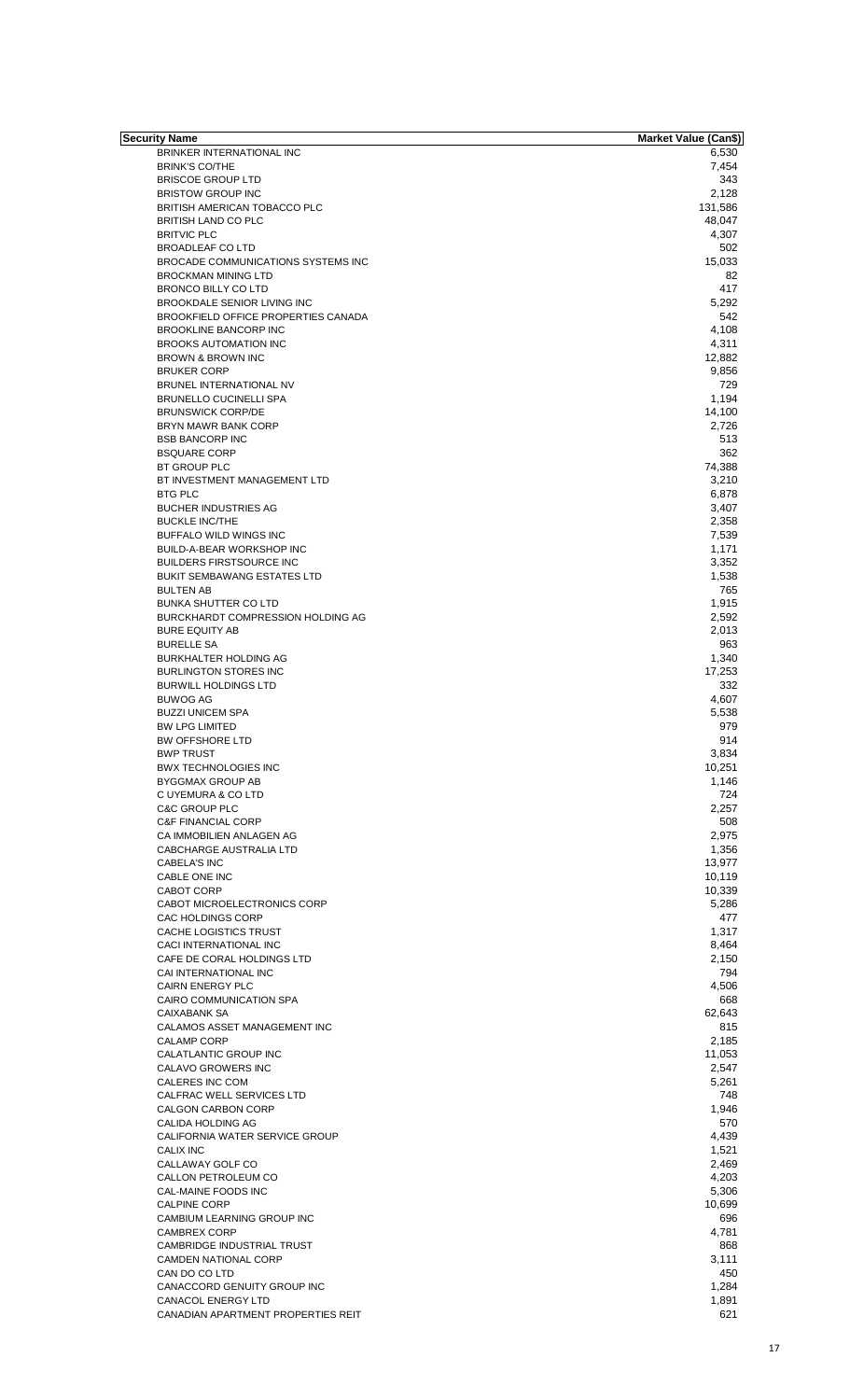| Security Name                          | <b>Market Value (Can\$)</b> |
|----------------------------------------|-----------------------------|
| CANADIAN REAL ESTATE INVESTMENT TRUST  | 4,157                       |
| CANADIAN TIRE CORP LTD                 | 80,806                      |
| <b>CANADIAN WESTERN BANK</b>           | 4,917                       |
| CANAM GROUP INC                        | 1,220                       |
| <b>CANCOM SE</b>                       | 2,979                       |
| CANEXUS CORP.                          | 599                         |
| <b>CANFOR CORP</b>                     | 2,367                       |
| CANFOR PULP PRODUCTS INC               | 1,132                       |
| CANON ELECTRONICS INC                  | 1,050                       |
| CANTEL MEDICAL CORP                    | 10,052                      |
| CANYON SERVICES GROUP INC              | 852                         |
| CAP GEMINI SA (FF40)                   | 69,011                      |
| CAPCOM CO LTD                          | 3,587                       |
| CAPE PLC                               | 623                         |
| CAPELLA EDUCATION CO                   | 3,952                       |
| CAPITAL & COUNTIES PROPERTIES PLC      | 7,819                       |
| CAPITAL & REGIONAL PLC                 | 1,159                       |
| CAPITAL BANK FINANCIAL CORP CLASS A    | 3,064                       |
| CAPITAL CITY BANK GROUP INC            | 1,383                       |
| CAPITAL SENIOR LIVING CORP             | 967                         |
| CAPITALAND COMMERCIAL TRUST            | 79,738                      |
| CAPITALAND MALL TRUST                  | 103,972                     |
| CAPITALAND RETAIL CHINA TRUST MGMT LTD | 1,836                       |
| CAPITOL FEDERAL FINANCIAL INC          | 6,715                       |
| CAPITOL HEALTH LTD                     | 184                         |
| <b>CAPSTONE MINING CORP</b>            | 1,034                       |
| CARBO CERAMICS INC                     | 541                         |
| <b>CARCLO PLC</b>                      | 127                         |
| CARD FACTORY PLC                       | 1,927                       |
| CARDINAL FINANCIAL CORP                | 3,916                       |
| CARDINAL HEALTH INC                    | 77,590                      |
| <b>CARDNO LTD</b>                      | 393                         |
| <b>CARDTRONICS PLC</b>                 | 8,851                       |
| CARE CAPITAL PROPERTIES INC            | 5,005                       |
| <b>CAREER EDUCATION CORP</b>           | 3,000                       |
| CARETRUST REIT INC                     | 3,071                       |
| CARGOTEC OYJ                           | 3,740                       |
| <b>CARILLION PLC</b>                   |                             |
| CARL ZEISS MEDITEC AG                  | 4,267                       |
|                                        | 2,546                       |
| CARNARVON PETROLEUM LTD                | 71                          |
| CARPENTER TECHNOLOGY CORP              | 4,908                       |
| <b>CARPETRIGHT PLC</b>                 | 154                         |
| <b>CARRIAGE SERVICES INC</b>           | 1,931                       |
| CARROLS RESTAURANT GROUP INC           | 2,171                       |
| <b>CARR'S GROUP PLC</b>                | 456                         |
| CARSALES.COM LTD                       | 5,550                       |
| <b>CARTER'S INC</b>                    | 2,009                       |
| CASCADE BANCORP                        | 2,460                       |
| <b>CASCADES INC</b>                    | 1.205                       |
| CASELLA WASTE SYSTEMS INC              | 1,855                       |
| CASEY'S GENERAL STORES INC             | 13,126                      |
| CASH CONVERTERS INTERNATIONAL LTD      | 303                         |
| CASINO GUICHARD PERRACHON SA           | 4,316                       |
| CASS INFORMATION SYSTEMS INC           | 2,857                       |
| <b>CASTINGS PLC</b>                    | 284                         |
| <b>CATALENT IINC</b>                   | 8,538                       |
| CATHAY FINANCIAL HOLDING               | 188,784                     |
|                                        |                             |
| CATHAY GENERAL BANCORP                 | 7,862                       |
| CATHAY PACIFIC AIRWAYS LTD             | 10,839                      |
| <b>CATO CORP/THE</b>                   | 3,010                       |
| CAVCO INDUSTRIES INC                   | 3,128                       |
| <b>CAVERION CORP</b>                   | 2,211                       |
| <b>CAVIUM INC</b>                      | 12,707                      |
| <b>CAWACHILTD</b>                      | 1,490                       |
| CBIZ INC                               | 2,729                       |
| CBL & ASSOCIATES PROPERTIES INC        | 5,452                       |
| <b>CCL INDUSTRIES INC</b>              | 135,053                     |
| <b>CCR</b>                             | 117,193                     |
| <b>CDI CORP</b>                        | 637                         |
| <b>CDL HOSPITALITY TRUSTS</b>          | 2,059                       |
| CEB INC                                | 5,463                       |
| <b>CECO ENVIRONMENTAL CORP</b>         | 1,097                       |
| <b>CEDAR SHOPPING CENTERS INC</b>      | 2,206                       |
| CEDAR WOODS PROPERTIES LTD             | 852                         |
|                                        |                             |
| <b>CEGEDIM SA</b>                      | 509                         |
| CELADON GROUP INC                      | 775                         |
| <b>CELLCOM ISRAEL LTD</b>              | 1,166                       |
| CELYAD                                 | 328                         |
| <b>CEMBRA MONEY BANK AG</b>            | 4,637                       |
| <b>CEMENTIR HOLDING SPA</b>            | 725                         |
| <b>CEMPRA INC</b>                      | 572                         |
| <b>CENIT AG</b>                        | 370                         |
| <b>CENTAMIN PLC</b>                    | 6,506                       |
| CENTERRA GOLD INC                      | 3,173                       |
| CENTERSTATE BANKS INC                  | 4,469                       |
| CENTRAL EUROPEAN MEDIA ENTERPRISES LTD | 368                         |
|                                        |                             |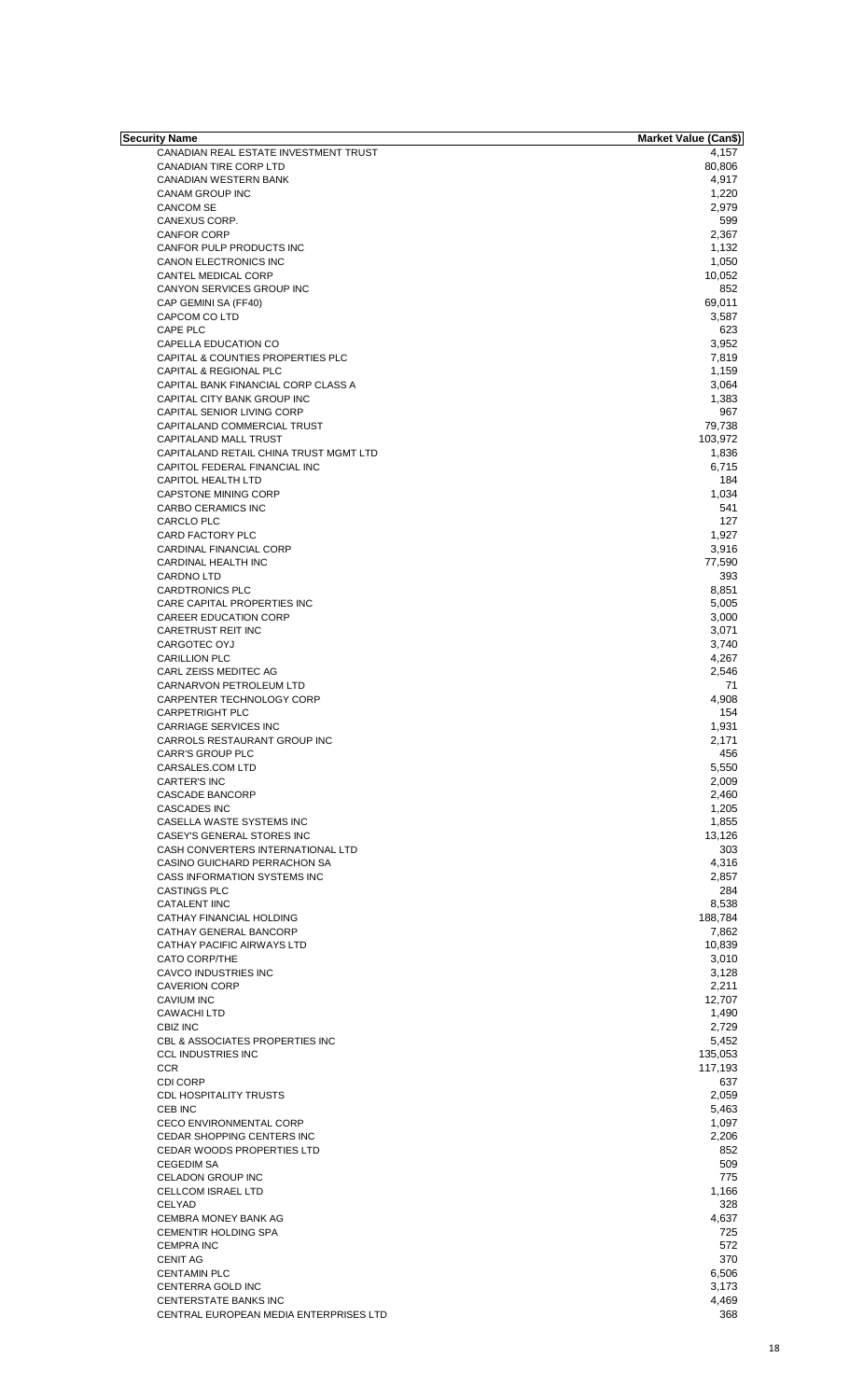| Security Name                                | <b>Market Value (Can\$)</b> |
|----------------------------------------------|-----------------------------|
| CENTRAL GARDEN AND PET CO                    | 6,147                       |
| CENTRAL GLASS CO LTD                         | 2,936                       |
| CENTRAL PAC FINANCIAL                        | 3,826                       |
|                                              |                             |
| <b>CENTRAL SPORTS CO LTD</b>                 | 634                         |
| CENTROTEC SUSTAINABLE AG                     | 728                         |
| CENTURY ALUMINUM CO                          | 2,479                       |
| CENTURY CASINOS INC                          | 847                         |
| CENTURY CITY INTERNATIONAL HOLDINGS LTD      | 544                         |
|                                              |                             |
| CENTURY COMMUNITIES INC                      | 1,459                       |
| <b>CEQUENCE ENERGY LTD</b>                   | 49                          |
| CERVED INFORMATION SOLUTIONS SPA             | 4,388                       |
| <b>CERVUS EQUIPMENT CORP</b>                 | 274                         |
| <b>CEVA INC</b>                              | 2,594                       |
| <b>CEWE STIFTUNG &amp; CO KGAA</b>           |                             |
|                                              | 2,278                       |
| CGG SA                                       | 852                         |
| <b>CHALLENGER LTD</b>                        | 88,302                      |
| <b>CHAMPION REIT</b>                         | 3,663                       |
| CHAMPION TECHNOLOGY HOLDINGS LTD             | 381                         |
| <b>CHARGEURS SA</b>                          | 1,218                       |
|                                              |                             |
| CHARLES RIVER LABORATORIES INTERNATIONAL INC | 10,528                      |
| CHARLES STANLEY GROUP PLC                    | 165                         |
| <b>CHART INDUSTRIES INC</b>                  | 3,608                       |
| CHARTER FINANCIAL CORP                       | 1,380                       |
| <b>CHARTER HALL GROUP</b>                    |                             |
|                                              | 3,553                       |
| CHARTER HALL RETAIL REIT                     | 3,285                       |
| <b>CHARTWELL RETIREMENT</b>                  | 4,916                       |
| <b>CHASE CORP</b>                            | 3,505                       |
| CHATHAM LODGING TRUST                        | 1,988                       |
| CHEESECAKE FACTORY INC/THE                   | 7,494                       |
|                                              |                             |
| CHEFS WAREHOUSE INC                          | 1,580                       |
| <b>CHEMED CORP</b>                           | 7,609                       |
| CHEMICAL FINANCIAL CORP                      | 12,962                      |
| <b>CHEMOCENTRYX INC</b>                      | 909                         |
|                                              |                             |
| CHEMOURS CO/THE - W/I                        | 4,237                       |
| <b>CHEMRING GROUP PLC</b>                    | 1,931                       |
| <b>CHEMTURA CORP/NEW</b>                     | 7,526                       |
| <b>CHENIERE ENERGY PARTNERS</b>              | 16,478                      |
| <b>CHEROKEE INC</b>                          | 443                         |
| CHESAPEAKE ENERGY CORP                       | 3,712                       |
|                                              |                             |
| CHESAPEAKE LODGING TRUST                     | 4,100                       |
| CHESAPEAKE UTILITIES CORP                    | 3,760                       |
| <b>CHESNARA PLC</b>                          | 2,018                       |
| CHEUK NANG HOLDINGS LTD                      | 236                         |
| CHEUNG KONG INFRASTRUCTURE HOL               | 7,285                       |
|                                              |                             |
| CHEUNG KONG PROPERTY HLDGS LTD               | 37,155                      |
| CHEVALIER INTERNATIONAL HOLDINGS LTD         | 328                         |
| CHIBA KOGYO BANK LTD/THE                     | 805                         |
| CHICAGO BRIDGE & IRON CO NV                  | 8,579                       |
| CHICO'S FAS INC                              | 7,340                       |
|                                              |                             |
| <b>CHIMERIX INC</b>                          | 606                         |
| CHINA CONSTRUCTION BANK                      | 497,658                     |
| CHINA ENERGY DEVELOPMENT HOLDINGS LTD        | 429                         |
| CHINA EVER GRAND FIN LEASING GRP CO LTD      | 255                         |
| CHINA EVERBRIGHT WATER LTD                   | 669                         |
| CHINA GOLD INTERNATIONAL RESOURCES CORP LTD  | 789                         |
|                                              |                             |
| CHINA LNG GROUP LTD                          | 650                         |
| CHINA MENGNIU DAIRY                          | 92,207                      |
| CHINA METAL INTERNATIONAL HOLDINGS INC       | 168                         |
| <b>CHINA MOBILE</b>                          | 423,931                     |
| CHINA MOTOR BUS CO LTD                       | 839                         |
| CHINA PACIFIC INSURANCE GROUP                | 242,587                     |
|                                              |                             |
| CHINA PETROLEUM & CHEMICAL                   | 302,925                     |
| CHINA RESOURCES BEER HOLDINGS                | 73,192                      |
| CHINA STAR ENTERTAINMENT LTD                 | 97                          |
| CHINA STRATEGIC HOLDINGS LTD                 | 1,172                       |
| CHINA UNICOM HONG KONG                       | 127,291                     |
| <b>CHINESE ESTATES HOLDINGS LTD</b>          | 836                         |
|                                              |                             |
| CHINOOK ENERGY INC                           | 62                          |
| CHIP ENG SENG CORP LTD                       | 665                         |
| CHIYODA CO LTD                               | 1,418                       |
| CHIYODA CORP                                 | 2,751                       |
| CHIYODA INTEGRE CO LTD                       | 735                         |
|                                              |                             |
| <b>CHOCOLADEFABRIKEN LINDT &amp; SPRU</b>    | 27,876                      |
| CHOFU SEISAKUSHO CO LTD                      | 1,340                       |
| CHOICE HOTELS INTERNATIONAL INC              | 9,663                       |
| CHORI CO LTD                                 | 698                         |
| <b>CHORUS LTD</b>                            | 4,139                       |
|                                              |                             |
| CHOW SANG SANG HOLDINGS INTERNATIONAL LTD    | 1,046                       |
| <b>CHRISTOPHER &amp; BANKS CORP</b>          | 396                         |
| CHUAN HUP HOLDINGS LTD                       | 129                         |
| CHUDENKO CORP                                | 2,049                       |
| CHUGAI RO CO LTD                             | 128                         |
| CHUGOKU MARINE PAINTS LTD                    |                             |
|                                              | 1,465                       |
| CHUKYO BANK LTD/THE                          | 733                         |
| CHURCHILL DOWNS INC                          | 1,834                       |
| CHUY'S HOLDINGS INC                          | 2,011                       |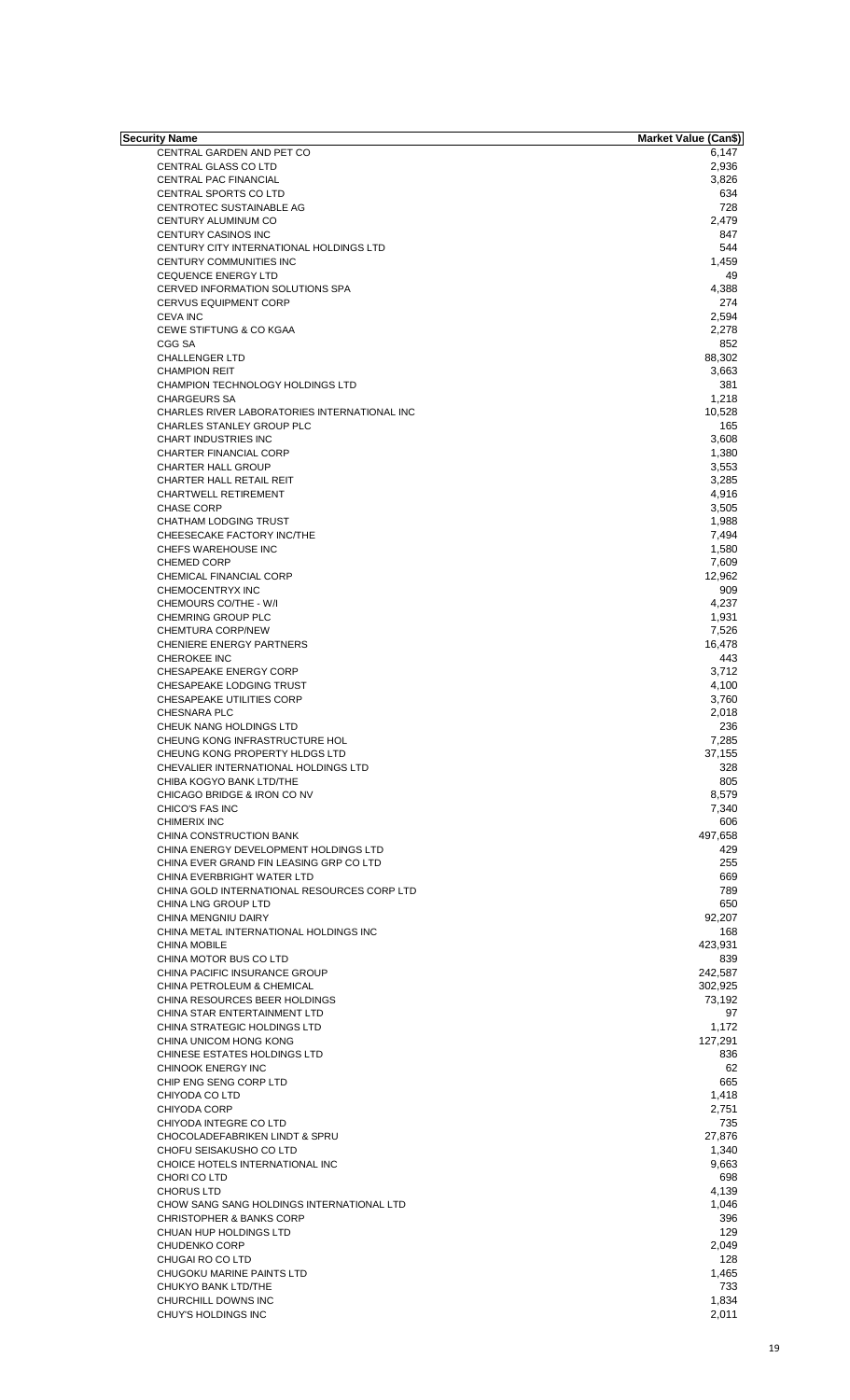| Security Name                               | <b>Market Value (Can\$)</b> |
|---------------------------------------------|-----------------------------|
| CI:Z HOLDINGS CO LTD                        | 2,613                       |
| CIA DE DISTRIBUCION INTEGRAL                | 2,916                       |
| CIBER INC                                   | 247                         |
| CIE AUTOMOTIVE SA                           | 3,003                       |
| CIE D'ENTREPRISES CFE                       | 2,741                       |
|                                             |                             |
| CIE IMMOBILIERE DE BELGIQUE SA              | 593                         |
| <b>CIENA CORP</b>                           | 9,486                       |
| <b>CIMPRESS NV</b>                          | 7,516                       |
| CINCINNATI BELL INC                         | 3,474                       |
| <b>CINEMARK HOLDINGS INC</b>                | 11,471                      |
| <b>CINEWORLD GROUP PLC</b>                  |                             |
|                                             | 3,039                       |
| CIRCASSIA PHARMACEUTICALS PLC               | 700                         |
| CIR-COMPAGNIE INDUSTRIALI RIUNITE SPA       | 810                         |
| <b>CIRCOR INTERNATIONAL INC</b>             | 2,500                       |
| CIRRUS LOGIC INC                            | 12,449                      |
|                                             |                             |
| CITI TRENDS INC                             | 1,075                       |
| CITIC TELECOM INTERNATIONAL HOLDINGS LTD    | 1,550                       |
| CITIZEN HOLDINGS CO LTD                     | 3,466                       |
| <b>CITIZENS &amp; NORTHERN CORP</b>         | 1,670                       |
| CITIZENS INC/TX                             | 1,820                       |
|                                             |                             |
| CITY HOLDING CO                             | 3,790                       |
| CITY OFFICE REIT INC                        | 598                         |
| CITYCON OYJ                                 | 1,878                       |
| <b>CIVEO CORP</b>                           | 619                         |
|                                             | 1,190                       |
| <b>CIVITAS SOLUTIONS INC</b>                |                             |
| CJ CGV                                      | 52,451                      |
| CK HUTCHISON HOLDINGS LTD                   | 135,444                     |
| CK LIFE SCIENCES INTERNATIONAL HOLDINGS INC | 1,178                       |
| <b>CKD CORP</b>                             | 2,329                       |
|                                             |                             |
| CLAL INSURANCE ENTERPRISES HOLDINGS LTD     | 834                         |
| <b>CLARCOR INC</b>                          | 13,598                      |
| <b>CLARIANT AG</b>                          | 10,546                      |
| <b>CLARION CO LTD</b>                       | 1,426                       |
| <b>CLARKSON PLC</b>                         | 1,722                       |
|                                             |                             |
| <b>CLAS OHLSON AB</b>                       | 1,452                       |
| <b>CLAYTON WILLIAMS ENERGY INC</b>          | 3,530                       |
| CLEAN ENERGY FUELS CORP                     | 377                         |
| <b>CLEAN HARBORS INC</b>                    | 8,204                       |
|                                             |                             |
| <b>CLEANAWAY WASTE MANAGEMENT LTD</b>       | 5,065                       |
| <b>CLEANUP CORP</b>                         | 378                         |
| CLEAR CHANNEL OUTDOOR HOLDINGS INC          | 684                         |
| CLEARFIELD, INC.                            | 756                         |
| <b>CLEARWATER PAPER CORP</b>                | 2,761                       |
|                                             |                             |
| CLEARWATER SEAFOODS INC                     | 519                         |
| <b>CLERE AG</b>                             | 356                         |
| <b>CLIFTON BANCORP INC</b>                  | 1,788                       |
| <b>CLOETTA AB</b>                           | 2,515                       |
|                                             |                             |
| <b>CLOROX CO/THE</b>                        | 246,981                     |
| CLOSE BROTHERS GROUP PLC                    | 6,718                       |
| <b>CLOUD PEAK ENERGY INC</b>                | 648                         |
| <b>CLP HOLDINGS LTD</b>                     | 264,991                     |
| <b>CLS HOLDINGS PLC</b>                     | 1,208                       |
|                                             |                             |
| CLUBCORP HOLDINGS INC                       | 2,844                       |
| CME GROUP INC                               | 61,521                      |
| CMIC CO LTD                                 | 645                         |
| CMK CORP/JAPAN                              | 899                         |
|                                             |                             |
| CNB FINANCIAL CORP/PA                       | 1,334                       |
| CNO FINANCIAL GROUP INC                     | 1,623                       |
| COBALT INTERNATIONAL ENERGY INC             | 1,732                       |
| <b>COBHAM PLC</b>                           | 10,073                      |
| <b>COBIZ FINANCIAL INC</b>                  | 2,725                       |
|                                             |                             |
| COCA-COLA AMATIL LTD                        | 90,253                      |
| COCA-COLA BOTTLING CO CONSOLIDATED          | 4,604                       |
| COCA-COLA CO/THE                            | 44,993                      |
| <b>COCHLEAR LTD</b>                         | 29,974                      |
| <b>COCOKARA FINE INC</b>                    | 2,680                       |
|                                             |                             |
| <b>COEUR MINING INC</b>                     | 2,188                       |
| <b>COFACE SA</b>                            | 1,634                       |
| <b>COFINIMMO</b>                            | 5,378                       |
| COGECO COMMUNICATIONS INC                   | 975                         |
|                                             |                             |
| COGECO INC                                  | 1,085                       |
| COGENT COMMUNICATIONS HOLDINGS INC          | 5,314                       |
| <b>COGNEX CORP</b>                          | 17,996                      |
| <b>COHEN &amp; STEERS INC</b>               | 4,112                       |
| <b>COHERENT INC</b>                         | 11,892                      |
|                                             |                             |
| COHU INC                                    | 1,193                       |
| <b>COLFAX CORP</b>                          | 16,958                      |
| <b>COLLECTION HOUSE LTD</b>                 | 573                         |
|                                             | 734                         |
| <b>COLLECTORS UNIVERSE</b>                  |                             |
| COLLIERS INTERNATIONAL GROUP I              | 3,908                       |
| COLLINS FOODS LTD                           | 372                         |
| COLONY STARWOOD HOMES                       | 8,753                       |
|                                             | 786                         |
| COLOPL INC                                  |                             |
| <b>COLOPLAST A/S</b>                        | 22,270                      |
| COLOWIDE CO LTD                             | 2,921                       |
| COLRUYT SA                                  | 22,308                      |
|                                             |                             |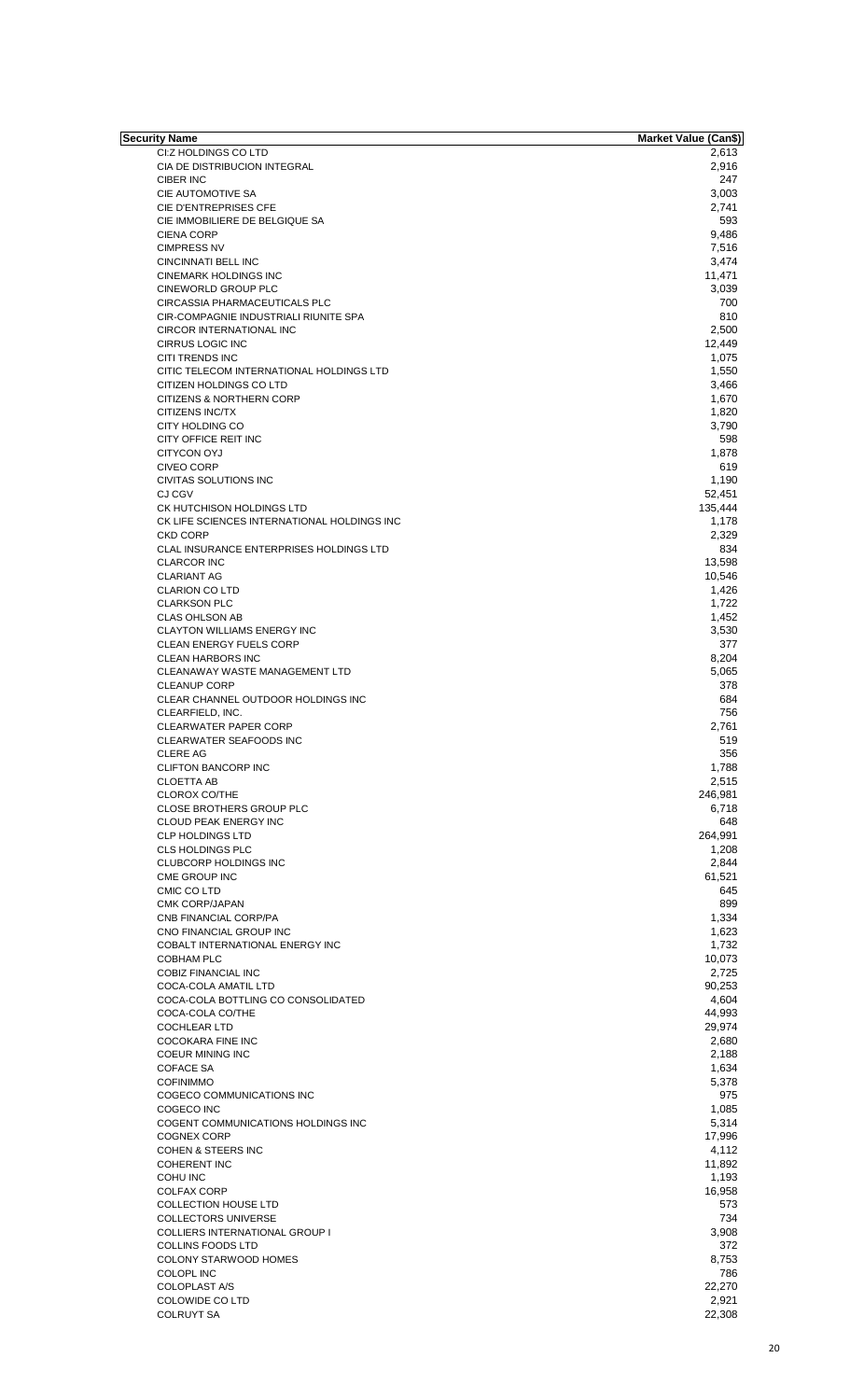| Security Name                               | Market Value (Can\$) |
|---------------------------------------------|----------------------|
| <b>COLTENE HOLDING AG</b>                   | 476                  |
| COLUMBIA BANKING SYSTEM INC                 | 9,442                |
| COLUMBIA PROPERTY TRUST INC                 | 7,209                |
| <b>COLUMBIA SPORTSWEAR CO</b>               | 10,997               |
| COLUMBUS MCKINNON CORP/NY                   | 2,746                |
|                                             |                      |
| COM HEM HOLDING AB                          | 2,188                |
| <b>COMDIRECT BANK AG</b>                    | 1,209                |
| COMFORIA RESIDENTIAL REIT INC               | 2,830                |
| COMFORT SYSTEMS USA INC                     | 3,420                |
| COMFORTDELGRO CORP LTD                      | 49,336               |
| <b>COMINAR REAL ESTATE INVESTMENT TRUST</b> | 3,218                |
| COMMERCE BANCSHARES INC/KANSAS CITY MO      | 13,925               |
|                                             |                      |
| COMMERCIAL INTERNATIONAL BANK EGYPT         | 68,074               |
| <b>COMMERCIAL METALS CO</b>                 | 9,338                |
| COMMERCIAL VEHICLE GROUP INC                | 654                  |
| <b>COMMUNISIS PLC</b>                       | 384                  |
| COMMUNITY BANK SYSTEM INC                   | 9,925                |
| COMMUNITY HEALTH SYSTEMS INC                | 348                  |
| COMMUNITY HEALTH SYSTEMS INC NEW RIGHTS     | 1                    |
| COMMUNITY TRUST BANCORP INC                 | 3,096                |
|                                             |                      |
| <b>COMPAGNIE DES ALPES</b>                  | 597                  |
| COMPASS MINERALS INTERNATIONAL INC          | 7,417                |
| <b>COMPUGEN LTD</b>                         | 781                  |
| COMPUGROUP MEDICAL SE                       | 2,525                |
| <b>COMPUTACENTER PLC</b>                    | 2,196                |
| COMPUTER MODELLING GROUP LTD                | 1,029                |
| COMPUTER PROGRAMS & SYSTEMS INC             | 865                  |
|                                             |                      |
| COMPUTER SCIENCES CORP                      | 1,875                |
| <b>COMPUTER TASK GROUP INC</b>              | 169                  |
| COMTECH TELECOMMUNICATIONS CORP             | 660                  |
| <b>CONCENTRIC AB</b>                        | 1,533                |
| CONCERT PHARMACEUTICALS INC                 | 820                  |
| CONCORDIA INTERNATIONAL CORP                | 107                  |
|                                             | 296                  |
| <b>CONEXIO CORP</b>                         |                      |
| <b>CONMED CORP</b>                          | 3,898                |
| <b>CONNECT GROUP PLC</b>                    | 1,532                |
| CONNECTICUT WATER SERVICE INC               | 2,488                |
| CONNECTONE BANCORP INC                      | 3,631                |
| <b>CONN'S INC</b>                           | 516                  |
| CONSOL ENERGY INC                           |                      |
|                                             | 14,493               |
| CONSOLIDATED COMMUNICATIONS HOLDINGS INC    | 3.664                |
| CONSOLIDATED EDISON INC                     | 65,795               |
| CONSOLIDATED-TOMOKA LAND CO                 | 1,290                |
| CONSORT MEDICAL PLC                         | 2,191                |
| CONSTR Y AUX DE FERROCARR                   | 2,997                |
| CONSUMER PORTFOLIO SERVICES                 | 400                  |
|                                             |                      |
| <b>CONTACT ENERGY LTD</b>                   | 3,800                |
| CONTANGO OIL & GAS CO                       | 465                  |
| CONTINENTAL BUILDING PRODUCT                | 3,108                |
| CONTINENTAL GOLD INC                        | 927                  |
| <b>CONVERGYS CORP</b>                       | 2,821                |
| CONVOY GLOBAL HOLDINGS LTD                  | 644                  |
| CONWERT IMMOBILIEN INVEST SE                |                      |
|                                             | 3,860                |
| CONZZETA AG                                 | 2,442                |
| COOKPAD INC                                 | 1,552                |
| COOPER TIRE & RUBBER CO                     | 6,091                |
| COOPER-STANDARD HOLDING INC                 | 5,062                |
| COPA HOLDINGS SA                            | 7,319                |
|                                             |                      |
| <b>COPART INC</b>                           | 7,397                |
| COPPER MOUNTAIN MINING CORP                 | 179                  |
| <b>CORBION NV</b>                           | 5,125                |
| CORBY SPIRIT AND WINE LTD                   | 645                  |
| <b>CORE LABORATORIES NV</b>                 | 14,502               |
| <b>CORELOGIC INC</b>                        | 8,571                |
|                                             |                      |
| CORE-MARK HOLDING CO INC                    | 5,385                |
| <b>CORESITE REALTY CORP</b>                 | 7,350                |
| CORONA CORP                                 | 294                  |
| CORPORATE OFFICE PROPERTIES TRUST           | 8,528                |
| <b>CORPORATE TRAVEL MANAGEMENT LTD</b>      | 2,358                |
| CORPORATE TRAVEL MGMT LTD RTS 1/18/17       | 21                   |
|                                             |                      |
| CORUS ENTERTAINMENT INC-B SH                | 2,621                |
| <b>CORVEL CORP</b>                          | 2,031                |
| COSCO CORP SINGAPORE LTD                    | 576                  |
| <b>COSEL COLTD</b>                          | 1,278                |
| COSMO ENERGY HOLDINGS CO LTD                | 2,841                |
| <b>COSTAIN GROUP PLC</b>                    | 778                  |
|                                             |                      |
| <b>COSTCO WHOLESALE CORP</b>                | 67,493               |
| COTT CORP                                   | 3,638                |
| <b>COUNTRYWIDE PLC</b>                      | 599                  |
| <b>COUSINS PROPERTIES INC</b>               | 9,559                |
| <b>COVANTA HOLDING CORP</b>                 | 5,687                |
|                                             |                      |
| COVENANT TRANSPORT INC                      | 1,156                |
| <b>COVER MORE GROUP LTD</b>                 | 807                  |
| <b>COVISINT CORP</b>                        | 113                  |
| COWEN GROUP INC-CLASS A                     | 1,659                |
| <b>CRA INTERNATIONAL INC</b>                | 511                  |
|                                             |                      |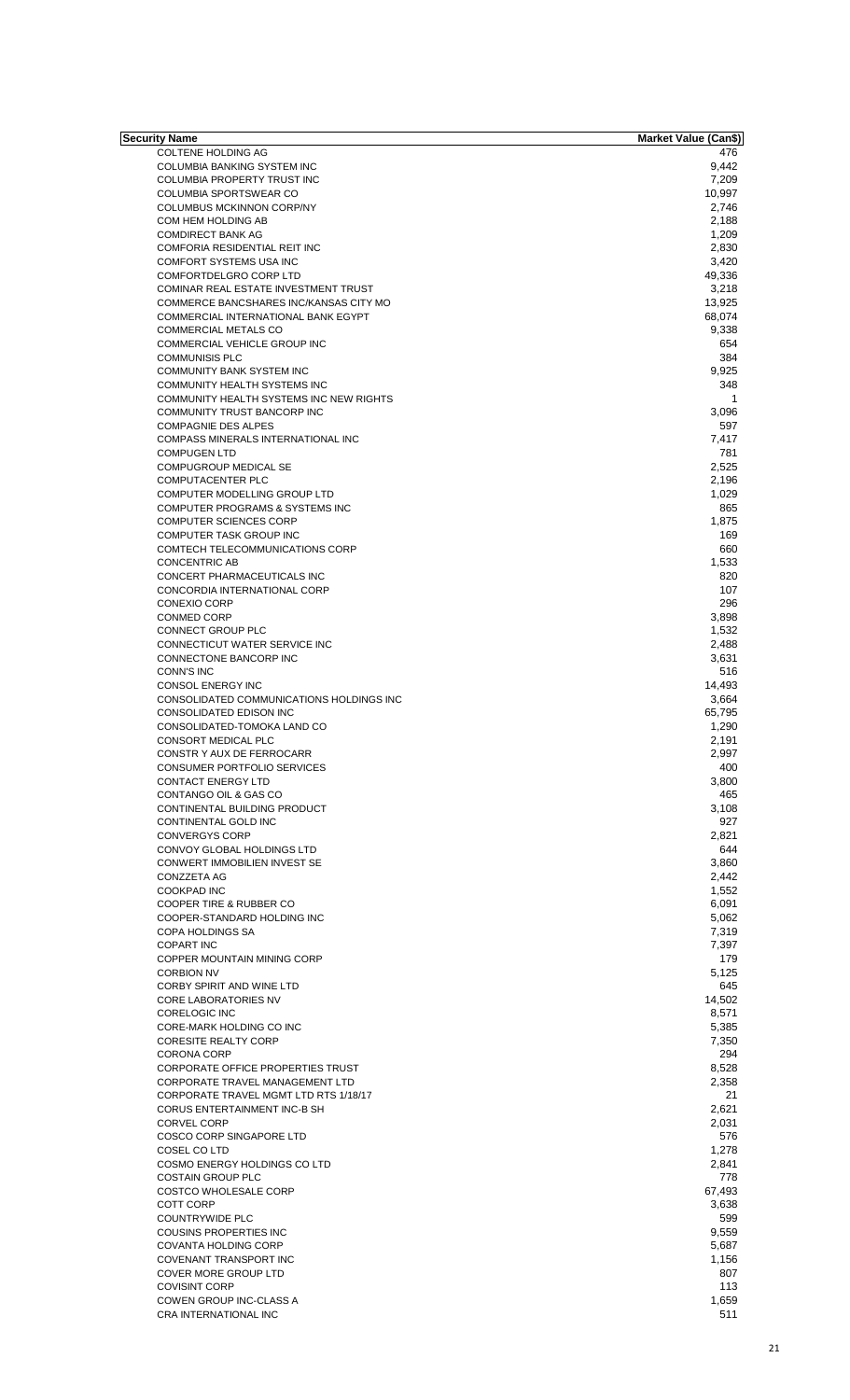| Security Name                        | <b>Market Value (Can\$)</b> |
|--------------------------------------|-----------------------------|
| CRACKER BARREL OLD COUNTRY STORE INC | 10,278                      |
| CRAFT BREWERS ALLIANCE INC           | 1,114                       |
| CRAMO OYJ                            | 2,763                       |
| <b>CRANE CO</b>                      | 13,590                      |
|                                      |                             |
| <b>CRANSWICK PLC</b>                 | 3,900                       |
| <b>CRAWFORD &amp; CO</b>             | 2,339                       |
| <b>CRAY INC</b>                      | 1,800                       |
| CREATE RESTAURANTS HOLDINGS INC      | 957                         |
| CREATE SD HOLDINGS CO LTD            | 1,491                       |
| <b>CREDIT ACCEPTANCE CORP</b>        | 13,922                      |
|                                      |                             |
| <b>CREDIT CORP GROUP LTD</b>         | 1,905                       |
| <b>CREDIT SUISSE GROUP AG</b>        | 158,496                     |
| <b>CREDITO EMILIANO SPA</b>          | 1,833                       |
| <b>CREDITO VALTELLINESE SC</b>       | 868                         |
|                                      |                             |
| <b>CREE INC</b>                      | 7,090                       |
| CREST NICHOSON HOLDINGS PLC          | 2,240                       |
| <b>CREW ENERGY INC</b>               | 3,066                       |
| CRH MEDICAL CORP                     | 497                         |
| CRH PLC (IREL)                       | 98,350                      |
|                                      |                             |
| <b>CROCODILE GARMENTS</b>            | 131                         |
| <b>CROCS INC</b>                     | 1,675                       |
| CRODA INTERNATIONAL PLC              | 52,375                      |
| CROMBIE REAL ESTATE INVESTMENT TRUST | 1,361                       |
|                                      |                             |
| <b>CROMWELL PROPERTY GROUP</b>       | 3,104                       |
| <b>CROOZ INC</b>                     | 234                         |
| <b>CROPENERGIES AG</b>               | 34                          |
| CROSS COUNTRY HEALTHCARE INC         | 1,201                       |
|                                      |                             |
| CROSS-HARBOUR HOLDINGS LTD/THE       | 1,481                       |
| <b>CROWN RESORTS LTD</b>             | 21,189                      |
| <b>CRYOLIFE INC</b>                  | 2,389                       |
| <b>CSE GLOBAL LTD</b>                | 574                         |
| CSG LTD                              | 249                         |
|                                      |                             |
| CSG SYSTEMS INTERNATIONAL INC        | 4,228                       |
| <b>CSI PROPERTIES LTD</b>            | 1,033                       |
| <b>CSL LIMITED</b>                   | 89,902                      |
| <b>CSL LTD</b>                       | 191,083                     |
|                                      |                             |
| <b>CSRLTD</b>                        | 5,870                       |
| CSRA INC W/I                         | 14,196                      |
| <b>CSS INDUSTRIES INC</b>            | 289                         |
| <b>CST BRANDS INC</b>                | 11,805                      |
| CT REAL ESTATE INVESTMENT TR         | 710                         |
|                                      |                             |
| CTI ENGINEERING CO LTD               | 325                         |
| <b>CTS CORP</b>                      | 1,170                       |
| CTS EVENTIM AG & CO KGAA             | 2,686                       |
| CTT CORREIOS DE PORTUGAL             | 1,354                       |
| <b>CU BANCORP</b>                    |                             |
|                                      | 2,319                       |
| <b>CUBESMART</b>                     | 10,174                      |
| <b>CUBIC CORP</b>                    | 4,539                       |
| <b>CUDECO LTD</b>                    | 110                         |
| <b>CUI GLOBAL INC</b>                | 596                         |
|                                      |                             |
| <b>CULLEN/FROST BANKERS INC</b>      | 14,788                      |
| <b>CULP INC</b>                      | 1,757                       |
| <b>CUMULUS MEDIA INC-CL A</b>        | 102                         |
| <b>CURTISS-WRIGHT CORP</b>           | 12,454                      |
| <b>CUSTOMERS BANCORP INC</b>         |                             |
|                                      | 3,769                       |
| <b>CUTERA INC</b>                    | 892                         |
| <b>CVB FINANCIAL CORP</b>            | 9,238                       |
| <b>CVR ENERGY INC</b>                | 7,183                       |
| <b>CW GROUP HOLDINGS LTD</b>         | 117                         |
|                                      |                             |
| <b>CWT LTD</b>                       | 1,062                       |
| <b>CYNOSURE INC</b>                  | 2,505                       |
| <b>CYPRESS SEMICONDUCTOR CORP</b>    | 11,128                      |
| <b>CYRUSONE INC</b>                  | 11,170                      |
| D/S NORDEN                           | 1,296                       |
|                                      |                             |
| DAEJAN HOLDINGS PLC                  | 1,955                       |
| DAETWYLER HOLDING AG                 | 2,798                       |
| DAH SING BANKING GROUP LTD           | 2,903                       |
| DAH SING FINANCIAL HOLDINGS LTD      | 2,168                       |
|                                      |                             |
| DAI NIPPON TORYO CO LTD              | 1,209                       |
| <b>DAIBIRU CORP</b>                  | 1,336                       |
| DAI-DAN CO LTD                       | 277                         |
| DAIDO METAL CO LTD                   | 993                         |
| DAIDO STEEL CO LTD                   | 3,974                       |
|                                      |                             |
| <b>DAIDOH LTD</b>                    | 382                         |
| DAIHATSU DIESEL MANUFACTURING        | 606                         |
| <b>DAIHEN CORP</b>                   | 819                         |
| DAIHO CORP                           | 1,723                       |
|                                      |                             |
| DAIICHI JITSUGYO CO LTD              | 569                         |
| DAIICHI KENSETSU CORP                | 132                         |
| DAIICHI SANKYO CO LTD                | 47,862                      |
|                                      |                             |
| DAI-ICHI SEIKO CO LTD                | 447                         |
| <b>DAIKEN CORP</b>                   | 702                         |
| DAIKEN MEDICAL CO LTD                | 228                         |
| <b>DAIKIN INDUSTRIES LTD</b>         | 49,217                      |
|                                      |                             |
| DAIKOKUTENBUSSAN CO LTD              | 557                         |
| <b>DAIKYO INC</b>                    | 2,327                       |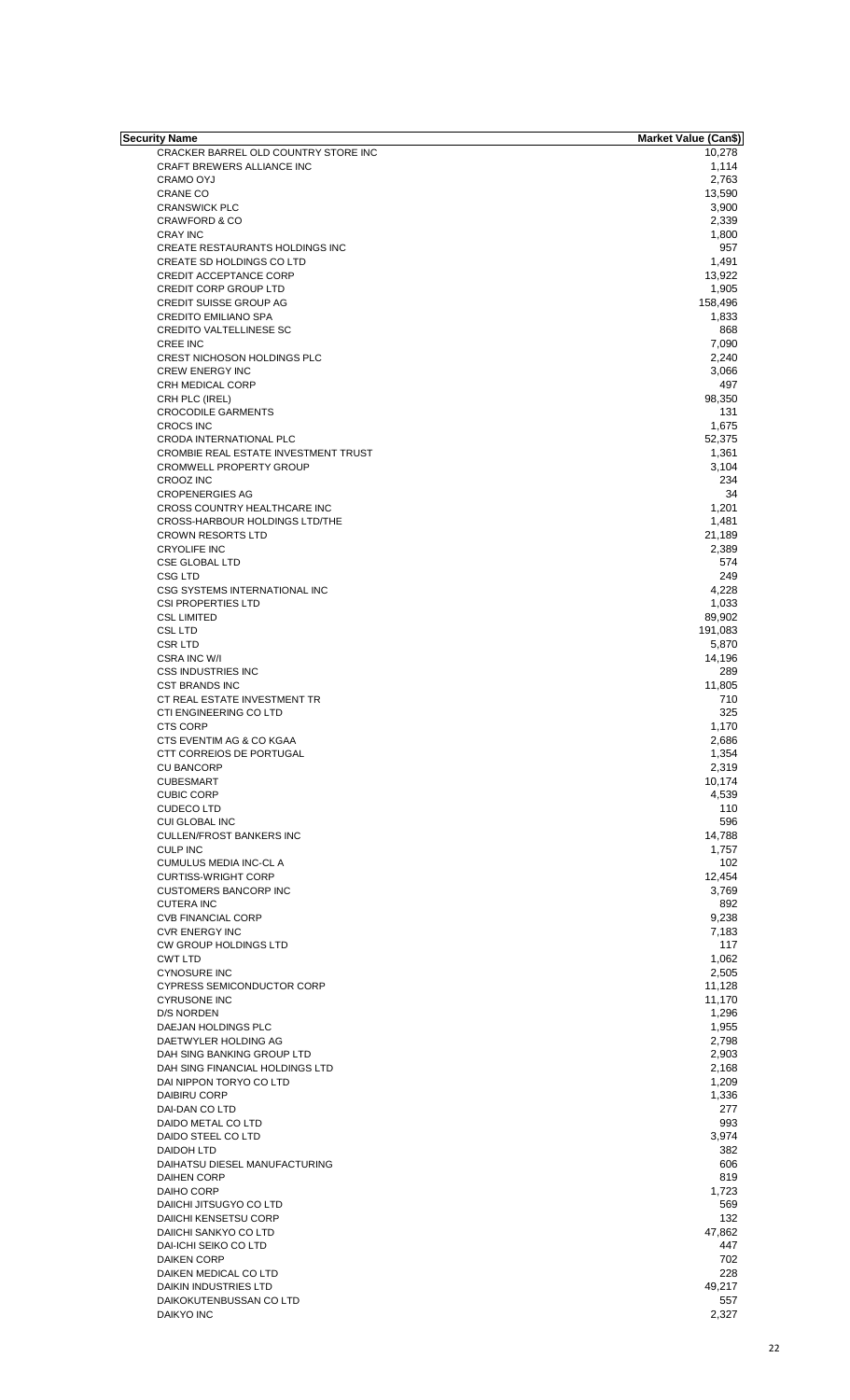| <b>Security Name</b>                                 | Market Value (Can\$) |
|------------------------------------------------------|----------------------|
| DAIKYONISHIKAWA CORP                                 | 256                  |
| DAILY JOURNAL CORP                                   | 586                  |
| DAILY MAIL & GENERAL TRUST PLC                       | 8,325                |
| DAINICHISEIKA COLOR & CHEMICALS MANUFACTURING CO LTD | 1,072                |
| DAIO PAPER CORP                                      | 2,806                |
| DAIRY CREST GROUP PLC                                | 2,565                |
| DAISAN BANK LTD/THE                                  | 826                  |
|                                                      |                      |
| DAISEKI CO LTD                                       | 2,175                |
| DAISHI BANK LTD/THE                                  | 3,123                |
| DAITO PHARMACEUTICAL CO LTD                          | 632                  |
| DAITO TRUST CONSTRUCTION                             | 66,406               |
| DAIWA INDUSTRIES LTD                                 | 1,007                |
| DAIWABO HOLDINGS CO LTD                              | 1,379                |
| DAKTRONICS INC                                       | 1,873                |
| D'AMICO INTERNATIONAL SHIPPING SA                    | 299                  |
| DANA HOLDING CORP                                    | 9,858                |
| DANIELI & C OFFICINE MECCANICHE SPA                  | 884                  |
| DANONE SA                                            | 76,993               |
| DANSKE BK AS                                         | 114,900              |
|                                                      |                      |
| DARDEN RESTAURANTS INC                               | 145,951              |
| DARLING INGREDIENTS INC                              | 6,826                |
| <b>DASSAULT AVIATION SA</b>                          | 9,738                |
| DASSAULT SYSTEMES SE                                 | 35                   |
| <b>DATALINK CORP</b>                                 | 922                  |
| DATALOGIC SPA                                        | 1.380                |
| DAVE & BUSTERS ENTERTAINMENT INC                     | 6,022                |
| DAVIDE CAMPARI-MILANO SPA                            | 6,345                |
| DCM HOLDINGS CO LTD                                  | 2,329                |
| DCT INDUSTRIAL TRUST INC                             | 12,556               |
| DE LA RUE PLC                                        | 2,667                |
| DEA CAPITAL SPA                                      | 363                  |
|                                                      |                      |
| DEAN FOODS CO                                        | 5,646                |
| DEBENHAMS PLC                                        | 2,594                |
| <b>DECEUNINCK NV</b>                                 | 829                  |
| DECHRA PHARMACEUTICALS PLC                           | 4,408                |
| DECKERS OUTDOOR CORP                                 | 4,749                |
| <b>DECMIL GROUP LTD</b>                              | 391                  |
| DEL FRISCO RESTAURANT GROUP INC                      | 1,470                |
| DEL MONTE PACIFIC LIMITED                            | 166                  |
| DEL TACO RESTAURANTS INC                             | 1,173                |
| DELEK AUTOMOTIVE SYSTEMS LTD                         | 898                  |
| DELEK US HOLDINGS INC                                | 4,805                |
|                                                      |                      |
| <b>DELFILTD</b>                                      | 956                  |
| <b>DE'LONGHI SPA</b>                                 | 3,591                |
| DELPHI ENERGY CORP                                   | 633                  |
| DELTA LLOYD NV                                       | 7,301                |
| DELTA NATURAL GAS CO INC                             | 531                  |
| <b>DELTA-GALIL INDUSTRIES LTD</b>                    | 757                  |
| DELTIC TIMBER CORP                                   | 3,384                |
| <b>DELTICOM AG</b>                                   | 518                  |
| DELUXE CORP                                          | 8,846                |
| DENBURY RESOURCES INC                                | 1,570                |
| <b>DENISON MINES CORP</b>                            | 684                  |
| DENKA CO LTD                                         | 5,118                |
| DENKI KOGYO CO LTD                                   | 975                  |
| <b>DENNY'S CORP</b>                                  |                      |
|                                                      | 3,383                |
| <b>DENTSU INC</b>                                    | 74,063               |
| DENYO CO LTD                                         | 719                  |
| DEPOMED INC                                          | 3,388                |
| DERICHEBOURG SA                                      | 1,520                |
| <b>DERMA SCIENCES INC</b>                            | 352                  |
| DERWENT LONDON PLC                                   | 9,054                |
| DESCARTES SYSTEMS GROUP INC/THE                      | 4,619                |
| DESCENTE LTD                                         | 1,526                |
| DESTINATION MATERNITY CORP                           | 178                  |
| DESTINATION XL GROUP INC                             | 973                  |
| DEUTSCHE BETEILIGUNGS AG                             | 1,078                |
| DEUTSCHE EUROSHOP AG                                 | 4,681                |
|                                                      |                      |
| DEUTSCHE LUFTHANSA AG                                | 1,982                |
| DEUTSCHE PFANDBRIEFBANK AG                           | 538                  |
| DEUTSCHE POST AG                                     | 155,145              |
| DEUTSCHE TELEKOM AG (REGD)                           | 176,989              |
| DEUTSCHE WOHNEN (BR)                                 | 69,345               |
| <b>DEUTZ AG</b>                                      | 2,082                |
| DEVELOPMENT SECURITIES PLC                           | 656                  |
| DEVOTEAM SA                                          | 1,515                |
| DEVRO PLC                                            | 1,697                |
| DEVRY EDUCATION GROUP INC                            | 7,474                |
| <b>DEXERIALS CORP</b>                                | 283                  |
|                                                      |                      |
| DFDS A/S                                             | 2,576                |
| <b>DGB FINANCIAL GROUP</b>                           | 62,598               |
| DH CORP                                              | 441                  |
| <b>DHI GROUP INC</b>                                 | 1,292                |
| DHT HOLDINGS INC                                     | 1,341                |
| DHX MEDIA LTD                                        | 2,236                |
| <b>DIAGEO PLC</b>                                    | 147,306              |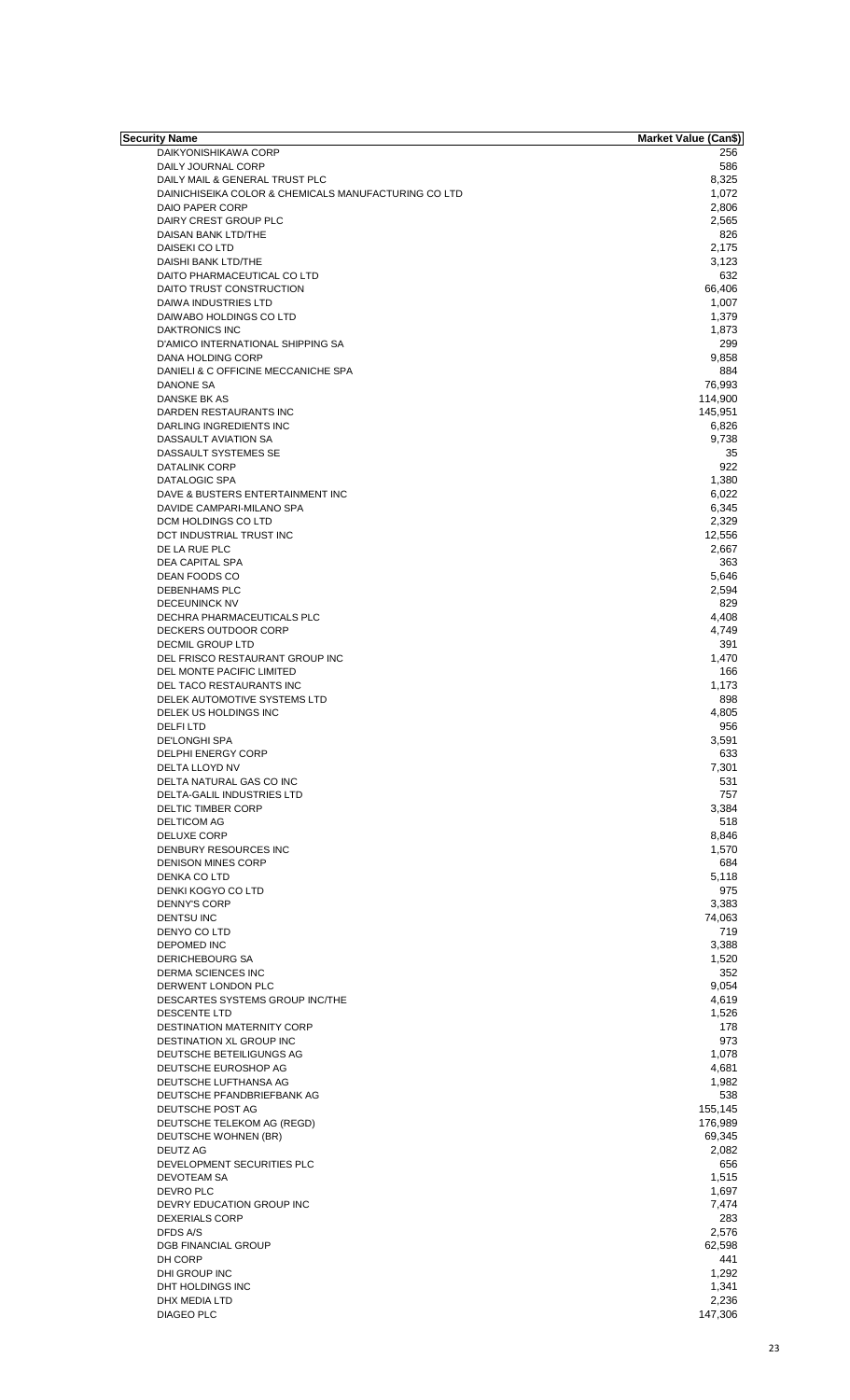| Security Name                                                | Market Value (Can\$) |
|--------------------------------------------------------------|----------------------|
| <b>DIALIGHT PLC</b>                                          | 809                  |
| DIALOG SEMICONDUCTOR PLC                                     | 9,434                |
| DIALOG SEMICONDUCTOR PLC (GER)                               | 53,918               |
| DIAMOND HILL INVESTMENT GROUP INC                            | 2,187                |
| DIAMOND OFFSHORE DRILLING INC<br>DIAMONDROCK HOSPITALITY CO  | 7,329<br>6,824       |
| <b>DIASORIN SPA</b>                                          | 4,432                |
| DIC ASSET AG                                                 | 1,419                |
| DIEBOLD NIXDORF INC                                          | 5,664                |
| D'IETEREN SA/NV                                              | 2,226                |
| DIGI INTERNATIONAL INC                                       | 1,641                |
| <b>DIGITAL ARTS INC</b>                                      | 676                  |
| <b>DIGITAL GARAGE INC</b>                                    | 915                  |
| DIGITAL MULTIMEDIA TECHNOLOGIES SPA                          | 1,997                |
| <b>DIGITALGLOBE INC</b>                                      | 6,603                |
| <b>DIGNITY PLC</b>                                           | 3,408                |
| <b>DILLARD'S INC</b>                                         | 5,920                |
| DIME COMMUNITY BANCSHARES INC                                | 2,830                |
| DINAMIA CAPITAL PRIVADO SOCIEDAD DE CAPITAL RIESGO SA        | 921                  |
| DINEEQUITY INC                                               | 3,601                |
| <b>DIODES INC</b>                                            | 3,091                |
| DIOS FASTIGHETER AB                                          | 1,029                |
| DIP CORP                                                     | 1,848                |
| DIPLOMA PLC                                                  | 5,725                |
| DIPLOMAT PHARMACY INC<br>DIRECT LINE INSURANCE GRP PLC       | 1,577<br>47,235      |
| DIRECTCASH PAYMENTS INC                                      | 235                  |
| DIRTT ENVIRONMENTAL SOLUTIONS LTD                            | 849                  |
| DISTRIBUIDORA INTERNACIONAL                                  | 7,586                |
| DIXIE GROUP INC                                              | 203                  |
| DIXONS CARPHONE PLC                                          | 31,322               |
| DKS CO LTD                                                   | 738                  |
| DKSH HOLDING LTD                                             | 4,505                |
| DMC GLOBAL INC                                               | 547                  |
| DMG MORI CO LTD                                              | 2,896                |
| DMG MORI SEIKI AG                                            | 6,351                |
| <b>DNO ASA</b>                                               | 1,005                |
| DO & CO RESTAURANTS & CATERING AG                            | 1,037                |
| DOLBY LABORATORIES INC                                       | 6,557                |
| DOLLAR GENERAL CORP                                          | 36,685               |
| DOLLARAMA INC                                                | 174,602              |
| <b>DOMINION DIAMOND CORP</b>                                 | 2,354                |
| DOMINO'S PIZZA GROUP PLC<br><b>DOMTAR CORP</b>               | 5,131<br>7,274       |
| DONALDSON CO INC                                             | 13,186               |
| DONEGAL GROUP INC                                            | 1,569                |
| DONNELLEY FINANCIAL SOLUTIONS                                | 1,991                |
| DORAY MINERALS LTD                                           | 695                  |
| <b>DORIAN LPG LTD</b>                                        | 1,608                |
| DORMAKABA HOLDING AG                                         | 4,439                |
| DORMAN PRODUCTS INC                                          | 8,409                |
| DORO AB                                                      | 339                  |
| <b>DOSHISHA CO LTD</b>                                       | 1,489                |
| DOUGLAS DYNAMICS INC                                         | 3,201                |
| DOUGLAS EMMETT INC                                           | 13,945               |
| DOUTOR NICHIRES HOLDINGS CO LTD                              | 1,769                |
| DOWNER EDI LTD                                               | 6,925                |
| DR HOENLE AG                                                 | 296                  |
| DR PEPPER SNAPPLE GROUP INC                                  | 130,540              |
| DRAEGERWERK AG & CO KGAA                                     | 184                  |
| DRAEGERWERK AG & COMPANY KGAA<br>DRAGONITE INTERNATIONAL LTD | 2,606<br>347         |
| DRAX GROUP PLC                                               | 6,324                |
| DREAM GLOBAL REAL ESTATE                                     | 1,533                |
| DREAM OFFICE REAL ESTATE INVESTMENT TRUST                    | 2,185                |
| DREW INDUSTRIES INC                                          | 8,722                |
| <b>DRILLISCH AG</b>                                          | 5,102                |
| DRIL-QUIP INC                                                | 6,197                |
| DS SMITH PLC                                                 | 10,093               |
| <b>DSP GROUP INC</b>                                         | 1,444                |
| DST SYSTEMS INC                                              | 9,392                |
| <b>DSW INC</b>                                               | 4,362                |
| DTS CORP                                                     | 1,484                |
| <b>DUCOMMUN INC</b>                                          | 886                  |
| <b>DUERR AG</b>                                              | 4,117                |
| DUKE ENERGY CORP                                             | 29,381               |
| DULUXGROUP LTD                                               | 5,582                |
| DUN & BRADSTREET CORP DEL                                    | 12,383               |
| DUNDEE PRECIOUS METALS INC                                   | 429                  |
| DUNELM GROUP PLC<br><b>DUNI AB</b>                           | 3,367                |
| DUNKIN BRANDS GROUP INC                                      | 1,460<br>13,752      |
| DUPONT FABROS TECHNOLOGY INC                                 | 10,108               |
| <b>DURO FELGUERA SA</b>                                      | 294                  |
| DUSKIN CO LTD                                                | 3,137                |
| DUSTIN GROUP AB                                              | 364                  |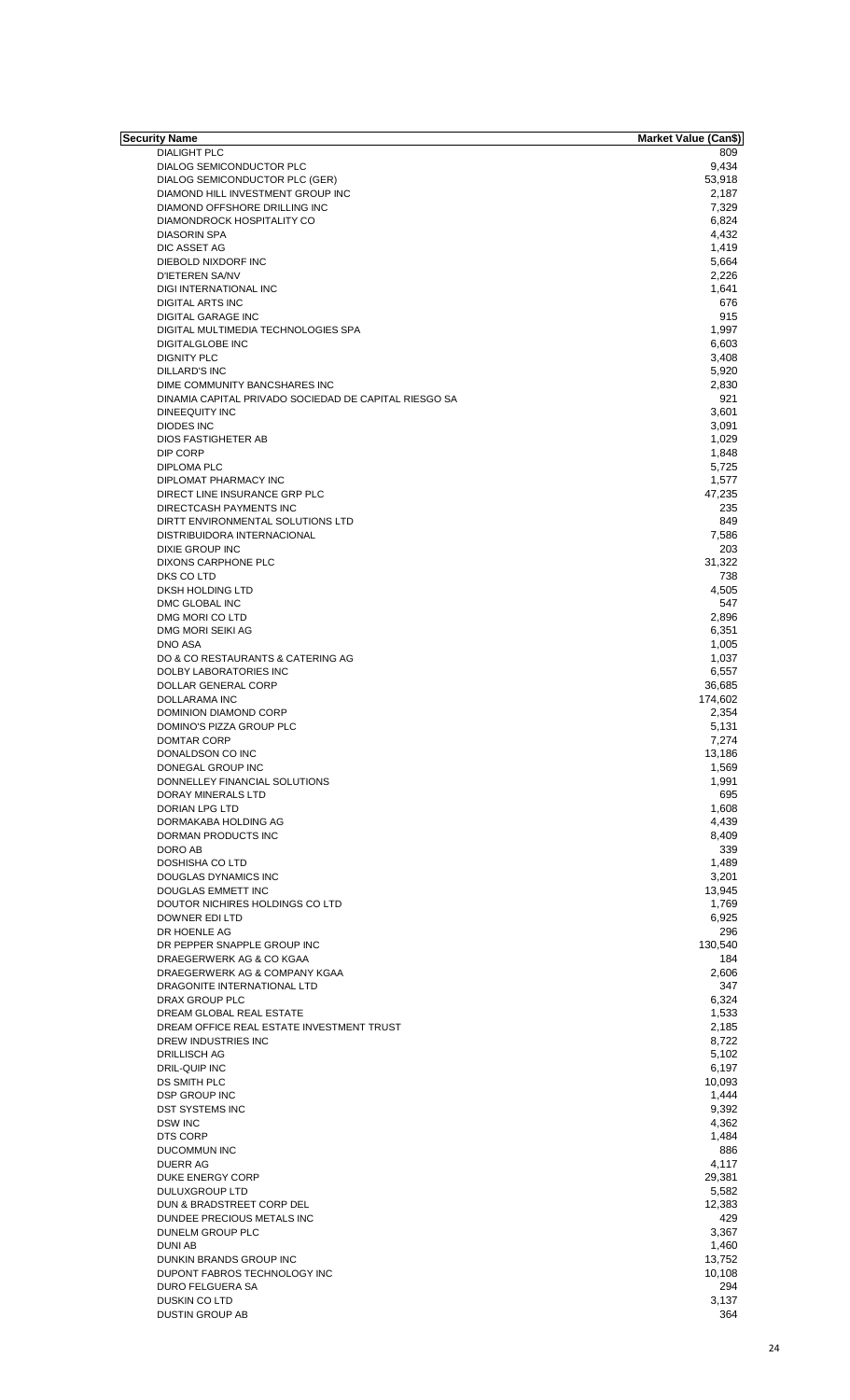| Security Name                            | Market Value (Can\$) |
|------------------------------------------|----------------------|
| DXP ENTERPRISES INC                      | 950                  |
| DYAX CONTINGENT VALUE RIGHTS             | 392                  |
| DYCOM INDUSTRIES INC                     | 7,363                |
| DYDO DRINCO INC                          | 1,381                |
|                                          |                      |
| DYNEGY INC                               | 3,629                |
| <b>E2V TECHNOLOGIES PLC</b>              | 1,276                |
| EAGLE BANCORP INC                        | 6,177                |
| EAGLE INDUSTRY CO LTD                    | 1,015                |
| <b>EAGLE MATERIALS INC</b>               | 12,289               |
| <b>EARTHLINK HOLDINGS CORP</b>           | 2,265                |
|                                          |                      |
| EAST CAPITAL EXPLORER AB                 | 436                  |
| EAST JAPAN RAILWAY CO                    | 43,103               |
| EASTERLY GOVERNMENT PROPERTIES INC       | 2,393                |
| <b>EASTERN PLATINUM LTD</b>              | 20                   |
| EASTGROUP PROPERTIES INC                 | 7,245                |
|                                          |                      |
| <b>EASTMAN KODAK CO</b>                  | 1,184                |
| <b>EATON VANCE CORP</b>                  | 12,048               |
| EBIX INC                                 | 5,372                |
| <b>EBOS GROUP LTD</b>                    | 2,725                |
| <b>EBRO FOODS SA</b>                     | 3.266                |
|                                          |                      |
| ECHO GLOBAL LOGISTICS INC                | 2,755                |
| <b>ECHOSTAR CORP</b>                     | 7,350                |
| <b>ECLIPX GROUP LTD</b>                  | 358                  |
| ECOGREEN INTERNATIONAL GROUP LTD         | 209                  |
|                                          |                      |
| <b>ECONOCOM GROUP</b>                    | 2,962                |
| <b>EDENRED</b>                           | 10,870               |
| EDGEWELL PERSONAL CARE CO                | 10,847               |
| <b>EDION CORP</b>                        | 2,799                |
| EDMOND DE ROTHSCHILD SUISSE SA           | 457                  |
|                                          |                      |
| EDP - ENERGIAS DE PORTUGAL SA            | 1,506                |
| <b>EDUCATION REALTY TRUST INC</b>        | 9,262                |
| EFG INTERNATIONAL AG                     | 1,622                |
| <b>EHEALTH INC</b>                       | 165                  |
|                                          |                      |
| EHIME BANK LTD/THE                       | 1,487                |
| EIGHTEENTH BANK LTD/THE                  | 1,781                |
| EIKEN CHEMICAL CO LTD                    | 1,485                |
| EISAI CO LTD                             | 165,840              |
|                                          |                      |
| <b>EKORNES ASA</b>                       | 842                  |
| <b>E-L FINANCIAL CORP LTD</b>            | 307                  |
| EL PASO ELECTRIC CO                      | 5,029                |
| EL POLLO LOCO HOLDINGS INC               | 1,716                |
| EL PUERTO DE LIVERPOOL                   | 25,371               |
|                                          |                      |
| <b>ELDERS LTD</b>                        | 1,114                |
| ELDORADO GOLD CORP                       | 5,145                |
| ELECNOR SA                               | 442                  |
| ELECOM CO LTD                            | 1,057                |
|                                          |                      |
| ELECTRA LTD/ISRAEL                       | 1,086                |
| ELECTRICITE DE STRASBOURG                | 150                  |
| ELECTRO SCIENTIFIC INDUSTRIES INC        | 644                  |
| ELECTROCOMPONENTS PLC                    | 9,442                |
| ELECTRONICS FOR IMAGING INC              | 5,813                |
|                                          |                      |
| ELEMATEC CORP                            | 674                  |
| <b>ELEMENTIS PLC</b>                     | 5,410                |
| ELIA SYSTEM OPERATOR SA/NV               | 3,660                |
| <b>ELIOR GROUP</b>                       | 5,066                |
| ELIS SA                                  |                      |
|                                          | 1,989                |
| ELISA OYJ                                | 6,377                |
| ELLIE MAE INC                            | 7,002                |
| ELMOS SEMICONDUCTOR AG                   | 749                  |
| ELRINGKLINGER AG                         | 1,875                |
|                                          |                      |
| ELRON ELECTRONIC INDUSTRIES LTD          | 232                  |
| <b>EMAAR PROPERTIES</b>                  | 150,057              |
| E-MART                                   | 87,487               |
| EMC INSURANCE GROUP INC                  | 2,459                |
|                                          |                      |
| <b>EMCOR GROUP INC</b>                   | 14,868               |
| <b>EMCORE CORP</b>                       | 1,067                |
| <b>EMERGEN CAPITAL INC</b>               | 177                  |
| <b>EMERGENT BIOSOLUTIONS INC</b>         | 4,539                |
|                                          |                      |
| <b>EMMI AG</b>                           | 2,490                |
| <b>EMPEROR CAPITAL GROUP LTD</b>         | 1,074                |
| EMPEROR ENTERTAINMENT HOTEL LTD          | 195                  |
| EMPEROR INTERNATIONAL HOLDINGS           | 1,021                |
|                                          | 407                  |
| <b>EMPEROR WATCH &amp; JEWELLERY LTD</b> |                      |
| <b>EMPIRE CO LTD</b>                     | 32,192               |
| EMPIRE DISTRICT ELECTRIC CO/THE          | 5,813                |
| EMPIRE STATE REALTY TRUST INC            | 8,768                |
|                                          |                      |
| <b>EMPLOYERS HOLDINGS INC</b>            | 3,157                |
| <b>EMS-CHEMIE HOLDING AG</b>             | 20,862               |
| <b>ENANTA PHARMACEUTICALS INC</b>        | 1,001                |
|                                          |                      |
| ENBRIDGE INCOME FUND HOLDINGS INC        | 5,632                |
| <b>ENCORE CAPITAL GROUP INC</b>          | 2,483                |
| <b>ENCORE WIRE CORP</b>                  | 2,285                |
| <b>ENDEAVOUR MINING CORP</b>             | 2,680                |
|                                          |                      |
| ENDO INTERNATIONAL PLC                   | 2,636                |
| <b>ENDO LIGHTING CORP</b>                | 397                  |
| ENDURANCE SPECIALTY HOLDINGS LTD         | 21,935               |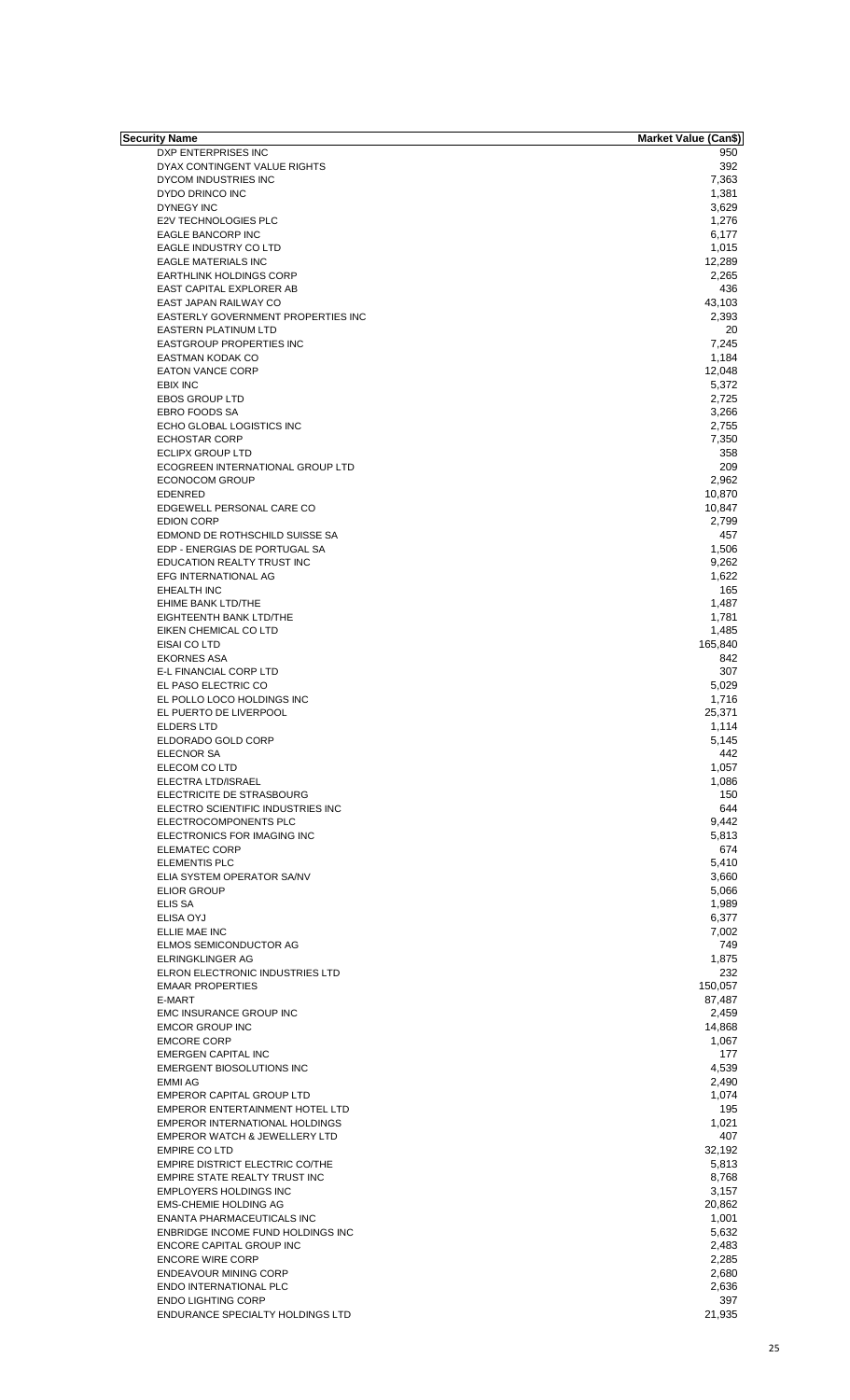| <b>Security Name</b>                                              | <b>Market Value (Can\$)</b> |
|-------------------------------------------------------------------|-----------------------------|
| ENEA AB                                                           | 877                         |
| <b>ENEL AMERICAS</b>                                              | 66,725                      |
| <b>ENERGEN CORP</b>                                               | 16,127                      |
| ENERGIEDIENST HOLDING AG<br><b>ENERGIX-RENEWABLE ENERGIES LTD</b> | 466<br>$\mathbf 0$          |
| <b>ENERGIZER HOLDINGS INC</b>                                     | 8,482                       |
| <b>ENERGY FUELS INC</b>                                           | 12                          |
| ENERGY RESOURCES OF AUSTRALIA LTD                                 | 101                         |
| <b>ENERGY WORLD CORP LTD</b>                                      | 309                         |
| <b>ENERNOC INC</b>                                                | 605                         |
| <b>ENERSYS</b>                                                    | 9,744                       |
| <b>ENGHOUSE SYSTEMS LTD</b>                                       | 2,629                       |
| <b>ENGILITY HOLDINGS INC.</b>                                     | 3,954                       |
| <b>EN-JAPAN INC</b>                                               | 1,188                       |
| <b>ENLINK MIDSTREAM LLC</b>                                       | 10,408                      |
| <b>ENM HOLDINGS LTD</b>                                           | 282                         |
| <b>ENNIS INC</b>                                                  | 1,774                       |
| ENOVA INTERNATIONAL INC                                           | 1,070                       |
| <b>ENPLAS CORP</b>                                                | 1,467                       |
| <b>ENPRO INDUSTRIES INC</b>                                       | 5,354                       |
| <b>ENQUEST PLC</b>                                                | 1,230                       |
| <b>ENSCO PLC - CLASS A</b>                                        | 9,151                       |
| <b>ENSIGN ENERGY SERVICES INC</b>                                 | 2,919                       |
| <b>ENSIGN GROUP INC/THE</b>                                       | 2,663                       |
| <b>ENSTAR GROUP LTD</b>                                           | 9,351                       |
| <b>ENTEGRIS INC</b>                                               | 7,219                       |
| <b>ENTERCOM COMMUNICATIONS CORP</b>                               | 1,715                       |
| ENTERPRISE BANCORP INC                                            | 624                         |
| <b>ENTERPRISE FINANCIAL SERVICES CORP</b>                         | 3,768                       |
| <b>ENTERPRISE INNS PLC</b>                                        | 2,688                       |
| <b>ENTRA ASA</b>                                                  | 1,985                       |
| <b>ENTRAVISION COMMUNICATIONS CORP</b>                            | 1,532                       |
| <b>ENVESTNET INC</b>                                              | 2,139                       |
| <b>ENVISION HEALTHCARE CORP</b>                                   | 22,376                      |
| <b>ENZO BIOCHEM INC</b>                                           | 1,050                       |
| EP ENERGY CORP CLASS A<br><b>EPAM SYSTEMS INC</b>                 | 1,003<br>9,617              |
| EPLUS INC                                                         | 2,480                       |
| <b>EPR PROPERTIES</b>                                             | 12,747                      |
| <b>EPS HOLDINGS INC</b>                                           | 812                         |
| <b>EPSILON ENERGY LTD/CANADA</b>                                  | 175                         |
| <b>EQT HOLDINGS LTD</b>                                           | 695                         |
| EQUITABLE GROUP INC                                               | 1,795                       |
| <b>EQUITAL LTD</b>                                                | 417                         |
| <b>EQUITY COMMONWEALTH</b>                                        | 11,039                      |
| EQUITY ONE INC                                                    | 14,956                      |
| <b>ERA GROUP INC</b>                                              | 1,232                       |
| <b>ERAMET</b>                                                     | 1,063                       |
| <b>ERG SPA</b>                                                    | 974                         |
| ERICSSON (LM) TELE CO CL B                                        | 35,672                      |
| ERIE INDEMNITY CO                                                 | 12,767                      |
| <b>ERM POWER LTD</b>                                              | 384                         |
| <b>ESCALADE INC</b>                                               | 658                         |
| <b>ESCO TECHNOLOGIES INC</b>                                      | 5,064                       |
| <b>ESPEC CORP</b>                                                 | 1,062                       |
| <b>ESPRINET SPA</b>                                               | 489                         |
| <b>ESPRIT HOLDINGS LTD</b>                                        | 4,029                       |
| <b>ESSA BANCORP INC</b>                                           | 369                         |
| <b>ESSENDANT INC</b>                                              | 2,792                       |
| <b>ESSENT GROUP LTD</b>                                           | 4,106                       |
| <b>ESSENTIAL ENERGY SERVICES LTD</b>                              | 167                         |
| <b>ESSENTRA PLC</b>                                               | 4,993                       |
| <b>ESSO SA FRANCAISE</b>                                          | 419                         |
| ESTERLINE TECHNOLOGIES CORP                                       | 9,339                       |
| <b>ESTIA HEALTH LTD</b>                                           | 869                         |
| <b>ESUN HOLDINGS LTD</b>                                          | 124                         |
| <b>ESURE GROUP PLC</b>                                            | 2,222                       |
| ETABLISSEMENTS MAUREL ET PROM                                     | 1,231                       |
| ETHAN ALLEN INTERIORS INC                                         | 2,681                       |
| <b>EULER HERMES GROUP</b>                                         | 3,154                       |
| EUROCOMMERCIAL PROPERTIES NV                                      | 4,853                       |
| EUROMONEY INSTITUTIONAL INVESTOR PLC                              | 2,124                       |
| EURONAV NV                                                        | 3,101                       |
| EURONET WORLDWIDE INC                                             | 10,001                      |
| EURONEXT NV                                                       | 5,790                       |
| EUSKALTEL SA                                                      | 677                         |
| EUTELSAT COMMUNICATIONS SA                                        | 34,047                      |
| EVENT HOSPITALITY AND ENTERTAINMENT LTD                           | 3,669                       |
| <b>EVERBANK FINANCIAL CORP</b>                                    | 7,944                       |
| EVERCORE PARTNERS INC                                             | 9,719                       |
| EVERI HOLDINGS INC                                                | 528                         |
| <b>EVERTZ TECHNOLOGIES LTD</b>                                    | 745                         |
| EVN AG                                                            | 924                         |
| <b>EVOGENE LTD</b>                                                | 412                         |
| EVOLUTION MINING LTD                                              | 5,443                       |
| EVOLUTION PETROLEUM CORP                                          | 664                         |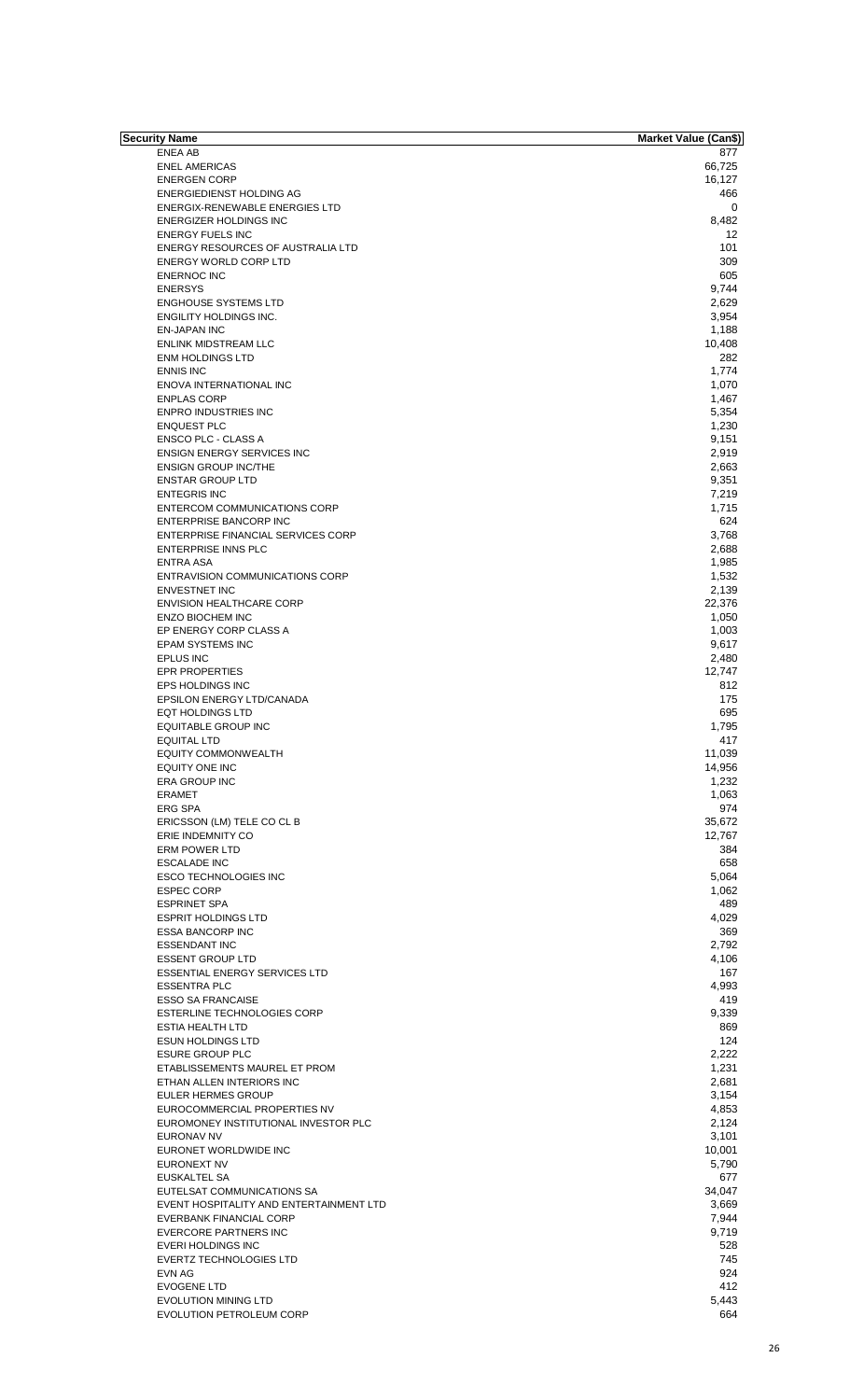| Security Name                                          | Market Value (Can\$) |
|--------------------------------------------------------|----------------------|
| <b>EVOTEC AG</b>                                       | 3,759                |
| <b>EVRAZ PLC</b>                                       | 2,500                |
| EVS BROADCAST EQUIPMENT SA                             | 1,219                |
| EW SCRIPPS CO                                          | 4,849                |
| <b>EXACTECH INC</b>                                    | 1,315                |
| <b>EXAR CORP</b>                                       | 1,895                |
| <b>EXCEL CO LTD</b>                                    | 348                  |
| <b>EXCO TECHNOLOGIES LTD</b>                           | 1,010                |
| <b>EXEDY CORP</b>                                      | 2,892                |
| <b>EXELIXIS INC</b>                                    | 4,917                |
| <b>EXELON CORP</b>                                     | 273,904              |
| <b>EXLSERVICE HOLDINGS INC</b>                         | 4,793                |
| <b>EXMAR NV</b>                                        | 777                  |
| <b>EXPONENT INC</b>                                    | 4,218                |
| <b>EXPRESS INC</b>                                     | 3,223                |
| EXTENDED STAY AMERICA INC                              | 7,614                |
| <b>EXTENDICARE INC</b>                                 | 2,105                |
| <b>EXTERRAN CORP</b>                                   | 3,080                |
| <b>EXTREME NETWORKS</b>                                | 1,235                |
| <b>EZCORP INC</b>                                      | 3,024                |
| <b>EZION HOLDINGS LTD</b>                              | 789                  |
| <b>EZRA HOLDINGS LTD</b>                               | 229                  |
| <b>FABEGE AB</b>                                       | 4,845                |
| <b>FABRINET</b>                                        | 4,111                |
| <b>FAES FARMA SA</b>                                   | 2,945                |
| <b>FAES FARMA SA - RTS</b>                             | 80                   |
| <b>FAGERHULT AB</b>                                    | 507                  |
| <b>FAGRON</b>                                          | 1,255                |
| <b>FAIR ISAAC CORP</b>                                 | 10,296               |
| <b>FAIRFAX MEDIA LTD</b>                               | 3,774                |
| <b>FAIRPOINT COMMUNICATIONS INC</b>                    | 1,306                |
| <b>FAIRWOOD LTD</b>                                    | 1,029                |
| <b>FAIVELEY TRANSPORT</b>                              | 1,639                |
| <b>FALCK RENEWABLES SPA</b>                            | 439                  |
| FAMOUS DAVE'S OF AMERICA INC                           | 65                   |
|                                                        | 526                  |
| FAN COMMUNICATIONS INC.                                |                      |
| <b>FANUC CORPORATION</b><br><b>FAR EAST CONSORTIUM</b> | 42,285               |
| <b>FAR EAST HOSPITALITY TRUST</b>                      | 1,820                |
|                                                        | 1,142                |
| FAR EASTONE TELECOMMUNICATIONS                         | 38,852               |
| <b>FARMER BROS CO</b>                                  | 2,126                |
| <b>FARMERS CAPITAL BANK CORP</b>                       | 1,349                |
| <b>FARMERS NATIONAL BANC CORP</b>                      | 1,161                |
| FARO TECHNOLOGIES INC                                  | 2,470                |
| <b>FAURECIA</b>                                        | 6,901                |
| FBD HOLDINGS PLC                                       | 478                  |
| <b>FBL FINANCIAL GROUP INC</b>                         | 2,279                |
| FC RESIDENTIAL INVESTMENT CORP                         | 2,202                |
| FCB FINANCIAL HOLDINGS INC                             | 6,079                |
| FCC CO LTD                                             | 2,086                |
| <b>FDK CORP</b>                                        | 358                  |
| FDM GROUP HOLDINGS PLC                                 | 333                  |
| FEDERAL AGRICULTURAL MORTGAGE CORP                     | 1,893                |
| FEDERAL SIGNAL CORP                                    | 2,324                |
| FEDERAL-MOGUL CORP                                     | 5,022                |
| FEDERATED INVESTORS INC                                | 8,484                |
| FEDERATED NATIONAL HOLDING CO                          | 965                  |
| FEINTOOL INTERNATIONAL HOLDING AG                      | 417                  |
| FELCOR LODGING TRUST INC                               | 4,016                |
| <b>FENNER PLC</b>                                      | 2,549                |
| <b>FERREXPO PLC</b>                                    | 352                  |
| FERRO CORP                                             | 3,234                |
| FERROGLOBE PLC                                         | 6,229                |
| <b>FERROTEC CORP</b>                                   | 1,850                |
| <b>FERROVIAL SA</b>                                    | 56,895               |
| FIDEA HOLDINGS CO LTD                                  | 758                  |
| FIDELITY & GUARANTY LIFE                               | 1,113                |
| FIDELITY SOUTHERN CORP                                 | 2,418                |
| FIDESSA GROUP PLC                                      | 2,855                |
| <b>FIELDS CORP</b>                                     | 500                  |
| FIERA SCEPTRE INC                                      | 750                  |
| FIESTA RESTAURANT GROUP INC                            | 2,635                |
| FIH MOBILE LTD                                         | 2,890                |
| <b>FIMALAC</b>                                         | 18                   |
|                                                        |                      |
| <b>FINANCIAL ENGINES INC</b>                           | 5,642                |
| FINANCIAL INSTITUTIONS INC                             | 1,080                |
| FINANCIAL PRODUCTS GROUP CO LTD                        | 1,660                |
| <b>FINDEL PLC</b>                                      | 304                  |
| <b>FINDEX INC</b>                                      | 485                  |
| FINECOBANK BANCA FINECO SPA                            | 3,334                |
| <b>FINISAR CORP</b>                                    | 11,592               |
| FINISH LINE INC/THE                                    | 2,624                |
| <b>FINNAIR OYJ</b>                                     | 580                  |
| FINNING INTERNATIONAL INC                              | 2,016                |
| <b>FIREEYE INC</b>                                     | 356                  |
| FIRM CAPITAL MORTGAGE INVESTMENT CORP                  | 886                  |
|                                                        |                      |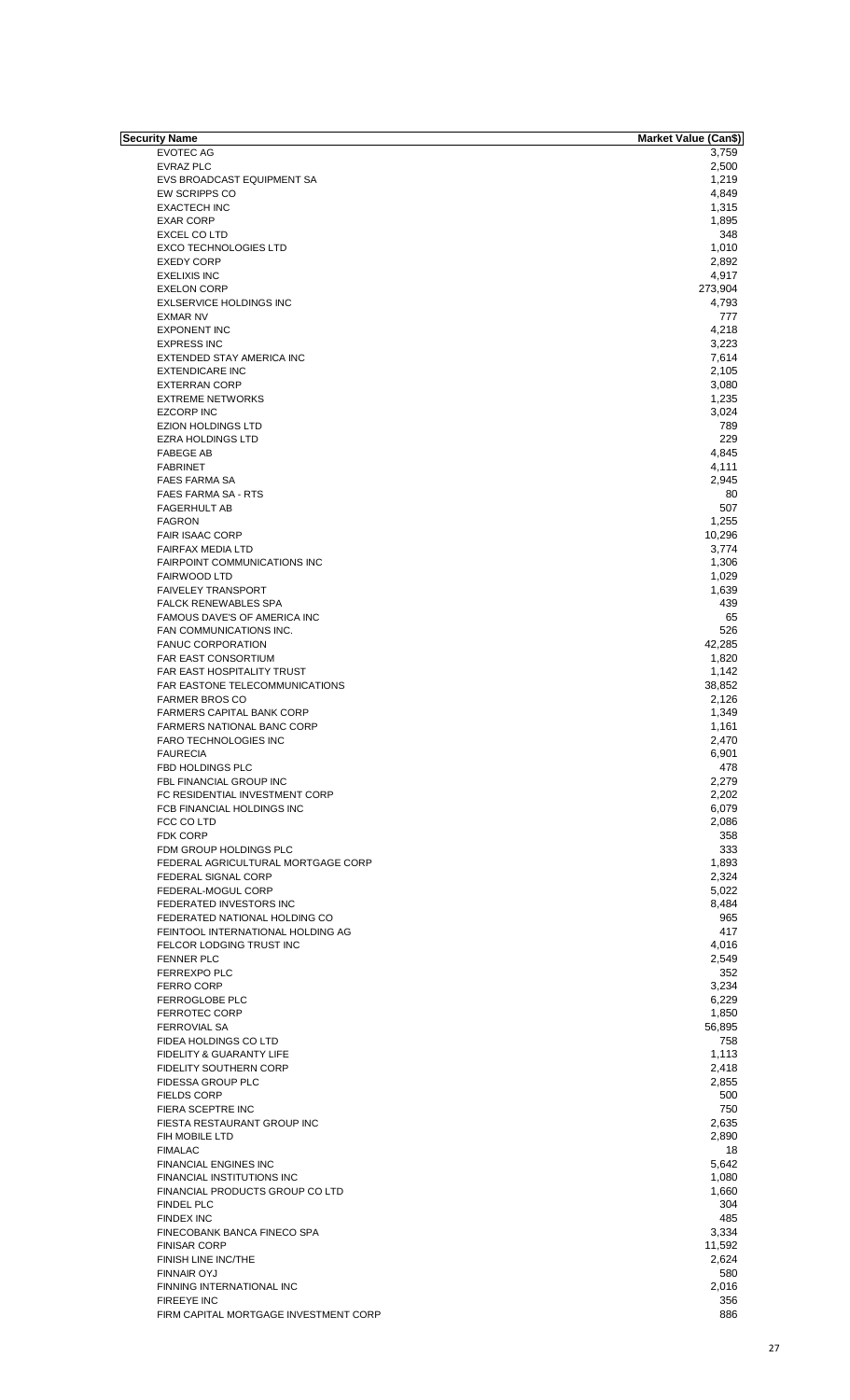| Security Name                                   | Market Value (Can\$) |
|-------------------------------------------------|----------------------|
| <b>FIRST ACCEPTANCE CORP</b>                    | 104                  |
| FIRST AMERICAN FINANCIAL CORP                   | 11,309               |
| FIRST BANCORP INC/ME                            | 1,007                |
| FIRST BANCORP/PUERTO RICO                       | 4,569                |
| FIRST BANCORP/TROY NC                           | 1,713                |
| <b>FIRST BUSEY CORP</b>                         | 4,360                |
| FIRST BUSINESS FINANCIAL SERVICES, INC          | 742                  |
| FIRST CITIZENS BANCSHARES INC/NC                | 13,855               |
| FIRST COMMONWEALTH FINANCIAL CORP               | 4,275                |
| FIRST COMMUNITY BANCSHARES INC/VA               | 1,956                |
| FIRST CONNECTICUT BANCORP INC                   | 1,261                |
| FIRST DEFIANCE FINANCIAL CORP                   | 1,067                |
| FIRST FINANCIAL BANCORP                         | 5,798                |
| FIRST FINANCIAL BANKSHARES INC                  | 5,114                |
| FIRST FINANCIAL CORP/IN                         | 2,317                |
| FIRST FINANCIAL NORTHWEST                       | 841                  |
| FIRST HORIZON NATIONAL CORP                     | 14,915               |
| FIRST INDUSTRIAL REALTY TRUST INC               | 9,736                |
| FIRST INTERNATIONAL BANK OF ISRAEL LTD          | 2,875                |
| FIRST INTERSTATE BANCSYSTEM INC                 | 3,009                |
| <b>FIRST MERCHANTS CORP</b>                     | 5,739                |
| FIRST MIDWEST BANCORP INC/IL                    |                      |
| FIRST NATIONAL FINANCIAL CORP                   | 7,148                |
|                                                 | 1,199                |
| FIRST NBC BANK HOLDING CO                       | 584                  |
| FIRST OF LONG ISLAND CORP/THE                   | 1,466                |
| FIRST PACIFIC CO LTD/HONG KONG                  | 18,324               |
| FIRST POTOMAC REALTY TRUST                      | 2,192                |
| FIRST REAL ESTATE INVESTMENT TRUST              | 1,283                |
| <b>FIRST RESOURCES LTD</b>                      | 2,484                |
| FIRST SHANGHAI INVESTMENTS LTD                  | 562                  |
| FIRST SOLAR INC                                 | 7,833                |
| <b>FIRSTCASH INC</b>                            | 7,415                |
| <b>FIRSTGROUP PLC</b>                           | 5,250                |
| FISHER & PAYKEL HEALTHCARE CORP LTD             | 5,197                |
| <b>FISKARS OYJ ABP</b>                          | 1,776                |
| <b>FITBIT INC-A</b>                             | 2,353                |
| FIVE BELOW INC                                  | 6,295                |
| FIVE PRIME THERAPEUTICS INC                     | 3,738                |
| FIVE STAR QUALITY CARE INC                      | 83                   |
| FLAGSTAR BANCORP INC                            | 4,243                |
| FLEETWOOD CORP LTD                              | 145                  |
| FLETCHER BUILDING LTD                           | 100,277              |
| <b>FLEXIGROUP LTD</b>                           | 1,435                |
| <b>FLEXSTEEL INDUSTRIES</b>                     | 1,659                |
| FLIGHT CENTRE TRAVEL GROUP LTD                  | 39,372               |
| FLIR SYSTEMS INC                                | 12,933               |
| <b>FLOTEK INDUSTRIES INC</b>                    | 1,302                |
| <b>FLOW TRADERS</b>                             | 406                  |
| <b>FLOWERS FOODS INC</b>                        | 11,204               |
| FLSMIDTH & CO A/S                               | 3,794                |
| <b>FLUGHAFEN WIEN AG</b>                        | 760                  |
|                                                 | 7,232                |
| FLUGHAFEN ZUERICH AG REG                        |                      |
| FLUSHING FINANCIAL CORP                         | 2,886                |
| <b>FLYBE GROUP PLC</b>                          | 138                  |
| FNB CORP/PA                                     | 10,308               |
| <b>FNFV GROUP</b>                               | 1,178                |
| FOLKESTONE EDUCATION TRUST                      | 1,261                |
| <b>FONCIERE DES REGIONS</b>                     | 5,097                |
| <b>FORBO HOLDING AG</b>                         | 3,466                |
| FORESTAR GROUP INC                              | 1,572                |
| <b>FORMFACTOR INC</b>                           | 2,989                |
| <b>FORMOSA PLASTICS</b>                         | 103,916              |
| FORMULA SYSTEMS 1985 LTD                        | 1,210                |
| FORRESTER RESEARCH INC                          | 3,016                |
| <b>FORTINET INC</b>                             | 4,350                |
| <b>FORTIS INC</b>                               | 577                  |
| <b>FORTRESS BIOTECH INC</b>                     | 413                  |
| FORTUNA SILVER MINES INC                        | 2,802                |
| <b>FORTUNE REIT</b>                             | 4,271                |
| FORUM ENERGY TECHNOLOGIES INC                   | 6,029                |
| <b>FORWARD AIR CORP</b>                         | 4,868                |
| <b>FOSCHINI</b>                                 | 28,043               |
| FOSSIL GROUP INC.                               | 1,885                |
|                                                 |                      |
| <b>FOSTER ELECTRIC CO LTD</b>                   | 2,002                |
| FOUR CORNERS PROPERTY TRUST INC                 | 4,240                |
| FOX FACTORY HOLDING CORP                        | 3,150                |
| <b>FOXTONS GROUP PLC</b>                        | 745                  |
| <b>FRAGRANCE GROUP LTD</b>                      | 169                  |
| FRANCE BED HOLDINGS CO LTD                      | 369                  |
| <b>FRANCESCAS HOLDINGS CORPORATION</b>          | 2,396                |
| FRANKLIN COVEY CO                               | 1,448                |
| FRANKLIN ELECTRIC CO INC                        | 4,561                |
| <b>FRANKLIN STREET PROPERTIES CORP</b>          | 4,354                |
| <b>FRANK'S INTERNATIONAL N.V.</b>               | 4,979                |
| FRAPORT AG FRANKFURT AIRPORT SERVICES WORLDWIDE | 5,331                |
| <b>FRASERS CENTREPOINT LTD</b>                  | 354                  |
|                                                 |                      |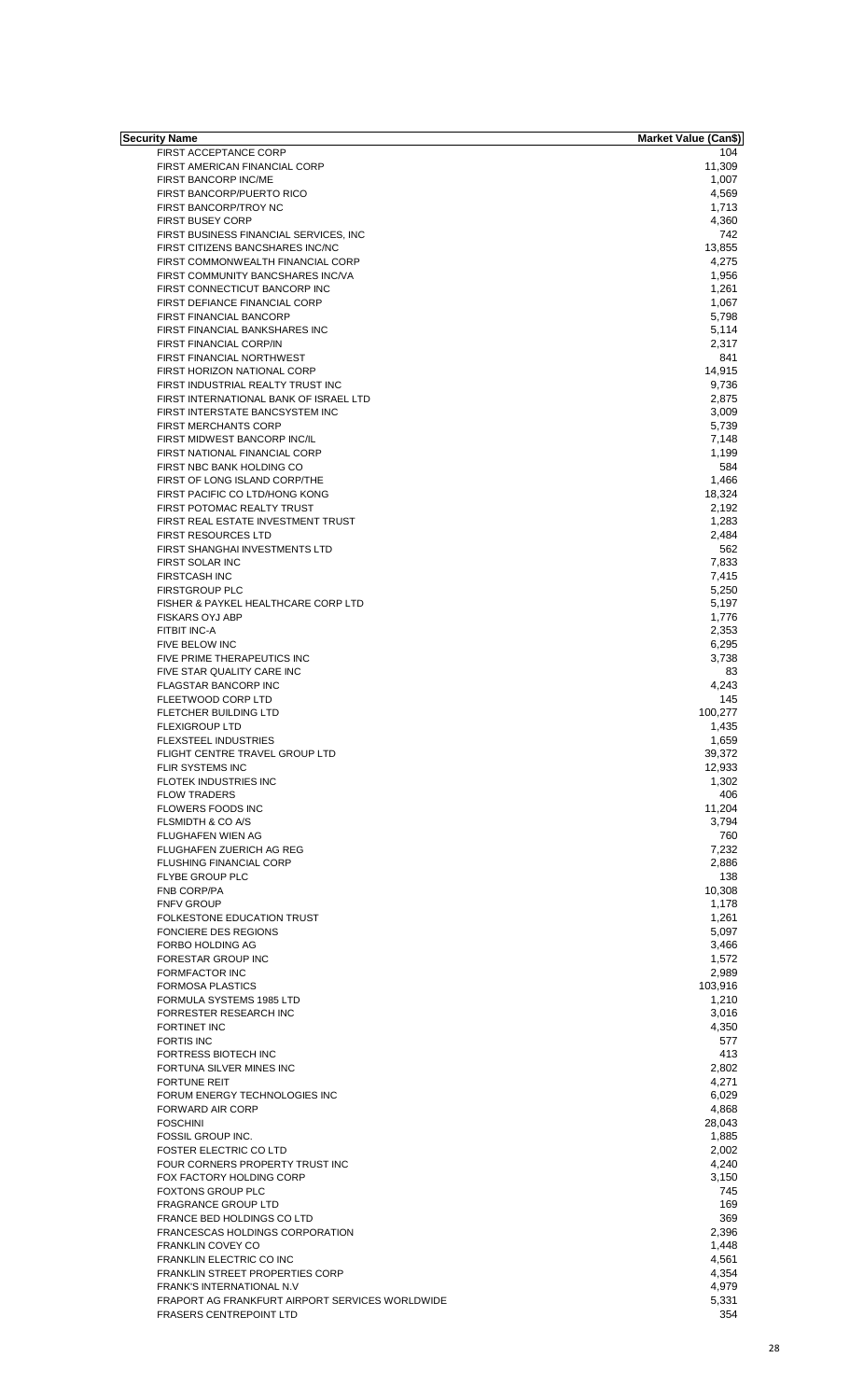| Security Name                       | Market Value (Can\$) |
|-------------------------------------|----------------------|
| <b>FRASERS CENTREPOINT TRUST</b>    | 2,657                |
| <b>FRASERS COMMERCIAL TRUST</b>     | 2,013                |
| FRED OLSEN ENERGY ASA               | 392                  |
| <b>FRED'S INC</b>                   | 3,196                |
| <b>FREEHOLD ROYALTIES LTD</b>       | 2,779                |
| FREEMAN FINTECH CORP LTD            | 1,580                |
| <b>FREENET AG</b>                   | 9,379                |
| FREIGHTCAR AMERICA INC              | 491                  |
| <b>FREIGHTWAYS LTD</b>              | 902                  |
| <b>FREQUENCY ELECTRONICS INC</b>    | 287                  |
| FRESENIUS MED CARE AG & CO AKT      | 70,997               |
|                                     |                      |
| FRESENIUS SE & CO KGAA              | 96,637               |
| FRESH DEL MONTE PRODUCE INC         | 8,348                |
| <b>FRONTIER COMMUNICATIONS CORP</b> | 4,483                |
| <b>FRONTLINE LTD</b>                | 887                  |
| FRP HOLDINGS INC                    | 1,505                |
| <b>F-SECURE OYJ</b>                 | 828                  |
| FTD COMPANIES INC                   | 2,859                |
| FTI CONSULTING INC                  | 5,308                |
| <b>FUCHS PETROLUB AG</b>            | 5,347                |
|                                     |                      |
| <b>FUCHS PETROLUB SE</b>            | 3,952                |
| <b>FUDO TETRA CORP</b>              | 750                  |
| <b>FUGRO NV</b>                     | 3,163                |
| <b>FUJI CO LTD/EHIME</b>            | 1,662                |
| <b>FUJI CORP LTD</b>                | 491                  |
| <b>FUJI HEAVY INDUSTRIES LTD</b>    | 93,431               |
| <b>FUJI KYUKO CO LTD</b>            | 1,841                |
| FUJI MACHINE MANUFACTURING CO LTD   | 2,010                |
| FUJI OIL CO LTD                     | 530                  |
| FUJI OIL HOLDINGS INC               | 3,583                |
|                                     |                      |
| FUJI PHARMA CO LTD                  | 1,073                |
| FUJI SEAL INTERNATIONAL INC         | 2,833                |
| FUJI SOFT INC                       | 1,810                |
| <b>FUJIBO HOLDINGS INC</b>          | 1,224                |
| FUJIKURA KASEI CO LTD               | 466                  |
| <b>FUJIKURA LTD</b>                 | 4,317                |
| <b>FUJIMI INC</b>                   | 1,302                |
| <b>FUJIMORI KOGYO CO LTD</b>        | 1,157                |
| <b>FUJITA KANKO INC</b>             | 699                  |
|                                     |                      |
| <b>FUJITEC CO LTD</b>               | 1,049                |
| <b>FUJITSU FRONTECH LTD</b>         | 167                  |
| <b>FUKUDA CORP</b>                  | 636                  |
| <b>FUKUDA DENSHI CO LTD</b>         | 1,098                |
| <b>FUKUI BANK LTD/THE</b>           | 2,257                |
| <b>FUKUOKA REIT CO</b>              | 3,630                |
| FUKUSHIMA BANK LTD/THE              | 248                  |
| <b>FUKUSHIMA INDUSTRIES CORP</b>    | 1,530                |
| FUKUYAMA TRANSPORTING CO LTD        | 2,258                |
| FULLCAST HOLDINGS CO LTD            | 493                  |
|                                     |                      |
| <b>FULLER SMITH &amp; TURNER</b>    | 570                  |
| <b>FULTON FINANCIAL CORP</b>        | 11,508               |
| FUNAI ELECTRIC CO LTD               | 496                  |
| FUNAI SOKEN HOLDINGS INC            | 1,438                |
| FURUKAWA BATTERY CO LTD             | 421                  |
| <b>FURUKAWA CO LTD</b>              | 1,869                |
| FURUKAWA ELECTRIC CO LTD            | 5,331                |
| <b>FURUSATO INDUSTRIES LTD</b>      | 433                  |
| FUSO CHEMICAL CO LTD                | 926                  |
| FUSO PHARMACEUTICAL INDUSTRIES LTD  | 474                  |
|                                     |                      |
| <b>FUTABA CORP/CHIBA</b>            | 1,950                |
| <b>FUTABA INDUSTRIAL CO LTD</b>     | 1,084                |
| FUTURE BRIGHT HOLDINGS LTD          | 105                  |
| <b>FUTURE CORP</b>                  | 412                  |
| FUTUREFUEL CORPORATION              | 2,279                |
| <b>FUYO GENERAL LEASE CO LTD</b>    | 3,009                |
| <b>G&amp;K SERVICES INC</b>         | 7,131                |
| G4S PLC                             | 8,384                |
| <b>G8 EDUCATION LTD</b>             | 2,548                |
| GAIN CAPITAL HOLDINGS INC           | 1,623                |
|                                     |                      |
| <b>GAKKEN HOLDINGS CO LTD</b>       | 181                  |
| <b>GALAPAGOS NV</b>                 | 9,094                |
| <b>GALENICA AG</b>                  | 15,006               |
| <b>GALLANT VENTURE LTD</b>          | 363                  |
| <b>GALLIFORD TRY PLC</b>            | 4,433                |
| <b>GALP ENERGIA SGPS SA</b>         | 71,141               |
| <b>GAM HOLDING AG</b>               | 5,466                |
| <b>GAMCO INVESTORS INC</b>          | 1,258                |
| <b>GAMEHOST INC</b>                 | 277                  |
| GAMES WORKSHOP GROUP PLC            |                      |
|                                     | 316                  |
| GAMESA CORP TECNOLOGICA SA          | 10,455               |
| <b>GAMESTOP CORP</b>                | 23,861               |
| <b>GANNETT CO INC</b>               | 1,981                |
| <b>GAP INC/THE</b>                  | 173,877              |
| <b>GAS NATURAL INC</b>              | 409                  |
| <b>GASLOG LTD</b>                   | 3,391                |
| <b>GASTAR EXPLORATION INC</b>       | 249                  |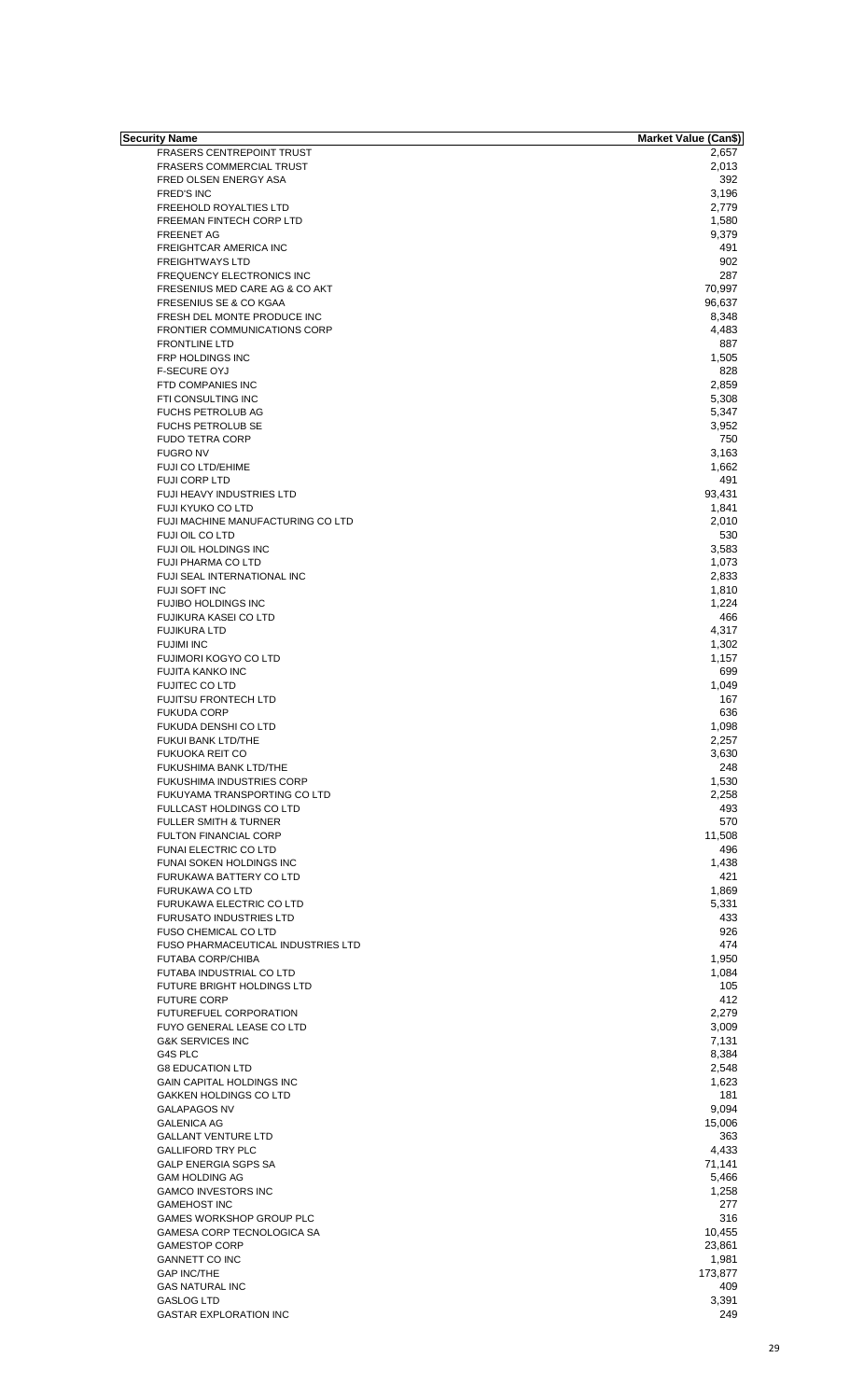| Security Name                                    | <b>Market Value (Can\$)</b> |
|--------------------------------------------------|-----------------------------|
| <b>GATX CORP</b>                                 | 7,985                       |
| <b>GAZTRANSPORT ET TECHNIGAZ</b>                 | 1,692                       |
| <b>GBST HOLDINGS LTD</b>                         | 580                         |
| <b>GCA CORP</b>                                  | 280                         |
| <b>GCL NEW ENERGY HOLDINGS LTD</b>               | 621                         |
| <b>GCP APPLIED TECHNOLOGIES INC</b>              |                             |
|                                                  | 3,190                       |
| <b>GDI PROPERTY GROUP</b>                        | 1.549                       |
| <b>GECOSS CORP</b>                               | 598                         |
| <b>GEM DIAMONDS LTD</b>                          | 354                         |
| <b>GEMALTO NV</b>                                | 21,182                      |
| <b>GENERAC HOLDINGS INC</b>                      | 6,566                       |
| <b>GENERAL CABLE CORP</b>                        | 3,156                       |
| <b>GENERAL COMMUNICATION INC</b>                 | 2,539                       |
|                                                  |                             |
| <b>GENERAL MILLS INC</b>                         | 216,679                     |
| <b>GENERATION HEALTHCARE REIT</b>                | 1,038                       |
| <b>GENESCO INC</b>                               | 3,929                       |
| <b>GENESEE &amp; WYOMING INC</b>                 | 11,629                      |
| <b>GENESIS ENERGY LTD</b>                        | 957                         |
| <b>GENESIS LAND DEVELOPMENT CORP</b>             | 15                          |
| <b>GENIE ENERGY LTD. - B</b>                     | 585                         |
|                                                  |                             |
| <b>GENKI SUSHI CO LTD</b>                        | 299                         |
| <b>GENPACT LTD</b>                               | 1,940                       |
| <b>GENTEX CORP</b>                               | 13,863                      |
| <b>GENTHERM INC</b>                              | 4,115                       |
| <b>GENUS PLC</b>                                 | 4,308                       |
| <b>GENWORTH FINANCIAL INC</b>                    | 4,398                       |
| <b>GENWORTH MI CANADA INC</b>                    | 2,387                       |
| <b>GENWORTH MORTGAGE INSURANCE AUSTRALIA LTD</b> | 1,246                       |
|                                                  |                             |
| <b>GEO CORP</b>                                  | 1,351                       |
| <b>GEORG FISCHER AG</b>                          | 8,095                       |
| <b>GEOSPACE TECHNOLOGIES CORP</b>                | 465                         |
| <b>GEOX SPA</b>                                  | 403                         |
| <b>GERMAN AMERICAN BANCORP INC</b>               | 3,399                       |
| <b>GERRESHEIMER AG</b>                           | 6,065                       |
| <b>GERRY WEBER INTERNATIONAL AG</b>              | 788                         |
|                                                  |                             |
| <b>GESCO AG</b>                                  | 403                         |
| <b>GESTEVISION TELECINCO SA</b>                  | 6,125                       |
| GET NICE FINANCIAL GROUP LTD                     | 48                          |
| <b>GET NICE HOLDINGS LTD</b>                     | 535                         |
| <b>GETTY REALTY CORP</b>                         | 3,384                       |
| <b>GFK SE</b>                                    | 2,651                       |
| <b>GFT TECHNOLOGIES AG</b>                       | 1,293                       |
|                                                  |                             |
| GIBRALTAR INDUSTRIES INC                         | 4,802                       |
| <b>GIBSON ENERGY INC</b>                         | 6,659                       |
| <b>G-III APPAREL GROUP LTD</b>                   | 4,263                       |
| <b>GIKEN LTD</b>                                 | 810                         |
| GILEAD SCIENCES INC                              | 204,228                     |
| <b>GIMV NV</b>                                   | 3,200                       |
|                                                  |                             |
| <b>GIORDANO INTERNATIONAL LTD</b>                | 2,472                       |
| <b>GL EVENTS</b>                                 | 401                         |
| <b>GL LTD</b>                                    | 1,099                       |
| <b>GLACIER BANCORP INC</b>                       | 8,734                       |
| <b>GLADSTONE COMMERCIAL CORP</b>                 | 1,833                       |
| <b>GLANBIA PLC</b>                               | 7,306                       |
| <b>GLAXOSMITHKLINE PLC</b>                       | 231,426                     |
| <b>GLENCORE PLC</b>                              | 88,392                      |
|                                                  |                             |
| <b>GLOBAL BRANDS GROUP HOLDINGS LTD</b>          | 2,540                       |
| GLOBAL BRASS & COPPER HOLDINGS INC               | 3,076                       |
| <b>GLOBAL EAGLE ENTERTAINMENT INC</b>            | 1,009                       |
| <b>GLOBAL INDEMNITY LTD</b>                      | 1,660                       |
| <b>GLOBAL LOGISTIC PROPERTIES LTD</b>            | 9,549                       |
| <b>GLOBAL NET LEASE INC</b>                      | 1,336                       |
| GLOBAL ONE REAL ESTATE INVESTMENT CORP           | 2,984                       |
|                                                  |                             |
| <b>GLOBAL POWER EQUIPMENT GROUP</b>              | 211                         |
| <b>GLOBANT SA</b>                                | 3,374                       |
| <b>GLOBERIDE INC</b>                             | 658                         |
| <b>GLOBUS MEDICAL INC</b>                        | 4,945                       |
| <b>GLORY LTD</b>                                 | 3,559                       |
| GLUSKIN SHEFF + ASSOCIATES INC                   | 1,195                       |
| <b>GMO INTERNET INC</b>                          | 3,043                       |
|                                                  |                             |
| <b>GMO PAYMENT GATEWAY INC</b>                   | 2,062                       |
| <b>GMP CAPITAL INC</b>                           | 506                         |
| <b>GN STORE NORD A/S</b>                         | 6,541                       |
| <b>GNC HOLDINGS INC</b>                          | 2,731                       |
| <b>GO-AHEAD GROUP PLC</b>                        | 2,641                       |
| GOCOMPARE.COM GROUP PLC                          | 786                         |
|                                                  | 838                         |
| <b>GODO STEEL LTD</b>                            |                             |
| <b>GOLD RESOURCE CORP</b>                        | 820                         |
| <b>GOLDCREST CO LTD</b>                          | 1,073                       |
| <b>GOLDEN OCEAN GROUP LTD</b>                    | 302                         |
| <b>GOLDEN STAR RESOURCES LTD</b>                 | 381                         |
| <b>GOODMAN PROPERTY TRUST</b>                    | 1,279                       |
|                                                  |                             |
| GORMAN-RUPP CO/THE                               | 2,593                       |
| GOVERNMENT PROPERTIES INCOME TRUST               | 3,383                       |
| <b>GP STRATEGIES CORP</b>                        | 1,585                       |
| <b>GPT GROUP/THE</b>                             | 3                           |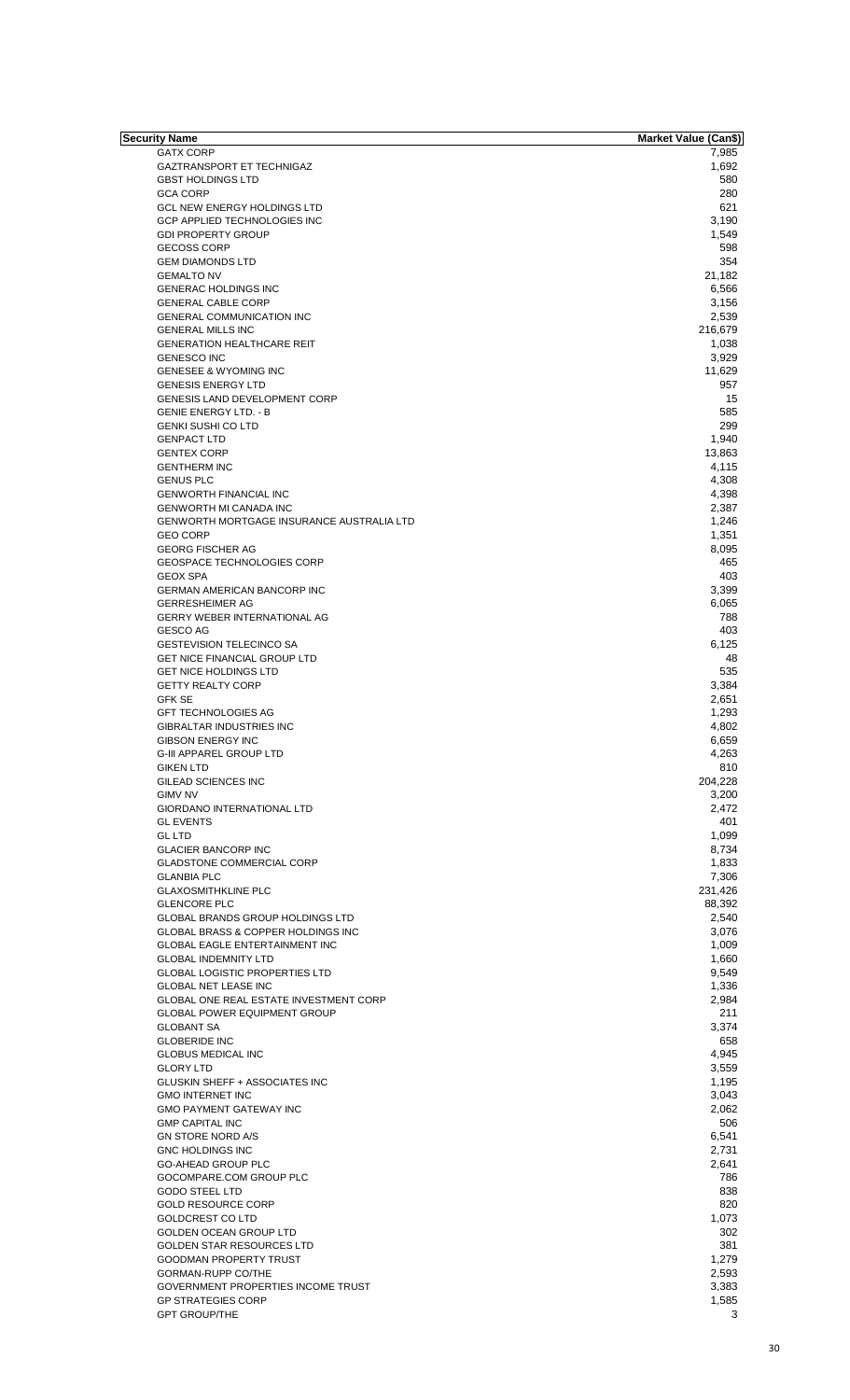| Security Name                                | Market Value (Can\$) |
|----------------------------------------------|----------------------|
| <b>GRACO INC</b>                             | 12,298               |
| <b>GRAFTON GROUP PLC</b>                     | 5,189                |
| <b>GRAHAM CORP</b>                           | 742                  |
| <b>GRAHAM HOLDINGS CO</b>                    | 7,108                |
| <b>GRAINCORP LTD</b>                         | 4,305                |
|                                              |                      |
| <b>GRAINGER PLC</b>                          | 2,706                |
| <b>GRAMERCY PROPERTY TRUST</b>               | 11,209               |
| <b>GRAMMER AG</b>                            | 2,143                |
| <b>GRAN TIERRA ENERGY</b>                    | 2,535                |
| <b>GRAND CANYON EDUCATION INC</b>            | 9,507                |
| <b>GRANGES AB</b>                            | 2,203                |
| <b>GRANITE CONSTRUCTION INC</b>              | 5,985                |
| <b>GRANITE OIL CORP</b>                      | 311                  |
|                                              | 11.222               |
| <b>GRAPHIC PACKAGING HOLDING CO</b>          |                      |
| <b>GRATNITE REAL ESTATE INVESTMENT TRUST</b> | 1,987                |
| <b>GRAY TELEVISION INC</b>                   | 2,527                |
| <b>GREAT CANADIAN GAMING CORP</b>            | 2,638                |
| <b>GREAT EAGLE HOLDINGS LTD</b>              | 4,528                |
| <b>GREAT LAKES DREDGE &amp; DOCK CORP</b>    | 689                  |
| <b>GREAT PANTHER SILVER LTD</b>              | 330                  |
| <b>GREAT PLAINS ENERGY INC</b>               |                      |
|                                              | 10,045               |
| <b>GREAT PORTLAND ESTATES PLC</b>            | 7,426                |
| <b>GREAT SOUTHERN BANCORP INC</b>            | 2,817                |
| <b>GREAT WESTERN BANCORP INC</b>             | 1,607                |
| <b>GREE INC</b>                              | 1,920                |
| <b>GREEN BRICK PARTNERS</b>                  | 938                  |
| <b>GREEN DOT CORP</b>                        | 4,213                |
| <b>GREEN PLAINS INC COM</b>                  | 4,184                |
|                                              |                      |
| <b>GREEN REIT PLC</b>                        | 1,328                |
| <b>GREENBRIER COS INC</b>                    | 3,292                |
| <b>GREENCORE GROUP PLC</b>                   | 5,919                |
| <b>GREENCROSS LTD</b>                        | 1,677                |
| <b>GREENE KING PLC</b>                       | 7,557                |
| <b>GREENHILL &amp; CO INC</b>                | 2,678                |
| <b>GREENLIGHT CAPITAL RE LTD</b>             | 2,299                |
|                                              |                      |
| <b>GREGGS PLC</b>                            | 2,926                |
| <b>GREIF INC</b>                             | 8,920                |
| <b>GRENKELEASING AG</b>                      | 2,558                |
| <b>G-RESOURCES GROUP LTD</b>                 | 1,560                |
| <b>GRIEG SEAFOOD ASA</b>                     | 1,286                |
| <b>GRIFFON CORP</b>                          | 3,506                |
| <b>GRIFOLS</b>                               | 54,542               |
| <b>GRIFOLS SA</b>                            |                      |
|                                              | 9                    |
| <b>GROUP 1 AUTOMOTIVE INC</b>                | 6,231                |
| <b>GROUPE CRIT</b>                           | 675                  |
| <b>GROUPE FNAC S.A.</b>                      | 5,698                |
| <b>GROWTHPOINT PROPERTIES AUSTRALIA</b>      | 1,527                |
| <b>GRUBHUB INC</b>                           | 9,784                |
| GRUPO AEROPORTUARIO DEL PACIFICO             | 40,970               |
|                                              |                      |
| GRUPO CATALANA OCCIDENTE SA                  | 3,711                |
| <b>GRUPO EMPRESARIAL ENCE SA</b>             | 1,464                |
| <b>GRUPO EZENTIS SA</b>                      | 295                  |
| <b>GRUPO FINANCIERO GALICIA</b>              | 50,896               |
| <b>GRUPPO EDITORIALE L'ESPRESSO SPA</b>      | 414                  |
| <b>GRUPPO MUTUIONLINE SPA</b>                | 849                  |
| <b>GS YUASA CORP</b>                         | 3,305                |
|                                              |                      |
| <b>GSI TECHNOLOGY INC</b>                    | 743                  |
| <b>G-TEKT CORP</b>                           | 1,094                |
| GTT COMMUNICATIONS INC                       | 3,469                |
| <b>GUARANTY BANCORP</b>                      | 1,688                |
| <b>GUARDIAN CAPITAL GROUP LTD</b>            | 1,337                |
| <b>GUD HOLDINGS LTD</b>                      | 2,247                |
| <b>GUERBET</b>                               | 1,323                |
|                                              |                      |
| GUESS? INC                                   | 3,465                |
| <b>GUIDEWIRE SOFTWARE INC</b>                | 10,075               |
| GULF ISLAND FABRICATION INC                  | 700                  |
| GULF KEYSTONE PETROLIUM LTD                  | 38                   |
| <b>GULFMARK OFFSHORE INC</b>                 | 127                  |
| <b>GULFPORT ENERGY CORP</b>                  | 7,787                |
| GUN-EI CHEMICAL INDUSTRY CO LTD              | 283                  |
|                                              |                      |
| <b>GUNNEBO AB</b>                            | 218                  |
| <b>GUNZE LTD</b>                             | 1,874                |
| <b>GUOCOLAND LTD</b>                         | 322                  |
| GUOTAI JUNAN INTERNATIONAL HOL               | 2,527                |
| <b>GURIT HOLDING AG</b>                      | 1,372                |
| <b>GURUNAVI INC</b>                          | 1,909                |
|                                              |                      |
| <b>GUYANA GOLDFIELDS INC</b>                 | 818                  |
| <b>GVC HOLDINGS PLC</b>                      | 6,266                |
| <b>GWA GROUP LTD</b>                         | 1.259                |
| H&E EQUIPMENT SERVICES INC                   | 2,845                |
| <b>H&amp;R BLOCK INC</b>                     | 11,841               |
| H&R GMBH & CO KGAA                           | 243                  |
|                                              |                      |
| <b>H2O RETAILING CORP</b>                    | 658                  |
| <b>HACKETT GROUP INC/THE</b>                 | 2.189                |
| <b>HAEMONETICS CORP</b>                      | 5,491                |
| HAIN CELESTIAL GROUP INC/THE                 | 8,122                |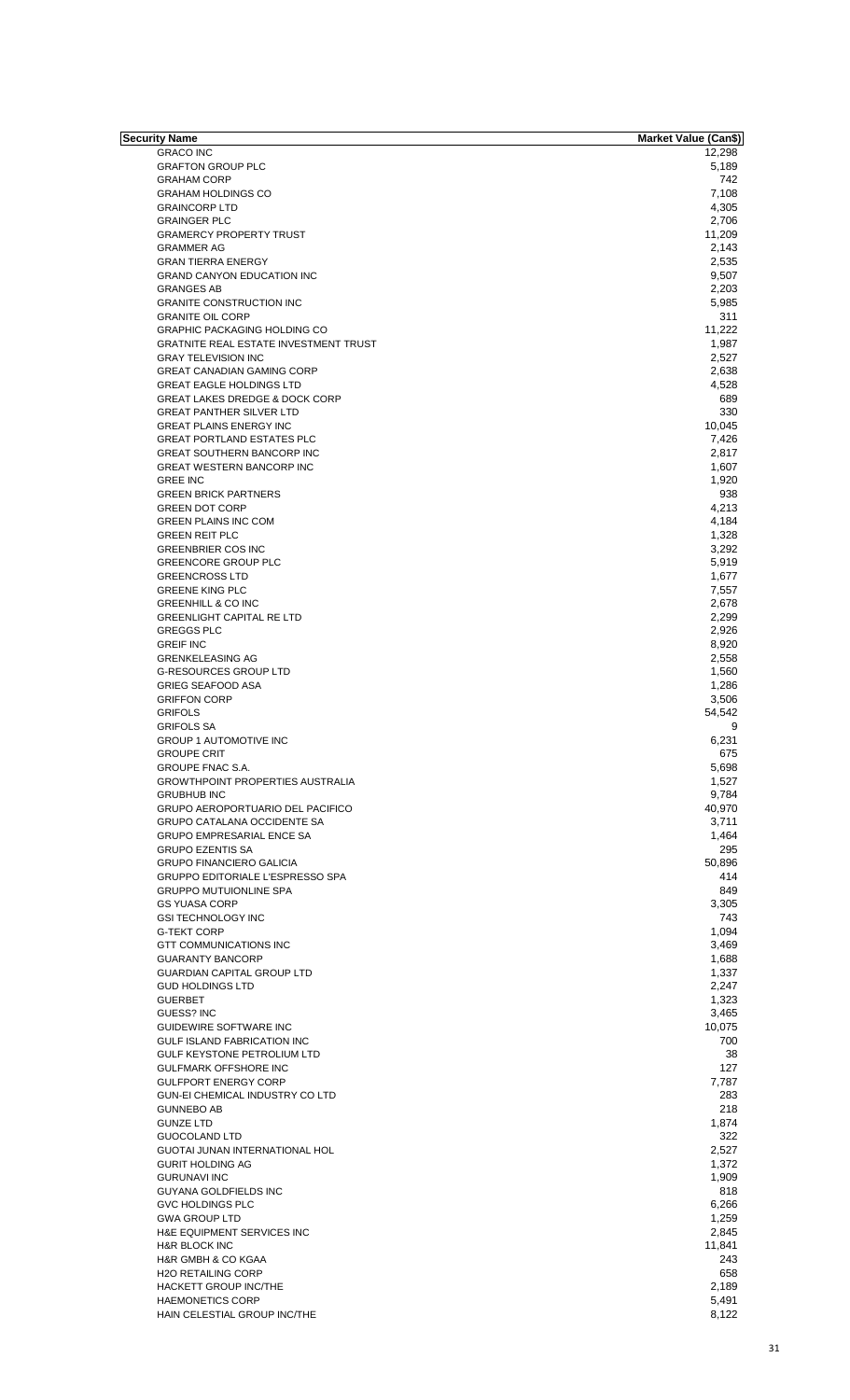| Security Name                                                               | <b>Market Value (Can\$)</b> |
|-----------------------------------------------------------------------------|-----------------------------|
| HAITONG INTERNATIONAL SECURITIES GROUP LTD                                  | 3,668                       |
| <b>HAKUTO CO LTD</b>                                                        | 472                         |
| HALCYON AGRI CORP LTD                                                       | 110                         |
| <b>HALDEX AB</b>                                                            | 1,580                       |
| HALFORDS GROUP PLC<br><b>HALLADOR ENERGY CO</b>                             | 3,327                       |
| HALLENSTEIN GLASSON HOLDINGS LTD                                            | 1,147<br>285                |
| <b>HALLMARK FINANCIAL SERVICES</b>                                          | 922                         |
| <b>HALMA PLC</b>                                                            | 10,306                      |
| <b>HALYARD HEALTH INC</b>                                                   | 5,419                       |
| <b>HAMAKYOREX CO LTD</b>                                                    | 1,108                       |
| HAMBORNER REIT AG                                                           | 2,454                       |
| HAMBURGER HAFEN UND LOGISTIK AG                                             | 1,057                       |
| <b>HANA FINANCIAL GROUP</b>                                                 | 176,738                     |
| <b>HANCOCK HOLDING CO</b>                                                   | 11,762                      |
| <b>HANDY &amp; HARMAN LTD</b>                                               | 679                         |
| HANGER ORTHOPEDIC GROUP INC<br>HANISON CONSTRUCTION HOLDINGS LTD            | 1,340<br>183                |
| HANKYU REIT INC                                                             | 2,533                       |
| HANMI FINANCIAL CORP.                                                       | 4,232                       |
| HANOVER INSURANCE GROUP INC/THE                                             | 10,638                      |
| <b>HANSEN TECHNOLOGIES LTD</b>                                              | 1,397                       |
| HANSTEEN HOLDINGS PLC                                                       | 2,282                       |
| <b>HANWA CO LTD</b>                                                         | 2,384                       |
| HAO TIAN DEVELOPMENT GROUP LTD                                              | 151                         |
| <b>HAPPINET CORP</b>                                                        | 798                         |
| HARBOUR CENTRE DEVELOPMENT LTD                                              | 554                         |
| <b>HARDINGE INC</b><br>HAREL INSURANCE INVESTMENTS & FINANCIAL SERVICES LTD | 376<br>1.641                |
| <b>HARMONIC INC</b>                                                         | 1,624                       |
| <b>HARSCO CORP</b>                                                          | 3,654                       |
| <b>HARTE-HANKS INC</b>                                                      | 276                         |
| HARVARD BIOSCIENCE INC                                                      | 198                         |
| <b>HAULOTTE GROUP SA</b>                                                    | 905                         |
| <b>HAVAS SA</b>                                                             | 3,862                       |
| HAVERTY FURNITURE COS INC<br>HAW PAR CORP LTD                               | 2,104<br>3,351              |
| HAWAIIAN ELECTRIC INDUSTRIES INC                                            | 8,634                       |
| <b>HAWAIIAN HOLDINGS INC</b>                                                | 10,370                      |
| HAWAIIAN TELCOM HOLDCO INC                                                  | 706                         |
| <b>HAWKINS INC</b>                                                          | 2,210                       |
| HAYNES INTERNATIONAL INC                                                    | 2,099                       |
| <b>HAYS PLC</b><br><b>HAZAMA ANDO CORP</b>                                  | 6,878<br>3,453              |
| <b>HB FULLER CO</b>                                                         | 6,050                       |
| <b>HCI GROUP INC</b>                                                        | 1,483                       |
| <b>HDFC BANK</b>                                                            | 192,206                     |
| <b>HEADLAM GROUP PLC</b>                                                    | 1,850                       |
| <b>HEADWATERS INC</b><br>HEALTHCARE REALTY TRUST INC                        | 5,856                       |
| <b>HEALTHCARE SERVICES GROUP INC</b>                                        | 10,426<br>7,352             |
| HEALTHCARE TRUST OF AMERICA INC CLASS A                                     | 11,736                      |
| <b>HEALTHEQUITY INC</b>                                                     | 5,226                       |
| <b>HEALTHSOUTH CORP</b>                                                     | 9,422                       |
| <b>HEALTHSTREAM INC</b>                                                     | 2,893                       |
| <b>HEALTHWAYS INC</b>                                                       | 2,784                       |
| <b>HEARTLAND BANK LTD</b>                                                   | 1,580                       |
| <b>HEARTLAND EXPRESS INC</b><br>HEARTLAND FINANCIAL USA INC                 | 5,324<br>3,675              |
| <b>HECLA MINING CO</b>                                                      | 6,763                       |
| <b>HEICO CORP</b>                                                           | 13,084                      |
| HEIDELBERGER DRUCKMASCHINEN AG                                              | 2,224                       |
| HEIDRICK & STRUGGLES INTERNATIONAL INC                                      | 1,579                       |
| <b>HEIJMANS NV</b>                                                          | 349                         |
| <b>HEIWA CORP</b>                                                           | 3,415                       |
| HEIWA REAL ESTATE CO LTD<br>HEIWA REAL ESTATE REIT INC                      | 1,627<br>2,119              |
| <b>HEIWADO CO LTD</b>                                                       | 2,349                       |
| <b>HELEN OF TROY LTD</b>                                                    | 6,210                       |
| <b>HELICAL PLC</b>                                                          | 1,017                       |
| HELIX ENERGY SOLUTIONS GROUP INC                                            | 4,878                       |
| <b>HELLA KGAA HUECK &amp; CO</b>                                            | 2,474                       |
| HELLENIC TELECOMMUNICATIONS ORGANIZATION                                    | 52,127                      |
| <b>HELVETIA HOLDING AG</b><br>HEMFOSA FASTIGHTER AB                         | 8,436<br>3,064              |
| <b>HENDERSON GROUP PLC</b>                                                  | 9,849                       |
| HENNESSY ADVISORS INC                                                       | 933                         |
| <b>HERA SPA</b>                                                             | 5,273                       |
| <b>HERC HOLDINGS INC</b>                                                    | 4,189                       |
| HERITAGE COMMERCE CORP                                                      | 2,003                       |
| HERITAGE FINANCIAL CORP/WA                                                  | 2,726                       |
| HERITAGE INSURANCE HOLDINGS, INC<br><b>HERITAGE OAKS BANCORP</b>            | 1,509<br>2,250              |
| HERITAGE-CRYSTAL CLEAN INC                                                  | 798                         |
| HERMAN MILLER INC                                                           | 5,821                       |
| HEROUX-DEVTEK INC                                                           | 1,028                       |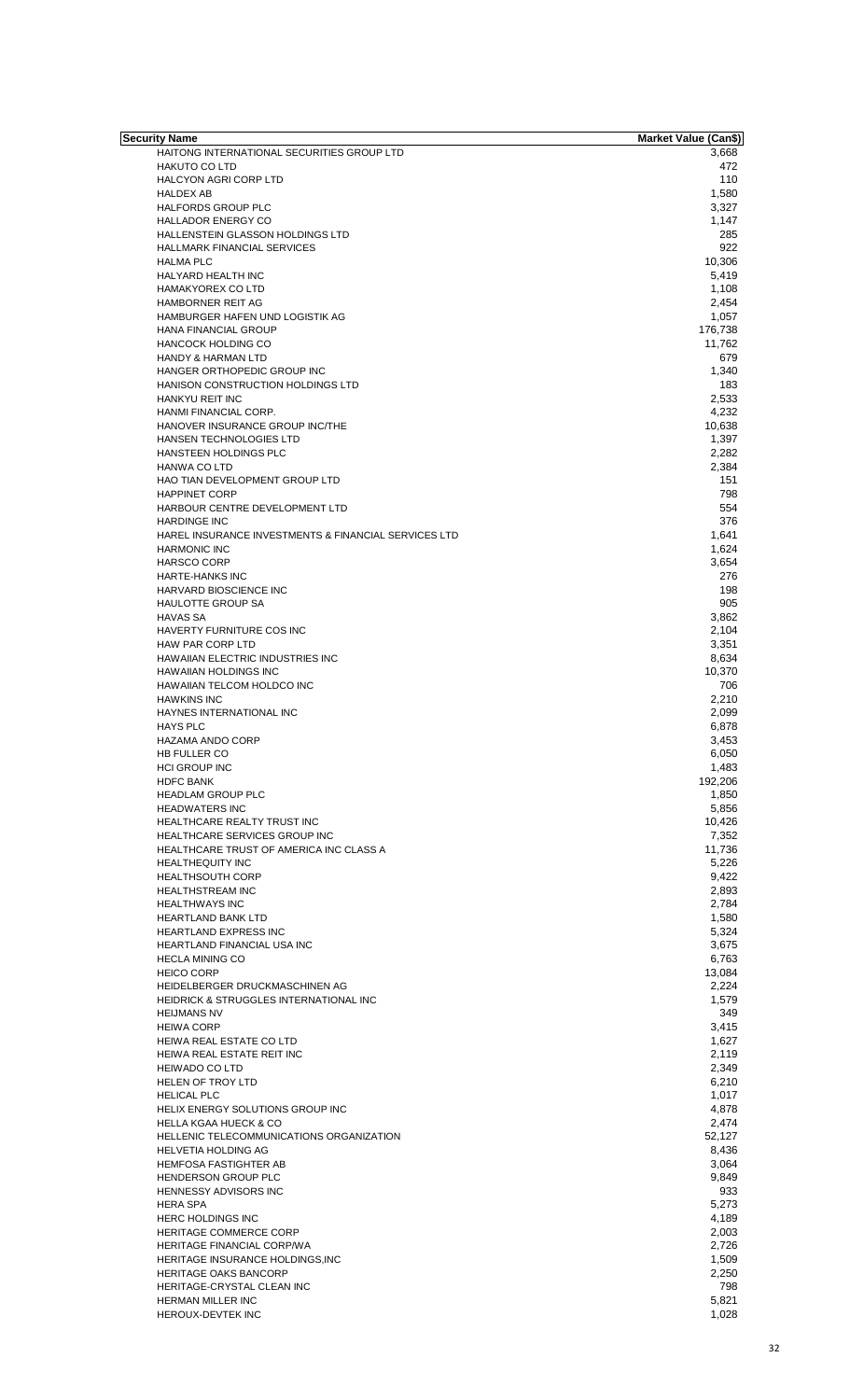| Security Name                            | <b>Market Value (Can\$)</b> |
|------------------------------------------|-----------------------------|
| <b>HERSHA HOSPITALITY TRUST</b>          | 2,025                       |
| HERTZ GLOBAL HOLDINGS INC                | 3,523                       |
| <b>HEXAGON COMPOSITES ASA</b>            | 826                         |
| <b>HEXCEL CORP</b>                       | 12,097                      |
| <b>HEXPOL AB</b>                         | 2,594                       |
| <b>HFA HOLDINGS LTD</b>                  | 252                         |
| <b>HFF INC</b>                           | 3,852                       |
| <b>HIBBETT SPORTS INC</b>                | 2,816                       |
| HIBERNIA REIT PLC                        | 1,471                       |
| HIBIYA ENGINEERING LTD                   | 660                         |
| <b>HIDAY HIDAKA CORP</b>                 | 1,709                       |
| HIGH LINER FOODS INC                     | 943                         |
| HIGHWOODS PROPERTIES INC                 | 14,605                      |
| <b>HILAN LTD</b>                         | 490                         |
| HI-LEX CORP                              | 2,091                       |
| HILL & SMITH HOLDINGS PLC                | 3,664                       |
| HILL INTERNATIONAL INC                   | 787                         |
| HILLENBRAND INC                          | 6,220                       |
|                                          |                             |
| HILL-ROM HOLDINGS INC                    | 10,217                      |
| <b>HILLS LTD</b>                         | 216                         |
| HILLTOP HOLDINGS INC                     | 10,163                      |
| HILTON FOOD GROUP LTD.                   | 655                         |
| HINDUSTAN UNILEVER                       | 85,969                      |
| HINGHAM INSTITUTION FOR SAVINGS          | 2,033                       |
| <b>HIOKI EE CORP</b>                     | 837                         |
| <b>HIPAY GROUP SA</b>                    | 210                         |
| HIQ INTERNALTIONAL AB                    | 1,320                       |
| <b>HIRAMATSU INC</b>                     | 400                         |
| <b>HIRATA CORP</b>                       | 944                         |
| HIROSHIMA GAS CO LTD                     | 574                         |
| HIS CO LTD                               | 2,090                       |
| <b>HISAKA WORKS LTD</b>                  | 475                         |
| <b>HISCOX LTD</b>                        | 9,667                       |
| HITACHI KOKI CO LTD                      | 2,255                       |
| HITACHI KOKUSAI ELECTRIC INC             | 2,353                       |
| <b>HITACHI MAXELL LTD</b>                | 679                         |
| <b>HITACHI METALS LTD</b>                | 55,266                      |
| <b>HITACHI TRANSPORT SYSTEM LTD</b>      | 2,624                       |
|                                          |                             |
| <b>HITACHI ZOSEN CORP</b>                | 3,206                       |
| HK ELECTRIC INVESTMENTS & HK E           | 81,609                      |
| <b>HKBN LTD</b>                          | 2,224                       |
| HKR INTERNATIONAL LTD                    | 1,275                       |
| <b>HKSCAN OYJ</b>                        | 319                         |
| HKT TRUST & HKT LTD                      | 111,161                     |
| HMS HOLDINGS CORP                        | 4,890                       |
| <b>HNI CORP</b>                          | 7,079                       |
| HNZ GROUP INC                            | 33                          |
| HO BEE LAND LTD                          | 745                         |
| HOCHDORF HOLDING AG                      | 1.717                       |
| HOCHSCHILD MINING PLC                    | 1,917                       |
| <b>HOEGH LNG HOLDINGS LTD</b>            | 1,683                       |
| <b>HOGY MEDICAL CO LTD</b>               | 2,455                       |
| HOKKAIDO ELECTRIC POWER CO INC           | 3,366                       |
| <b>HOKKAIDO GAS CO LTD</b>               | 157                         |
| HOKKOKU BANK LTD/THE                     | 1,887                       |
| HOKUETSU BANK LTD/THE                    | 1,879                       |
| HOKUETSU INDUSTRIES CO LTD               | 226                         |
| HOKUETSU KISHU PAPER CO LTD              | 2,994                       |
| HOKURIKU ELECTRIC INDUSTRY CO LTD        | 342                         |
| <b>HOKUTO CORP</b>                       | 1,917                       |
| <b>HOLLYFRONTIER CORP</b>                | 4,001                       |
|                                          |                             |
| <b>HOLMEN AB</b>                         | 3,115                       |
| <b>HOME BANCORP INC</b>                  | 603                         |
| HOME BANCSHARES INC/AR                   | 11,282                      |
| HOME CAPITAL GROUP INC                   | 3,635                       |
| HOME INVEST BELGIUM                      | 361                         |
| HOMESERVE PLC                            | 6,343                       |
| HOMESTREET INC                           | 2,346                       |
| HOMETRUST BANCSHARES INC                 | 1,843                       |
| HON HAI PRECISION INDUSTRY               | 362,123                     |
| HONDA MOTOR CO LTD                       | 284,054                     |
| HONEYS CO LTD                            | 795                         |
| HONG FOK CORP LTD                        | 555                         |
| HONG KONG AIRCRAFT ENGINEERING CO LTD    | 886                         |
| HONG KONG BUILDING & LOAN AGENCY LTD/THE | 360                         |
| HONG KONG FERRY HOLDINGS                 | 563                         |
| HONG KONG TELEVISION NETWORK LTD         | 338                         |
| HONG LEONG FINANCE LTD                   | 1,225                       |
|                                          |                             |
| HONGKONG & SHANGHAI HOTELS/THE           | 1,036                       |
| HONGKONG CHINESE LTD                     | 419                         |
| <b>HOOKER FURNITURE CORP</b>             | 934                         |
| <b>HOOSIERS HOLDINGS CO LTD</b>          | 120                         |
| HOPE BANCORP INC                         | 9,371                       |
| <b>HOPEWELL HOLDINGS LTD</b>             | 6,121                       |
| HORACE MANN EDUCATORS CORP               | 4,629                       |
| <b>HORIBA LTD</b>                        | 4,449                       |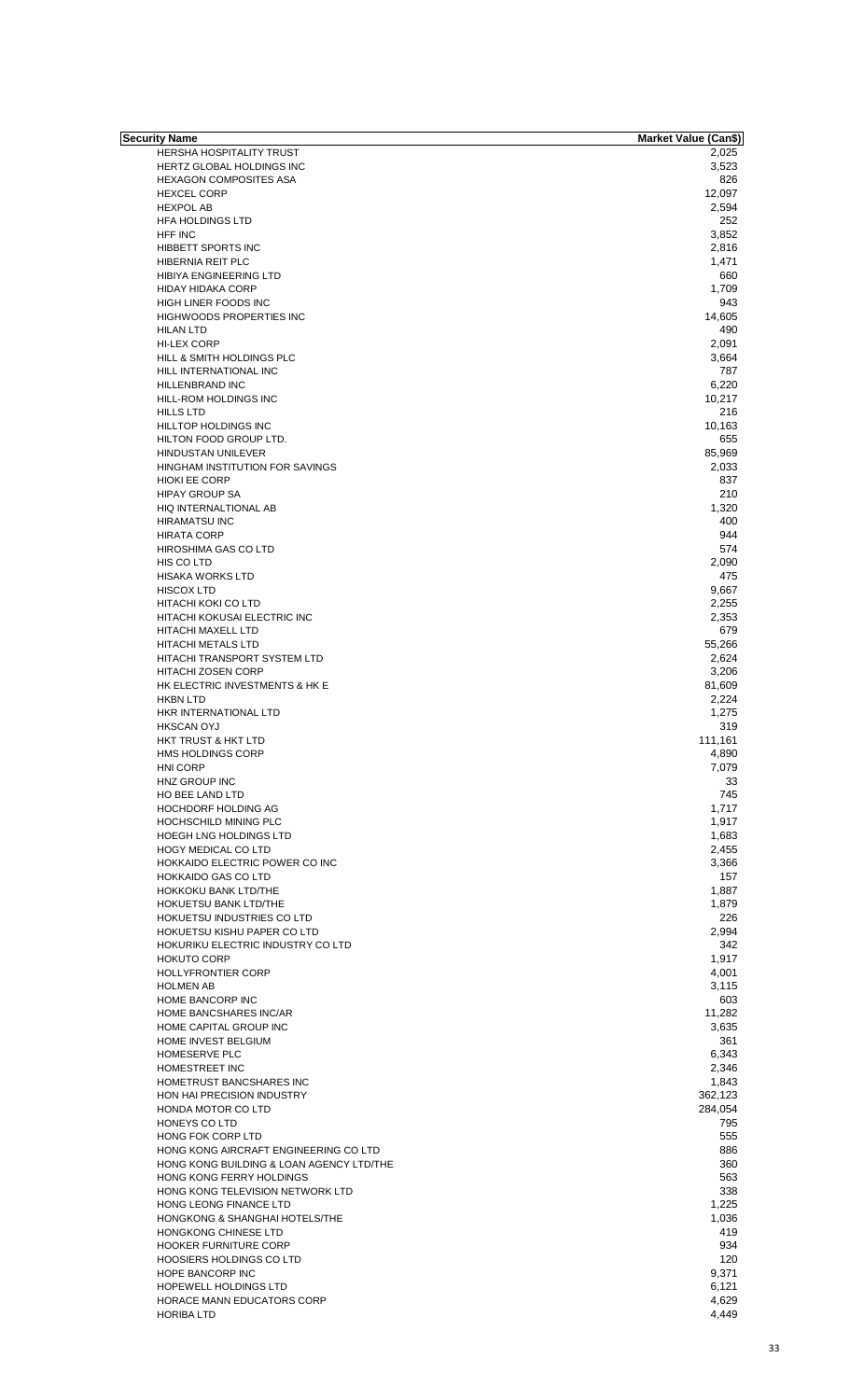| Security Name                                       | <b>Market Value (Can\$)</b> |
|-----------------------------------------------------|-----------------------------|
| HORIZON BANCORP INDIANA                             | 2,721                       |
| <b>HORIZON GLOBAL CORP</b>                          | 1,299                       |
| HORIZON NORTH LOGISTICS INC                         | 552                         |
| HORIZON PHARMA PLC                                  | 7,057                       |
|                                                     |                             |
| HORNBACH BAUMARKT AG                                | 591                         |
| HORNBECK OFFSHORE SERVICES INC                      | 696                         |
| HOSHINO RESORTS REIT INC                            | 1,733                       |
| <b>HOSIDEN CORP</b>                                 | 1,825                       |
| <b>HOSOKAWA MICRON CORP</b>                         | 642                         |
| <b>HOSPITALITY PROPERTIES TRUST</b>                 | 14,436                      |
|                                                     |                             |
| HOTEL GRAND CENTRAL LTD                             | 468                         |
| HOTEL PROPERTY INVESTMENTS                          | 833                         |
| <b>HOUGHTON MIFFLIN HARCOURT CO</b>                 | 3,608                       |
| <b>HOUSTON WIRE &amp; CABLE CO</b>                  | 481                         |
| HOWARD HUGHES CORP/THE                              | 12,351                      |
|                                                     |                             |
| HOWDEN JOINERY GROUP PLC                            | 7,736                       |
| <b>HOYA CORP</b>                                    | 151,968                     |
| <b>HRG GROUP INC</b>                                | 7,998                       |
| HSBC HOLDINGS PLC (UK REG)                          | 108,118                     |
| HSIN CHONG CONSTRUCTION GROUP LTD                   | 600                         |
|                                                     |                             |
| <b>HSN INC</b>                                      | 5,502                       |
| <b>HUB GROUP INC</b>                                | 4,060                       |
| HUBER & SUHNER AG                                   | 3,112                       |
| HUDSON PACIFIC PROPERTIES INC                       | 13,833                      |
| <b>HUDSON'S BAY COMPANY</b>                         | 1,784                       |
|                                                     |                             |
| <b>HUGO BOSS AG</b>                                 | 7,304                       |
| <b>HUHTAMAKI OYJ</b>                                | 9,182                       |
| <b>HUNTER DOUGLAS NV</b>                            | 1,106                       |
| <b>HUNTING PLC</b>                                  | 5,556                       |
| <b>HUNTSMAN CORP</b>                                | 11,664                      |
| HURCO COS INC                                       | 710                         |
|                                                     |                             |
| HURON CONSULTING GROUP INC                          | 3,765                       |
| HUTCHISON PORT HOLDINGS TRUST                       | 16,367                      |
| HUTCHISON TELECOMMUNICATIONS HONG KONG HOLDINGS LTD | 876                         |
| <b>HYAKUGO BANK LTD/THE</b>                         | 3,235                       |
|                                                     |                             |
| HYAKUJUSHI BANK LTD/THE                             | 3,153                       |
| <b>HYFLUX LTD</b>                                   | 897                         |
| HYSAN DEVELOPMENT CO LTD                            | 6,949                       |
| HYSTER-YALE MATERIALS HANDLING INC - W/I            | 2,669                       |
| <b>HYUNDAI MOTOR</b>                                | 233,054                     |
|                                                     |                             |
| IAC/INTERACTIVECORP                                 | 13,995                      |
| <b>IAMGOLD CORP</b>                                 | 5,053                       |
| <b>IBERDROLA SA</b>                                 | 130,127                     |
| <b>IBERIABANK CORP</b>                              | 12,265                      |
|                                                     |                             |
| <b>IBERPAPEL GESTION SA</b>                         | 733                         |
| <b>IBIDEN CO LTD</b>                                | 4,410                       |
| <b>IBJ LEASING CO LTD</b>                           | 1,483                       |
| <b>IC GROUP A/S</b>                                 | 703                         |
| <b>ICADE</b>                                        | 7,280                       |
|                                                     |                             |
| <b>ICF INTERNATIONAL INC</b>                        | 3,663                       |
| <b>ICHIBANYA CO LTD</b>                             | 1,328                       |
| <b>ICHIGO INC</b>                                   | 724                         |
| <b>ICHINEN HOLDINGS CO LTD</b>                      | 778                         |
| <b>ICHIYOSHI SECURITIES CO LTD</b>                  | 1,118                       |
|                                                     |                             |
| <b>ICOM INC</b>                                     | 963                         |
| <b>ICONIX BRAND GROUP INC</b>                       | 1,087                       |
| <b>ICU MEDICAL INC</b>                              | 8,869                       |
| <b>ID LOGISTICS SAS</b>                             | 939                         |
| <b>IDACORP INC</b>                                  | 10,665                      |
|                                                     |                             |
| <b>IDEC CORP/JAPAN</b>                              | 990                         |
| IDI INSURANCE CO LTD                                | 839                         |
| <b>IDOM INC</b>                                     | 1,261                       |
| <b>IDT CORP</b>                                     | 1,354                       |
| <b>IES HOLDINGS INC</b>                             | 583                         |
|                                                     | 146                         |
| <b>IFG GROUP PLC</b>                                |                             |
| IG GROUP HOLDINGS PLC                               | 5,446                       |
| <b>IGG INC</b>                                      | 957                         |
| <b>IGNYTA INC</b>                                   | 181                         |
| <b>IHARA CHEMICAL INDUSTRY CO LTD</b>               | 1,088                       |
| <b>IINO KAIUN KAISHA LTD</b>                        | 1,241                       |
|                                                     |                             |
| II-VI INC                                           | 5,807                       |
| <b>ILG INC</b>                                      | 7,188                       |
| <b>ILIAD SA</b>                                     | 27,599                      |
| <b>ILUKA RESOURCES LTD</b>                          | 6,434                       |
| IMAGI INTERNATIONAL HOLDIGNS LTD                    | 192                         |
|                                                     |                             |
| <b>IMAGINATION TECHNOLOGIES GROUP PLC</b>           | 3,065                       |
| <b>IMASEN ELECTRIC INDUSTRIAL</b>                   | 540                         |
| <b>IMCD GROUP BV</b>                                | 6,052                       |
| <b>IMDEX LTD</b>                                    | 214                         |
|                                                     |                             |
| <b>IMERYS SA</b>                                    | 6,254                       |
| IMF BENTHAM LTD                                     | 753                         |
| <b>IMI PLC</b>                                      | 8,673                       |
| <b>IMMOBILIARE GRANDE DISTRIBUZIONE</b>             | 801                         |
|                                                     |                             |
| <b>IMMOFINANZ AG</b>                                | 5,194                       |
| <b>IMPAX LABORATORIES INC</b>                       | 2,098                       |
| <b>IMPERIAL BRANDS PLC</b>                          | 372,598                     |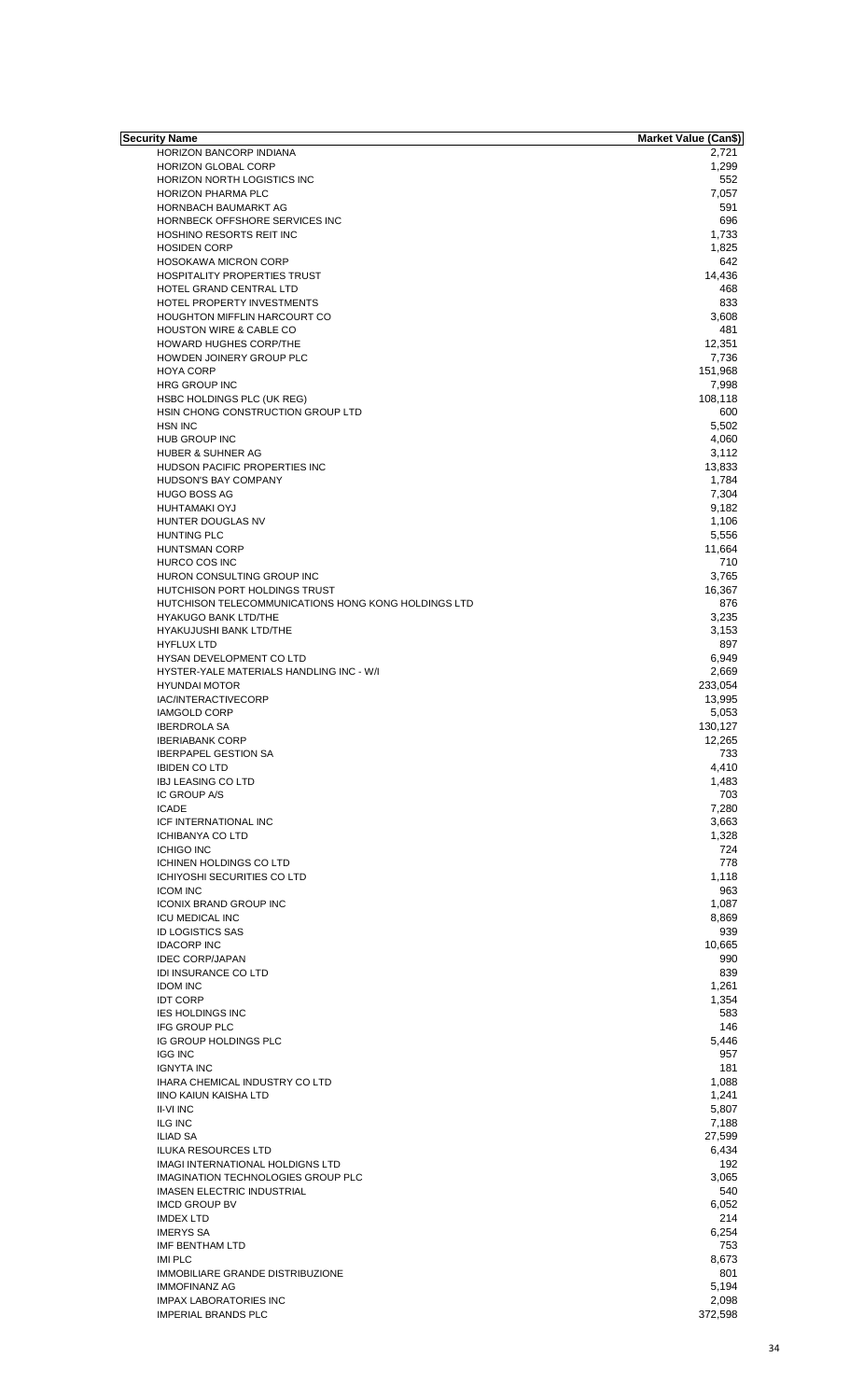| Security Name                                    | <b>Market Value (Can\$)</b> |
|--------------------------------------------------|-----------------------------|
| <b>IMPERIAL METALS CORP</b>                      | 660                         |
| <b>IMPLENIA AG</b>                               | 3,087                       |
| <b>IMS-INTL METAL SERVICE</b>                    | 905                         |
| INABA DENKI SANGYO CO LTD                        | 2,741                       |
| <b>INABATA &amp; CO LTD</b>                      | 1,754                       |
| <b>INAGEYA CO LTD</b>                            | 1,386                       |
| INC RESEARCH HOLDINGS INC-A                      | 7,939                       |
| <b>INCHCAPE PLC</b>                              | 8,788                       |
| <b>INCITEC PIVOT LTD</b>                         | 66,065                      |
| INDEPENDENCE GROUP NL                            | 5,118                       |
| INDEPENDENCE HOLDING CO                          | 1,760                       |
| <b>INDEPENDENCE REALTY TRUST</b>                 | 1,355                       |
| <b>INDEPENDENT BANK CORP</b>                     | 8,284                       |
| <b>INDEPENDENT BANK GROUP INC</b>                | 3,117                       |
| <b>INDITEX SA</b>                                | 104,553                     |
| <b>INDIVIOR PLC</b>                              | 8,032                       |
| INDOFOOD AGRI RESOURCES LTD                      | 384                         |
| <b>INDRA SISTEMAS SA</b>                         | 2,737                       |
| <b>INDUS HOLDING AG</b>                          | 2,780                       |
| INDUSTRIA DE DISENO TEXTIL SA                    | 6                           |
| INDUSTRIA MACCHINE AUTOMATICHE SPA               | 1,973                       |
|                                                  |                             |
| INDUSTRIAL & INFRASTRUCTURE FUND INVESTMENT CORP | 3,161                       |
| <b>INDUTRADE AB</b>                              | 3,699                       |
| <b>INFICON HOLDING AG</b>                        | 2,103                       |
| <b>INFIGEN ENERGY</b>                            | 1,902                       |
| <b>INFINERA CORP</b>                             | 3,490                       |
| INFINITY PROPERTY & CASUALTY CORP                | 724                         |
| <b>INFOMART CORP</b>                             | 1.434                       |
| <b>INFOMEDIA LTD</b>                             | 625                         |
| INFORMATION SERVICES INTERNATIONAL-DENTSU LTD    | 813                         |
| <b>INFRASTRUTTURE WIRELESS ITAL</b>              | 1,219                       |
| <b>INFRATIL LTD</b>                              | 3,158                       |
| ING OFFICE FUND                                  | 5,293                       |
| <b>INGENIA COMMUNITIES GROUP</b>                 | 690                         |
| <b>INGLES MARKETS INC</b>                        | 2,210                       |
| <b>INMARSAT PLC</b>                              | 7,045                       |
| INMOBILIARIA COLONIAL SA                         | 4,812                       |
| INNERGEX RENEWABLE ENERGY INC                    | 2,177                       |
| <b>INNERWORKINGS INC</b>                         | 1,863                       |
|                                                  |                             |
| <b>INNOGY SE</b>                                 | 47,959                      |
| <b>INNOPHOS HOLDINGS INC</b>                     | 3,710                       |
| <b>INNOSPEC INC</b>                              | 5,388                       |
| <b>INNOVALUES LTD</b>                            | 171                         |
| <b>INOGEN INC</b>                                | 2,278                       |
| <b>INPEX CORP</b>                                | 70,131                      |
| <b>INSIGHT ENTERPRISES INC</b>                   | 5,079                       |
| <b>INSPERITY INC</b>                             | 4,336                       |
| INSTALLED BUILDING PRODUCTS                      | 3,729                       |
| <b>INSTEEL INDUSTRIES INC</b>                    | 1,589                       |
| INSURANCE AUSTRALIA GROUP LTD                    | 95,726                      |
| <b>INSYS THERAPEUTICS INC</b>                    | 1,438                       |
| <b>INTACT FINANCIAL CORP</b>                     | 121,357                     |
| <b>INTAGE HOLDINGS INC</b>                       | 786                         |
| <b>INTEGER HOLDINGS CORP</b>                     | 2.710                       |
| <b>INTEGRA LIFESCIENCES HOLDINGS CORP</b>        | 8,751                       |
| INTEGRATED DEVICE TECHNOLOGY INC                 | 8,729                       |
| <b>INTELIQUENT INC</b>                           | 2,579                       |
| <b>INTER PARFUMS INC</b>                         | 3,174                       |
| <b>INTER PARFUMS SA</b>                          | 928                         |
| INTERACTIVE BROKERS GROUP INC                    | 6,858                       |
| INTERDIGITAL INC/PA                              | 10,256                      |
| <b>INTERFACE INC</b>                             | 3,975                       |
| <b>INTERFOR CORP</b>                             | 2,450                       |
| <b>INTERMEDIATE CAPITAL GROUP</b>                | 6,515                       |
| <b>INTERNAP CORP</b>                             | 283                         |
|                                                  |                             |
| INTERNATIONAL BANCSHARES CORP                    | 10,030                      |
| INTERNATIONAL GAME TECHNOLOGY PLC                | 12,522                      |
| INTERNATIONAL PERSONAL FINANCE PLC               | 1,634                       |
| INTERNATIONAL SPEEDWAY CORP                      | 2,919                       |
| INTERNATIONAL STANDARD RESOURCES HLDGS           | 192                         |
| INTERNATIONAL TOWER HILL MINES                   | 48                          |
| INTERNET INITIATIVE JAPAN INC                    | 1,551                       |
| <b>INTERPUMP GROUP SPA</b>                       | 2,396                       |
| INTERRENT REAL ESTATE INVESTMENT TRUST           | 347                         |
| <b>INTERROLL HOLDING AG</b>                      | 1,991                       |
| <b>INTERSERVE PLC</b>                            | 2,191                       |
| <b>INTERSHOP HOLDINGS AG</b>                     | 1,520                       |
| <b>INTERSIL CORP</b>                             | 10,467                      |
| <b>INTERTAIN GROUP LTD</b>                       | 278                         |
| INTERTAPE POLYMER GROUP INC                      | 4,329                       |
| <b>INTERVEST OFFICES</b>                         | 1,611                       |
| <b>INTESA SANPAOLO SPA</b>                       | 116,247                     |
| <b>INTEVAC INC</b>                               | 316                         |
| INTL FCSTONE INC                                 | 2,810                       |
|                                                  |                             |
| <b>INTRALINKS HOLDINGS INC</b>                   | 3,272                       |
| <b>INTRAWEST RESORTS HOLDINGS INC</b>            | 2,486                       |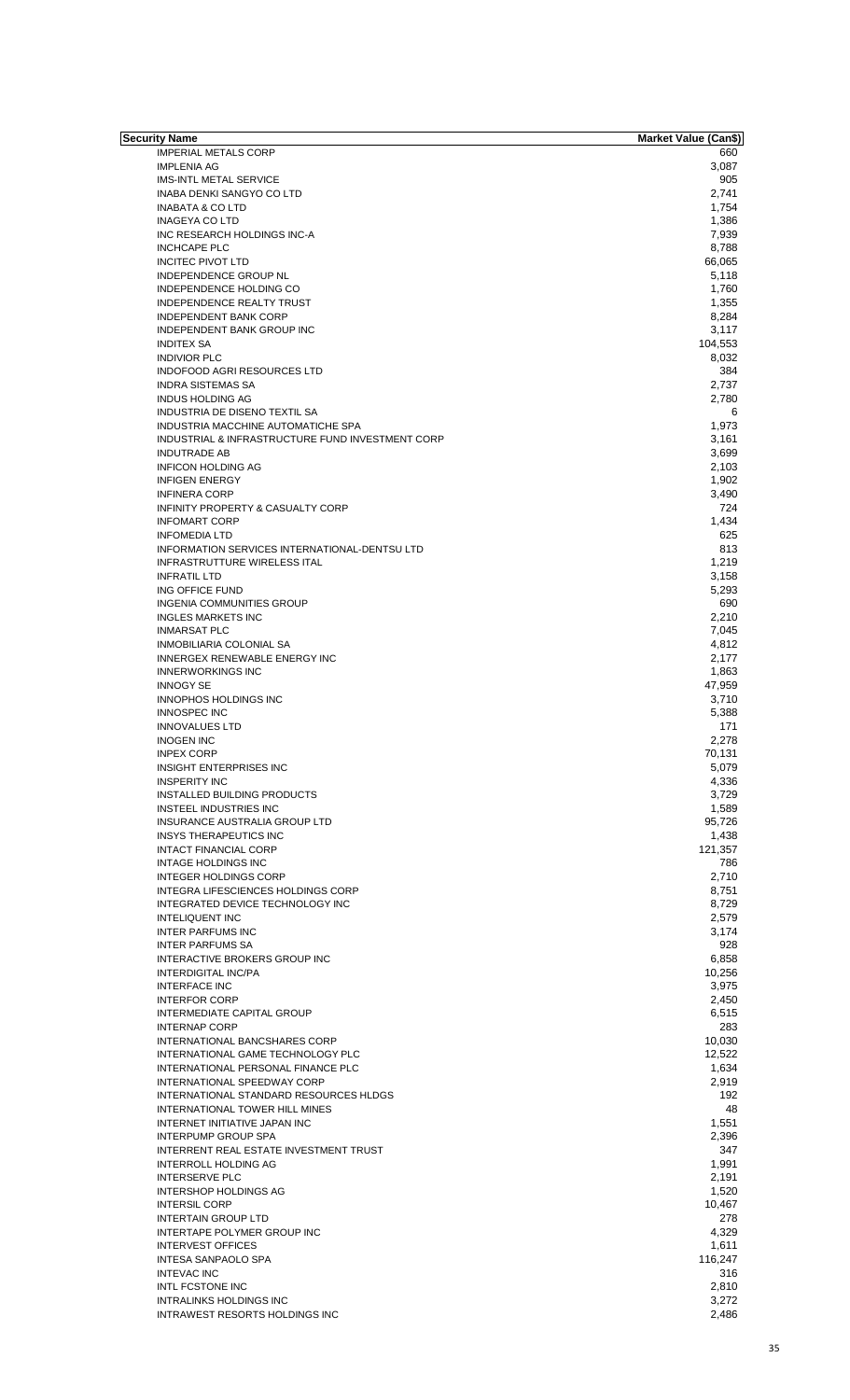| Security Name                           | <b>Market Value (Can\$)</b> |
|-----------------------------------------|-----------------------------|
| INTREPID POTASH INC                     | 299                         |
| <b>INTRUM JUSTITIA AB</b>               | 5,720                       |
| <b>INTUITIVE SURGICAL INC</b>           | 138,455                     |
| INUI GLOBAL LOGISTICS CO LTD            | 729                         |
|                                         |                             |
| <b>INVACARE CORP</b>                    | 1,720                       |
| <b>INVENSENSE INC</b>                   | 3,685                       |
| <b>INVENTURE FOODS INC</b>              | 458                         |
| INVESTMENT TECHNOLOGY GROUP INC         | 2,733                       |
| <b>INVESTORE PROPERTY LTD</b>           | 229                         |
|                                         |                             |
| <b>INVESTORS BANCOR</b>                 | 12,495                      |
| <b>INVESTORS REAL ESTATE TRUST</b>      | 3,474                       |
| <b>INVESTORS TITLE CO</b>               | 1,497                       |
| INVINCIBLE INVESTMENT CORP              | 4,032                       |
| <b>INVOCARE LTD</b>                     | 3,651                       |
|                                         |                             |
| <b>INWIDO AB</b>                        | 1,486                       |
| ION BEAM APPLICATIONS                   | 2,956                       |
| ION GEOPHYSICAL CORP                    | 144                         |
| IONE HOLDINGS LTD                       | 252                         |
|                                         |                             |
| IONIS PHARMACEUTICALS INC               | 13,944                      |
| <b>IOOF HOLDINGS LTD</b>                | 4,459                       |
| IP GROUP PLC                            | 2,322                       |
| <b>IPG PHOTONICS CORP</b>               | 14,305                      |
|                                         |                             |
| <b>IPSEN SA</b>                         | 5,971                       |
| <b>IPSOS</b>                            | 2,606                       |
| <b>IREN SPA</b>                         | 3,375                       |
| <b>IRESS MARKET TECHNOLOGY LTD</b>      | 3,832                       |
| <b>IRIDIUM COMMUNICATIONS INC</b>       | 1,657                       |
|                                         |                             |
| IRISH CONTINENTAL GROUP PLC             | 1,518                       |
| <b>IRISH RESIDENTIAL PROPERTIES R</b>   | 486                         |
| IRISO ELECTRONICS CO LTD                | 1,708                       |
| <b>IROBOT CORP</b>                      | 3,644                       |
|                                         |                             |
| <b>ISEKI &amp; CO LTD</b>               | 1,148                       |
| <b>ISELECT LTD</b>                      | 744                         |
| <b>ISENTIA GROUP LTD</b>                | 646                         |
| ISHIHARA SANGYO KAISHA LTD              | 1,248                       |
| <b>ISLE OF CAPRI CASINOS INC</b>        | 1,597                       |
|                                         |                             |
| <b>ISRA VISION AG</b>                   | 1,134                       |
| <b>ISRAEL DISCOUNT BANK LTD</b>         | 4,145                       |
| <b>ISS A/S</b>                          | 19,487                      |
| <b>IT LTD</b>                           | 716                         |
|                                         |                             |
| ITAB SHOP CONCEPT AB - B                | 839                         |
| <b>ITALGAS SPA</b>                      | 2,536                       |
| <b>ITALMOBILIARE SPA</b>                | 1,160                       |
| <b>ITAU UNIBANCO HOLDING</b>            | 395,221                     |
|                                         |                             |
| <b>ITC CORP LTD</b>                     | 345                         |
| <b>ITC PROPERTIES GROUP LTD</b>         | 760                         |
| <b>ITE GROUP PLC</b>                    | 896                         |
| <b>ITHACA ENERGY INC</b>                | 676                         |
| <b>ITOCHU CORP</b>                      | 37,151                      |
|                                         |                             |
| <b>ITOCHU ENEX CO LTD</b>               | 1,145                       |
| <b>ITOCHU-SHOKUHIN CO LTD</b>           | 497                         |
| <b>ITOKI CORP</b>                       | 922                         |
| <b>ITRON INC</b>                        | 7,455                       |
|                                         |                             |
| <b>ITT INC</b>                          | 8,946                       |
| <b>IVAHOE MINES LTD</b>                 | 1,980                       |
| <b>IWAI COSMO HOLDINGS INC</b>          | 807                         |
| <b>IWATANI CORP</b>                     | 2,997                       |
| <b>IWATSUKA CONFECTIONERY CO</b>        | 348                         |
|                                         |                             |
| <b>IWG PLC</b>                          | 4,434                       |
| <b>IXIA</b>                             | 4,179                       |
| <b>IXYS CORP</b>                        | 1,599                       |
| IYO BANK LTD/THE                        | 3,521                       |
| J TRUST CO LTD                          | 3,086                       |
|                                         |                             |
| <b>J&amp;J SNACK FOODS CORP</b>         | 6,856                       |
| <b>J2 GLOBAL INC</b>                    | 10,431                      |
| <b>JABIL CIRCUIT INC</b>                | 14,344                      |
| JACCS CO LTD                            | 2,201                       |
|                                         |                             |
| JACK IN THE BOX INC                     | 12,664                      |
| JAFCO CO LTD                            | 2,501                       |
| <b>JALUX INC</b>                        | 341                         |
| <b>JAMBA INC</b>                        | 537                         |
|                                         | 820                         |
| JAMCO CORP                              |                             |
| JAMES FISHER & SONS PLC                 | 3,086                       |
| JAMES HARDIE INDUSTRES PLC CDI          | 80,120                      |
| JAMES RIVER GROUP HOLDINGS LTD          | 1,255                       |
| JANOME SEWING MACHINE CO LTD            | 635                         |
|                                         |                             |
| JANUS CAPITAL GROUP INC                 | 8,833                       |
| JAPAN AVIATION ELECTRONICS INDUSTRY LTD | 3,265                       |
| JAPAN BRIDGE CORP                       | 614                         |
| JAPAN DISPLAY INC                       | 3,490                       |
|                                         |                             |
| JAPAN DRILLING CO LTD                   | 416                         |
| JAPAN EXCELLENT INC                     | 4,814                       |
| JAPAN LOGISTICS FUND INC                | 5,740                       |
| JAPAN MATERIAL CO LTD                   | 1,535                       |
|                                         |                             |
| JAPAN PETROLEUM EXPLORATION CO          | 2,504                       |
| JAPAN PROPERTY MANAGEMENT CENTER CO LTD | 444                         |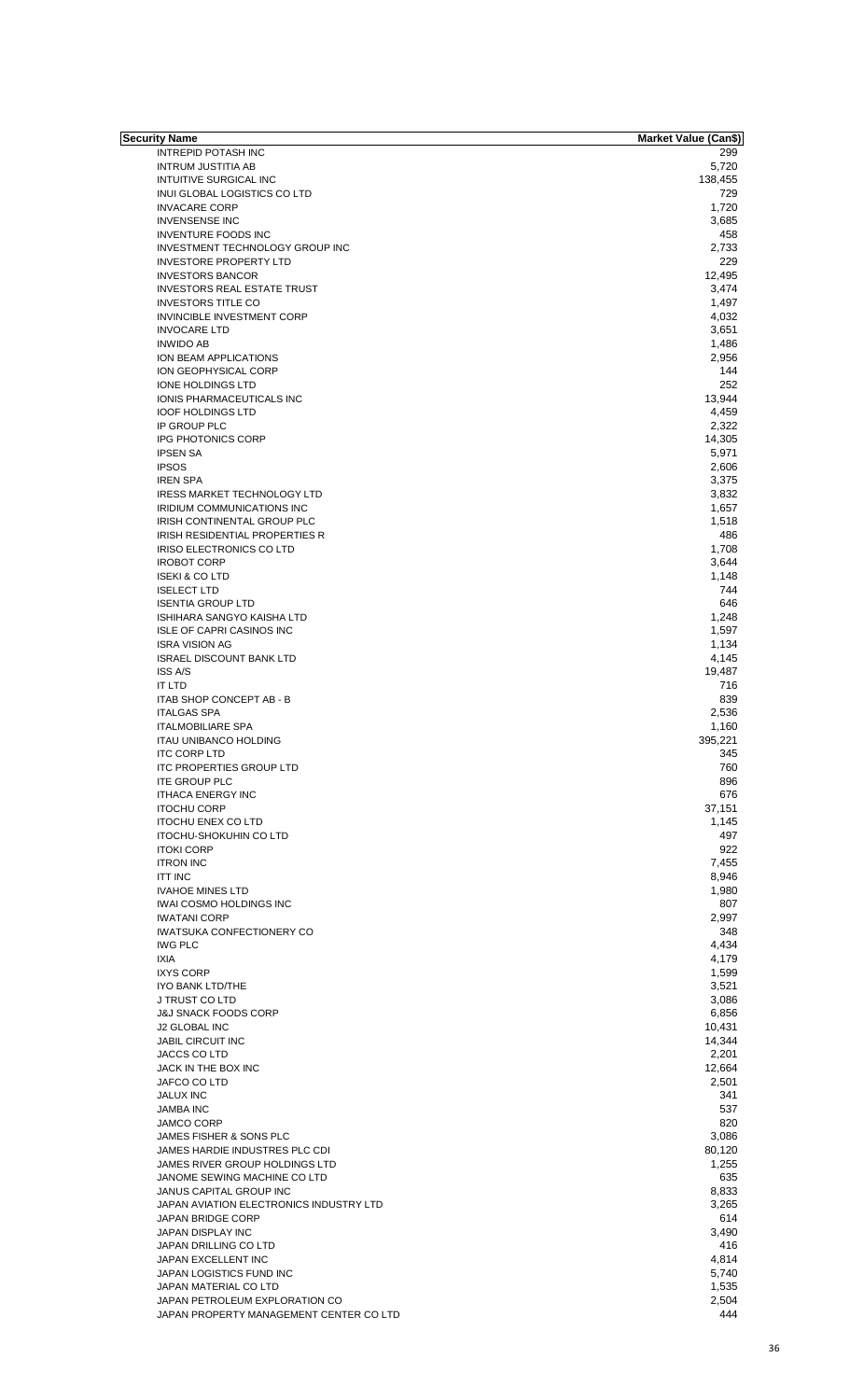| <b>Security Name</b>                 | <b>Market Value (Can\$)</b> |
|--------------------------------------|-----------------------------|
| JAPAN PULP & PAPER CO LTD            | 732                         |
| JAPAN RADIO CO LTD                   | 556                         |
|                                      |                             |
| JAPAN RENTAL HOUSING INVESTMENTS INC | 3,166                       |
| JAPAN SECURITIES FINANCE CO LTD      | 2,060                       |
| JAPAN STEEL WORKS LTD/THE            | 2,233                       |
| JAPAN TOBACCO INC                    | 172,702                     |
| <b>JAPAN TRANSCITY CORP</b>          | 121                         |
| JAPAN WOOL TEXTILE CO LTD/THE        | 1,531                       |
|                                      |                             |
| JAPARA HEALTHCARE LTD                | 395                         |
| JARDINE LLOYD THOMPSON GROUP PLC     | 4,676                       |
| JB HI-FI LTD                         | 6,259                       |
| JC PENNEY CO INC                     | 7,188                       |
| <b>JCU CORP</b>                      | 964                         |
|                                      |                             |
| <b>JD SPORTS FASHION PLC</b>         | 5,085                       |
| JD WETHERSPOON PLC                   | 3,434                       |
| JEAN COUTU GROUP (PJC) INC           | 27,846                      |
| JEAN COUTU GROUP PJC INC/THE         | 1,863                       |
|                                      |                             |
| <b>JENOPTIK AG</b>                   | 3,315                       |
| <b>JEOL LTD</b>                      | 1,157                       |
| JERUSALEM OIL EXPLORATION            | 1,107                       |
| <b>JEUDAN A/S</b>                    | 682                         |
|                                      |                             |
| <b>JIMOTO HOLDINGS INC</b>           | 725                         |
| <b>JIN CO LTD</b>                    | 1,832                       |
| JM AB                                | 5,895                       |
| JOHN B SANFILIPPO & SON INC          | 2,011                       |
| JOHN BEAN TECHNOLOGIES CORP          | 7,962                       |
|                                      |                             |
| JOHN MENZIES PLC                     | 2,039                       |
| JOHN WILEY & SONS INC                | 8,012                       |
| JOHN WOOD GROUP PLC                  | 12,437                      |
| <b>JOHNSON &amp; JOHNSON</b>         | 358,366                     |
|                                      |                             |
| JOHNSON ELECTRIC HOLDINGS LTD        | 2,156                       |
| JOHNSON OUTDOORS INC                 | 1,105                       |
| J-OIL MILLS INC                      | 1,245                       |
| JONES LANG LASALLE INC               | 10,068                      |
|                                      |                             |
| <b>JOSHIN DENKI CO LTD</b>           | 1,122                       |
| JOY GLOBAL INC                       | 3,193                       |
| JOYFUL HONDA CO LTD                  | 1,516                       |
| JP-HOLDINGS INC                      | 354                         |
| JRP GROUP PLC                        | 1,621                       |
|                                      |                             |
| <b>JSP CORP</b>                      | 1,080                       |
| <b>JUKI CORP</b>                     | 898                         |
| <b>JULIUS BAER GRUPPE AG</b>         | 25,704                      |
| JUNGFRAUBAHN HOLDING AG              | 442                         |
|                                      |                             |
| <b>JUNGHEINRICH AG</b>               | 3,178                       |
| JUPITER FUND MANAGEMENT PLC          | 5,491                       |
| <b>JUROKU BANK LTD/THE</b>           | 2,208                       |
| <b>JUST ENERGY GROUP INC</b>         | 1,637                       |
| <b>JUSTSYSTEMS CORP</b>              | 1,282                       |
|                                      |                             |
| JVC KENWOOD HOLDINGS INC             | 760                         |
| <b>JYSKE BANK A/S</b>                | 10,257                      |
| K WAH INTERNATIONAL HOLDINGS LTD     | 2,792                       |
| <b>K&amp;O ENERGY GROUP</b>          | 785                         |
|                                      |                             |
| K+S AG                               | 67,566                      |
| K <sub>12</sub> INC                  | 1,748                       |
| KABU.COM SECURITIES CO LTD           | 2,031                       |
| <b>KADANT INC</b>                    | 1,006                       |
| KADOKAWA DWANGO CORP                 | 975                         |
|                                      |                             |
| KAGA ELECTRONICS CO LTD              | 1,077                       |
| KAISER ALUMINUM CORP                 | 4,673                       |
| KAKIYASU HONTEN CO LTD               | 549                         |
| KAMADA LTD                           | 387                         |
| KAMEDA SEIKA CO LTD                  | 1,818                       |
|                                      | 779                         |
| <b>KAMEI CORP</b>                    |                             |
| KAMIGUMI CO LTD                      | 51,395                      |
| <b>KANADEN CORP</b>                  | 302                         |
| KANAGAWA CHUO KOTSU CO LTD           | 828                         |
| KANAMOTO CO LTD                      | 2,456                       |
|                                      |                             |
| KANDENKO CO LTD                      | 2,992                       |
| <b>KANEMATSU CORP</b>                | 2,623                       |
| KANSAI URBAN BANKING CORP            | 1,408                       |
| KANTO DENKA KOGYO CO LTD             | 1,194                       |
| KAO CORP                             | 81,645                      |
|                                      |                             |
| KAPPA CREATE CO LTD                  | 668                         |
| KAPPAHL AB                           | 769                         |
| KAPSTONE PAPER AND PACKAGING CORP    | 8,079                       |
| KAR AUCTION SERVICES INC             | 10,599                      |
|                                      |                             |
| KARDEX AG                            | 1,835                       |
| KAROON GAS AUSTRALIA LTD             | 970                         |
| KARYOPHARM THERAPEUTICS INC          | 1,439                       |
| KAS BANK NV                          | 576                         |
| KASAI KOGYO CO LTD                   | 747                         |
|                                      |                             |
| <b>KASIKORNBANK</b>                  | 139,209                     |
| KATAKURA INDUSTRIES CO LTD           | 970                         |
| KATE SPADE & CO                      | 7,420                       |
| KATHMANDU HOLDINGS LTD               | 653                         |
|                                      |                             |
| KATO WORKS CO LTD                    | 688                         |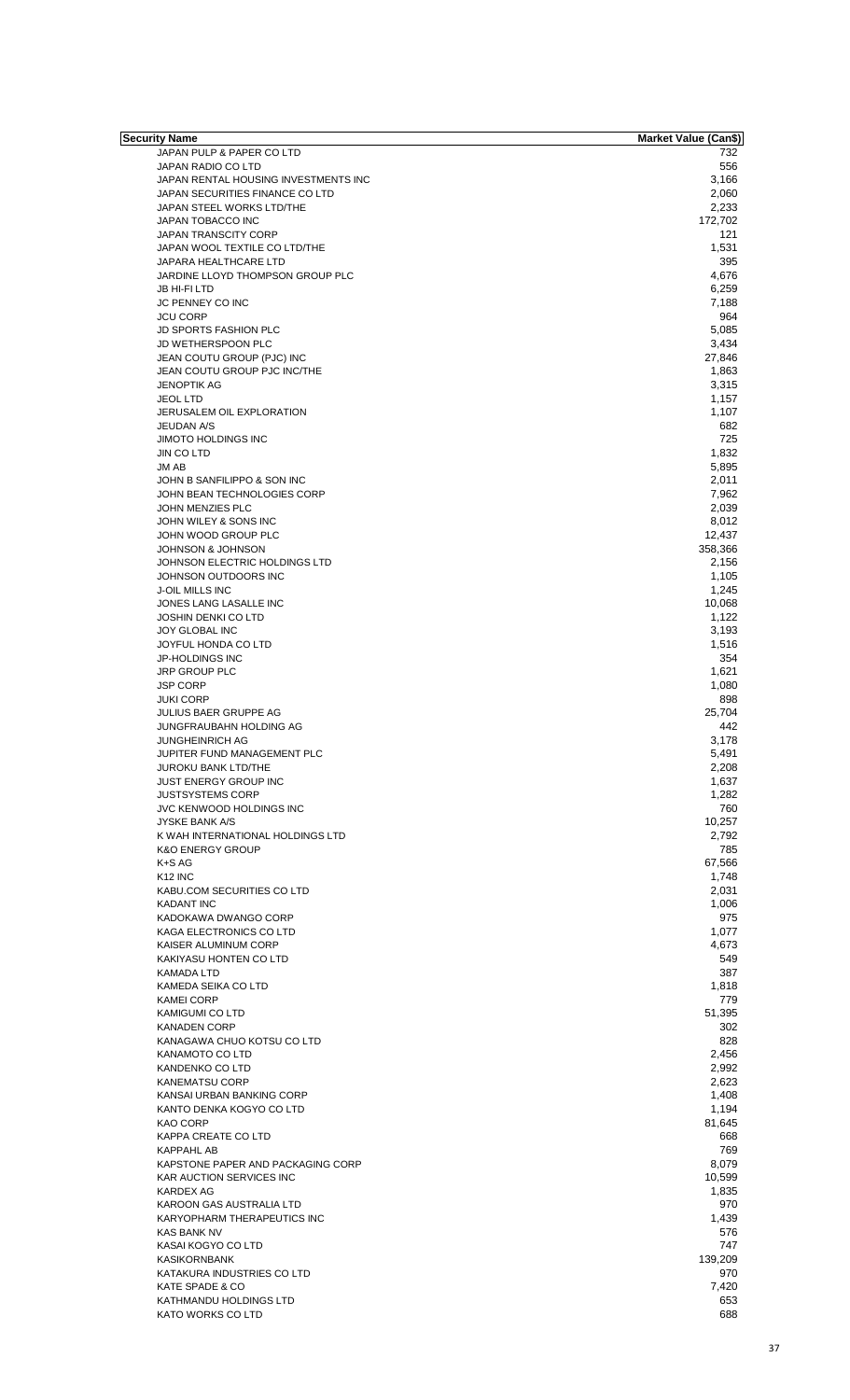| <b>Security Name</b>                           | <b>Market Value (Can\$)</b> |
|------------------------------------------------|-----------------------------|
| KAWADA TECHNOLOGIES INC                        | 897                         |
| KAWAI MUSICAL INSTRUMENTS MANUFACTURING CO LTD | 1,048                       |
|                                                |                             |
| KAWASAKI HEAVY INDUSTRIES LTD                  | 29,842                      |
| <b>KAZ MINERALS PLC</b>                        | 3,414                       |
| <b>KB HOME</b>                                 | 2,282                       |
| <b>KBC GROUPE SA</b>                           | 147,983                     |
|                                                |                             |
| <b>KBR INC</b>                                 | 6,259                       |
| K-BRO LINEN INC                                | 829                         |
| <b>KCG HOLDINGS INC</b>                        | 2,803                       |
|                                                |                             |
| <b>KCOM GROUP PLC</b>                          | 1,579                       |
| <b>KDDI CORP</b>                               | 189,180                     |
|                                                |                             |
| KEARNY FINANCIAL CORP/MD                       | 3,669                       |
| KEIHANSHIN REAL ESTATE CO LTD                  | 660                         |
| <b>KEIHIN CORP</b>                             | 3,135                       |
|                                                | 2,254                       |
| <b>KEIYO BANK LTD/THE</b>                      |                             |
| <b>KEIYO CO LTD</b>                            | 604                         |
| <b>KELLER GROUP PLC</b>                        | 2,498                       |
|                                                |                             |
| <b>KELLY SERVICES INC</b>                      | 1,941                       |
| <b>KELT EXPLORATION LTD</b>                    | 604                         |
| <b>KEMET CORP</b>                              | 956                         |
|                                                |                             |
| <b>KEMIRA OYJ</b>                              | 3,262                       |
| <b>KEMPER CORP</b>                             | 8,470                       |
| <b>KENDRION NV</b>                             | 929                         |
|                                                |                             |
| <b>KENEDIX INC</b>                             | 2,856                       |
| KENEDIX RESIDENTIAL INVESTMENT                 | 2,701                       |
|                                                |                             |
| <b>KENEDIX RETAIL REIT CORP</b>                | 2,422                       |
| <b>KENKO MAYONNAISE CO LTD</b>                 | 842                         |
| <b>KENNAMETAL INC</b>                          | 8,491                       |
|                                                |                             |
| KENNEDY-WILSON HOLDINGS INC                    | 6,893                       |
| <b>KEPPEL DC REIT</b>                          | 1,932                       |
| KEPPEL INFRASTRUCTURE TRUST                    | 2,176                       |
|                                                |                             |
| KEPPEL TELECOMMUNICATIONS & TRANSPORTATION LTD | 196                         |
| <b>KERRY LOGISTICS NETWORK LTD</b>             | 2,551                       |
|                                                |                             |
| <b>KERRY PROPERTIES LTD</b>                    | 12,427                      |
| <b>KESKO OYJ</b>                               | 13,307                      |
| <b>KEY COFFEE INC</b>                          | 1,608                       |
|                                                |                             |
| <b>KEY TRONIC CORP</b>                         | 494                         |
| <b>KEYENCE CORP</b>                            | 104,065                     |
|                                                |                             |
| <b>KEYSIGHT TECHNOLOGIES INC</b>               | 12,901                      |
| <b>KEYW HOLDING CORP</b>                       | 783                         |
| <b>KFC HOLDINGS JAPAN LTD</b>                  | 979                         |
|                                                |                             |
| <b>KFORCE INC</b>                              | 2,766                       |
| KIER GROUP PLC                                 | 4,181                       |
| KILLIAM APARTMENT REAL ESTATE                  | 1,403                       |
|                                                |                             |
| KIMBALL ELECTRONICS INC                        | 1,333                       |
| KIMBALL INTERNATIONAL INC                      | 3,173                       |
|                                                |                             |
| KIMBERLY-CLARK CORP                            | 90,509                      |
| KINDRED GROUP PLC                              | 6,165                       |
| KINDRED HEALTHCARE INC                         | 2,177                       |
|                                                |                             |
| <b>KINEPOLIS</b>                               | 2,387                       |
| KINGSGATE CONSOLIDATED LTD                     | 60                          |
| KINGSPAN GROUP PLC                             | 9,070                       |
|                                                |                             |
| KINKI SHARYO CO LTD                            | 297                         |
| KINROSS GOLD CORP                              | 36,752                      |
|                                                |                             |
| KINTETSU DEPARTMENT STORE CO L                 | 395                         |
| KINTETSU WORLD EXPRESS INC                     | 1,011                       |
| <b>KIRBY CORP</b>                              | 10,165                      |
|                                                |                             |
| KIRKLAND LAKE GOLD LTD                         | 1,824                       |
| <b>KIRKLAND'S INC</b>                          | 821                         |
| KISSEI PHARMACEUTICAL CO LTD                   | 1,900                       |
|                                                |                             |
| KITAGAWA IRON WORKS CO LTD                     | 775                         |
| KITA-NIPPON BANK LTD/THE                       | 797                         |
| KITANO CONSTRUCTION CORP                       | 547                         |
|                                                |                             |
| KITE REALTY GROUP TRUST                        | 6,113                       |
| <b>KITO CORP</b>                               | 932                         |
|                                                |                             |
| <b>KITZ CORP</b>                               | 1,560                       |
| <b>KIWI PROPERTY GRP</b>                       | 2,576                       |
| KIYO BANK LTD                                  | 3,444                       |
|                                                |                             |
| <b>KLAB INC</b>                                | 413                         |
| <b>KLABIN</b>                                  | 50,097                      |
| KLOECKNER & CO SE                              | 1,851                       |
|                                                |                             |
| <b>KLONDEX MINES LTD</b>                       | 1,843                       |
| KLOVERN AB-B SHS                               | 1,586                       |
|                                                |                             |
| <b>KLX INC</b>                                 | 8,885                       |
| <b>KMG CHEMICALS INC</b>                       | 2,421                       |
| KNIGHT THERAPEUTICS INC                        | 2,794                       |
|                                                |                             |
| KNIGHT TRANSPORTATION INC                      | 6,880                       |
| <b>KNOLL INC</b>                               | 3,189                       |
|                                                |                             |
| <b>KNOWLES CORP</b>                            | 3,498                       |
| KNT-CT HOLDINGS CO LTD                         | 535                         |
|                                                |                             |
| <b>KOA CORP</b>                                | 1,200                       |
| KOATSU GAS KOGYO CO LTD                        | 855                         |
|                                                |                             |
| KOBE BUSSAN CO LTD                             | 1,396                       |
| KOBE ELEC RAILWAY CO LTD                       | 319                         |
| <b>KOC HOLDING</b>                             | 99,618                      |
|                                                |                             |
| KOENIG & BAUER AG                              | 1,276                       |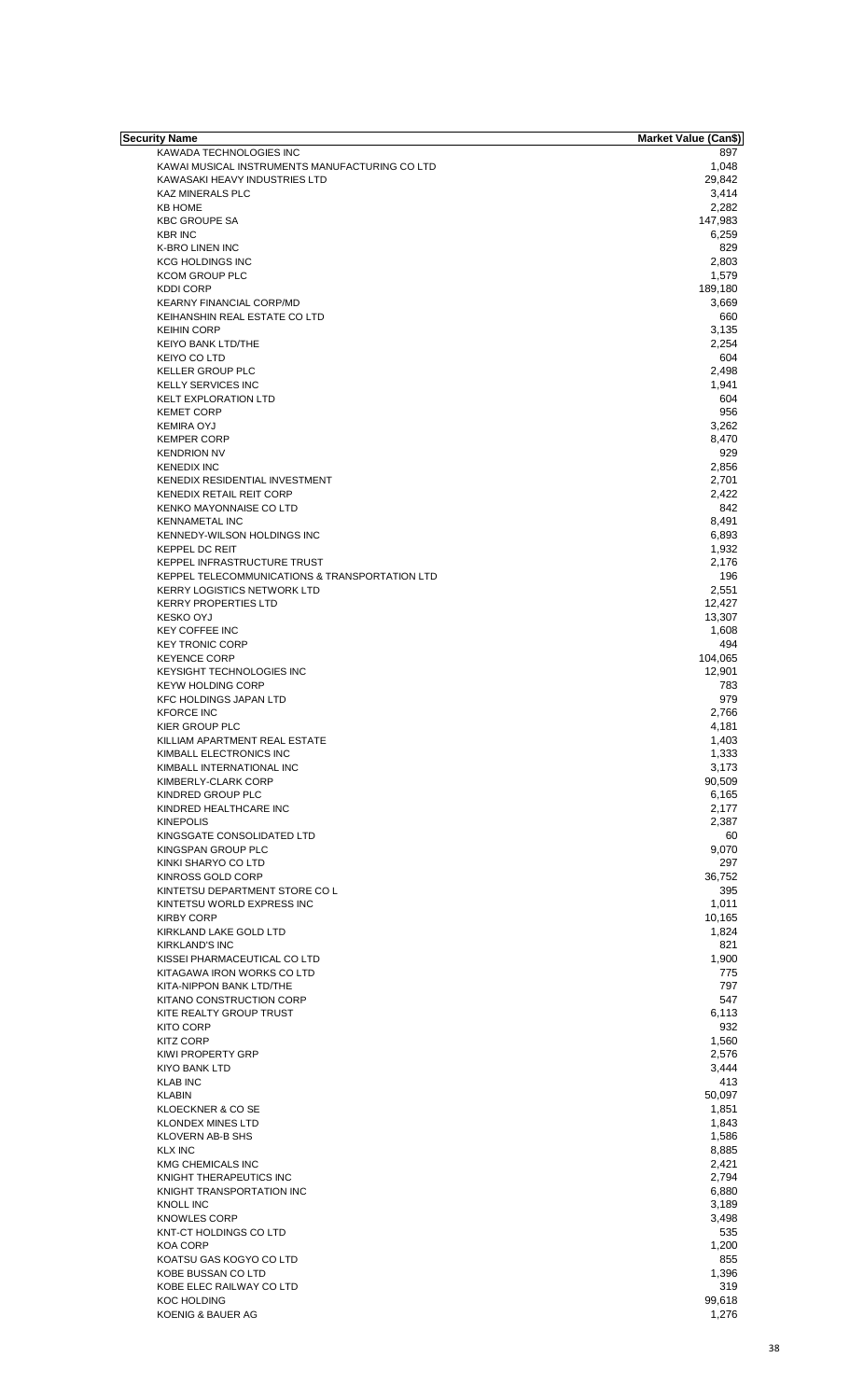| Security Name                             | <b>Market Value (Can\$)</b> |
|-------------------------------------------|-----------------------------|
| KOHNAN SHOJI CO LTD                       | 1,997                       |
| KOKUSAI CO LTD                            | 277                         |
| KOKUYO CO LTD                             | 1,832                       |
| <b>KOMATSU LTD</b>                        | 120,530                     |
| KOMATSU SEIREN CO LTD                     | 879                         |
| KOMATSU WALL INDUSTRY CO LTD              | 162                         |
|                                           |                             |
| KOMAX HOLDING AG                          | 2,113                       |
| KOMEHYO CO LTD                            | 196                         |
| KOMERI CO LTD                             | 2,247                       |
| <b>KOMORI CORP</b>                        | 2,257                       |
| KONA GRILL INC.                           | 500                         |
| KONAKA CO LTD                             | 596                         |
| KONDOTEC INC                              | 217                         |
| KONECRANES OYJ                            | 5,368                       |
| KONGSBERG AUTOMOTIVE ASA                  | 918                         |
|                                           |                             |
| KONINKLIJKE AHOLD DELHAIZE NV             | 67,850                      |
| KONINKLIJKE BAM GROEP NV                  | 3,885                       |
| KONINKLIJKE BOSKALIS WESTMINSTER NV       | 8,866                       |
| KONINKLIJKE PHILIPS NV                    | 140,136                     |
| KONISHI CO LTD                            | 1,499                       |
| KONOIKE TRANSPORT                         | 1,046                       |
| <b>KONTRON AG</b>                         | 408                         |
| <b>KOPIN CORP</b>                         | 696                         |
| KOPPERS HOLDINGS INC                      | 3,337                       |
| KOREA AEROSPACE INDUSTRIES                | 81,444                      |
|                                           |                             |
| <b>KORIAN</b>                             | 3,573                       |
| KORN/FERRY INTERNATIONAL                  | 5,251                       |
| <b>KOSE CORP</b>                          | 29,679                      |
| KOSHIDAKA HOLDINGS CO LTD                 | 507                         |
| KOSMOS ENERGY LTD                         | 8,835                       |
| KOTOBUKI SPIRITS CO LTD                   | 1,584                       |
| KOURAKUEN HOLDINGS CORP                   | 558                         |
| KOWLOON DEVELOPMENT CO LTD                | 848                         |
|                                           | 67,597                      |
| KPN (KON) NV                              |                             |
| <b>KRATON CORP</b>                        | 3,225                       |
| KRATOS DEFENSE & SECURITY SOLUTIONS INC   | 1,475                       |
| <b>K-REIT ASIA</b>                        | 3,285                       |
| <b>KRONES AG</b>                          | 3,104                       |
| <b>KRONOS WORLDWIDE INC</b>               | 4,727                       |
| <b>K'S HOLDINGS CORP</b>                  | 3,136                       |
| <b>KSB AG</b>                             | 130                         |
| KU HOLDINGS CO LTD                        | 767                         |
| <b>KUBOTA CORP</b>                        | 47,389                      |
| KUDELSKI SA                               | 1,502                       |
|                                           |                             |
| KUEHNE + NAGEL INTERNATIONAL A            | 55                          |
| KUKA AG NEW                               | 11,941                      |
| KULICKE & SOFFA INDUSTRIES INC            | 4,056                       |
| KUMAGAI GUMI CO LTD                       | 2,807                       |
| KUMIAI CHEMICAL INDUSTRY CO LTD           | 1,252                       |
| KUNGSLEDEN AB                             | 3,039                       |
| <b>KURA CORP</b>                          | 1,674                       |
| <b>KURABO INDUSTRIES LTD</b>              | 1,493                       |
| <b>KUREHA CORP</b>                        | 1,745                       |
|                                           |                             |
| <b>KURIMOTO LTD</b>                       | 707                         |
| KURITA WATER INDUSTRIES LTD               | 9,091                       |
| KURIYAMA HOLDINGS CO                      | 191                         |
| KURODA ELECTRIC CO LTD                    | 1,114                       |
| KUSURI NO AOKI HOLDINGS CO LTD            | 2,069                       |
| <b>KVAERNER ASA</b>                       | 451                         |
| KVH INDUSTRIES INC                        | 1,311                       |
| <b>KWS SAAT SE</b>                        | 1,379                       |
| <b>KYB CORP</b>                           | 3,375                       |
| KYODO PRINTING CO LTD                     | 1,135                       |
|                                           |                             |
| <b>KYOEI STEEL LTD</b>                    | 1,200                       |
| KYOKUTO KAIHATSU KOGYO CO LTD             | 1,559                       |
| KYOKUTO SECURITIES CO LTD                 | 1,127                       |
| KYOKUYO CO LTD                            | 853                         |
| <b>KYORIN HOLDINGS INC</b>                | 3,341                       |
| KYORITSU MAINTENANCE CO LTD               | 2,784                       |
| KYOSAN ELECTRIC MANUFACTURING CO LTD      | 223                         |
| KYOWA EXEO CORP                           | 2,672                       |
| KYOWA HAKKO KIRIN CO LTD                  | 5,107                       |
| <b>KYUDENKO CORP</b>                      | 3,561                       |
|                                           |                             |
| KYUSHU RAILWAY COMPANY                    | 53,735                      |
| LA QUINTA HOLDINGS INC                    | 4,431                       |
| LABORATORIOS FARMACEUTICOS ROVI SA        | 730                         |
| LABRADOR IRON ORE ROYALTY CO              | 2,929                       |
| LAC CO LTD                                | 440                         |
| <b>LADBROKES PLC</b>                      | 3,971                       |
| LADENBURG THALMANN FINANCIAL SERVICES INC | 1,427                       |
| LAFARGEHOLCIM LTD (REG)                   | 67,690                      |
| <b>LAGARDERE SCA</b>                      | 7,903                       |
|                                           |                             |
| LAGERCRANTZ GROUP AB-B SHS                | 1,325                       |
| LAI SUN DEVELOPMENT CO LTD                | 817                         |
| LAI SUN GARMENT INTERNATIONAL LTD         | 568                         |
| <b>LAIRD PLC</b>                          | 1.692                       |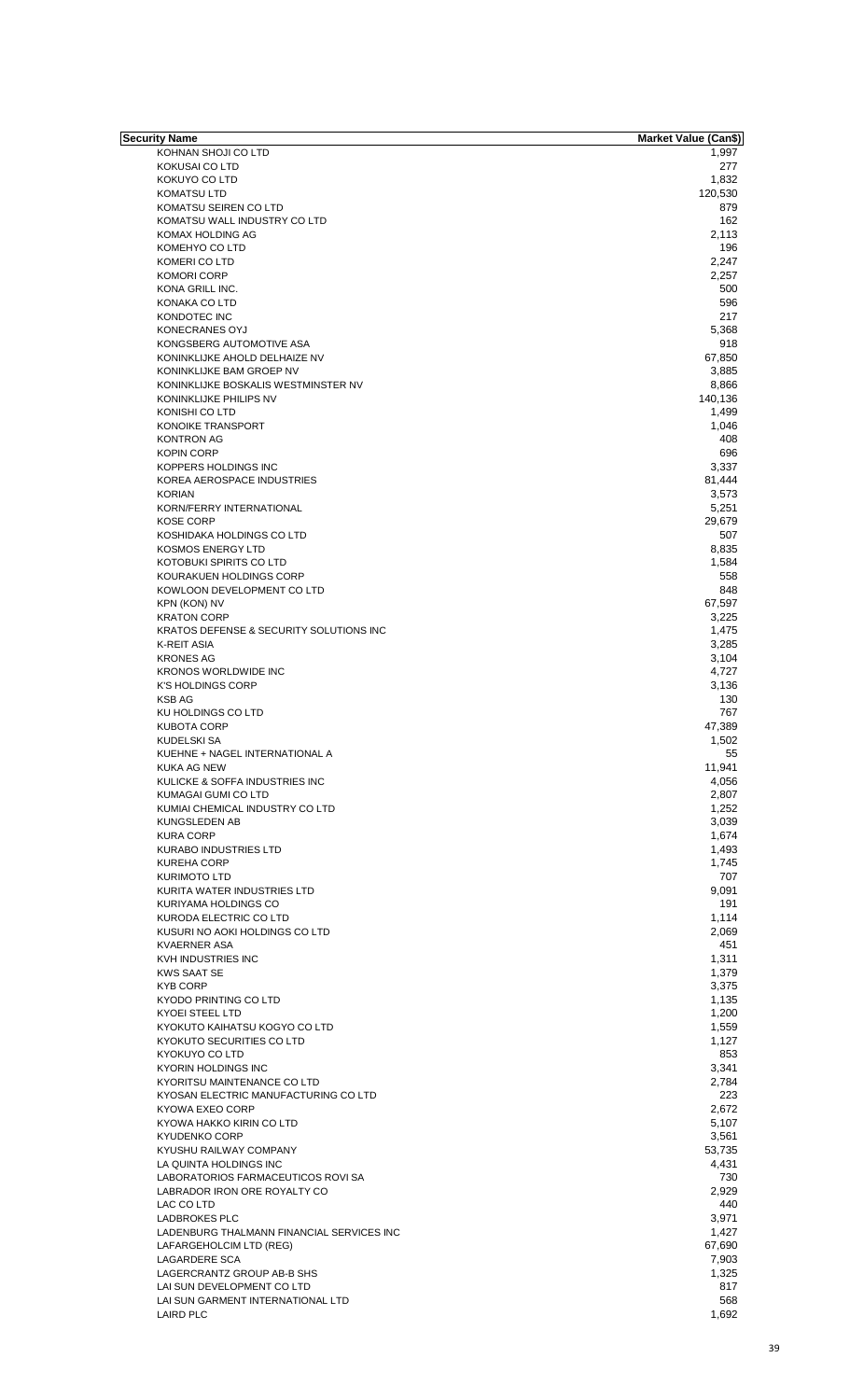| Security Name                          | <b>Market Value (Can\$)</b> |
|----------------------------------------|-----------------------------|
| LAKELAND BANCORP INC                   | 2,774                       |
| LAKELAND FINANCIAL CORP                | 3,895                       |
| LAKELAND INDUSTRIES INC                | 120                         |
| <b>LAMPRELL PLC</b>                    | 809                         |
| LANCASHIRE HOLDINGS LTD                | 5,545                       |
| LANCASTER COLONY CORP                  | 11,206                      |
| LANDAUER INC                           | 1,513                       |
| <b>LANDEC CORP</b>                     | 1,383                       |
| LANDING INTERNATIONAL DEVELOPMENT LTD  | 662                         |
| <b>LANDS' END INC</b>                  | 783                         |
| <b>LANDSTAR SYSTEM INC</b>             | 11,078                      |
| <b>LANNETT CO INC</b>                  | 2,439                       |
| LANXESS AG                             | 17,542                      |
| LAOX CO LTD                            |                             |
|                                        | 1,054                       |
| LAREDO PETROLEUM INC                   | 1,156                       |
| LASALLE HOTEL PROPERTIES               | 11,542                      |
| <b>LASERTEC CORP</b>                   | 1,101                       |
| LASSILA & TIKANOJA OYJ                 | 2,465                       |
| LATTICE SEMICONDUCTOR CORP             | 2,815                       |
| LAURENT-PERRIER                        | 340                         |
| LAVENDON GROUP PLC                     | 856                         |
| <b>LAWSON INC</b>                      | 86,988                      |
| <b>LAWSON PRODUCTS INC/DE</b>          | 915                         |
| LA-Z-BOY INC                           | 4,294                       |
| LB FOSTER CO                           | 445                         |
|                                        |                             |
| LE NOBLE AGE                           | 807                         |
| <b>LEAF GROUP LTD</b>                  | 325                         |
| LEASINVEST REAL ESTATE SCA             | 571                         |
| <b>LECTRA</b>                          | 1,149                       |
| LEE ENTERPRISES INC/IA                 | 110                         |
| <b>LEG IMMOBILIEN GMBH</b>             | 11,923                      |
| LEGACY TEXAS FINANCIAL GROUP           | 7,174                       |
| <b>LEGG MASON INC</b>                  | 8,646                       |
| <b>LEGRAND SA</b>                      | 78,467                      |
| LEM HOLDING SA                         | 1,614                       |
| LEMAITRE VASCULAR INC                  | 2,269                       |
| <b>LEMMINKAINEN OYJ</b>                | 48                          |
|                                        |                             |
| LENDINGTREE INC                        | 2,969                       |
| <b>LENDLEASE GROUP</b>                 | 75,138                      |
| <b>LENZING AG</b>                      | 2,492                       |
| <b>LEONARDO SPA</b>                    | 115,395                     |
| <b>LEONI AG</b>                        | 3,861                       |
| LEON'S FURNITURE LTD                   | 946                         |
| LEOPALACE21 CORP                       | 60,580                      |
| <b>LEXINGTON REALTY TRUST</b>          | 6.909                       |
| LG CHEM                                | 188,795                     |
| <b>LG INNOTEK</b>                      | 38,195                      |
| LHC GROUP INC                          | 3,230                       |
|                                        |                             |
| LI & FUNG LTD                          | 14,494                      |
| <b>LIAN BENG GROUP LTD</b>             | 725                         |
| <b>LIBBEY INC</b>                      | 1,653                       |
| LIBERBANK SA                           | 1,613                       |
| <b>LIBERTY PROPERTY TRUST</b>          | 13,245                      |
| <b>LIBERTY TAX INC</b>                 | 445                         |
| LIBERTY TRIPADVISOR HOLDINGS INC - A   | 3,211                       |
| LIECHTENSTEINISCHE LANDESBANK AG       | 1,354                       |
| LIFE CORP                              | 1,776                       |
|                                        |                             |
| LIFE STORAGE INC                       | 11,552                      |
| LIFECO AB - B SHS                      | 2,529                       |
| LIFEPOINT HEALTH INC                   | 6,656                       |
| LIFESTYLE CHINA GROUP LTD              | 478                         |
| LIFESTYLE INTERNATIONAL HOLDINGS LTD   | 2,222                       |
| LIFETIME BRANDS INC                    | 1,070                       |
| LIFEWAY FOODS INC                      | 261                         |
| LIGAND PHARMACEUTICALS INC             | 5,890                       |
| LIMELIGHT NETWORKS INC                 | 1,014                       |
| LIMONEIRA CO                           | 886                         |
|                                        |                             |
| <b>LINAMAR CORP</b>                    | 6,642                       |
| LINCOLN ELECTRIC HOLDINGS INC          | 14,906                      |
| LINDAB INTERNATIONAL AB                | 1,624                       |
| <b>LINDSAY CORP</b>                    | 1,665                       |
| LINEDATA SERVICES                      | 839                         |
| <b>LINK REIT</b>                       | 162,156                     |
| <b>LINTEC CORP</b>                     | 3,108                       |
| LIONBRIDGE TECHNOLOGIES INC            | 1,534                       |
| LIONS GATE ENTERTAINMENT - A           | 3,797                       |
|                                        |                             |
| LIONS GATE ENTERTAINMENT - B           | 8,481                       |
| <b>LIPOCINE INC</b>                    | 244                         |
| LIPPO CHINA RESOURCES LTD              | 247                         |
| LIPPO-MAPLETREE INDONESIA RETAIL TRUST | 1,298                       |
| <b>LIQUIDITY SERVICES INC</b>          | 811                         |
| LIQUOR STORES N.A. LTD                 | 584                         |
| <b>LISI</b>                            | 1,355                       |
|                                        | 6,301                       |
| LITHIA MOTORS INC                      |                             |
| <b>LITTELFUSE INC</b>                  | 9,039                       |
| LIU CHONG HING INVESTMENT              | 797                         |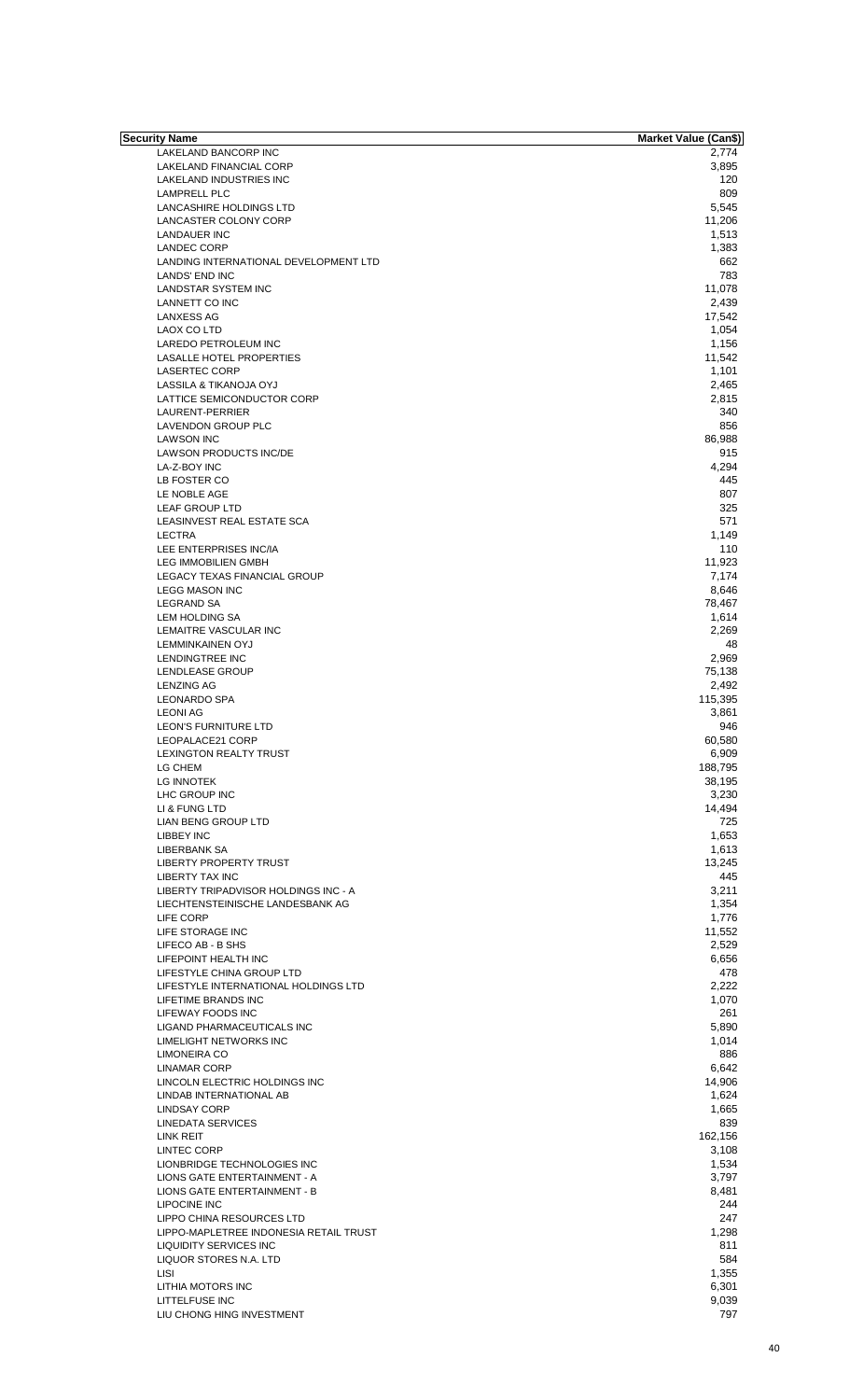| Security Name                             | <b>Market Value (Can\$)</b> |
|-------------------------------------------|-----------------------------|
| LIVANOVA PLC                              | 5,861                       |
| LIVE NATION ENTERTAINMENT INC             | 10,966                      |
| <b>LIVEPERSON INC</b>                     | 1,046                       |
| LLOYDS BANKING GROUP PLC                  | 137,981                     |
| LMI AEROSPACE INC                         | 860                         |
| L'OCCITANE INTERNATIONAL SA               | 2,577                       |
| LOCKHEED MARTIN CORP                      | 26,312                      |
| LOGITECH INTERNATIONAL SA                 | 10,339                      |
| <b>LOGMEIN INC</b>                        | 6,116                       |
| LOJAS AMERICANAS                          | 71,569                      |
| <b>LOJAS RENNER</b>                       | 81,758                      |
| <b>LOMNIN PLC</b>                         | 1,230                       |
| LONDON STOCK EXCHANGE GRP PLC             | 33,798                      |
| LONDONMETRIC PROPERTY PLC                 | 3,940                       |
| <b>LOOKERS PLC</b>                        | 1,429                       |
| LOOMIS AB                                 | 5,780                       |
| LORAL SPACE & COMMUNICATIONS INC          | 53                          |
| L'OREAL SA ORD                            | 76,154                      |
|                                           |                             |
| <b>LOTUS BAKERIES</b>                     | 2,532                       |
| LOUISIANA-PACIFIC CORP                    | 7,870                       |
| LOW & BONAR PLC                           | 754                         |
| LPKF LASER & ELECTRONICS AG               | 564                         |
| LPL FINANCIAL HOLDINGS                    | 8,203                       |
| <b>LSB INDUSTRIES INC</b>                 | 594                         |
| <b>LSC COMMUNICATIONS INC</b>             | 2,571                       |
| <b>LSI INDUSTRIES INC</b>                 | 1,014                       |
| LSL PROPERTY SERVICES PLC                 | 321                         |
| LTC PROPERTIES INC                        | 6,041                       |
| LUBY'S INC                                | 240                         |
| LUCARA DIAMOND CORP                       | 2,451                       |
| LUK FOOK HOLDINGS INTERNATIONAL LTD       | 3,203                       |
| <b>LUKOIL</b>                             | 288,393                     |
| LUMBER LIQUIDATORS HOLDINGS INC           | 827                         |
| LUMENTUM HOLDINGS INC                     | 2,398                       |
| <b>LUMINEX CORP</b>                       | 2,110                       |
| LUMOS NETWORKS CORP                       | 1,260                       |
| LUNDIN PETROLEUM AB                       | 130,846                     |
| LUZERNER KANTONALBANK AG                  | 4,431                       |
|                                           |                             |
| LVMH MOET HENNESSY LOUIS VU SE            | 86,748                      |
| <b>LYDALL INC</b>                         | 3,949                       |
| <b>LYNAS CORP LTD</b>                     | 568                         |
| M/I HOMES INC                             | 2,115                       |
| M1 LTD/SINGAPORE                          | 961                         |
| <b>MACA LTD</b>                           | 227                         |
| <b>MACATAWA BANK CORP</b>                 | 1,868                       |
| MACAU LEGEND DEVELOPMENT LTD              | 1,164                       |
| MACDONALD DETTWILER & ASSOCIATES LTD      | 5,373                       |
| MACK-CALI REALTY CORP                     | 7,148                       |
| <b>MACNICA FUJI ELECTRONICS</b>           | 960                         |
| MACOM TECHNOLOGY SOLUTIONS HOLDINGS INC   | 2,466                       |
| MACQUARIE ATLAS ROADS GROUP               | 4,038                       |
| MACQUARIE GROUP LTD                       | 98,985                      |
| MADISON SQUARE GARDEN CO - A              | 9,081                       |
| MAEDA CORP                                | 2,311                       |
| <b>MAEDA KOSEN CO LTD</b>                 | 509                         |
| MAEDA ROAD CONSTRUCTION CO LTD            | 2,216                       |
| MAEZAWA KASEI INDUSTRIES CO LTD           | 237                         |
| MAEZAWA KYUSO INDUSTRIES CO LTD           | 389                         |
| MAGELLAN AEROSPACE CORP                   | 667                         |
| MAGELLAN FINANCIAL GROUP LTD              | 49,641                      |
|                                           |                             |
| MAGELLAN HEALTH INC                       | 5,281                       |
| MAGIC SOFTWARE ENTERPRISES LTD            | 378                         |
| MAGNIFICENT HOTEL INVESTMENT L            | 191                         |
| <b>MAIDEN HOLDINGS LTD</b>                | 5,073                       |
| MAIL.RU GROUP                             | 60,399                      |
| <b>MAINFREIGHT LTD</b>                    | 1,859                       |
| MAINSOURCE FINANCIAL GROUP INC            | 2,507                       |
| MAINSTREET EQUITY CORP                    | 488                         |
| MAIRE TECHNIMONT SPA                      | 781                         |
| <b>MAJOR DRILLING GROUP INTERNATIONAL</b> | 1,469                       |
| MAKINO MILLING MACHINE CO LTD             | 2,333                       |
| <b>MAKITA CORP</b>                        | 34,996                      |
| <b>MALIBU BOATS INC</b>                   | 944                         |
| <b>MAN GROUP PLC</b>                      | 7,434                       |
| MAN WAH HOLDINGS LTD                      | 1,633                       |
| MANDALAY RESOURCES CORP                   | 605                         |
| MANDARIN ORIENTAL INTERNATIONAL LTD       | 753                         |
| <b>MANDOM CORP</b>                        | 1,716                       |
| MANHATTAN ASSOCIATES INC                  |                             |
|                                           | 10,641                      |
| <b>MANI INC</b>                           | 1,579                       |
| MANITOBA TELECOM SERVICES INC             | 2,536                       |
| <b>MANITOU BF SA</b>                      | 732                         |
| MANITOWOC CO INC/THE                      | 2,385                       |
| MANITOWOC FOODSERVICE INC                 | 7,757                       |
| <b>MANPOWER INC</b>                       | 12,956                      |
| MANTECH INTERNATIONAL CORP                | 3,586                       |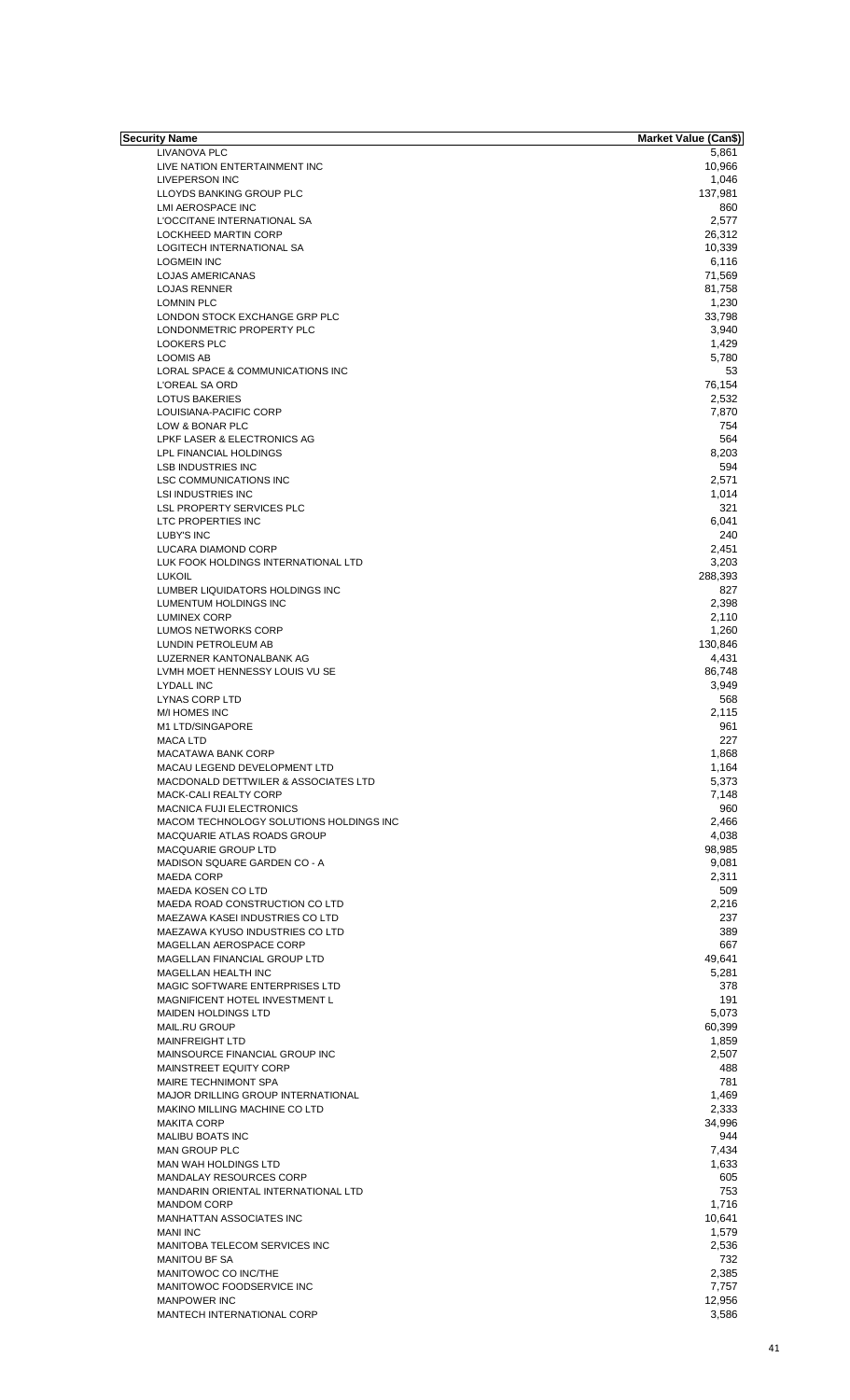| <b>Security Name</b>                     | <b>Market Value (Can\$)</b> |
|------------------------------------------|-----------------------------|
| <b>MANTRA GROUP LTD</b>                  | 2,353                       |
| <b>MANUTAN INTERNATIONAL</b>             | 351                         |
| <b>MANZ AUTOMATION AG</b>                | 225                         |
| MAPLETREE COMMERCIAL TRUST               | 4,213                       |
| MAPLETREE GREATER CHINA COMMERCIAL TRUST | 3,743                       |
| MAPLETREE INDUSTRIAL TRUST               |                             |
|                                          | 3,356                       |
| MAPLETREE LOGISTICS TRUST                | 2,483                       |
| <b>MARCHEX INC</b>                       | 229                         |
| MARCUS AND MILLICHAP INC                 | 3,488                       |
| <b>MARCUS CORP</b>                       | 1,128                       |
| MARIN SOFTWARE INC                       | 178                         |
| <b>MARINE PRODUCTS CORP</b>              | 1,469                       |
| <b>MARINEMAX INC</b>                     | 1,645                       |
| <b>MARKETAXESS HOLDINGS INC</b>          | 2,557                       |
| MARLIN BUSINESS SERVICES CORP            | 971                         |
|                                          |                             |
| <b>MARR SPA</b>                          | 1,509                       |
| MARRIOTT VACATIONS WORLDWIDE CORP.       | 7,976                       |
| <b>MARS ENGINEERING CORP</b>             | 447                         |
| <b>MARSHALLS PLC</b>                     | 2,605                       |
| <b>MARSTON'S PLC</b>                     | 3,288                       |
| <b>MARTEN TRANSPORT LTD</b>              | 2,514                       |
| MARTINREA INTERNATIONAL INC              | 1,904                       |
| <b>MARUBENI CORP</b>                     | 26,270                      |
| <b>MARUBUN CORP</b>                      | 156                         |
|                                          |                             |
| MARUDAI FOOD CO LTD                      | 1,540                       |
| <b>MARUHA NICHIRO CORP</b>               | 3,849                       |
| <b>MARUTI SUZUKI INDIA</b>               | 113,497                     |
| MARUWA CO LTD/AICHI                      | 1,317                       |
| MARUZEN SHOWA UNYU CO LTD                | 1,036                       |
| MARVELOUS INC                            | 856                         |
| <b>MASIMO CORP</b>                       | 8,404                       |
| <b>MASTEC INC</b>                        | 9,709                       |
| <b>MATAS A/S</b>                         |                             |
|                                          | 512                         |
| <b>MATERION CORP</b>                     | 2,836                       |
| <b>MATRIX IT LTD</b>                     | 491                         |
| <b>MATRIX SERVICE CO</b>                 | 2,293                       |
| <b>MATSON INC</b>                        | 4,048                       |
| MATSUDA SANGYO CO LTD                    | 639                         |
| MATSUI CONSTRUCTION CO LTD               | 903                         |
| <b>MATSUI SECURITIES CO LTD</b>          | 400                         |
| <b>MATSUYA CO LTD</b>                    | 928                         |
|                                          | 1,393                       |
| MATSUYA FOODS CO LTD                     |                             |
| MATTHEWS INTERNATIONAL CORP              | 8,832                       |
| MAX CO LTD                               | 1,216                       |
| <b>MAXIMUS INC</b>                       | 9,353                       |
| <b>MAXLINEAR INC</b>                     | 2,127                       |
| <b>MAXWELL TECHNOLOGIES INC</b>          | 201                         |
| MAYNE PHARMA GROUP LTD                   | 4,336                       |
| MAYR MELNHOF KARTON AG                   | 2,830                       |
| <b>MAZOR ROBOTICS LTD</b>                | 2,690                       |
|                                          |                             |
| <b>MB FINANCIAL INC</b>                  | 11,217                      |
| <b>MBIA INC</b>                          | 5,621                       |
| MCBRIDE PLC                              | 1,540                       |
| MCCLATCHY CO - CLASS A                   | 235                         |
| MCDERMOTT INTERNATIONAL INC              | 3,951                       |
| MCDONALD'S CORP                          | 366,694                     |
| MCDONALD'S HOLDINGS CO JAPAN L           | 33,903                      |
| <b>MCEWEN MINING INC</b>                 | 404                         |
| MCEWEN MINING INC.                       | 1,647                       |
|                                          |                             |
| <b>MCGRATH RENTCORP</b>                  | 3,651                       |
| MCJ CO LTD                               | 715                         |
| MCMILLAN SHAKESPEARE LTD                 | 1,867                       |
| MCUBS MIDCITY INVESTMENT CORP            | 2,681                       |
| MDC HOLDINGS INC                         | 3,550                       |
| MDU RESOURCES GROUP INC                  | 14,501                      |
| MDXHEALTH                                | 342                         |
| <b>MEARS GROUP PLC</b>                   | 1,690                       |
| MEDIA GENERAL INC                        | 7,991                       |
|                                          | 613                         |
| MEDIAGRIF INTERACTIVE TECHNOLOGIES INC   |                             |
| <b>MEDIASET SPA</b>                      | 7,553                       |
| MEDICAL FACILITIES CORP                  | 1,146                       |
| MEDICAL PROPERTIES TRUST INC             | 11,464                      |
| MEDICINES CO/THE                         | 6,796                       |
| <b>MEDIFAST INC</b>                      | 1,576                       |
| <b>MEDIOBANCA SPA</b>                    | 2,582                       |
| MEDIPAL HOLDINGS CORP                    | 6,509                       |
| <b>MEDIVIR AB</b>                        | 1,214                       |
|                                          |                             |
| <b>MEDUSA MINING LTD</b>                 | 38                          |
| MEDY-TOX                                 | 29,387                      |
| MEETME INC                               | 359                         |
| <b>MEG ENERGY CORPORATION</b>            | 2.073                       |
| <b>MEGGITT PLC</b>                       | 8,594                       |
| MEGMILK SNOW BRAND CO LTD                | 4,017                       |
| <b>MEIDENSHA CORP</b>                    | 2,166                       |
| MEIKO NETWORK JAPAN CO LTD               | 708                         |
| MEISEI INDUSTRIAL CO LTD                 | 323                         |
|                                          |                             |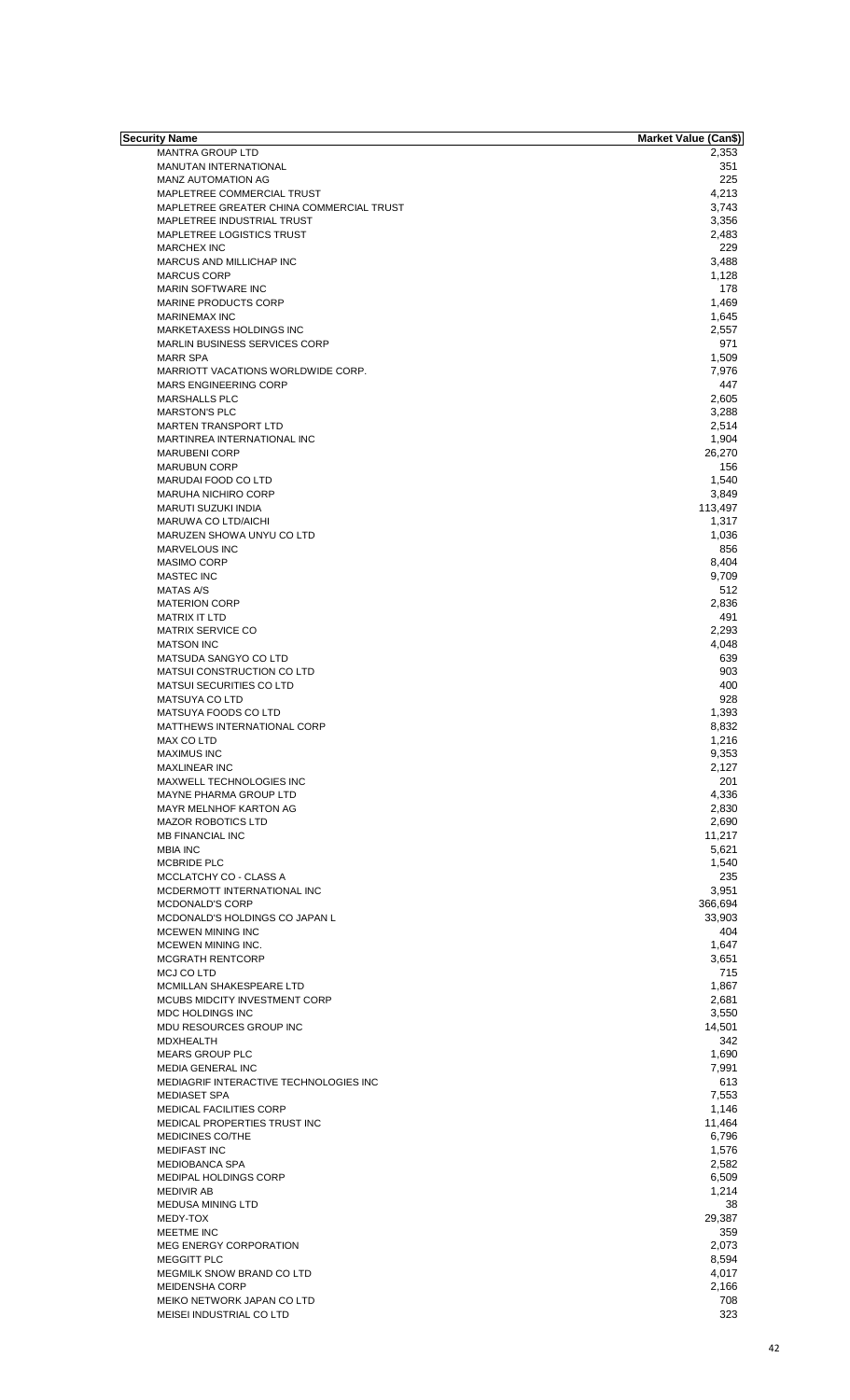| Security Name                            | Market Value (Can\$) |
|------------------------------------------|----------------------|
| <b>MEITEC CORP</b>                       | 3,553                |
| <b>MEKONOMEN AB</b>                      | 892                  |
| MELCO CROWN ENTERTNMT LTD ADR            | 45,118               |
| MELCO HOLDINGS INC                       | 1,442                |
| MELCO INTERNATIONAL DEVELOPMENT LTD      | 3,591                |
| MELCOR DEVELOPMENTS LTD                  | 519                  |
| <b>MELEXIS NV</b>                        | 3,982                |
| MELIA HOTELS INTERNATIONAL SA            | 1,966                |
| <b>MELISRON LTD</b>                      | 2,431                |
| MELROSE INDUSTRIES PLC                   | 13,696               |
| <b>MENICON CO LTD</b>                    | 561                  |
|                                          | 791                  |
| MENORAH MIVTACHIM HOLDINGS LTD           |                      |
| <b>MENTOR GRAPHICS CORP</b>              | 13,063               |
| MERCANTILE BANK CORP                     | 2,249                |
| MERCER INTERNATIONAL INC                 | 2,161                |
| MERCHANTS BANCSHARES INC                 | 1,044                |
| <b>MERCIALYS SA</b>                      | 3,402                |
| MERCK & CO INC                           | 357,409              |
| MERCURY COMPUTER SYSTEMS INC             | 4,137                |
| MERCURY GENERAL CORP                     | 8,900                |
| <b>MERCURY NZ LTD</b>                    | 27,162               |
| <b>MEREDITH CORP</b>                     | 5,719                |
| <b>MERIDIAN BANCORP INC</b>              |                      |
|                                          | 2,333                |
| <b>MERIDIAN BIOSCIENCE INC</b>           | 2,294                |
| MERIT MEDICAL SYSTEMS INC                | 3,942                |
| <b>MERITAGE HOMES CORP</b>               | 3,672                |
| <b>MERITOR INC</b>                       | 3,805                |
| MERLIN PROPERTIES SOCIMI SA              | 13,677               |
| <b>MERSEN</b>                            | 1,036                |
| MERUS LABS INTERNATIONAL INC             | 235                  |
| <b>MESA LABORATORIES INC</b>             | 1,659                |
|                                          |                      |
| <b>MESOBLAST LTD</b>                     | 474                  |
| META FINANCIAL GROUP INC                 | 3,500                |
| METALL ZUG AG                            | 1,795                |
| <b>METALS X LTD</b>                      | 812                  |
| <b>METCASH LTD</b>                       | 4,748                |
| <b>METHANEX CORP</b>                     | 8,687                |
| METHODE ELECTRONICS INC                  | 5,068                |
| <b>METRO HOLDINGS LTD/SINGAPORE</b>      | 743                  |
| <b>METRO INC</b>                         | 139,808              |
|                                          |                      |
| METROPOLE TELEVISION SA                  | 2,141                |
| <b>METSO OYJ</b>                         | 8,376                |
| MEYER BURGER TECHNOLOGY AG               | 609                  |
| MGE ENERGY INC                           | 6,928                |
| <b>MGI COUTIER</b>                       | 1,555                |
| <b>MGIC INVESTMENT CORP</b>              | 9,264                |
| MGM CHINA HOLDINGS LTD                   | 13,670               |
| <b>MGP INGREDIENTS INC</b>               | 2,678                |
| MICHAEL HILL INTERNATIONAL LTD           | 417                  |
|                                          |                      |
| MICHINOKU BANK LTD/THE                   | 949                  |
| MICRONIC AB                              | 2,690                |
| MICRONICS JAPAN CO LTD                   | 721                  |
| <b>MICROSEMI CORP</b>                    | 20,349               |
| MICROSTRATEGY INC                        | 6,006                |
| MID-AMERICA APARTMENT COMMUNITIES INC    | 12,555               |
| <b>MIDAS HOLDINGS LTD</b>                | 538                  |
| MIDDLESEX WATER CO                       | 2,490                |
| MIDLAND HOLDINGS LTD                     | 576                  |
| <b>MIDLAND IC&amp;I LTD</b>              | 65                   |
|                                          |                      |
| MIDSOUTH BANCORP INC                     | 632                  |
| MIDWESTONE FINANCIAL GROUP INC           | 1,479                |
| MIGDAL INSURANCE & FINANCIAL HOLDING LTD | 622                  |
| <b>MILBON CO LTD</b>                     | 1,406                |
| MILLENNIUM & COPTHORNE HOTELS PLC        | 2,363                |
| MILLER INDUSTRIES INC/TN                 | 925                  |
| MIMASU SEMICONDUCTOR INDUSTRY CO LTD     | 1,222                |
| <b>MINATO BANK LTD/THE</b>               | 1,009                |
| MINEBEA MITSUMI INC                      | 23,702               |
| MINERAL RESOURCES LTD                    | 3,636                |
|                                          |                      |
| MINERALS TECHNOLOGIES INC                | 8,142                |
| MINISTOP CO LTD                          | 1,160                |
| MINOR INTERNATIONAL                      | 17,493               |
| MIQUEL Y COSTAS & MIQUEL SA              | 1,406                |
| <b>MIRAIT HOLDINGS CORP</b>              | 1,617                |
| MIRAMAR HOTEL & INVESTMENT               | 1,183                |
| MIROKU JYOHO SERVICE CO LTD              | 1,428                |
| MIRVAC GROUP STAPLED SECURITY            | 74,370               |
| MISAWA HOMES CO LTD                      | 710                  |
|                                          |                      |
| <b>MISTRAS GROUP INC</b>                 | 2,629                |
| <b>MITANI CORP</b>                       | 1,727                |
| MITANI SEKISAN CO LTD                    | 939                  |
| MITCHAM INDUSTRIES INC                   | 82                   |
| MITCHELLS & BUTLERS PLC                  | 1,983                |
| <b>MITEL NETWORKS CORP</b>               | 1,633                |
| MITIE GROUP PLC                          | 2,052                |
| MITSUBA CORP                             | 1,989                |
|                                          |                      |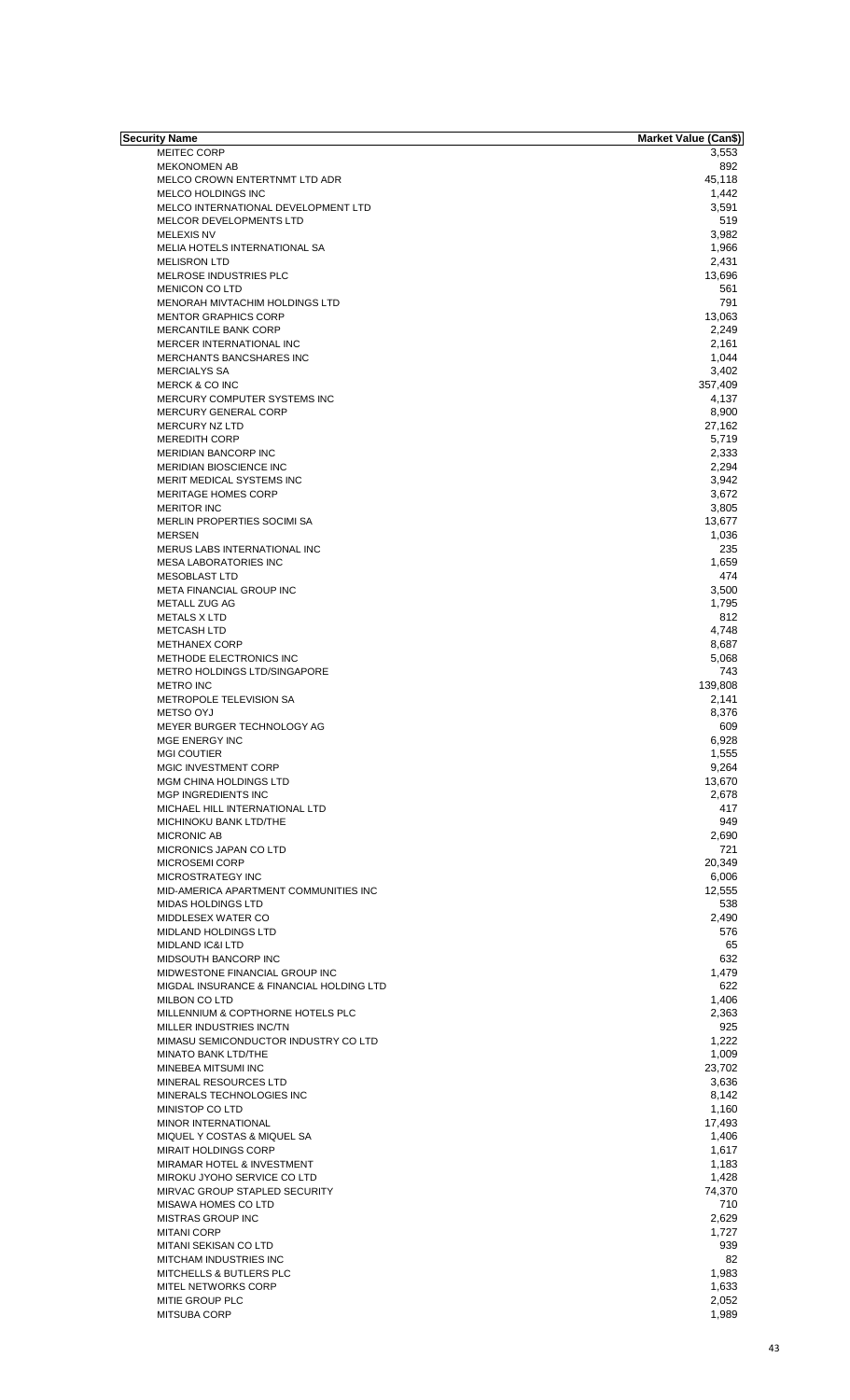| Security Name                            | Market Value (Can\$) |
|------------------------------------------|----------------------|
| MITSUBISHI CORP                          | 97,101               |
| MITSUBISHI GAS CHEMICAL CO INC           | 46,973               |
| MITSUBISHI KAKOKI KAISHA LTD             | 549                  |
| MITSUBISHI PENCIL CO LTD                 | 2,790                |
| MITSUBISHI RESEARCH INSTITUTE            | 654                  |
|                                          |                      |
| MITSUBISHI SHOKUHIN CO LTD               | 1,676                |
| MITSUBISHI STEEL MANUFACTURING CO LTD    | 1,356                |
| MITSUBISHI TANABE PHARMA CORP            | 102,580              |
| MITSUBISHI UFJ FINL GRP INC              | 283,936              |
| MITSUBOSHI BELTING CO LTD                | 1,412                |
| MITSUI & CO LTD                          | 54,234               |
| MITSUI CHEMICALS INC                     | 51,622               |
| MITSUI ENGINEERING & SHIPBUILDING CO LTD | 3,801                |
|                                          |                      |
| MITSUI FUDOSAN CO                        | 87,358               |
| MITSUI HIGH-TEC INC                      | 638                  |
| MITSUI HOME CO LTD                       | 434                  |
| MITSUI MATSUSHIMA CO LTD                 | 659                  |
| MITSUI MINING & SMELTING CO LTD          | 4,008                |
| <b>MITSUI SUGAR CO LTD</b>               | 1,423                |
| MITSUI-SOKO HOLDINGS CO LTD              | 1,560                |
|                                          |                      |
| MITSUMI ELECTRIC CO LTD                  | 1,437                |
| MITSUUROKO CO LTD                        | 493                  |
| <b>MIVTACH SHAMIR</b>                    | 268                  |
| MIYAZAKI BANK LTD/THE                    | 1,534                |
| <b>MIZUNO CORP</b>                       | 1,452                |
| MJ GLEESON PLC                           | 388                  |
| MKS INSTRUMENTS INC                      | 9,390                |
|                                          |                      |
| <b>MLP AG</b>                            | 856                  |
| <b>MMA OFFSHORE LTD</b>                  | 213                  |
| <b>MMC NORILSK NICKEL</b>                | 117,056              |
| MOBILE MINI INC                          | 4,433                |
| MOBILE TELESYSTEMS                       | 52,561               |
| <b>MOBILEYE NV</b>                       | 55,370               |
| MOBILEZONE HOLDING AG - REG              | 1,322                |
|                                          |                      |
| MOBIMO HOLDING AG                        | 4,451                |
| MODEC INC                                | 1,006                |
| MODERN TIMES GROUP AB                    | 3,791                |
| MODINE MANUFACTURING CO                  | 3,774                |
| MODUSLINK GLOBAL SOLUTIONS INC           | 257                  |
| <b>MOELIS &amp; COMPANY</b>              | 2,778                |
| MOL HUNGARIAN OIL AND GAS                | 50,770               |
| <b>MOLINA HEALTHCARE INC</b>             | 9,221                |
|                                          |                      |
| MOMENTA PHARMACEUTICALS INC              | 519                  |
| MONADELPHOUS GROUP LTD                   | 3,240                |
| MONASH IVF GROUP LTD                     | 951                  |
| <b>MONCLER SPA</b>                       | 4,621                |
| <b>MONEX GROUP INC</b>                   | 2,038                |
| MONEYGRAM INTERNATIONAL INC              | 1,729                |
| MONEYSUPERMARKET.COM GROUP PLC           |                      |
|                                          | 5,547                |
| MONMOUTH REAL ESTATE INVESTMENT CORP     | 3,810                |
| <b>MONOGATARI CORP</b>                   | 237                  |
| MONOGRAM RESIDENTIAL TRUST, INC.         | 4.543                |
| MONOLITHIC POWER SYSTEMS INC             | 2,583                |
| MONOTYPE IMAGING HOLDINGS INC            | 2,477                |
| MONRO MUFFLER BRAKE INC                  | 5,854                |
| <b>MONTEA SCA</b>                        | 665                  |
|                                          |                      |
| <b>MOOG INC</b>                          | 5,269                |
| MORGAN ADVANCED MATERIALS PLC            | 4,453                |
| MORGAN SINDALL GROUP PLC                 | 967                  |
| <b>MORGUARD CORP</b>                     | 3,377                |
| MORGUARD REAL ESTATE INVESTMENT TRUST    | 1,252                |
| MORI TRUST SOGO REIT INC                 | 3,144                |
| MORINAGA MILK INDUSTRY CO LTD            | 5,015                |
| <b>MORITA HOLDINGS CORP</b>              | 1,740                |
|                                          |                      |
| MORNEAU SHEPELL INC                      | 1,553                |
| <b>MORNINGSTAR INC</b>                   | 8,034                |
| <b>MORTGAGE CHOICE LTD</b>               | 294                  |
| MOTA-ENGIL SGPS SA                       | 201                  |
| MOTHERCARE PLC                           | 521                  |
| MOTORCAR PARTS OF AMERICA INC            | 1,599                |
| MOUNT GIBSON IRON LTD                    | 558                  |
| <b>MOVADO GROUP INC</b>                  | 1,248                |
|                                          |                      |
| MQ HOLDING AB                            | 460                  |
| MRC GLOBAL INC                           | 7,477                |
| M-REAL OYJ                               | 4,564                |
| <b>MSA SAFETY INC</b>                    | 8,551                |
| MSC INDUSTRIAL DIRECT CO                 | 11,493               |
| <b>MSG NETWORKS INC</b>                  | 4,300                |
| MTR CORP LTD                             |                      |
|                                          | 74,558               |
| <b>MTS SYSTEMS CORP</b>                  | 2,697                |
| <b>MTU AERO ENGINES AG</b>               | 16,521               |
| MTY FOOD GROUP INC                       | 1,751                |
| MUCKLOW A & J GROUP PLC                  | 571                  |
| MUELLER INDUSTRIES INC                   | 6,005                |
| MUELLER WATER PRODUCTS INC               | 6,339                |
|                                          |                      |
| MULLEN GROUP LTD                         | 4,849                |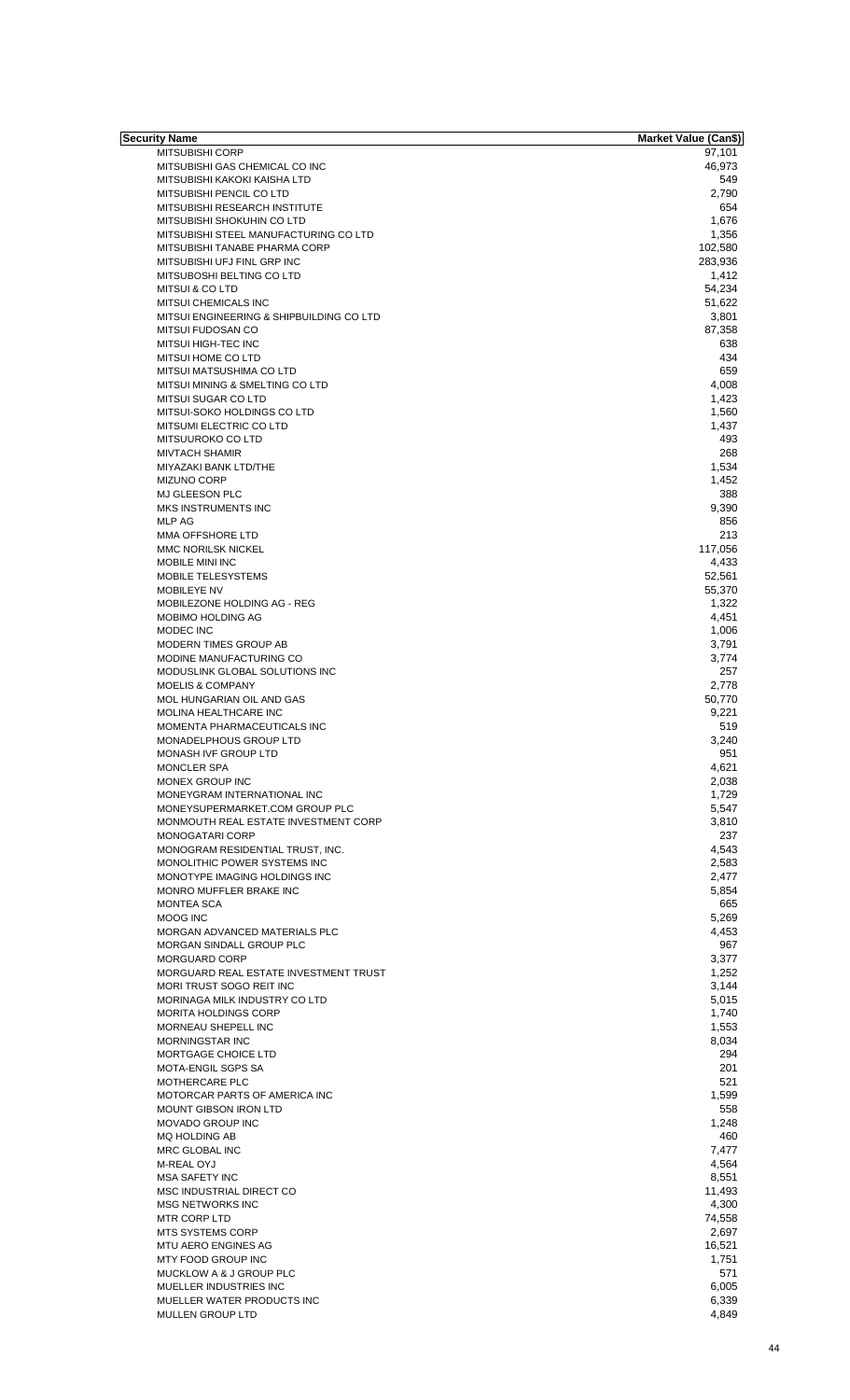| Security Name                                           | Market Value (Can\$) |
|---------------------------------------------------------|----------------------|
| MULTI-COLOR CORP                                        | 4,008                |
| MURPHY OIL CORP                                         | 13,261               |
| <b>MURPHY USA INC</b>                                   | 7,177                |
| MUSASHI SEIMITSU INDUSTRY CO LTD                        | 1,981                |
| MUSASHINO BANK LTD/THE                                  | 3,153                |
| <b>MUTOH HOLDINGS CO LTD</b>                            | 71                   |
| <b>MYER HOLDINGS LTD</b>                                | 2,116                |
| <b>MYERS INDUSTRIES INC</b>                             | 1,386                |
| <b>MYOB GROUP LTD</b>                                   | 1,689                |
| MYR GROUP INC/DELAWARE                                  | 2,324                |
| <b>MYRIAD GENETICS INC</b>                              | 3,805                |
| <b>MYSTATE LTD</b>                                      | 439                  |
| N BROWN GROUP PLC                                       | 1,691                |
| NABORS INDUSTRIES LTD                                   | 13,196               |
| NACCO INDUSTRIES INC                                    | 2,096                |
| NACHI-FUJIKOSHI CORP                                    | 2,583                |
| NAGACORP LTD                                            | 2,680                |
| NAGAILEBEN CO LTD                                       | 651                  |
| NAGANO BANK LTD/THE                                     | 808                  |
| <b>NAGASE &amp; CO LTD</b>                              | 3,335                |
| NAGATANIEN HOLDINGS CO LTD                              | 793                  |
| NAGAWA CO LTD                                           | 518<br>992           |
| NAKAMURAYA CO LTD                                       | 2,568                |
| <b>NAKANISHI INC</b>                                    |                      |
| NAKANO REFRIGERATORS CO LTD<br>NAKAYAMA STEEL WORKS LTD | 415<br>185           |
| NAM CHEONG LTD                                          | 181                  |
| NAMURA SHIPBUILDING CO LTD                              | 929                  |
| <b>NANOMETRICS INC</b>                                  | 2,099                |
| NANTO BANK LTD/THE                                      | 3,278                |
| NAPHTHA ISRAEL PETROLEUM CORP LTD                       | 710                  |
| <b>NASPERS</b>                                          | 233,537              |
| NATHAN'S FAMOUS INC                                     | 726                  |
| NATIONAL BANK HOLDINGS CORP                             | 3,539                |
| NATIONAL BANKSHARES INC                                 | 1,299                |
| NATIONAL BEVERAGE CORP                                  | 6,593                |
| NATIONAL CINEMEDIA INC                                  | 3,185                |
| NATIONAL EXPRESS GROUP PLC                              | 5,071                |
| NATIONAL FUEL GAS CO                                    | 12,961               |
| NATIONAL GENERAL HOLDINGS CORPORATION                   | 7,116                |
| NATIONAL HEALTH INVESTORS INC                           | 7,970                |
| NATIONAL HEALTHCARE CORP                                | 4,192                |
| NATIONAL INSTRUMENTS CORP                               | 11,159               |
| NATIONAL PRESTO INDUSTRIES INC                          | 2,025                |
| NATIONAL RESEARCH CORP CLASS A                          | 1,053                |
| NATIONAL STORAGE AFFILIATES TRUST                       | 2,729                |
| NATIONAL STORAGE REIT                                   | 922                  |
| NATIONAL WESTERN LIFE GROUP INC-A                       | 4,129                |
| NATIONSTAR MORTGAGE HOLDINGS                            | 4,502                |
| NATURAL GAS SERVICES GROUP INC                          | 1,611                |
| NATURAL GROCERS BY VITAMIN COTTAGE INC                  | 672                  |
| NATURE'S SUNSHINE PRODUCTS INC                          | 443                  |
| NATUREX                                                 | 1,301                |
| NATUS MEDICAL INC                                       | 2,742                |
| <b>NAUTILUS INC</b><br>NAUTILUS MINERALS INC            | 1,649                |
| <b>NAVER</b>                                            | 12                   |
|                                                         | 188,922              |
| <b>NAVIENT CORP</b>                                     | 14,734               |
| NAVIGANT CONSULTING INC<br>NAVIGATORS GROUP INC/THE     | 4,925<br>4,779       |
| <b>NAVITAS LTD</b>                                      | 2,961                |
| NBT BANCORP INC                                         | 6,267                |
| NCC AB                                                  | 5,506                |
| <b>NCC GROUP PLC</b>                                    | 768                  |
| NCI BUILDING SYSTEMS INC                                | 2,187                |
| <b>NCI INC</b>                                          | 510                  |
| <b>NCR CORP</b>                                         | 13,778               |
| <b>NCSOFT</b>                                           | 111,189              |
| NEC CAPITAL SOLUTIONS LTD                               | 771                  |
| NEC NETWORKS & SYSTEM INTEGRATION CORP                  | 1,856                |
| NEDERLAND APPARATENFABRIEK                              | 888                  |
| NEENAH PAPER INC                                        | 4,746                |
| <b>NELNET INC</b>                                       | 5,716                |
| NEMETSCHEK SE                                           | 3,107                |
| <b>NEOGEN CORP</b>                                      | 6,430                |
| NEOGENOMICS INC                                         | 1,110                |
| NEOPHOTONICS CORP                                       | 1,947                |
| NEOPOST SA                                              | 3,376                |
| NEPTUNE TECHNOLOGIES AND BIORESSOURCES INC              | 193                  |
| <b>NESTLE SA</b>                                        | 312.564              |
| <b>NESTLE SA (REG)</b>                                  | 359,281              |
| NET INSIGHT AB                                          | 1,108                |
| NET ONE SYSTEMS CO LTD                                  | 2,080                |
| NET PAYABLE & RECEIVABLE ON SECURITIES                  | 21,251               |
| <b>NETENT AB</b>                                        | 3,744                |
| <b>NETGEAR INC</b>                                      | 4,880                |
|                                                         |                      |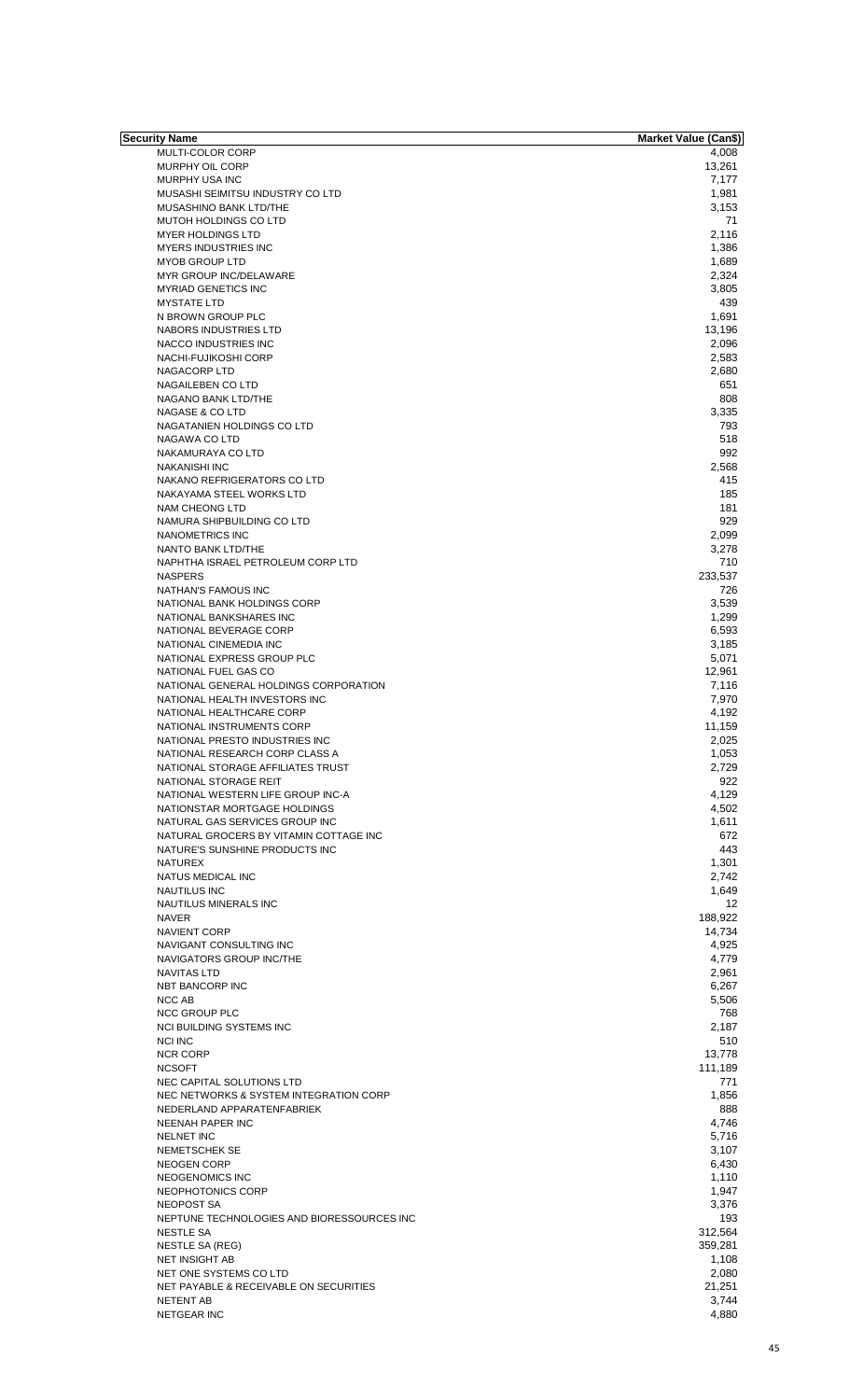| Security Name                             | <b>Market Value (Can\$)</b> |
|-------------------------------------------|-----------------------------|
| NETMIND FINANCIAL HOLDINGS LTD            | 747                         |
| <b>NETS AS</b>                            | 24,709                      |
| NETSCOUT SYSTEMS INC                      | 7,905                       |
| NETUREN CO LTD                            | 765                         |
| NEUROCRINE BIOSCIENCES INC                | 9,298                       |
| <b>NEUSTAR INC</b>                        | 3,144                       |
| NEVSUN RESOURCES LTD                      | 3,540                       |
| NEW FIRSTSERVICE CORP                     | 4,888                       |
|                                           |                             |
| NEW FLYER INDUSTRIES INC                  | 2,717                       |
| NEW GOLD INC                              | 5,001                       |
| NEW HOPE CORP LTD                         | 662                         |
| NEW JERSEY RESOURCES CORP                 | 9,009                       |
| NEW MEDIA INVESTMENT GROUP                | 3,290                       |
| NEW ORIENTAL EDUCATION & TECHNOLOGY GROUP | 171,045                     |
| NEW SENIOR INVESTMENT GROUP INC           | 3,113                       |
| NEW WAVE GROUP AB                         | 361                         |
| NEW YORK & CO INC                         | 314                         |
| NEW YORK REIT INC                         | 4,865                       |
|                                           |                             |
| NEW YORK TIMES CO/THE                     | 6,558                       |
| NEW ZEALAND OIL AND GAS LIMITED           | 154                         |
| NEW ZEALAND REFINING CO LTD/THE           | 1,062                       |
| NEWALTA CORP                              | 266                         |
| NEWMARKET CORP                            | 12,347                      |
| NEWMONT MINING CORP                       | 99,380                      |
| NEWOCEAN ENERGY HOLDINGS LTD              | 1,108                       |
| NEWPARK RESOURCES INC                     | 2,576                       |
| NEWSTAR FINANCIAL INC                     | 1,466                       |
| <b>NEX GROUP PLC</b>                      | 5,664                       |
|                                           |                             |
| <b>NEXANS SA</b>                          | 3,274                       |
| <b>NEXITY SA</b>                          | 3,917                       |
| NEXPOINT RESIDENTIAL TRUST INC            | 1,124                       |
| NEXSTAR BROADCASTING GROUP INC            | 6,045                       |
| NEXT CO LTD                               | 852                         |
| NEXTDC LTD                                | 2,084                       |
| <b>NEXUS AG</b>                           | 820                         |
| <b>NGK INSULATORS LTD</b>                 | 63,931                      |
| NH HOTELES SA                             | 3,064                       |
| NIB HOLDINGS LTD/AUSTRALIA                | 3,495                       |
| NIC INC                                   |                             |
|                                           | 4,912                       |
| NICHIAS CORP                              | 2,876                       |
| NICHICON CORP                             | 1,620                       |
| <b>NICHIDEN CORP</b>                      | 625                         |
| NICHIHA CORP                              | 2,456                       |
| NICHI-IKO PHARMACEUTICAL CO LTD           | 2,085                       |
| NICHIREKI CO LTD                          | 366                         |
| NICHOLAS FINANCIAL INC                    | 324                         |
| NIDEC CORP                                | 74,736                      |
| NIEUWE STEEN INVESTMENTS NV               | 1,597                       |
| NIHON DEMPA KOGYO CO LTD                  | 657                         |
| NIHON HOUSE HOLDINGS CO LTD               | 350                         |
|                                           |                             |
| NIHON KOHDEN CORP                         | 2,201                       |
| NIHON NOHYAKU CO LTD                      | 713                         |
| NIHON PARKERIZING CO LTD                  | 2,097                       |
| NIHON TRIM CO LTD                         | 512                         |
| NIHON UNISYS LTD                          | 2,127                       |
| NIKKISO CO LTD                            | 1,764                       |
| NIKKO CO LTD/HYOGO                        | 120                         |
| NIKKON HOLDINGS CO LTD                    | 3,873                       |
| NINE ENTERTAINMENT CO. HOLDINGS LTD       | 1,158                       |
| NINTENDO CO LTD                           | 118,729                     |
| NIPPO CORP                                | 1,856                       |
|                                           |                             |
| NIPPON ACCOMMODATIONS FUND INC            | 5,527                       |
| NIPPON BEET SUGAR MANUFACTURING CO LTD    | 658                         |
| NIPPON CARBIDE INDUSTRIES CO INC          | 171                         |
| NIPPON CARBON CO LTD                      | 579                         |
| NIPPON CERAMIC CO LTD                     | 1,135                       |
| NIPPON CHEMICAL INDUSTRIAL CO LTD         | 542                         |
| NIPPON CHEMI-CON CORP                     | 1,155                       |
| NIPPON COKE & ENGINEERING CO LTD          | 589                         |
| NIPPON CONCRETE INDUSTRIES CO LTD         | 482                         |
| NIPPON DENKO CO LTD                       | 810                         |
| NIPPON DENSETSU KOGYO CO LTD              | 1,801                       |
| NIPPON DENWA SHISETSU CO LTD              | 165                         |
|                                           |                             |
| NIPPON EXPRESS CO LTD                     | 24,683                      |
| NIPPON FLOUR MILLS CO LTD                 | 2,535                       |
| NIPPON GAS CO LTD                         | 2,189                       |
| NIPPON HUME CORP                          | 275                         |
| NIPPON KANZAI CO LTD                      | 412                         |
| NIPPON KAYAKU CO LTD                      | 4,505                       |
| NIPPON KOEI CO LTD                        | 880                         |
| NIPPON LIGHT METAL HOLDINGS CO LTD        | 3,147                       |
| NIPPON PAPER INDUSTRIES CO LTD            | 4,209                       |
|                                           | 560                         |
| NIPPON PARKING DEVELOPMENT CO LTD         |                             |
| NIPPON PILLAR PACKING CO LTD              | 451                         |
| NIPPON PISTON RING CO LTD                 | 638                         |
| NIPPON REIT INVESTMENT CORP               | 3,320                       |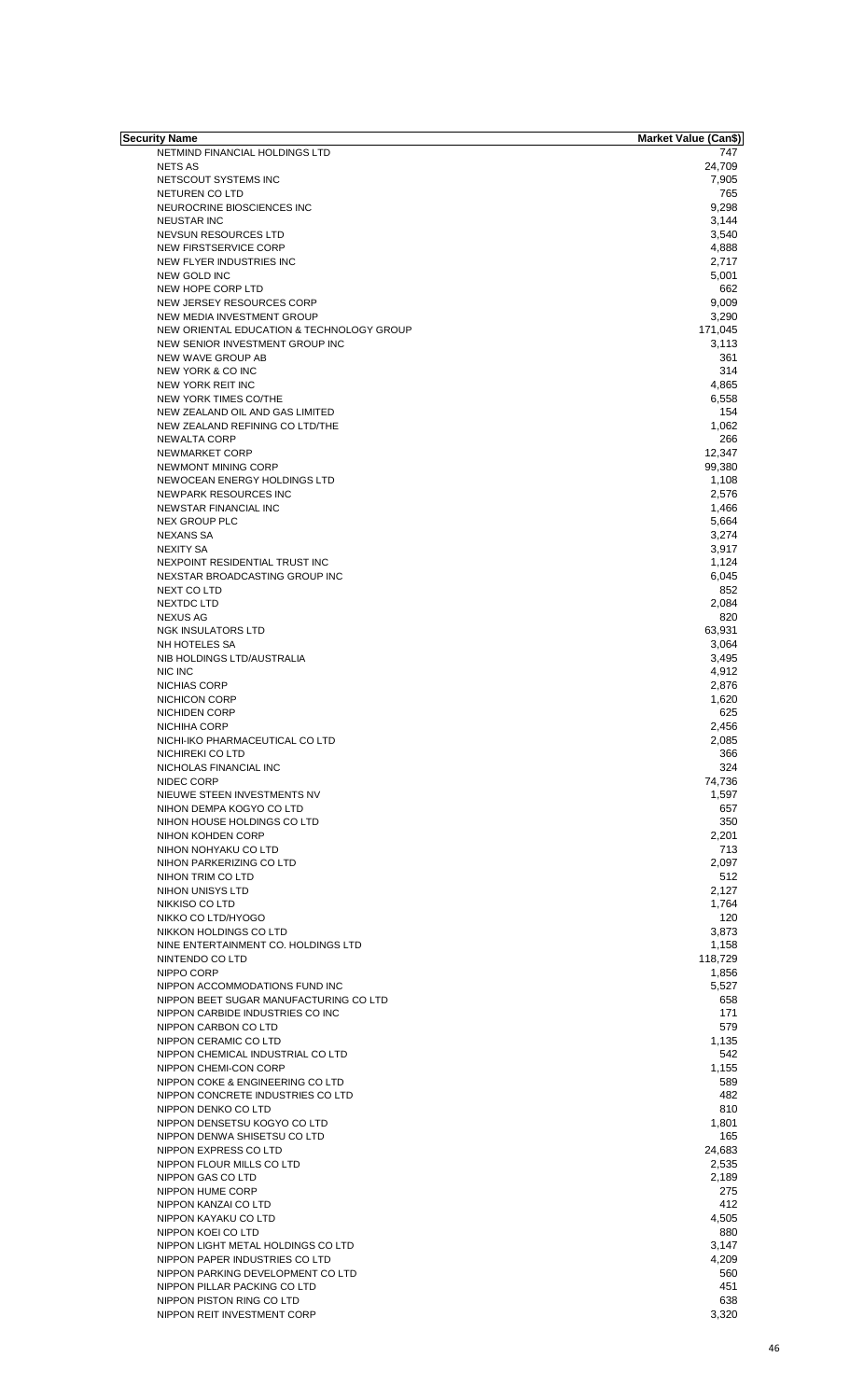| Security Name                                                | <b>Market Value (Can\$)</b> |
|--------------------------------------------------------------|-----------------------------|
| NIPPON ROAD CO LTD/THE                                       | 1,164                       |
| NIPPON SEIKI CO LTD                                          | 2,827                       |
| NIPPON SHARYO LTD                                            | 633                         |
| NIPPON SHEET GLASS CO LTD                                    | 2,097                       |
| NIPPON SIGNAL COMPANY LTD                                    | 1,516                       |
| NIPPON SODA CO LTD                                           | 2,026                       |
| NIPPON STEEL & SUMIKIN BUSSAN CORP                           | 2,002                       |
| NIPPON SUISAN KAISHA LTD                                     | 3,763                       |
| NIPPON TELEGRAPH & TELEPHONE                                 | 145,411                     |
|                                                              |                             |
| NIPPON THOMPSON CO LTD                                       | 1,260                       |
| NIPPON VALQUA INDUSTRIES LTD                                 | 698                         |
| NIPPON YAKIN KOGYO CO LTD                                    | 730                         |
| NIPRO CORP                                                   | 3,371                       |
| NISHI NIPPON FINANCIAL HOLDINGS INC                          | 1,877                       |
| NISHIKAWA RUBBER CO LTD                                      | 656                         |
| NISHIMATSU CONSTRUCTION CO LTD                               | 2,408                       |
| NISHIMATSUYA CHAIN CO LTD                                    | 1,231                       |
| NISHI-NIPPON RAILROAD CO LTD                                 | 3,489                       |
|                                                              |                             |
| NISHIO RENT ALL CO LTD                                       | 1,627                       |
| NISSAN SHATAI CO LTD                                         | 2,644                       |
| NISSEI ASB MACHINE CO LTD                                    | 670                         |
| NISSEI BUILD KOGYO CO LTD                                    | 1,204                       |
| NISSEI PLASTIC INDUSTRIAL CO LTD                             | 631                         |
| NISSHA PRINTING CO LTD                                       | 2,157                       |
| NISSHIN FUDOSAN CO/JAPAN                                     | 245                         |
| NISSHIN OILLIO GROUP LTD/THE                                 | 2,441                       |
| NISSHIN STEEL CO LTD                                         | 3,712                       |
|                                                              |                             |
| NISSHINBO HOLDINGS INC                                       | 2,495                       |
| NISSIN CORP                                                  | 719                         |
| NISSIN ELECTRIC CO LTD                                       | 1,463                       |
| NISSIN KOGYO CO LTD                                          | 1,992                       |
| NISSUI PHARMACEUTICAL CO LTD                                 | 366                         |
| NITORI HOLDINGS CO LTD                                       | 62,408                      |
| NITTA CORP                                                   | 1,444                       |
| NITTETSU MINING CO LTD                                       | 940                         |
| NITTO BOSEKI CO LTD                                          | 1,037                       |
|                                                              |                             |
| NITTO DENKO CORP (NITTO ELECTR                               | 78,621                      |
| NITTO KOGYO CORP                                             | 1,266                       |
| NITTO KOHKI CO LTD                                           | 662                         |
| NITTOC CONSTRUCTION CO LTD                                   | 212                         |
| NITTOKU ENGINEERING CO LTD                                   | 964                         |
| NKT HOLDING A/S                                              | 5,870                       |
| <b>NL INDUSTRIES INC</b>                                     | 1,404                       |
| NMI HOLDINGS INC -CLASS A                                    | 2,016                       |
| NN INC                                                       | 1,245                       |
|                                                              |                             |
| NNIT A/S                                                     | 1,415                       |
| NOBIA AB                                                     | 3,203                       |
| NOBLE CORP PLC                                               | 4,721                       |
| <b>NOBLE GROUP LTD</b>                                       | 2,124                       |
| NOF CORP                                                     | 4,461                       |
| <b>NOHMI BOSAI LTD</b>                                       | 783                         |
| <b>NOJIMA CORP</b>                                           | 785                         |
| NOKIAN RENKAAT OYJ                                           | 10,957                      |
| NOLATO AB                                                    | 1,874                       |
| NOMURA HOLDINGS INC                                          | 25,862                      |
|                                                              |                             |
| NORBORD INC                                                  | 4,137                       |
| NORDEA BANK AB                                               | 199,810                     |
| NORDEX SE                                                    | 4,259                       |
| NORDIC AMERICAN OFFSHORE LTD                                 | 3                           |
| NORDIC AMERICAN TANKER SHIPPING                              | 1,199                       |
| NORDIC SEMICONDUCTOR ASA                                     | 1,360                       |
| NORDJYSKE BANK A/S                                           | 709                         |
| NORDNET AB                                                   | 1,858                       |
| NORDSON CORP                                                 | 5,333                       |
| NORITAKE CO LTD                                              |                             |
|                                                              | 1,050                       |
| NORITZ CORP                                                  | 1,343                       |
| NORMA GROUP SE                                               | 2,827                       |
| NORTH AMERICAN ENERGY PARTNERS INC                           | 336                         |
| NORTH PACIFIC BANK LTD                                       | 3,037                       |
| NORTH WEST CO INC/THE                                        | 3,056                       |
| NORTHERN OIL AND GAS INC                                     | 2                           |
| NORTHERN STAR RESOURCES LTD                                  | 4,954                       |
| NORTHFIELD BANCORP INC                                       | 3,163                       |
| NORTHGATE PLC                                                | 2,451                       |
| NORTHLAND POWER INC                                          | $\mathbf{1}$                |
|                                                              |                             |
| NORTHRIM BANCORP INC                                         | 640                         |
| NORTHSTAR ASSET MANAGEMENT GRO                               | 6,862                       |
| NORTHSTAR REALTY EUROPE CORP                                 | 2,214                       |
| NORTHVIEW APARTMENT REAL ESTATE                              | 934                         |
| NORTHWEST BANCSHARES INC                                     | 6,116                       |
| NORTHWEST HEALTHCARE PROPERTIES REAL ESTATE INVESTMENT TRUST | 136                         |
| NORTHWEST NATURAL GAS CO                                     | 5,480                       |
| NORTHWEST PIPE CO                                            | 322                         |
| NORTHWESTERN CORP                                            | 8,049                       |
|                                                              |                             |
| NORWEGIAN AIR SHUTTLE AS                                     | 2,073                       |
| <b>NOS SGPS</b>                                              | 2,977                       |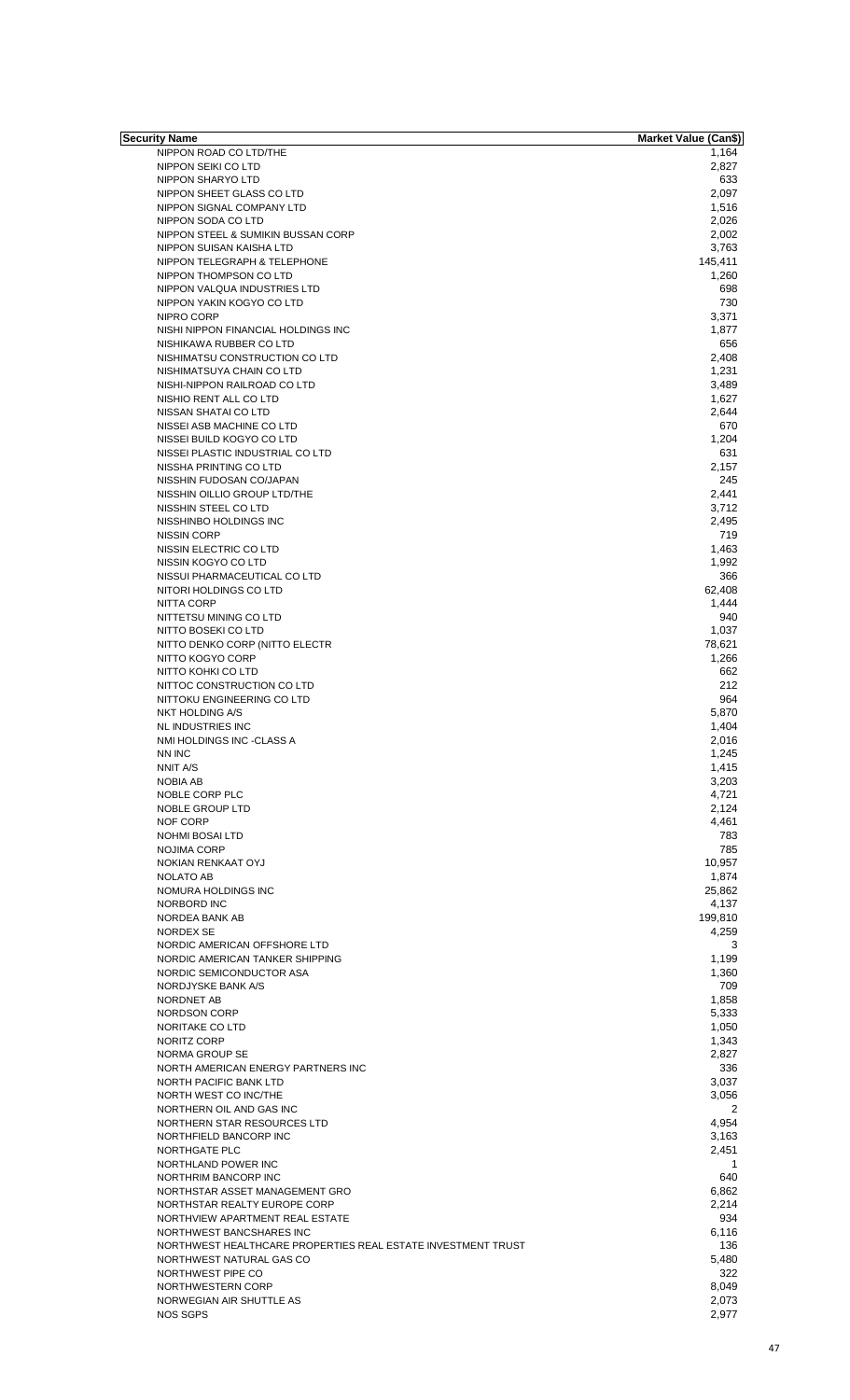| Security Name                       | <b>Market Value (Can\$)</b> |
|-------------------------------------|-----------------------------|
| NOVA MEASURING INSTRUMENTS LTD.     | 1,238                       |
| NOVAE GROUP PLC                     | 1,565                       |
| NOVANTA INC                         | 2,975                       |
| NOVARTIS AG                         | 105,884                     |
| NOVARTIS AG (REG)                   | 413,110                     |
| <b>NOVATEK</b>                      | 85,549                      |
| NOVELION THERAPEUTICS INC           | 77                          |
| NOVO NORDISK A/S                    | 274,580                     |
| NOVO-NORDISK AS CL B                | 112,068                     |
| <b>NOW INC</b>                      | 4,211                       |
| NRG ENERGY INC                      | 11,182                      |
| NRG YIELD INC-CLASS A               | 1,666                       |
| NRG YIELD INC-CLASS C               | 3,530                       |
| <b>NRJ GROUP</b>                    | 941                         |
| NS SOLUTIONS CORP                   | 2,326                       |
| NS UNITED KAIUN KAISHA LTD          | 396                         |
| NSD CO LTD                          | 750                         |
| <b>NSL LTD/SINGAPORE</b>            | 182                         |
| <b>NTN CORP</b>                     | 4,288                       |
|                                     |                             |
| NTT DOCOMO INC                      | 282,156                     |
| NU SKIN ENTERPRISES INC             | 7,347                       |
| NUANCE COMMUNICATIONS INC           | 6,379                       |
| NUFARM LTD/AUSTRALIA                | 3,991                       |
| NUFLARE TECHNOLOGY INC              | 403                         |
| <b>NUMEREX CORP</b>                 | 249                         |
| NUTRACEUTICAL INTERNATIONAL CORP    | 695                         |
| NUTRISYSTEM INC                     | 2,832                       |
| <b>NUVASIVE INC</b>                 | 9,332                       |
| NUVECTRA CORP                       | 154                         |
| NV5 GLOBAL INC                      | 539                         |
| <b>NVE CORP</b>                     | 1,186                       |
| NWS HOLDINGS LTD                    | 52,234                      |
| NYRSTAR NV                          | 1,296                       |
| <b>NZME LTD</b>                     | 482                         |
| NZX LTD                             | 309                         |
|                                     |                             |
| OASIS PETROLEUM INC                 | 3,245                       |
| <b>OBARA CORP</b>                   | 1,774                       |
| <b>OBAYASHI ROAD CORP</b>           | 60                          |
| <b>OBERBANK AG</b>                  | 1,107                       |
| OBIC CO LTD                         | 26,080                      |
| OBRASCON HUARTE LAIN SA             | 1,756                       |
| OC OERLIKON CORP AG                 | 5,060                       |
| OCADO GROUP PLC                     | 3,471                       |
| <b>OCEAN YIELD ASA</b>              | 488                         |
| OCEANAGOLD CORP                     | 5,466                       |
| OCEANEERING INTERNATIONAL INC       | 7,296                       |
| OCEANFIRST FINANCIAL CORP           | 3,548                       |
| <b>OCINV</b>                        | 2,581                       |
| <b>OCLARO INC</b>                   | 2,140                       |
| OCWEN FINANCIAL CORP                | 1,159                       |
|                                     |                             |
| OEM INTERNATIONAL AB                | 318                         |
| <b>OENEO</b>                        | 599                         |
| OESTERREICHISCHE POST AG            | 2,152                       |
| OFFICE DEPOT INC                    | 7,428                       |
| OFG BANCORP COM                     | 1,657                       |
| OFX GROUP LTD                       | 543                         |
| OGAKI KYORITSU BANK LTD/THE         | 2,453                       |
| OHASHI TECHNICA INC                 | 399                         |
| OHSHO FOOD SERVICE CORP             | 1,626                       |
| OIL REFINERIES LTD                  | 1,194                       |
| OIL SEARCH LTD                      | 55,536                      |
| OIL STATES INTERNATIONAL INC        | 5,406                       |
| OIL-DRI CORP OF AMERICA             | 890                         |
| OILES CORP                          | 1,705                       |
|                                     |                             |
| OITA BANK LTD/THE                   | 1,611                       |
| OKABE CO LTD                        | 899                         |
| OKAMOTO INDUSTRIES INC              | 1,833                       |
| OKAMURA CORP                        | 2,055                       |
| OKASAN SECURITIES GROUP INC         | 2,455                       |
| OKI ELECTRIC INDUSTRY CO LTD        | 2,419                       |
| OKINAWA CELLULAR TELEPHONE CO       | 1,089                       |
| OKINAWA ELECTRIC POWER CO INC/THE   | 2,742                       |
| OKUMA CORP                          | 2,528                       |
| OKUMURA CORP                        | 1,119                       |
| OKURA INDUSTRIAL CO LTD             | 281                         |
| OKUWA CO LTD                        | 333                         |
| OLD LINE BANCSHARES INC             | 568                         |
|                                     |                             |
| OLD NATIONAL BANCORP                | 6,954                       |
| OLD REPUBLIC INTERNATIONAL CORP     | 14,402                      |
| OLD SECOND BANCORP INC              | 624                         |
| <b>OLIN CORP</b>                    | 12,948                      |
| OLLIE'S BARGAIN OUTLET HOLDINGS;INC | 4,509                       |
| OLVI OYJ                            | 1,972                       |
| OLYMPIC STEEL INC                   | 338                         |
| <b>OLYMPUS CORP</b>                 | 114,629                     |
| OM ASSET MANAGEMENT PLC             | 4,109                       |
|                                     |                             |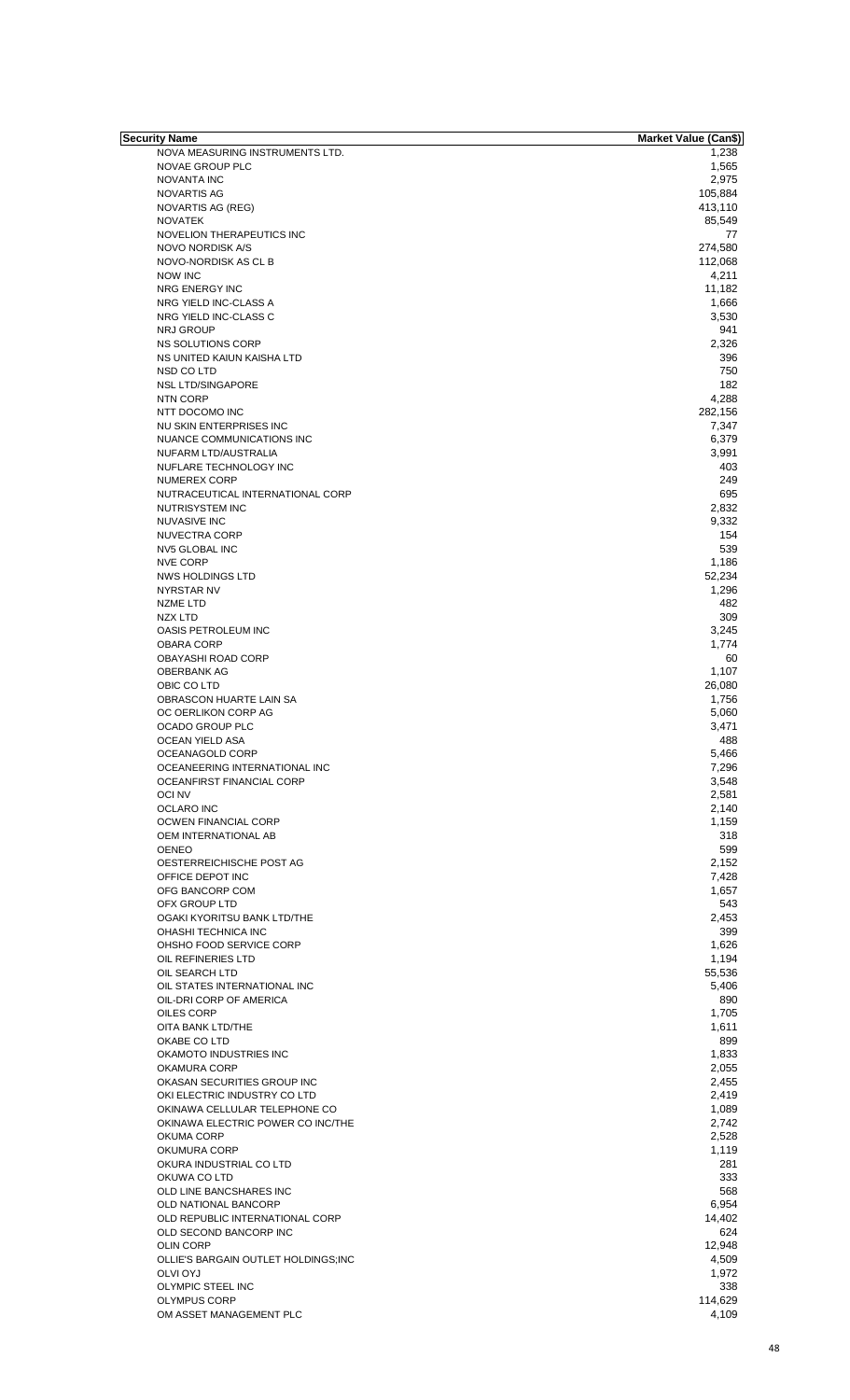| <b>Security Name</b>                     | <b>Market Value (Can\$)</b> |
|------------------------------------------|-----------------------------|
| OMEGA FLEX INC                           | 1,354                       |
| <b>OMEGA PROTEIN CORP</b>                | 1,259                       |
|                                          |                             |
| <b>OMNICELL INC</b>                      | 2,909                       |
| OMNOVA SOLUTIONS INC                     | 1,962                       |
| ON ASSIGNMENT INC                        | 6,557                       |
| ON SEMICONDUCTOR CORP                    | 15,013                      |
|                                          |                             |
| ONE GAS INC                              | 9,573                       |
| ONE LIBERTY PROPERTIES INC               | 1,339                       |
| ONEBEACON INSURANCE GROUP LTD            | 1,364                       |
|                                          |                             |
| <b>ONEMAIN HOLDINGS INC</b>              | 6,663                       |
| <b>ONEREIT</b>                           | 567                         |
| ONESAVINGS BANK PLC                      | 1,030                       |
|                                          |                             |
| ONOKEN CO LTD                            | 579                         |
| ONTEX GROUP NV                           | 6,004                       |
| ONWARD HOLDINGS CO LTD                   | 3,021                       |
|                                          |                             |
| OOH! MEDIA LTD                           | 1,591                       |
| OPEN HOUSE CO LTD                        | 2,365                       |
|                                          |                             |
| OPEN TEXT CORPORATION                    | 79,242                      |
| OPERA SOFTWARE ASA                       | 1,397                       |
| OPHIR ENERGY PLC                         | 3,632                       |
|                                          |                             |
| OPPENHEIMER HOLDINGS INC                 | 898                         |
| OPTEX COLTD                              | 870                         |
| <b>OPUS BANK</b>                         | 2,243                       |
|                                          |                             |
| OPUS GROUP AB                            | 154                         |
| ORACLE CORP JAPAN                        | 78,587                      |
| <b>ORANGE BELGIUM</b>                    | 2,383                       |
|                                          |                             |
| ORASCOM DEVELOPMENT HOLDING AG           | 256                         |
| ORASURE TECHNOLOGIES INC                 | 919                         |
| ORBCOMM INC                              | 2,280                       |
|                                          |                             |
| ORCHARD PARADE HOLDINGS LTD              | 427                         |
| ORCHIDS PAPER PRODUCTS CO                | 984                         |
| ORDINA NV                                | 297                         |
|                                          |                             |
| ORGANO CORP                              | 535                         |
| ORICA LTD                                | 47,386                      |
| ORIENT OVERSEAS INTERNATIONAL LTD        | 1,786                       |
|                                          |                             |
| ORIFLAME HOLDING AG                      | 2,516                       |
| ORIOLA-KD OYJ                            | 2,012                       |
| ORION GROUP HOLDINGS INC                 | 1,102                       |
|                                          |                             |
| ORION OYJ                                | 16,027                      |
| ORIOR AG                                 | 1,311                       |
|                                          |                             |
| ORITANI FINANCIAL CORP                   | 2,443                       |
| ORIX CORP                                | 195,233                     |
| ORMAT TECHNOLOGIES INC                   | 10,139                      |
|                                          |                             |
| OROCOBRE LTD                             | 279                         |
| ORORA LTD                                | 6,461                       |
| <b>ORPEA</b>                             | 7,999                       |
|                                          |                             |
| ORRSTOWN FINANCIAL SERVICES INC          | 446                         |
| ORTHOFIX INTERNATIONAL NV                | 2,310                       |
| OSAKA GAS CO LTD                         | 84,688                      |
|                                          |                             |
| OSAKA SODA CO LTD                        | 661                         |
| OSAKA STEEL CO LTD                       | 860                         |
| OSAKI ELECTRIC CO LTD                    | 1,381                       |
|                                          |                             |
| OSG CORP                                 | 4,761                       |
| <b>OSHKOSH CORP</b>                      | 16,600                      |
| OSI SYSTEMS INC                          | 4,678                       |
|                                          |                             |
| OSISKO GOLD ROYALTIES LTD                | 994                         |
| OSRAM LICHT AG                           | 12,784                      |
| <b>OTP BANK</b>                          | 194,308                     |
|                                          |                             |
| OTSUKA CORP                              | 10,888                      |
| OTSUKA CORPORATION                       | 41,092                      |
| OTSUKA KAGU LTD                          | 515                         |
|                                          |                             |
| OTTER TAIL CORP                          | 5,005                       |
| <b>OUE HOSPITALITY TRUST</b>             | 855                         |
| OUE LTD                                  | 1,295                       |
|                                          |                             |
| <b>OUTFRONT MEDIA INC</b>                | 1,314                       |
| OUTOKUMPU OYJ                            | 8,813                       |
| OUTOTEC OYJ                              | 3,567                       |
|                                          |                             |
| OUTSOURCING INC                          | 1,447                       |
| OVERSTOCK.COM INC                        | 510                         |
| <b>OVS SPA</b>                           | 109                         |
|                                          |                             |
| OWENS & MINOR INC                        | 6,250                       |
| <b>OWENS-ILLINOIS INC</b>                | 9,079                       |
| OXFORD INDUSTRIES INC                    | 2,930                       |
|                                          |                             |
| OXFORD INSTRUMENTS PLC                   | 1,678                       |
| OXLEY HOLDINGS LTD                       | 502                         |
| OYO CORP                                 | 716                         |
|                                          |                             |
| OZ MINERALS LTD                          | 5,552                       |
| PACIFIC ANDES INTERNATIONAL HOLDINGS LTD | 53                          |
| PACIFIC BASIN SHIPPING LTD               | 1,328                       |
|                                          |                             |
| PACIFIC CONTINENTAL CORP                 | 1,710                       |
| PACIFIC DRILLING SA                      | 167                         |
|                                          |                             |
| PACIFIC INDUSTRIAL CO LTD                | 1,433                       |
| PACIFIC METALS CO LTD                    | 1,581                       |
| PACIFIC PREMIER BANCORP INC              | 2,616                       |
|                                          |                             |
| PACIFIC TEXTILE HOLDINGS LTD             | 2,052                       |
| PACK CORP/THE                            | 593                         |
|                                          |                             |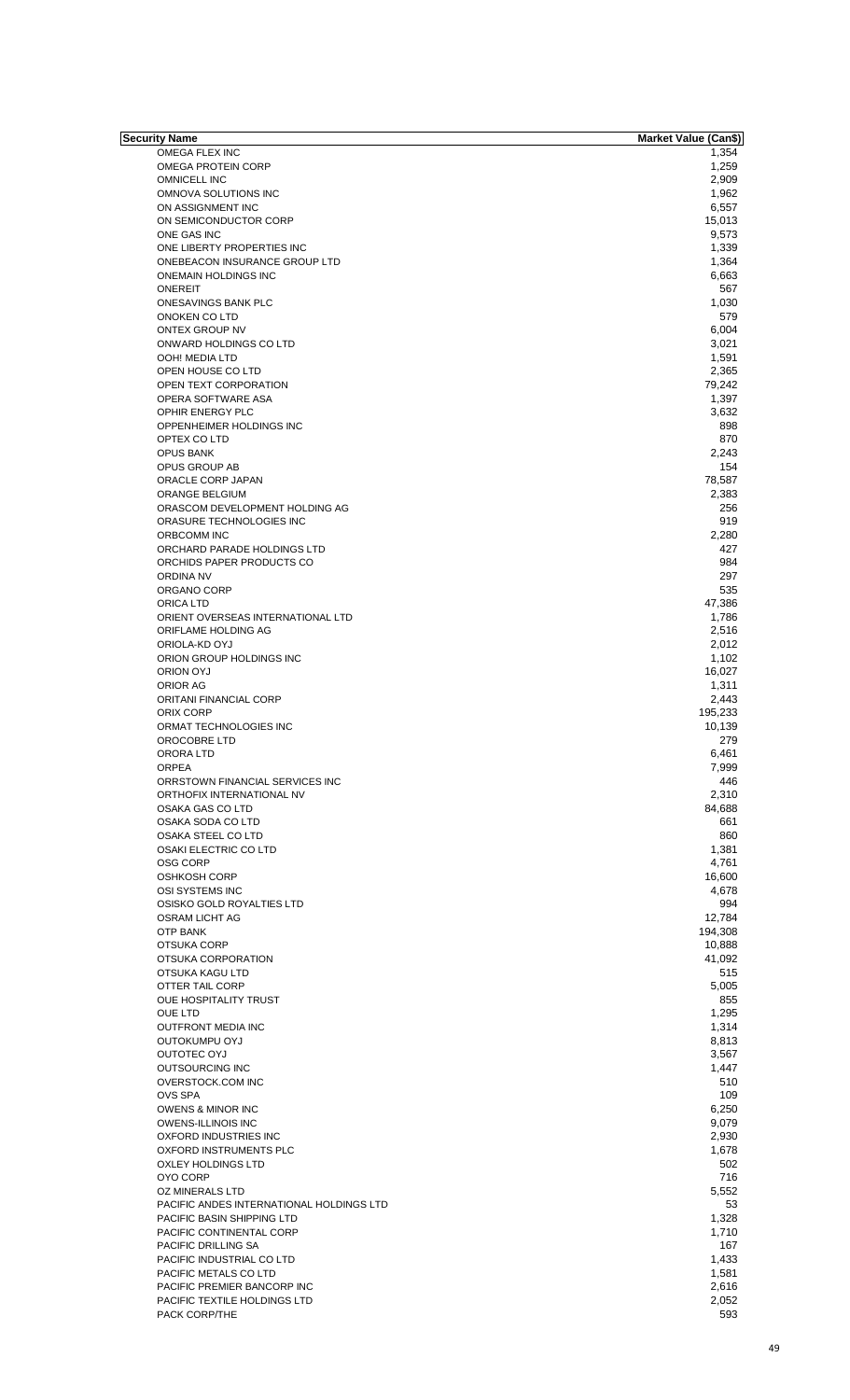| Security Name                             | <b>Market Value (Can\$)</b> |
|-------------------------------------------|-----------------------------|
| PACT GROUP HOLDINGS LTD                   | 2,063                       |
| PAGEGROUP PLC                             | 4,059                       |
| PAINTED PONY PETROLEUM LTD                | 2,437                       |
| PAL GROUP HOLDINGS CO LTD                 | 867                         |
| PALADIN ENERGY LTD                        | 351                         |
| PALFINGER AG                              | 1,024                       |
| PALTAC CORPORATION                        | 3,055                       |
|                                           | 692                         |
| <b>PAM TRANSPORTATION SERVICES INC</b>    |                             |
| PAN AMERICAN SILVER CORP                  | 6,626                       |
| PANAHOME CORP                             | 2,416                       |
| PANALPINA WELTTRANSPORT HOLDING AG        | 2,953                       |
| PANASONIC CORP                            | 85,382                      |
| PANASONIC ELECTRIC WORKS SUNX CO LTD      | 498                         |
| PANDORA A/S                               | 79,140                      |
| PANDOX AB                                 | 364                         |
| PANERA BREAD CO                           | 11,526                      |
| PANHANDLE OIL AND GAS INC                 | 1,524                       |
| PANORAMIC RESOURCES LTD                   | 52                          |
| PAN-UNITED CORP LTD                       | 248                         |
|                                           |                             |
| PAPA JOHN'S INTERNATIONAL INC             | 11,154                      |
| PAPELES Y CARTONES DE EUROPA SA           | 888                         |
| <b>PAR PACIFIC HOLDINGS INC</b>           | 1,975                       |
| PARADISE ENTERTAINMENT LTD                | 288                         |
| PARAGON GROUP OF COS PLC                  | 5,385                       |
| PARAMOUNT BED HOLDINGS CO LTD             | 2,256                       |
| PARAMOUNT GROUP INC                       | 9,902                       |
| PARAMOUNT RESOURCES LTD                   | 2,005                       |
| PARCO CO LTD                              | 703                         |
| PAREX RESOURCES INC                       | 7,186                       |
| PAREXEL INTERNATIONAL CORP                | 10,164                      |
|                                           |                             |
| PARGESA HOLDING SA                        | 11,017                      |
| PARK ELECTROCHEMICAL CORP                 | 1,377                       |
| PARK NATIONAL CORP                        | 5,048                       |
| <b>PARK STERLING CORP</b>                 | 1,854                       |
| PARKER DRILLING CO                        | 1,172                       |
| PARK-OHIO HOLDINGS CORP                   | 1,702                       |
| <b>PARKWAY INC</b>                        | 3,515                       |
| PARKWAY LIFE REAL ESTATE INVESTMENT TRUST | 2,001                       |
| PARMALAT SPA                              | 2,965                       |
| PARSLEY ENERGY INC-CLASS A                | 1,501                       |
| PARTNER COMMUNICATIONS CO LTD             | 1,337                       |
| PARTNERS GROUP HOLDING AG                 | 70,855                      |
| PARTY CITY HOLDCO INC                     | 722                         |
|                                           |                             |
| <b>PASON SYSTEMS INC</b>                  | 3,520                       |
| PASONA GROUP INC                          | 547                         |
| PATRICK INDUSTRIES INC                    | 4,433                       |
| PATRIOT TRANSPORTATION HOLDING INC        | 178                         |
| PATRIZIA IMMOBILIEN AG                    | 1,329                       |
| PATTERN ENERGY GROUP INC                  | 3,311                       |
| PATTERSON COS INC                         | 11,761                      |
| PATTERSON-UTI ENERGY INC                  | 11,763                      |
| PAYCOM SOFTWARE INC                       | 6,727                       |
| PAYPOINT PLC                              | 1,829                       |
| PAYSAFE GROUP PLC                         | 3,992                       |
| PAZ OIL CO LTD                            | 2,235                       |
| PBF ENERGY INC                            | 8,151                       |
|                                           |                             |
| PC CONNECTION INC<br>PC DEPOT CORP        | 2,305                       |
|                                           | 380                         |
| PCCW LTD                                  | 37,192                      |
| PCM INC                                   | 627                         |
| PC-TEL INC                                | 240                         |
| PDC ENERGY INC                            | 11,948                      |
| PDF SOLUTIONS INC                         | 2,301                       |
| PDL BIOPHARMA INC                         | 507                         |
| PEAB AB                                   | 3,681                       |
| PEAPACK GLADSTONE FINANCIAL CORP          | 1,203                       |
| PEBBLEBROOK HOTEL TRUST                   | 6,169                       |
| PEET LTD                                  | 659                         |
| PEGASYSTEMS INC                           | 8,663                       |
| PENDRAGON PLC                             | 1,770                       |
|                                           | 216                         |
| PENDRELL CORP                             |                             |
| PENGROWTH ENERGY CORP                     | 2,405                       |
| PENN NATIONAL GAMING INC                  | 2,135                       |
| PENN WEST PETROLEUM LTD                   | 1,955                       |
| PENNON GROUP PLC                          | 10,499                      |
| PENNS WOODS BANCORP INC                   | 1,261                       |
| PENNSYLVANIA REAL ESTATE INVESTMENT TRUST | 3,240                       |
| PENNYMAC FINANCIAL SERVICES INC A         | 1,148                       |
| PENSKE AUTOMOTIVE GROUP INC               | 14,586                      |
| PENTA-OCEAN CONSTRUCTION CO LTD           | 2,868                       |
| PEOPLES BANCORP INC/OH                    | 1,816                       |
| PEOPLES FINANCIAL SERVICES                |                             |
|                                           | 1,294                       |
| PEOPLE'S UNITED FINANCIAL INC             | 15,217                      |
| PEPSICO INC                               | 103,110                     |
| PER AARSLEFF HOLDING A/S                  | 1,556                       |
| PERCEPTRON INC                            | 391                         |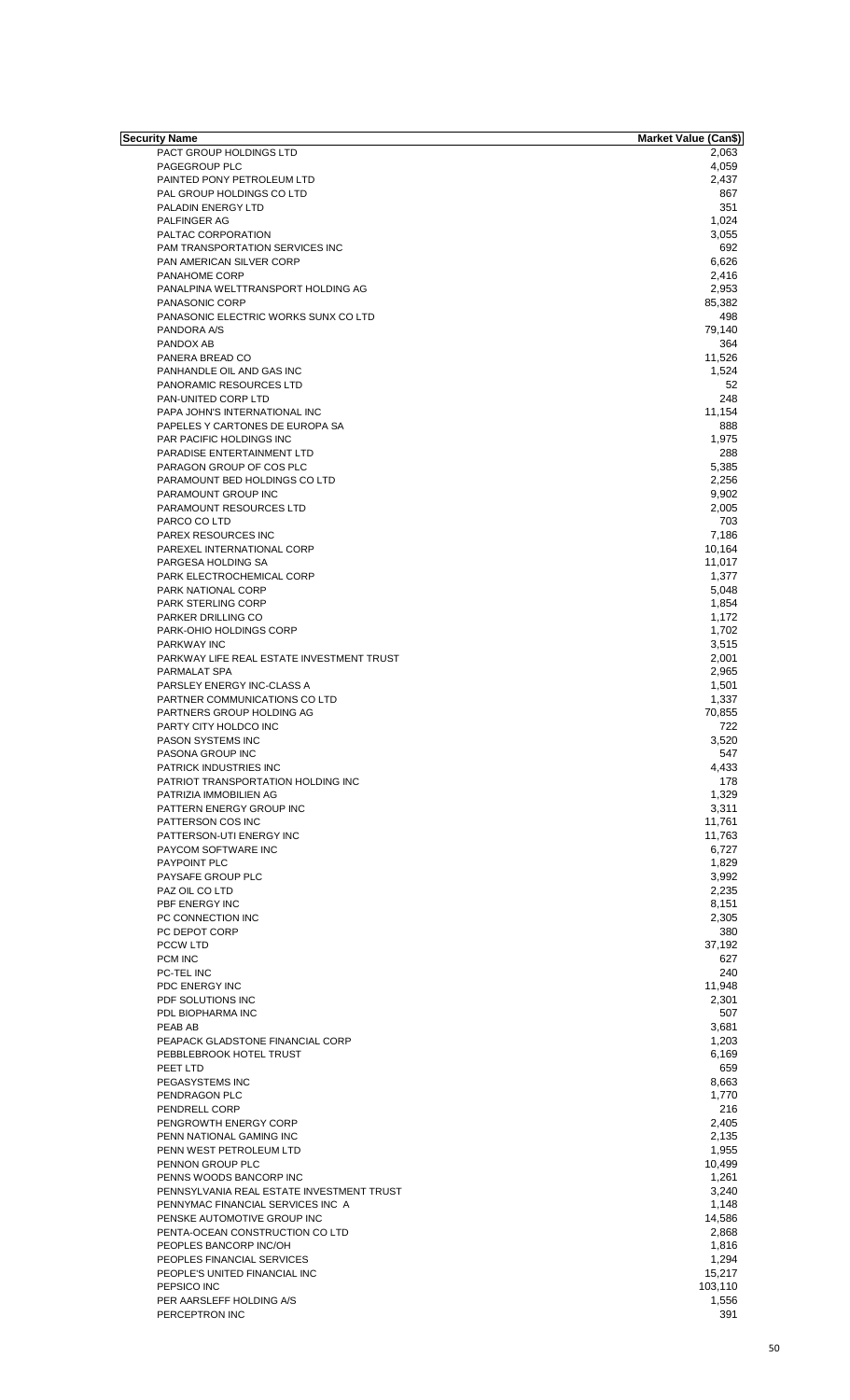| Security Name                     | <b>Market Value (Can\$)</b> |
|-----------------------------------|-----------------------------|
| PERFICIENT INC                    | 1,735                       |
| PERFORMANT FINANCIAL CORP         | 313                         |
| PERPETUAL LTD                     | 3,747                       |
| PERRY ELLIS INTERNATIONAL INC     | 1,431                       |
| PERSEUS MINING LTD                | 437                         |
|                                   |                             |
| PETMED EXPRESS INC                | 643                         |
| PETRA DIAMONDS LTD                | 4,217                       |
| PETROFAC LTD                      | 3,432                       |
| PETROLEO BRASILEIRO               | 169,925                     |
| PETROLEUM GEO RTS                 | 46                          |
| PETROLEUM GEO-SERVICES ASA        | 1,830                       |
| PETROPAVLOVSK PLC                 | 279                         |
|                                   |                             |
| PETS AT HOME GROUP PLC            | 1,185                       |
| PFEIFFER VACUUM TECHNOLOGY AG     | 1,056                       |
| <b>PFSWEB INC</b>                 | 339                         |
| PGT INNOVATIONS INC               | 1,940                       |
| PH GLATFELTER CO                  | 2,650                       |
| PHARMA MAR SA                     | 1,795                       |
| PHARMERICA CORP                   | 2,663                       |
| PHH CORP                          | 2,644                       |
|                                   |                             |
| PHI INC                           | 874                         |
| PHIBRO ANIMAL HEALTH CORP         | 1,499                       |
| PHOENIX GROUP HOLDINGS            | 11,142                      |
| PHOENIX HOLDINGS LTD/THE          | 977                         |
| PHOENIX MECANO AG                 | 933                         |
| PHOTO-ME INTERNATIONAL PLC        | 1,793                       |
| PHOTRONICS INC                    | 1,789                       |
|                                   | 214                         |
| PHX ENERGY SERVICES CORP          |                             |
| PHYSICIANS REALTY TRUST           | 6,633                       |
| <b>PIA CORP</b>                   | 83                          |
| PIAGGIO & C SPA                   | 853                         |
| <b>PICANOL</b>                    | 1,101                       |
| PICO FAR EAST HOLDINGS LTD        | 855                         |
| PICO HOLDINGS INC                 | 849                         |
| PIEDMONT OFFICE REALTY TRUST INC  | 8,260                       |
|                                   |                             |
| PIER 1 IMPORTS INC                | 2,466                       |
| PIERRE & VACANCES                 | 756                         |
| PILOT CORP                        | 3,286                       |
| PINNACLE ENTERTAINMENT INC        | 2,800                       |
| PINNACLE FINANCIAL PARTNERS INC   | 9,329                       |
| PIOLAX INC                        | 2,202                       |
| PIONEER CORP                      | 2,071                       |
|                                   |                             |
| PIONEER ENERGY SERVICES CORP      | 1,632                       |
| PIPER JAFFRAY COS                 | 1,031                       |
| PITNEY BOWES INC                  | 8,202                       |
| PIZZA PIZZA ROYALTY CORP          | 843                         |
| PKC GROUP OYJ                     | 1,328                       |
| PLANET FITNESS INC                | 355                         |
| PLANTRONICS INC                   | 5,144                       |
|                                   |                             |
| PLASTIC OMNIUM SA                 | 4,650                       |
| PLATFORM SPECIALTY PRODUCTS CORP  | 6,625                       |
| PLATINUM ASSET MANAGEMENT LTD     | 2,178                       |
| PLATINUM GROUP METALS LTD         | 217                         |
| PLAYMATES HOLDINGS LTD            | 261                         |
| PLAYMATES TOYS LTD                | 244                         |
| PLAYTECH PLC                      | 6,399                       |
| PLAZA RETAIL REIT                 | 480                         |
|                                   |                             |
| PLAZZA AG                         | 586                         |
| PLENUS CO LTD                     | 1,619                       |
| <b>PLEXUS CORP</b>                | 5,769                       |
| PLY GEM HOLDINGS INC              | 3,368                       |
| PMP LTD                           | 248                         |
| PNE WIND AG                       | 280                         |
| PNM RESOURCES INC                 | 8,294                       |
| POCKET CARD CO LTD                | 398                         |
|                                   |                             |
| POLYMETAL INTERNATIONAL           | 39,109                      |
| POLYONE CORP                      | 6,886                       |
| POLYPIPE GROUP PLC                | 850                         |
| POLYTEC ASSET HOLDINGS LTD        | 423                         |
| PONSSE OY                         | 838                         |
| POOL CORP                         | 11,725                      |
| POPEYES LOUISIANA KITCHEN INC     | 4,082                       |
|                                   |                             |
| POPULAR INC                       | 14,635                      |
| PORT OF TAURANGA                  | 1,468                       |
| PORTLAND GENERAL ELECTRIC CO      | 10,389                      |
| PORTUCEL SA                       | 2,915                       |
| POST HOLDINGS INC                 | 13,541                      |
|                                   | 171                         |
| POTBELLY CORP                     |                             |
| POWELL INDUSTRIES INC             | 1,386                       |
| POWER ASSETS HOLDINGS LTD         | 77,230                      |
| POWER INTEGRATIONS INC            | 5,100                       |
| POWER SOLUTIONS INTERNATIONAL INC | 157                         |
| POWSZECHNY ZAKLAD UBEZPIECZEN     | 82,418                      |
| PPL CORP                          | 50,124                      |
|                                   |                             |
| <b>PRA GROUP INC</b>              | 5,990                       |
| PRA HEALTH SCIENCES INC           | 6,218                       |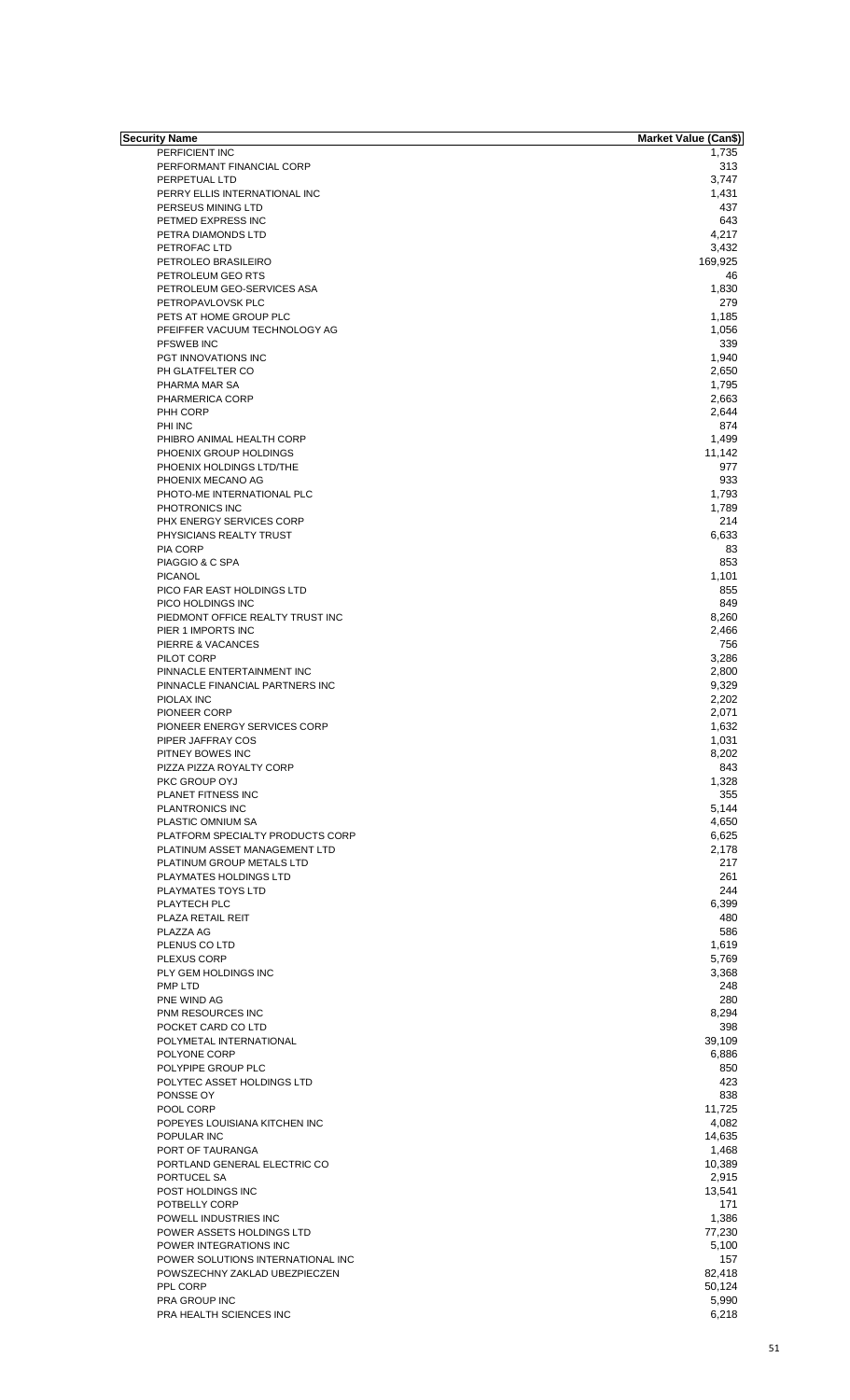| Security Name                       | <b>Market Value (Can\$)</b> |
|-------------------------------------|-----------------------------|
| PRECISION DRILLING CORP             | 5,110                       |
| PREFERRED BANK/LOS ANGELES          | 2,655                       |
| PREFORMED LINE PRODUCTS CO          | 977                         |
| PREMIER FOODS PLC                   | 1,802                       |
| PREMIER INC CLASS A                 | 2,035                       |
| PREMIER INVESTMENT CORP             | 5,105                       |
| PREMIER INVESTMENTS LTD             | 3,055                       |
| PREMIER OIL PLC                     | 1,430                       |
| PREMIUM BRANDS HOLDINGS CORP        | 3,583                       |
|                                     |                             |
| PRESS KOGYO CO LTD                  | 1,303                       |
| PRESSANCE CORP                      | 1,481                       |
| PRESTIGE BRANDS HOLDINGS INC        | 8,051                       |
| PRESTIGE INTERNATIONAL INC          | 1,289                       |
| PRETIUM RESOURCES INC               | 3,248                       |
| PRGX GLOBAL INC                     | 222                         |
| PRICESMART INC                      | 7,161                       |
|                                     |                             |
| PRIMA MEAT PACKERS LTD              | 1,534                       |
| PRIMARY HEALTH CARE LTD             | 3,937                       |
| PRIMARY HEALTH PROPERTIES PLC       | 3,101                       |
| PRIME MEDIA GROUP LTD               | 150                         |
| PRIMERICA INC                       | 8,432                       |
| PRIMERO MINING CORP                 | 329                         |
| PRIMO WATER CORP                    | 873                         |
|                                     | 3,876                       |
| PRIMORIS SERVICES CORP              |                             |
| PRIVATE INFRASTRUCTURE PARTNERSHIP  | 4,106,686                   |
| PRIVATEBANCORP INC                  | 15,991                      |
| PROACT IT GROUP AB                  | 733                         |
| PROASSURANCE CORP                   | 9,151                       |
| PROBI AB                            | 1,395                       |
| PROCTER & GAMBLE CO/THE             | 232,210                     |
| PROGRAMMED MAINTENANCE SERVICES LTD | 1,172                       |
|                                     |                             |
| PROGRESS SOFTWARE CORP              | 4,335                       |
| PROMOTORA DE INFORMACIOINES - A     | 990                         |
| PRONEXUS INC                        | 313                         |
| PROPERTY FOR INDUSTRY LTD           | 1,788                       |
| PROSAFE SE                          | 86                          |
| PROSEGUR SEGURIDAD                  | 4,276                       |
| PROSIEBENSAT.1 MEDIA SE             | 62,142                      |
| PROSPERITY BANCSHARES INC           | 17,677                      |
|                                     |                             |
| <b>PROSPERITY REIT</b>              | 877                         |
| PROTECTOR FORSIKRING ASA            | 1.493                       |
| PROTO CORP                          | 342                         |
| PROTO LABS INC                      | 3.070                       |
| PROVIDENCE SERVICE CORP/THE         | 2,098                       |
| PROVIDENT FINANCIAL HOLDINGS INC    | 269                         |
| PROVIDENT FINANCIAL SERVICES INC    | 5,983                       |
|                                     |                             |
| <b>PROXIMUS SADP</b>                | 115,600                     |
| PRUDENTIAL BANCORP INC              | 321                         |
| PRUDENTIAL PLC                      | 128,353                     |
| <b>PRYSMIAN SPA</b>                 | 13,639                      |
| PS BUSINESS PARKS INC               | 9,231                       |
| PSP SWISS PROPERTY AG               | 8,773                       |
| PTC INC                             | 12,138                      |
|                                     |                             |
| PTT GLOBAL CHEMICAL                 | 68,468                      |
| PUBLIC FINANCIAL HOLDINGS LTD       | 179                         |
| PULSE SEISMIC INC                   | 151                         |
| PUMA AG RUDOLF DASSLER SPORT        | 1,604                       |
| PURE INDUSTRIAL REAL ESTATE TRUST   | 1,632                       |
| PYI CORP LTD                        | 157                         |
|                                     |                             |
| PZ CUSSONS PLC                      | 3,119                       |
| PZENA INVESTMENT MANAGEMENT INC     | 590                         |
| QAD INC                             | 1,971                       |
| QAF LTD                             | 728                         |
| <b>QBE INSURANCE GROUP LTD</b>      | 46,376                      |
| QCR HOLDINGS INC                    | 1,628                       |
|                                     |                             |
| <b>QEP RESOURCES INC</b>            | 12,820                      |
| <b>QIAGEN NV</b>                    | 19,134                      |
| <b>QIANHAI HEALTH HOLDINGS LTD</b>  | 98                          |
| QINETIQ GROUP PLC                   | 5,693                       |
| <b>QLIRO GROUP AB</b>               | 224                         |
| QOL CO LTD                          | 595                         |
| QSC AG                              | 788                         |
|                                     |                             |
| QTS REALTY TRUST INC                | 6,367                       |
| <b>QUAD GRAPHICS</b>                | 3,268                       |
| <b>QUAKER CHEMICAL CORP</b>         | 5,435                       |
| <b>QUALITY SYSTEMS INC</b>          | 2,589                       |
| QUALYS INC                          | 3,049                       |
|                                     |                             |
| QUANEX BUILDING PRODUCTS CORP       | 2,247                       |
| <b>QUANTA SERVICES INC</b>          | 15,872                      |
| <b>QUBE HOLDINGS LTD</b>            | 3,855                       |
| QUIDEL CORP                         | 2,425                       |
| QUINSTREET INC                      | 427                         |
| QUMU CORP                           | 41                          |
| QUORUM HEALTH CORP                  |                             |
|                                     | 187                         |
| QUOTIENT TECHNOLOGY INC             | 3,250                       |
| R STAHL AG                          | 108                         |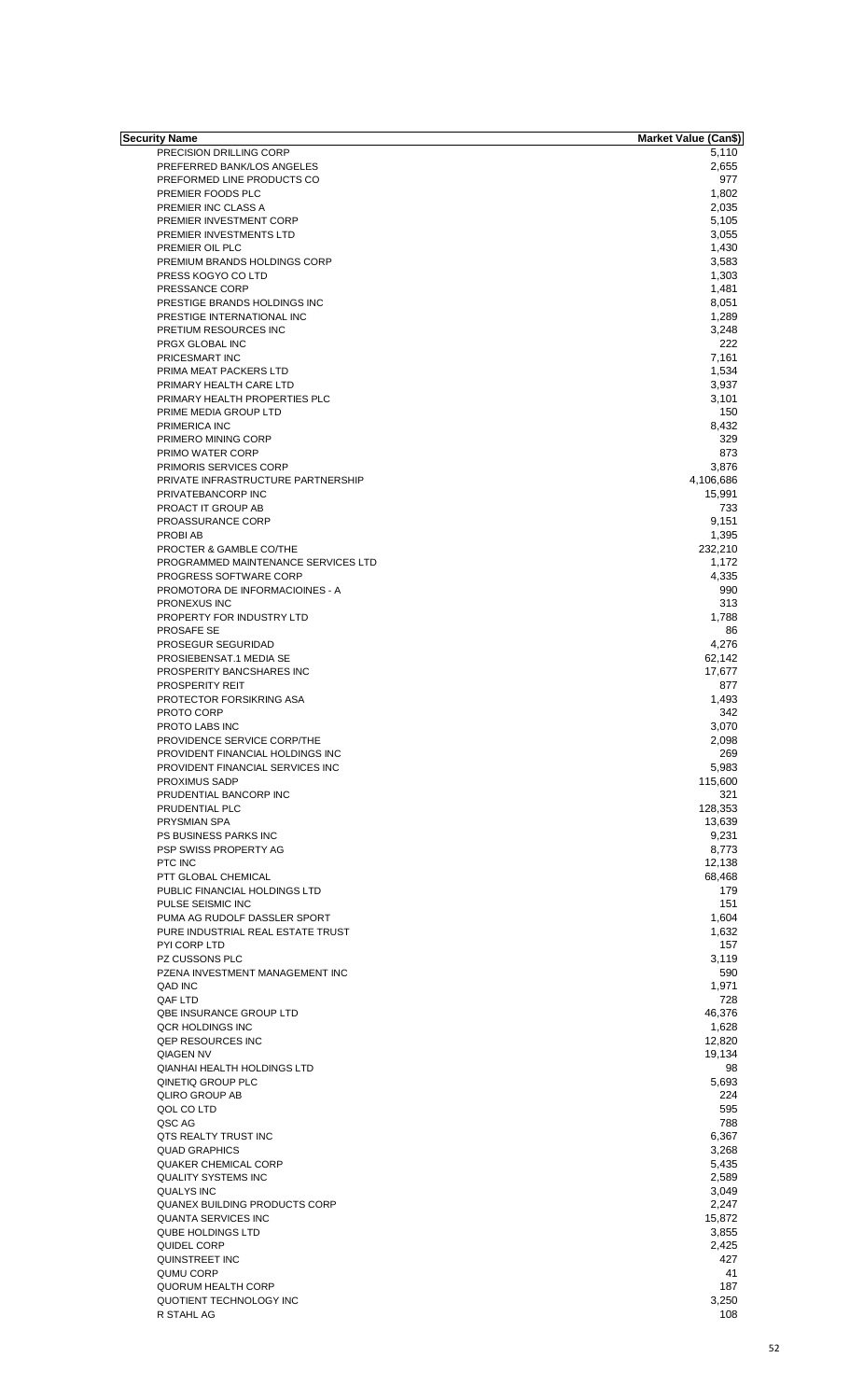| Security Name                                      | <b>Market Value (Can\$)</b> |
|----------------------------------------------------|-----------------------------|
| RADIAN GROUP INC                                   | 9,661                       |
| RADIANT LOGISTICS INC                              | 535                         |
| <b>RADNET INC</b>                                  | 923                         |
|                                                    |                             |
| RAFFLES EDUCATION CORP LTD                         | 379                         |
| RAFFLES MEDICAL GROUP LTD                          | 811                         |
| RAGING RIVER EXPLORATION INC                       | 5,287                       |
| RAIFFEISEN BANK INTERNATIONAL AG                   | 7,365                       |
| <b>RAISIO PLC</b>                                  | 1,823                       |
| RAITO KOGYO CO LTD                                 | 1,871                       |
|                                                    |                             |
| <b>RAKUTEN INC</b>                                 | 44,591                      |
| <b>RALLYE SA</b>                                   | 1,562                       |
| <b>RAMBUS INC</b>                                  | 5,085                       |
| RAMCO-GERSHENSON PROPERTIES TRUST                  | 3,236                       |
| RAMI LEVI CHAIN STORES HASHIKMA MARKETING 2006 LTD | 536                         |
| <b>RAMIRENT OYJ</b>                                | 1,348                       |
|                                                    |                             |
| RANDGOLD RESOURCES LTD                             | 77,131                      |
| RANK GROUP PLC                                     | 1,266                       |
| RAPALA VMC OYJ                                     | 203                         |
| RATHBONE BROTHERS PLC                              | 3,974                       |
|                                                    |                             |
| RATIONAL AG                                        | 4,266                       |
| <b>RATOS AB</b>                                    | 3,347                       |
| <b>RAVEN INDUSTRIES INC</b>                        | 2,833                       |
| <b>RAVEN RUSSIA LTD</b>                            | 283                         |
| RAYONIER ADVANCED MATERIALS                        | 2,115                       |
|                                                    |                             |
| RAYSEARCH LABORATORIES AB                          | 1,251                       |
| <b>RAYSUM CO LTD</b>                               | 133                         |
| <b>RB ENERGY INC</b>                               | 0                           |
| <b>RBC BEARINGS INC</b>                            | 6,499                       |
|                                                    |                             |
| RCG CORP LTD                                       | 1,477                       |
| <b>RCR TOMLINSON LTD</b>                           | 704                         |
| READING INTERNATIONAL INC                          | 996                         |
| REAL INDUSTRY INC                                  | 322                         |
|                                                    | 237                         |
| REALIA BUSINESS SA                                 |                             |
| REALNETWORKS INC.                                  | 647                         |
| <b>REALOGY HOLDINGS CORP</b>                       | 9,868                       |
| <b>REALPAGE INC</b>                                | 357                         |
| <b>REC SILICON ASA</b>                             | 917                         |
|                                                    |                             |
| <b>RECIPHARM AB-B SHS</b>                          | 1,717                       |
| RECKITT BENCKISER GROUP PLC                        | 88,768                      |
| <b>RECKON LTD</b>                                  | 577                         |
| <b>RECORDATI SPA</b>                               | 5,517                       |
|                                                    |                             |
| <b>RECRUIT HOLDINGS CO LTD</b>                     | 81,953                      |
| <b>RECTICEL SA</b>                                 | 902                         |
| RED ELECTRICA CORPORACION SA                       | 44,576                      |
| RED LION HOTELS CORP                               | 289                         |
|                                                    |                             |
| RED ROBIN GOURMET BURGERS INC                      | 2,849                       |
| REDEFINE INTERNATIONAL PLC                         | 2,437                       |
| REDKNEE SOLUTIONS INC                              | 255                         |
| <b>REDROW PLC</b>                                  | 2,713                       |
| <b>REECELTD</b>                                    | 2,365                       |
|                                                    |                             |
| REFRESCO GROUP NV                                  | 1,679                       |
| REGAL ENTERTAINMENT GROUP                          | 7,951                       |
| REGAL HOTELS INTERNATIONAL HOLDINGS LTD            | 984                         |
| REGAL REAL ESTATE INVESTMENT TRUST                 | 908                         |
|                                                    | 9,406                       |
| REGAL-BELOIT CORP                                  |                             |
| REGIONAL MANAGEMENT CORP                           | 1,730                       |
| <b>REGIS CORP</b>                                  | 2,447                       |
| REGIS HEALTHCARE LTD                               | 1,453                       |
| <b>REGIS RESOURCES LTD</b>                         | 2,987                       |
|                                                    |                             |
| <b>REIS INC</b>                                    | 911                         |
| REITMANS CANADA LTD                                | 971                         |
| REJECT SHOP LTD/THE                                | 396                         |
| <b>RELIA INC</b>                                   | 1,211                       |
|                                                    |                             |
| RELIANCE STEEL & ALUMINUM CO                       | 15,041                      |
| <b>REMAX HOLDINGS INC</b>                          | 3,534                       |
| REMY COINTREAU SA                                  | 4,536                       |
| REN - REDES ENERGETICAS NACIONAIS SA               | 2,556                       |
| RENAISSANCERE HOLDINGS LTD                         | 15,737                      |
|                                                    |                             |
| <b>RENASANT CORP</b>                               | 5,222                       |
| RENEWABLE ENERGY GROUP INC                         | 1,515                       |
| RENGO CO LTD                                       | 3,427                       |
| <b>RENISHAW PLC</b>                                | 5,002                       |
|                                                    |                             |
| <b>RENOLD PLC</b>                                  | 129                         |
| RENT-A-CENTER INC/TX                               | 2,020                       |
| <b>RENTECH INC</b>                                 | 8                           |
| RENTOKIL INITIAL PLC                               | 10,663                      |
|                                                    |                             |
| <b>REPLIGEN CORP</b>                               | 2,864                       |
| <b>REPLY SPA</b>                                   | 911                         |
| <b>REPUBLIC BANCORP INC/KY</b>                     | 2,637                       |
| <b>RESILUX</b>                                     | 702                         |
| RESOLUTE FOREST PRODUCTS                           | 1,704                       |
|                                                    |                             |
| <b>RESOLUTE MINING LTD</b>                         | 2,872                       |
| <b>RESOURCES CONNECTION INC</b>                    | 2,381                       |
| RESTAURANT BRANDS NEW ZEALAND LTD                  | 1,543                       |
| <b>RESTAURANT GROUP PLC</b>                        | 2,197                       |
|                                                    |                             |
| RESTORATION HARDWARE HOLDINGS INC                  | 3,903                       |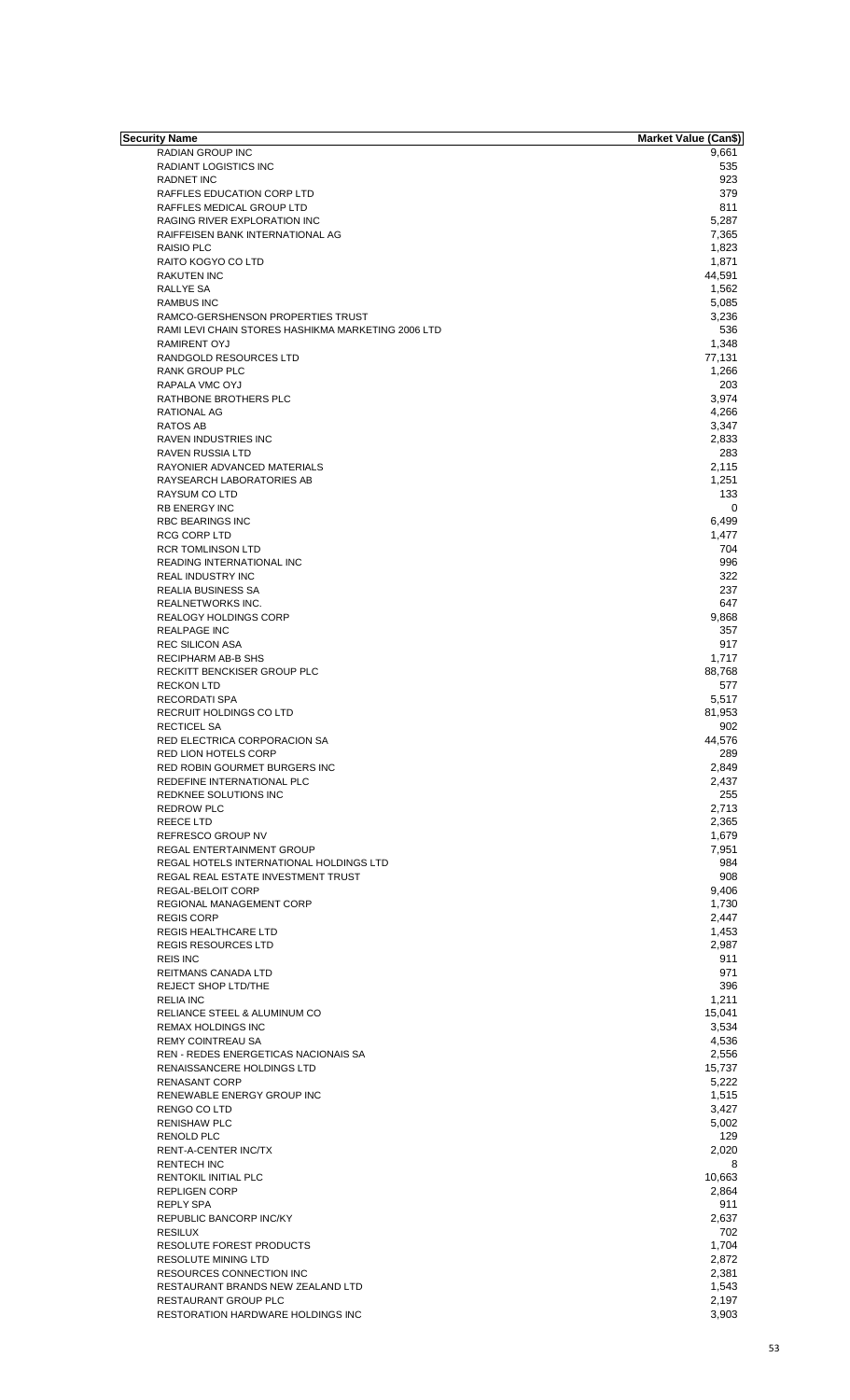| <b>Security Name</b>                     | <b>Market Value (Can\$)</b> |
|------------------------------------------|-----------------------------|
| <b>RETAIL ESTATES NV</b>                 | 1,842                       |
| RETAIL FOOD GROUP LTD                    | 2,856                       |
| RETAIL OPPORTUNITY INVESTMENTS CORP      | 7,049                       |
| RETAIL PROPERTIES OF AMERICA INC         | 10,411                      |
| <b>RETAILMENOT INC</b>                   | 945                         |
|                                          |                             |
| <b>RETROPHIN INC</b>                     | 1,019                       |
| REVENIO GROUP OYJ                        | 175                         |
| <b>REVLON INC</b>                        | 3,947                       |
| REX AMERICAN RESOURCES CORP              | 1,965                       |
| <b>REXEL SA</b>                          | 13,645                      |
| REXFORD INDUSTRIAL REALTY INC            | 4,252                       |
| <b>REXNORD CORPORATION</b>               | 6,141                       |
| REZIDOR HOTEL GROUP AB                   | 805                         |
| RHEINMETALL AG                           | 5,626                       |
|                                          |                             |
| RHI AG                                   | 1,656                       |
| RHOEN KLINIKUM AG                        | 1,810                       |
| RHT HEALTH TRUST                         | 741                         |
| RIB SOLFWARE AG                          | 1,126                       |
| RICARDO PLC                              | 1,801                       |
| <b>RICE ENERGY INC</b>                   | 13,529                      |
| RICHARDSON ELECTRONICS LTD/UNITED STATES | 181                         |
| RICHELIEU HARDWARE LTD                   | 3,115                       |
| <b>RICHMONT MINES INC</b>                |                             |
|                                          | 1,112                       |
| RICKS HOSPITALITY HOLDINGS INC           | 579                         |
| RICOH LEASING CO LTD                     | 1,533                       |
| <b>RIDLEY CORP LTD</b>                   | 892                         |
| RIETER HOLDING AG                        | 866                         |
| RIGEL PHARMACEUTICALS INC                | 1,059                       |
| RIGHT ON CO LTD                          | 435                         |
| <b>RIGHTMOVE PLC</b>                     | 34,291                      |
|                                          |                             |
| RIGHTSIDE GROUP LTD                      | 410                         |
| <b>RIGNET INC</b>                        | 1,518                       |
| <b>RIKEN CORP</b>                        | 1,256                       |
| RIKEN KEIKI CO LTD                       | 666                         |
| <b>RIKEN TECHNOS CORP</b>                | 228                         |
| <b>RING ENERGY INC</b>                   | 1,381                       |
| RINGER HUT CO LTD                        | 1,352                       |
| RINGKJOEBING LANDBOBANK A/S              | 2,813                       |
|                                          |                             |
| RIO TINTO LTD                            | 142,348                     |
| RIO TINTO PLC (REGD)                     | 181,648                     |
| RISO KAGAKU CORP                         | 1,792                       |
| <b>RLI CORP</b>                          | 8,119                       |
| <b>RLJ LODGING TRUST</b>                 | 8,279                       |
| RM PLC                                   | 145                         |
| <b>RMP ENERGY INC</b>                    | 188                         |
| ROADRUNNER TRANSPORTATION SYSTEMS INC    | 1,368                       |
|                                          |                             |
| ROBERT HALF INTERNATIONAL INC.           | 2,008                       |
| ROBERT WALTERS PLC                       | 904                         |
| ROBERTET SA                              | 416                         |
| ROCHE HOLDING AG                         | 76,991                      |
| ROCK FIELD CO LTD                        | 539                         |
| ROCKWOOL INTERNATIONAL A/S               | 3,758                       |
| ROCKWOOL INTERNATIONAL AS                | 749                         |
| ROCKY BRANDS INC                         | 447                         |
|                                          |                             |
| ROCKY MOUNTAIN DEALERSHIPS INC           | 189                         |
| <b>ROGERS CORP</b>                       | 4,467                       |
| ROGERS SUGAR INC                         | 937                         |
| ROHTO PHARMACEUTICAL CO LTD              | 3,803                       |
| ROKKO BUTTER CO LTD                      | 932                         |
| ROLAND DG CORP                           | 866                         |
| ROLLS-ROYCE HOLDINGS PLC                 | 93,299                      |
| ROMANDE ENERGIE HOLDING SA               | 461                         |
|                                          | 702                         |
| ROSENBAUER INTERNATIONAL AG              |                             |
| ROSETTA STONE INC                        | 698                         |
| ROTHSCHILD & CO                          | 2,199                       |
| <b>ROTORK PLC</b>                        | 7,577                       |
| ROUND ONE CORP                           | 1,678                       |
| ROWAN COMPANIES PLC                      | 7,345                       |
| ROYAL DUTCH SHELL PLC CL A(UK)           | 471,206                     |
| ROYAL GOLD INC                           | 11,266                      |
|                                          |                             |
| ROYAL HOLDINGS CO LTD                    | 1,220                       |
| ROYAL UNIBREW A/S                        | 4,713                       |
| <b>RPC GROUP PLC</b>                     | 14,636                      |
| <b>RPC INC</b>                           | 13,527                      |
| RPS GROUP PLC                            | 2,500                       |
| <b>RPX CORP</b>                          | 2,117                       |
| RR DONNELLEY & SONS CO                   | 3,771                       |
|                                          |                             |
| <b>RSP PERMIAN INC</b>                   | 14,295                      |
| <b>RTI SURGICAL INC</b>                  | 680                         |
| RTL GROUP SA                             | 42,685                      |
| <b>RUBICON PROJECT INC</b>               | 1,452                       |
| <b>RUBIS</b>                             | 8,204                       |
| RUBY TUESDAY INC                         | 597                         |
| RUDOLPH TECHNOLOGIES INC                 | 3,280                       |
| <b>RUSH ENTERPRISES INC</b>              | 3,125                       |
|                                          |                             |
| RUSSEL METALS INC                        | 2,958                       |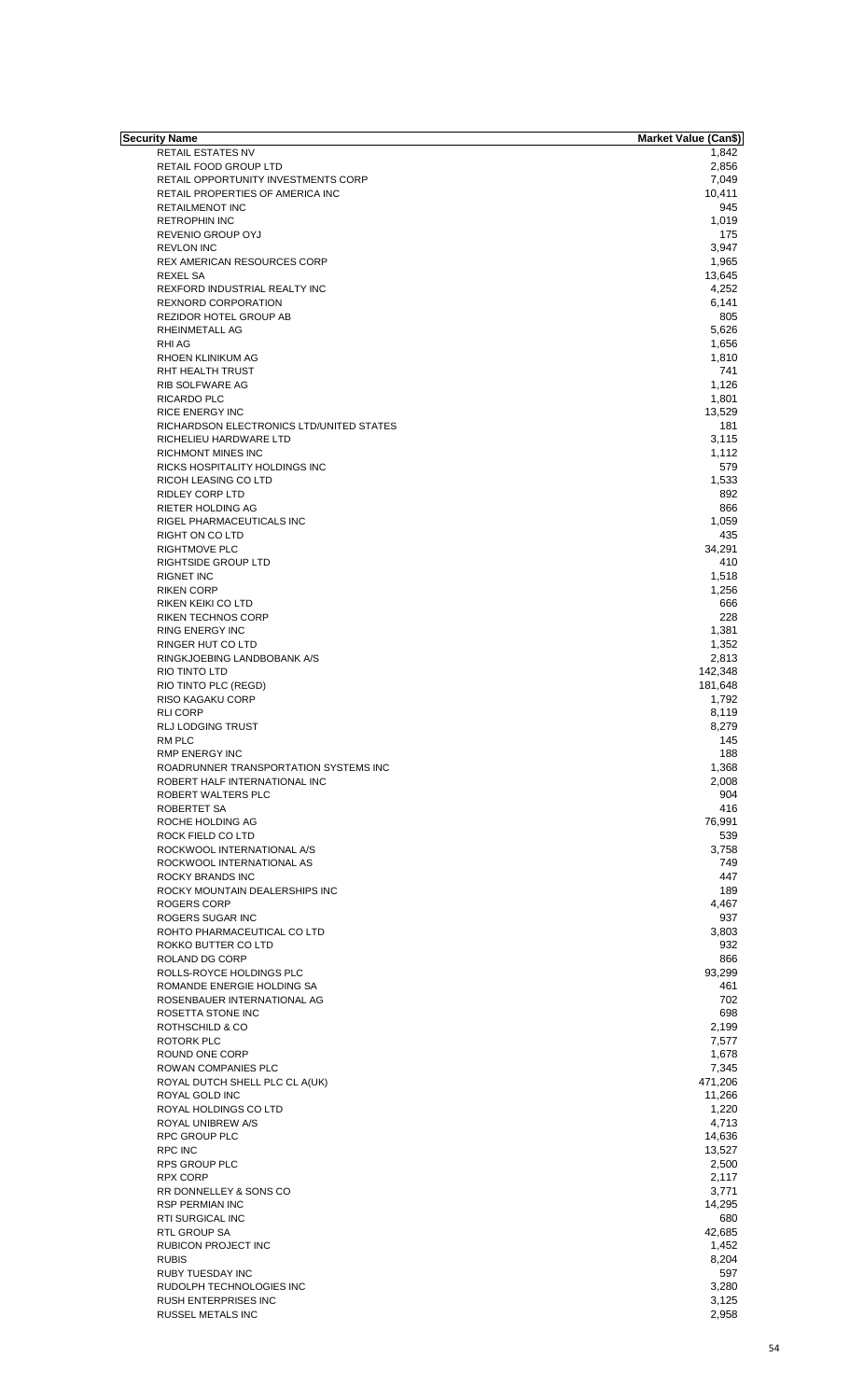| Security Name                           | Market Value (Can\$) |
|-----------------------------------------|----------------------|
| RUTH'S HOSPITALITY GROUP INC            | 2,300                |
| <b>RYDER SYSTEM INC</b>                 | 10,983               |
| <b>RYERSON HOLDING CORP</b>             | 402                  |
| RYMAN HEALTHCARE LTD                    | 44,212               |
| RYMAN HOSPITALITY PROPERTIES INC        | 9,785                |
| RYOBI LTD                               | 1,820                |
| <b>RYODEN CORP</b>                      | 418                  |
| RYOSAN CO LTD                           | 1,702                |
| RYOYO ELECTRO CORP                      | 1,127                |
| S FOODS INC                             | 1,377                |
| <b>S&amp;T BANCORP INC</b>              | 4,587                |
| SA DES CIMENTS VICAT                    | 2,552                |
| SA SA INTERNATIONAL HOLDINGS LTD        | 1,118                |
| SABANA SHARIAH COMP IND REIT            | 465                  |
| SABANA SHARI'AH COMPLIANT RTS 1/19/2017 | 63                   |
|                                         |                      |
| SABINA GOLD & SILVER CORP               | 230                  |
| SABRA HEALTHCARE REIT INC               | 4,172                |
| <b>SACI FALABELLA</b>                   | 44,098               |
| SAC'S BAR HOLDINGS INC                  | 454                  |
| <b>SACYR SA</b>                         | 2,242                |
| SAETA YIELD SA                          | 840                  |
| SAFEGUARD SCIENTIFICS INC               | 664                  |
| SAFESTORE HOLDINGS PLC                  | 2,912                |
| SAFETY INSURANCE GROUP INC              | 3,278                |
| SAF-HOLLAND SA                          | 2,448                |
| SAFILO GROUP SPA                        | 684                  |
| SAGA COMMUNICATIONS INC                 | 490                  |
| SAGA PLC                                | 4,286                |
| SAGAX AB-B                              | 1,639                |
|                                         |                      |
| SAGE GROUP PLC/THE                      | 65,320               |
| SAIA INC                                | 3,401                |
| SAIBU GAS CO LTD                        | 2,790                |
| <b>SAIPEM SPA</b>                       | 9,832                |
| SAIZERIYA CO LTD                        | 2,610                |
| SAKAI CHEMICAL INDUSTRY CO LTD          | 1,219                |
| SAKAI MOVING SERVICE CO LTD             | 306                  |
| <b>SAKATA INX CORP</b>                  | 1,883                |
| SAKATA SEED CORP                        | 2,998                |
| <b>SALA CORP</b>                        | 628                  |
| SALEM COMMUNICATIONS HOLDING CORP       | 579                  |
| SALINI IMPREGILO SPA                    | 2,106                |
| SALLY BEAUTY HOLDINGS INC               | 10,010               |
| SALVATORE FERRAGAMO SPA                 | 3,707                |
| SALZGITTER AG                           |                      |
|                                         | 4,362                |
| SAMPO OYJ SER A                         | 74,509               |
| SAMSUNG ELECTRONICS                     | 897,744              |
| SAN-A CO LTD                            | 2,727                |
| SAN-AI OIL CO LTD                       | 1,186                |
| SANDEN HOLDINGS CORP                    | 1,160                |
| SANDERSON FARMS INC                     | 6,426                |
| SANDFIRE RESOURCES NL                   | 1,857                |
| SANDSTORM GOLD LTD                      | 1,323                |
| SANDVINE CORP                           | 976                  |
| SANDY SPRING BANCORP INC                | 3,529                |
| SANFORD LTD/NZ                          | 310                  |
| SANGETSU CO LTD                         | 2,644                |
| SAN-IN GODO BANK LTD/THE                | 3,874                |
|                                         |                      |
| SANKEN ELECTRIC CO LTD                  | 1,594                |
| SANKI ENGINEERING CO LTD                | 1,436                |
| SANKYO CO LTD                           | 25,184               |
| SANKYO SEIKO CO LTD                     | 249                  |
| SANKYO TATEYAMA INC                     | 1,173                |
| <b>SANKYU INC</b>                       | 3,808                |
| <b>SANMINA CORP</b>                     | 7,951                |
| SANOFI                                  | 285,391              |
| SANOH INDUSTRIAL CO LTD                 | 305                  |
| SANOMA OYJ                              | 4,015                |
| SANRIO CO LTD                           | 1,814                |
| SANSHIN ELECTRONICS CO LTD              | 479                  |
| SANTANDER CONSUMER USA HOLDINGS INC     | 10,019               |
| SANWA HOLDINGS CORPORATION              | 1,043                |
|                                         |                      |
| SANYO CHEMICAL INDUSTRIES LTD           | 1,699                |
| SANYO DENKI CO LTD                      | 925                  |
| SANYO ELECTRIC RAILWAY CO LTD           | 1,555                |
| SANYO HOUSING NAGOYA CO LTD             | 217                  |
| SANYO SHOKAI LTD                        | 400                  |
| SANYO SPECIAL STEEL CO LTD              | 1,410                |
| SAP SE                                  | 259,348              |
| SAPIENS INTERNATIONAL CORP              | 1,595                |
| SAPPORO HOLDINGS LTD                    | 4,096                |
| <b>SAPUTO INC</b>                       | 79,455               |
| SARACEN MINERAL HOLDINGS LTD            |                      |
|                                         | 1,824                |
| SARAS SPA                               | 1,210                |
| <b>SARTORIUS AG</b>                     | 4,713                |
| SAS AB                                  | 572                  |
| <b>SATO CORP</b>                        | 1,460                |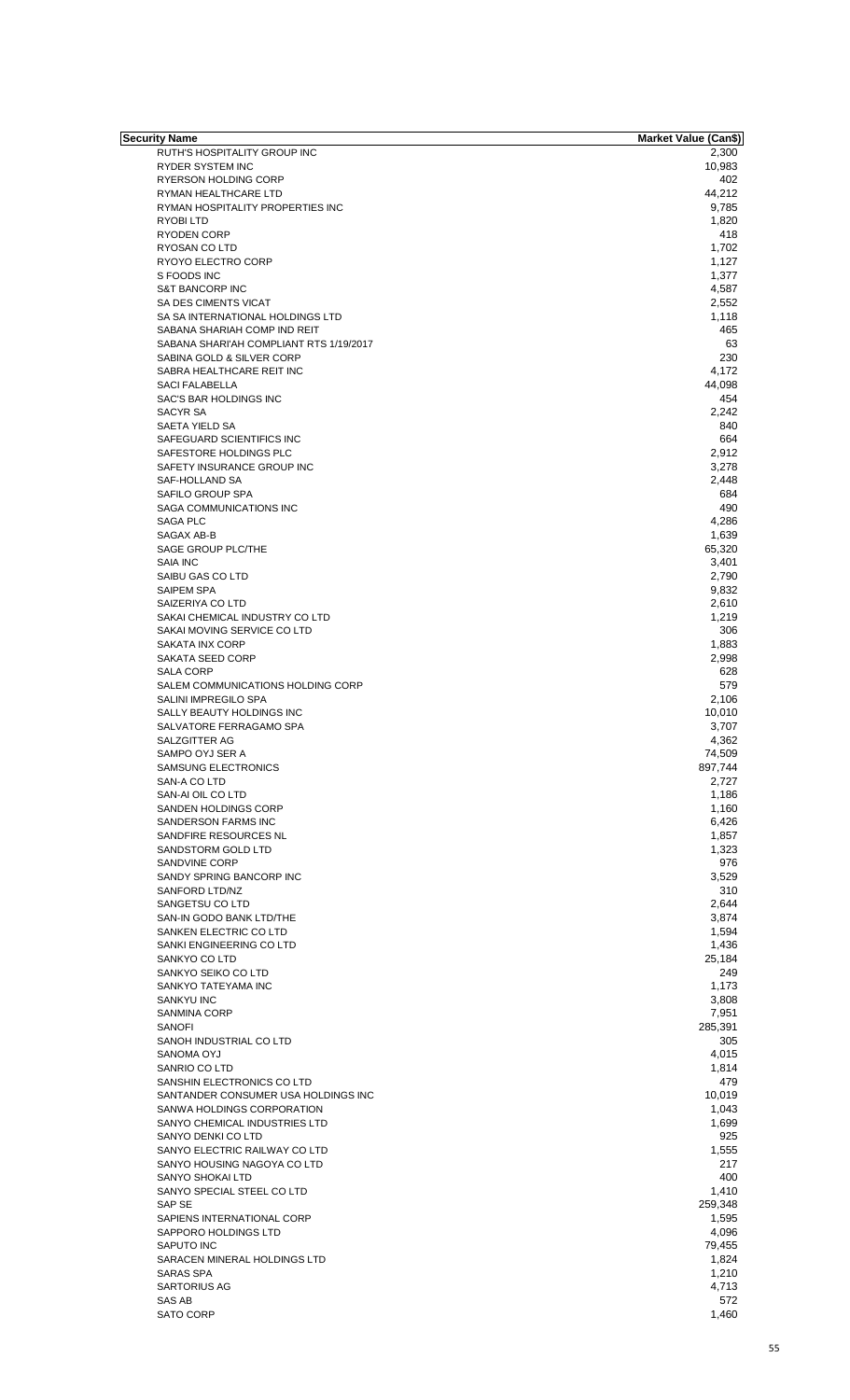| <b>Security Name</b>                                   | <b>Market Value (Can\$)</b> |
|--------------------------------------------------------|-----------------------------|
| SATORIUS STEDIM BIOTECH                                | 1,148                       |
| <b>SATS LTD</b>                                        | 12,269                      |
| SAUL CENTERS INC                                       | 4,425                       |
| SAVENCIA SA                                            | 821                         |
| <b>SAVILLS PLC</b>                                     | 3,666<br>829                |
| SAWADA HOLDINGS CO LTD<br>SBERBANK OF RUSSIA           | 467,982                     |
| <b>SBM OFFSHORE NV</b>                                 | 10,218                      |
| <b>SBS HOLDINGS INC</b>                                | 462                         |
| <b>SBS TRANSIT LTD</b>                                 | 486                         |
| <b>SCANDI STANDARD AB</b>                              | 897                         |
| <b>SCANSOURCE INC</b>                                  | 3,510                       |
| SCHAFFNER HOLDING AG                                   | 349                         |
| SCHALTBAU HOLDING AG                                   | 521                         |
| SCHINDLER HOLDING AG                                   | 72,770                      |
| SCHMOLZ + BICKENBACH AG                                | 1,103                       |
| SCHNITZER STEEL INDUSTRIES INC                         | 2,429                       |
| SCHOELLER-BLECKMANN OILFIELD EQUIPMENT AG              | 3,183                       |
| <b>SCHOLASTIC CORP</b>                                 | 5,712                       |
| <b>SCHOUW &amp; CO</b>                                 | 2,920                       |
| SCHRODER ISF FRONTIER MARKETS EQUITY                   | 139,305                     |
| SCHRODER ISF GLOBAL EMERGING MARKETS SMALLER COMPANIES | 134,660                     |
| SCHRODER REAL ESTATE INVESTMENT                        | 961                         |
| SCHWEITER TECHNOLOGIES AG                              | 4,161                       |
| SCHWEITZER-MAUDUIT INTERNATIONAL INC                   | 4,386                       |
| SCICLONE PHARMACEUTICALS INC                           | 2,077                       |
| SCIENCE APPLICATIONS INTERNATIONAL CORP                | 12,760                      |
| <b>SCORPIO TANKERS INC</b>                             | 2,564                       |
| SCOTTS MIRACLE-GRO CO/THE                              | 16,145                      |
| <b>SDL PLC</b>                                         | 2,054                       |
| SEA HOLDINGS LTD/HONG KONG                             | 2,068                       |
| SEABOARD CORP                                          | 16,146                      |
| SEABRIDGE GOLD INC                                     | 1,502                       |
| SEACHANGE INTERNATIONAL INC                            | 195                         |
| SEACOAST BANKING CORP OF FLORIDA                       | 2,124                       |
| <b>SEACOR HOLDINGS INC</b>                             | 4,210                       |
| <b>SEADRILL LTD</b>                                    | 2,238                       |
| SEARS CANADA INC                                       | 256                         |
| SEARS HOMETOWN AND OUTLET                              | 437                         |
| SEASPINE HOLDINGS INC                                  | 261                         |
| <b>SEATTLE GENETICS INC</b>                            | 1,113                       |
| SEAWORLD ENTERTAINMENT INC                             | 2,125                       |
| SEB SA                                                 | 5,739                       |
| SECOM JOSHINETSU CO LTD                                | 291                         |
| SECURE ENERGY SERVICES INC                             | 4,378                       |
| <b>SEEK LTD</b>                                        | 43,905                      |
| SEGA SAMMY HOLDINGS INC                                | 16,378                      |
| <b>SEGRO PLC</b>                                       | 10,925                      |
| <b>SEIKA CORP</b>                                      | 290<br>729                  |
| SEIKITOKYU KOGYO CO LTD<br>SEIKO HOLDINGS CORP         | 1,998                       |
| <b>SEINO HOLDINGS CORP</b>                             | 1,215                       |
| SEIREN CO LTD                                          | 2,035                       |
| SEKISUI HOUSE REIT INC                                 | 3,152                       |
| SEKISUI HOUSE SI RESIDENTIAL INVESTMENT CORP           | 3,626                       |
| <b>SEKISUI JUSHI CORP</b>                              | 1,152                       |
| SEKISUI PLASTICS CO LTD                                | 116                         |
| SELECT COMFORT CORP                                    | 2,410                       |
| <b>SELECT HARVESTS LTD</b>                             | 1,133                       |
| SELECT INCOME REIT                                     | 6,343                       |
| SELECT MEDICAL HOLDINGS CORP                           | 5,397                       |
| SELECTIVE INSURANCE GROUP INC                          | 7,493                       |
| SEMAPA-SOCIEDADE DE INVESTIMENTO E GESTAO              | 1,823                       |
| SEMBCORP INDUSTRIES LTD                                | 4,156                       |
| SEMBCORP MARINE LTD                                    | 2,712                       |
| SEMGROUP CORP - CLASS A                                | 5,931                       |
| SEMPERIT AG HOLDING                                    | 919                         |
| <b>SEMTECH CORP</b>                                    | 7,872                       |
| SENECA FOODS CORP                                      | 1,197                       |
| <b>SENEX ENERGY LTD</b>                                | 576                         |
| SENIOR HOUSING PROPERTIES TRUST                        | 13,389                      |
| <b>SENIOR PLC</b>                                      | 3,633                       |
| SENKO CO LTD                                           | 2,350                       |
| SENSHU ELECTRIC CO LTD                                 | 216                         |
| SENSHU IKEDA HOLDINGS INC                              | 3,380                       |
| SENSHUKAI CO LTD                                       | 462                         |
| SENSIENT TECHNOLOGIES CORP                             | 9,316                       |
| SENSYS GATSO GROUP AB                                  | 188                         |
| SEPTENI HOLDINGS CO LTD                                | 1,136                       |
| <b>SEPURA LTD</b>                                      | 108                         |
|                                                        | 124                         |
| <b>SEQUANA</b>                                         |                             |
| <b>SERCO GROUP PLC</b><br>SERITAGE GROWTH PROPERTIES   | 3,446<br>2,142              |
|                                                        | 247                         |
| SERVELEC GROUP PLC                                     |                             |
| SERVICE CORP INTERNATIONAL/US                          | 11,528                      |
| SERVICEMASTER GLOBAL HOLDING                           | 9,493                       |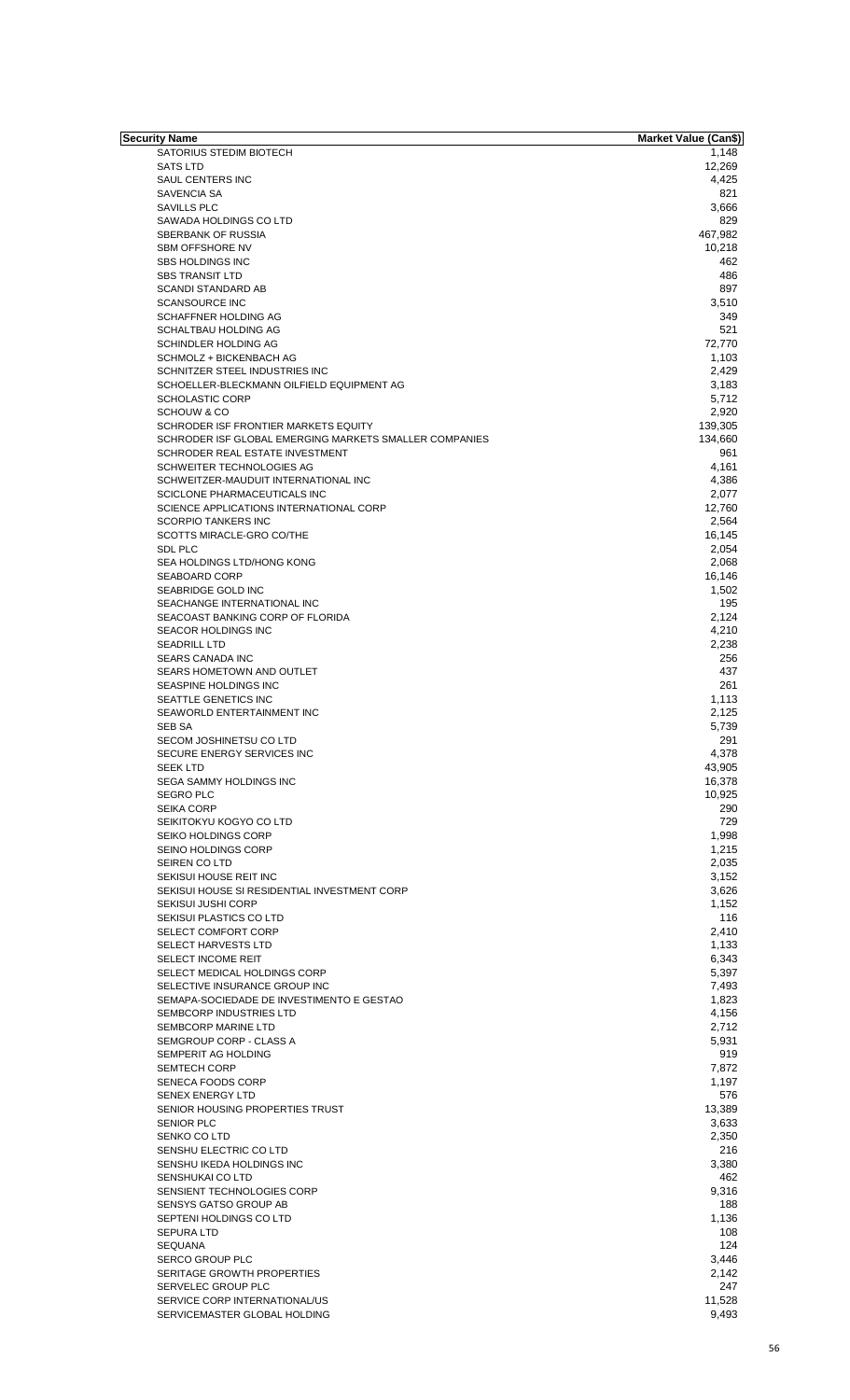| Security Name                               | <b>Market Value (Can\$)</b> |
|---------------------------------------------|-----------------------------|
| SERVICESOURCE INTERNATIONAL                 | 1,403                       |
| SERVISFIRST BANCSHARES INC                  | 6,039                       |
| <b>SES SA</b>                               | 41,064                      |
| SEVEN & I HOLDINGS CO LTD                   | 67,411                      |
| SEVEN GROUP HOLDINGS LTD                    | 2,040                       |
| SEVEN WEST MEDIA LTD                        | 2,141                       |
| <b>SEVERFIELD PLC</b>                       | 502                         |
| <b>SFS GROUP AG</b>                         | 3,059                       |
| <b>SG FLEET GROUP LTD</b>                   | 520                         |
| <b>SGS SA</b>                               | 374                         |
| SHAFTESBURY PLC                             | 8,309                       |
| <b>SHANKS GROUP PLC</b>                     | 2,055                       |
| SHAW COMMUNICATIONS INC                     | 97,463                      |
| <b>SHAWCOR LTD</b>                          | 5,258                       |
| SHENANDOAH TELECOMMUNICATIONS CO            | 3,361                       |
| SHENG SIONG GROUP LTD                       | 758                         |
| SHENZHOU INTERNATIONAL GROUP HOLDINGS       | 48,382                      |
| SHERRITT INTERNATIONAL CORP                 | 900                         |
| SHEWAN HONGYUAN HK LTD                      | 1,078                       |
| SHIBUSAWA WAREHOUSE CO LTD/THE              | 790                         |
| SHIBUYA KOGYO CO LTD                        | 1,111                       |
| SHIGA BANK LTD/THE                          | 3,069                       |
| SHIKOKU BANK LTD/THE                        | 1,379                       |
| SHIKOKU CHEMICALS CORP                      | 904                         |
|                                             |                             |
| SHIKUN & BINUI LTD                          | 1,155                       |
| SHILOH INDUSTRIES INC                       | 225                         |
| SHIMA SEIKI MANUFACTURING LTD               | 2,804                       |
| SHIMACHU CO LTD                             | 4,066                       |
| SHIMIZU BANK LTD/THE                        | 624                         |
| <b>SHIMIZU CORP</b>                         | 34,215                      |
| SHINDENGEN ELECTRIC MANUFACTURING CO LTD    | 862                         |
| SHINE CORPORATE LTD                         | 192                         |
| SHIN-ETSU POLYMER CO LTD                    | 1,321                       |
| SHINKO ELECTRIC INDUSTRIES CO LTD           | 1,096                       |
| SHINKO PLANTECH CO LTD                      | 1,181                       |
| SHINKO SHOJI CO LTD                         | 247                         |
| SHINMAYWA INDUSTRIES LTD                    | 2,682                       |
| <b>SHINNIHON CORP</b>                       | 614                         |
| SHINOKEN GROUP CO LTD                       | 589                         |
| <b>SHINSEI BANK LTD</b>                     | 53,804                      |
| SHINWA CO LTD/NAGOYA                        | 643                         |
| SHIONOGI & CO LTD                           | 119,309                     |
| SHIP FINANCE INTERNATIONAL LTD              | 3,857                       |
| SHIP HEALTHCARE HOLDINGS INC                | 3,321                       |
|                                             |                             |
| SHIRE PLC                                   | 194,766                     |
| SHIZUOKA GAS CO LTD                         | 1,334                       |
| SHOCHIKU CO LTD                             | 2,210                       |
| SHOE CARNIVAL INC                           | 1,548                       |
| SHOEI CO LTD/TAITO-KU                       | 415                         |
| SHOFU INC                                   | 536                         |
| SHOPPING CENTRES AUSTRALASIA PROPERTY GROUP | 3,999                       |
| SHORE BANCSHARES, INC.                      | 861                         |
| SHORETEL INC                                | 1,003                       |
| SHOUGANG CONCORD GRAND GROUP                | 164                         |
| <b>SHOWA CORP</b>                           | 1,176                       |
| SHOWA DENKO KK                              | 4,887                       |
| SHOWA SANGYO CO LTD                         | 1,022                       |
| SHUFERSAL LTD                               | 878                         |
| SHUN HO PROPERTY INVESTMENTS L              | 49                          |
| SHUN TAK HOLDINGS LTD                       | 915                         |
| SHUTTERFLY INC                              |                             |
|                                             | 5,039                       |
| SHUTTERSTOCK INC                            | 4,199                       |
| <b>SHW AG</b>                               | 728                         |
| SI FINACIAL CORP                            | 261                         |
| SIA ENGINEERING CO LTD                      | 1,528                       |
| SIEGFRIED HOLDING AG                        | 1,812                       |
| SIENNA SENIOR LIVING INC                    | 900                         |
| SIERRA BANCORP                              | 1,473                       |
| SIERRA WIRELESS INC                         | 1,863                       |
| <b>SIFCO INDUSTRIES INC</b>                 | 69                          |
| SIG PLC                                     | 2,339                       |
| SIGMA DESIGNS INC                           | 755                         |
| SIGMA PHARMACEUTICALS LTD                   | 3,387                       |
| SIIC ENVIRONMENT HOLDINGS LTD               | 835                         |
| SIIX CORP                                   | 1,902                       |
|                                             |                             |
| SIKA AG                                     | 26,437                      |
| SILEX SYSTEMS LTD                           | 22                          |
| SILGAN HOLDINGS INC                         | 7,978                       |
| SILICON LABORATORIES INC                    | 9,863                       |
| SILTRONIC AG                                | 519                         |
| SILVER BAY REALTY TRUST CORP                | 1,814                       |
| SILVER SPRING NETWORKS INC                  | 1,306                       |
| SILVER STANDARD RESOURCES INC               | 3,790                       |
| SIMCORP A/S                                 | 5,581                       |
| SIMMONS FIRST NATIONAL CORP                 | 7,128                       |
| SIMPSON MANUFACTURING CO INC                | 5,355                       |
|                                             |                             |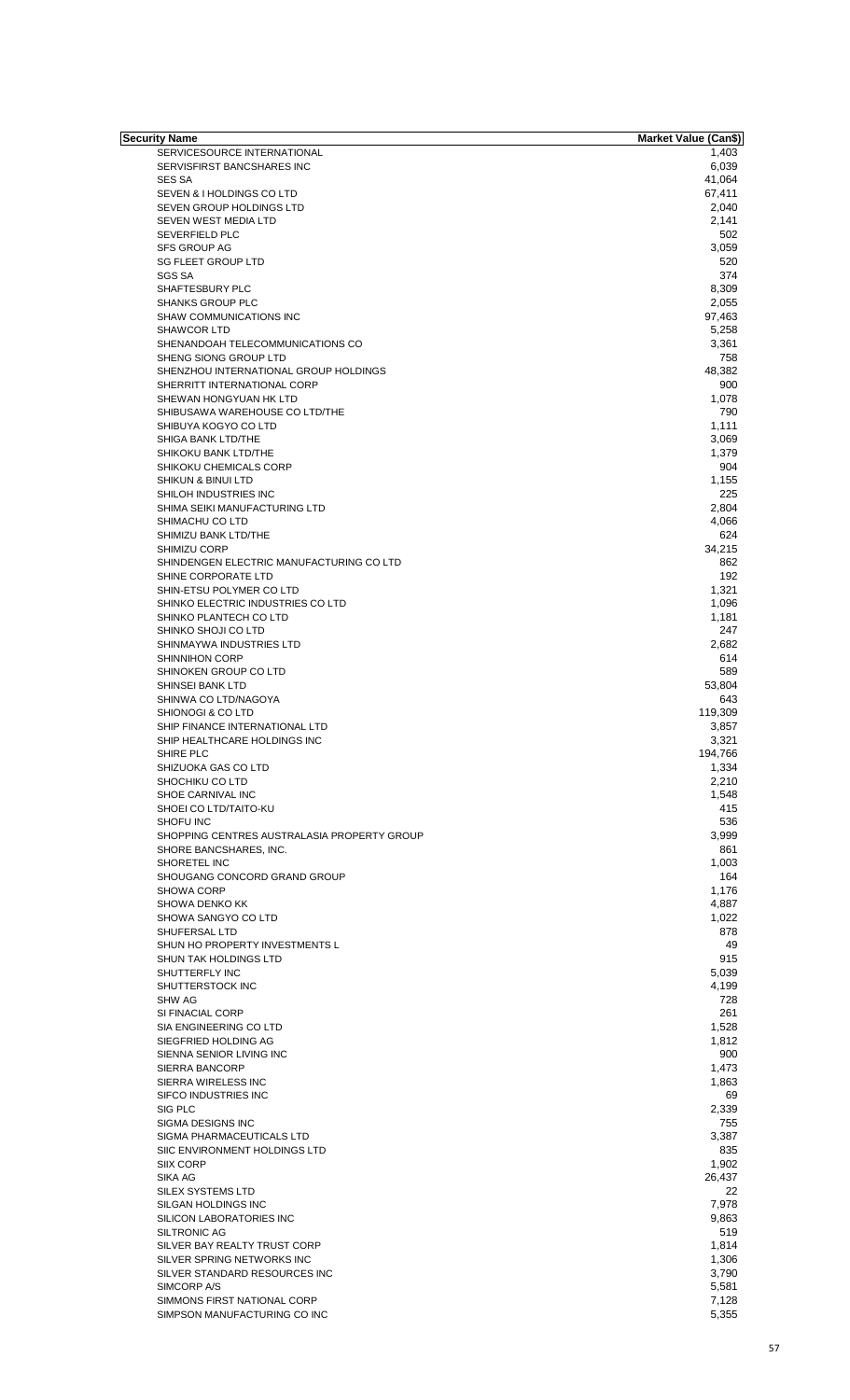| Security Name                                                | <b>Market Value (Can\$)</b> |
|--------------------------------------------------------------|-----------------------------|
| SIMS METAL MANAGEMENT LTD                                    | 5,279                       |
| SINANEN HOLDINGS CO LTD                                      | 363                         |
| SINARMAS LAND LTD                                            | 1,222                       |
| SINCLAIR BROADCAST GROUP INC                                 | 5,763                       |
| SINFONIA TECHNOLOGY CO LTD                                   | 1,193                       |
| SINGAMAS CONTAINER HOLDINGS LTD                              | 595                         |
| SINGAPORE POST LTD                                           | 3,398                       |
| SINGAPORE PRESS HOLDINGS LTD                                 | 24,828                      |
| SINGAPORE TECHNOLOGIES ENGINEE                               | 18,215                      |
| <b>SINKO INDUSTRIES LTD</b>                                  | 874                         |
| SINO GRANDNESS FOOD INDUSTRY GROUP LTD                       | 186                         |
| SINO LAND CO                                                 | 16,884                      |
| <b>SINTOKOGIO LTD</b>                                        | 1,097                       |
| SIOEN INDUSTRIES NV                                          | 214                         |
| SIPEF SA                                                     | 850                         |
| SIRTEX MEDICAL LTD                                           | 1,876                       |
| SITOY GROUP HOLDINGS LTD                                     | 363                         |
| SIX FLAGS ENTERTAINMENT CORP                                 | 14,826                      |
| SIXT SE                                                      | 5,033                       |
| <b>SJW CORP</b>                                              | 3,671                       |
| <b>SK HYNIX</b>                                              | 159,548                     |
| <b>SK TELECOM</b>                                            | 82,938                      |
| SKECHERS U.S.A. INC                                          | 8,364                       |
| <b>SKELLERUP HOLDINGS LTD</b>                                | 385                         |
| <b>SKISTAR AB</b>                                            | 981                         |
| SKY CITY ENTERTAINMENT GROUP LTD                             | 6,246                       |
| SKY NETWORK TELEVISION LTD                                   | 3,652                       |
| SKY PERFECT JSAT HOLDINGS INC                                | 1,434                       |
| SKYWAY SECURITIES GROUP LTD                                  | 586                         |
| <b>SKYWEST INC</b>                                           | 5,387                       |
|                                                              | 154                         |
| <b>SLATER &amp; GORDON LTD</b>                               |                             |
| SLIGRO FOOD GROUP NV                                         | 2,475                       |
| <b>SLM CORP</b>                                              | 16,332                      |
| SM ENERGY CO                                                 | 10,033                      |
| SMA SOLAR TECHNOLOGY AG                                      | 1,064                       |
| SMART & FINAL STORES INC                                     | 515                         |
| SMARTONE TELECOMMUNICATIONS HOLDING LTD                      | 1,839                       |
| SMITH & WESSON HOLDING CORP                                  | 3,011                       |
| <b>SMK CORP</b>                                              | 708                         |
| SMS CO LTD                                                   | 1,616                       |
| SMS MANAGEMENT & TECHNOLOGY LTD                              | 218                         |
| SMURFIT KAPPA GROUP PLC                                      | 10,617                      |
| SNYDERS-LANCE INC                                            | 10,250                      |
| SOC MAR TUNNEL PRADO CAR                                     | 232                         |
| SOCAM DEVELOPMENT LTD                                        | 379                         |
| SOCIETA CATTOLICA DI ASSICURAZIONI SCRL                      | 3,217                       |
| SOCIETA INIZIATIVE AUTOSTRADALI E SERVIZI SPA                | 1,906                       |
| SOCIETE DES BAINS DE MER ET DU CERCLE DES ETRANGERS A MONACO | 219                         |
| SOCIETE GENERALE SA CL A                                     | 170,588                     |
| SOCIETE TELEVISION FRANCAISE 1                               | 2,431                       |
| SOCO INTERNATIONAL PLC                                       | 1,107                       |
| SODICK COLTD                                                 | 795                         |
| SOFTBANK GROUP CORP                                          | 115,966                     |
| SOFTWARE AG                                                  | 4,800                       |
| SOGEFI SPA                                                   | 513                         |
| SOGO MEDICAL CO LTD                                          | 1,218                       |
| SOILBUILD BUSINESS SPACE REIT                                | 276                         |
| <b>SOL SPA</b>                                               | 1,186                       |
| SOLAR A/S                                                    | 1,200                       |
| SOLIUM CAPITAL INC                                           | 898                         |
| SOLOCAL GROUP                                                | 311                         |
| SOMFY SA                                                     | 1,328                       |
| SONAE                                                        | 2,513                       |
| SONIC AUTOMOTIVE INC                                         | 2,830                       |
| SONIC CORP                                                   | 4,267                       |
| SONOCO PRODUCTS CO                                           | 14,165                      |
| SONOVA HOLDING AG                                            | 67,324                      |
| SONUS NETWORKS INC                                           | 1,241                       |
| SONY CORP                                                    | 149,913                     |
| SONY FINANCIAL HOLDINGS INC                                  | 40,919                      |
| SOPRA GROUP SA                                               | 3,795                       |
| SOTHEBY'S                                                    | 8,509                       |
| SOUNDWILL HOLDINGS LTD                                       | 484                         |
| SOUTH JERSEY INDUSTRIES INC                                  | 7,077                       |
| SOUTH STATE CORP                                             | 6,793                       |
| SOUTH32 LTD                                                  | 109,999                     |
| SOUTHERN CO/THE                                              | 192,476                     |
|                                                              |                             |
| SOUTHERN CROSS MEDIA GROUP LTD                               | 1,999                       |
| SOUTHERN NATL BANCORP OF VA                                  | 543                         |
| SOUTHSIDE BANCSHARES INC                                     | 3,209                       |
| SOUTHWEST BANCORP INC/STILLWATER OK                          | 1,905                       |
| SOUTHWEST GAS CORP                                           | 10,465                      |
| SOUTHWESTERN ENERGY CO                                       | 10,865                      |
| SP PLUS CORP                                                 | 1,880                       |
| SPAR NORD BANK A/S                                           | 2,856                       |
| SPAREBANK 1 SMN                                              | 739                         |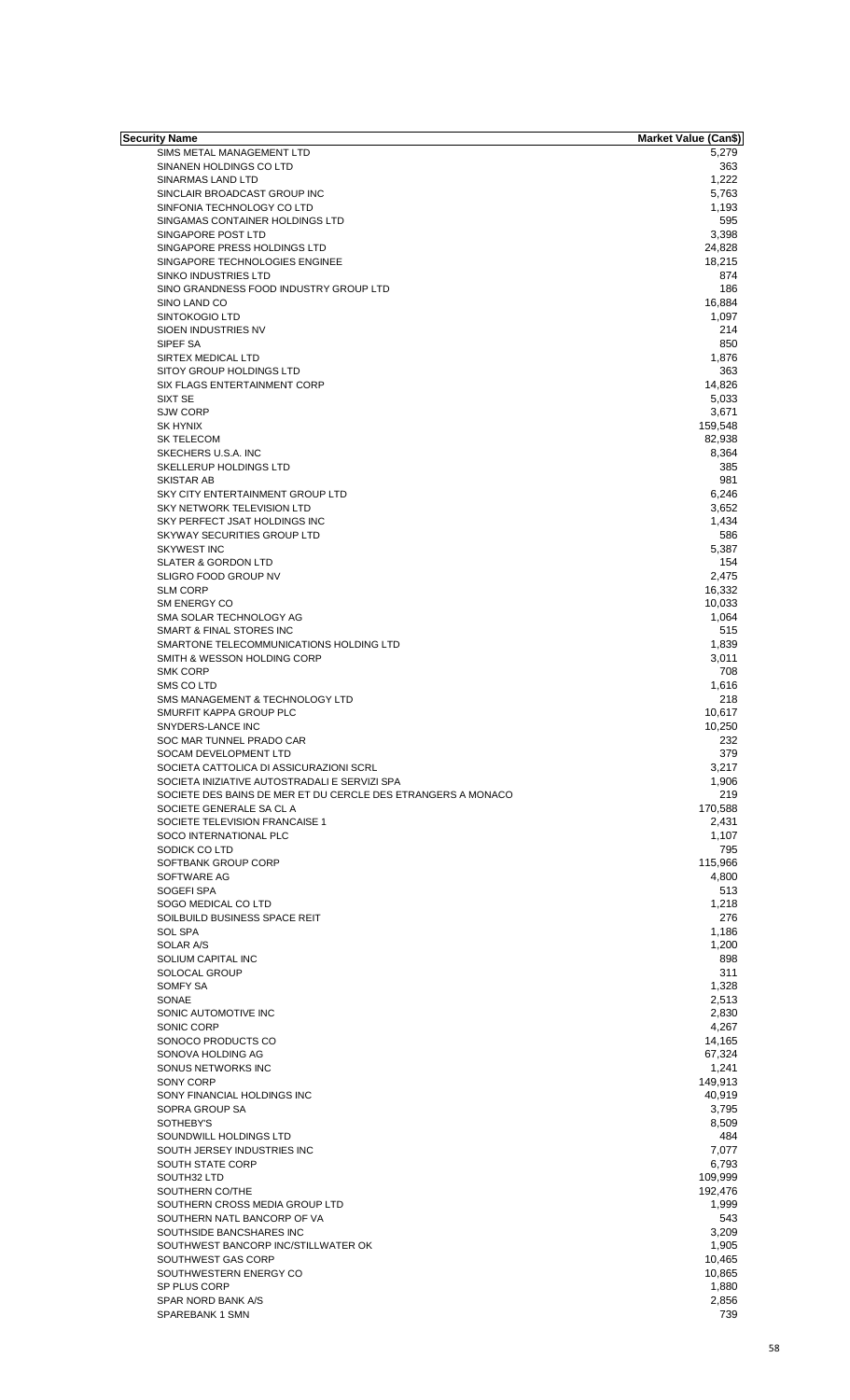| Security Name                            | <b>Market Value (Can\$)</b> |
|------------------------------------------|-----------------------------|
| SPAREBANK 1 SR BANK ASA                  | 2,223                       |
| SPARK INFRASTRUCTURE GROUP               | 6,930                       |
| SPARK NEW ZEALAND LTD                    | 118,569                     |
| SPARK NEW ZEALAND LTD (NZ)               | 32,581                      |
| SPARKASSEN IMMOBILIEN AG                 | 1,476                       |
| <b>SPARTAN ENERGY CORP</b>               | 1,618                       |
|                                          |                             |
| SPARTAN MOTORS INC                       | 493                         |
| SPARTANNASH CO                           | 4,681                       |
| <b>SPARTON CORP</b>                      | 709                         |
| SPARX GROUP CO LTD                       | 701                         |
| <b>SPECTRIS PLC</b>                      | 11,695                      |
| SPECTRUM PHARMACEUTICALS INC             | 779                         |
| SPEEDWAY MOTORSPORTS INC                 | 2,812                       |
| SPEEDY HIRE PLC                          | 1,047                       |
|                                          |                             |
| SPH REIT                                 | 873                         |
| SPIE SA                                  | 1,364                       |
| SPIRAX-SARCO ENGINEERING PLC             | 12,537                      |
| SPIRE HEALTHCARE GROUP PLC               | 784                         |
| <b>SPIRE INC</b>                         | 8,390                       |
| SPIRENT COMMUNICATIONS PLC               | 2,354                       |
| SPIRIT AIRLINES INC                      | 9,679                       |
|                                          |                             |
| SPIRIT REALTY CAPITAL INC                | 212                         |
| SPOK HOLDINGS INC                        | 1,878                       |
| SPONDA OYJ                               | 2,083                       |
| SPORTS DIRECT INTERNATIONAL PLC          | 990                         |
| SPORTSMAN'S WAREHOUSE HOLDINGS INC       | 1,280                       |
| SPOTLESS GROUP HOLDINGS LTD              | 2,225                       |
| SPROTT INC                               | 733                         |
| SPROTT RESOURCE CORP                     | 159                         |
|                                          |                             |
| SPROUTS FARMERS MARKETS INC              | 7,396                       |
| <b>SPX CORP</b>                          | 2,832                       |
| <b>SPX FLOW INC</b>                      | 3,828                       |
| SQUARE ENIX HOLDINGS CO LTD              | 45,058                      |
| <b>SRA HOLDINGS</b>                      | 1,021                       |
| <b>SRG TAKAMIYA CO LTD</b>               | 106                         |
|                                          | 206                         |
| <b>SRI SPORTS LTD</b>                    |                             |
| <b>SSAB AB</b>                           | 10,795                      |
| <b>SSP GROUP PLC</b>                     | 6,692                       |
| <b>ST BARBARA LTD</b>                    | 2,445                       |
| ST GALLER KANTONALBANK AG                | 2,414                       |
| ST GOBAIN CIE DE                         | 113,211                     |
| <b>ST IVES PLC</b>                       | 485                         |
|                                          |                             |
| ST JAMES PLACE PLC                       | 54,106                      |
| ST JOE CO/THE                            | 3,717                       |
| ST MARC HOLDINGS CO LTD                  | 1,210                       |
| ST MODWEN PROPERTIES PLC                 | 2,429                       |
| <b>STABILUS SA</b>                       | 3,506                       |
| STADA ARZNEIMITTEL AG                    | 7,386                       |
| STAG INDUSTRIAL INC                      | 5,862                       |
|                                          |                             |
| <b>STAGE STORES INC</b>                  | 576                         |
| STAGECOACH GROUP PLC                     | 3,175                       |
| <b>STALLERGENES GREER</b>                | 95                          |
| STAMFORD LAND CORP LTD                   | 552                         |
| STAMPS.COM INC                           | 5,259                       |
| STANDARD LIFE PLC                        | 55,617                      |
| STANDARD MOTOR PRODUCTS INC              |                             |
|                                          | 3,893                       |
| STANDEX INTERNATIONAL CORP               | 3,604                       |
| STANTEC INC                              | 6,613                       |
| STARHILL GLOBAL REIT                     | 2,371                       |
| <b>STARHUB LTD</b>                       | 151,966                     |
| <b>STARTEK INC</b>                       | 266                         |
|                                          |                             |
| STARTS CORP INC                          | 1,401                       |
| STARTS PROCEEDS INVESTMENT CORP          | 558                         |
| STARZEN CO LTD                           | 685                         |
| STATE AUTO FINANCIAL CORP                | 3,577                       |
| STATE BANK FINANCIAL CORP                | 2,944                       |
| STATE NATIONAL COS INC                   | 841                         |
|                                          |                             |
| <b>STATOIL ASA</b>                       | 96,001                      |
| STE INDUSTRIELLE D'AVIATION LATECOERE SA | 547                         |
| STEADFAST GROUP LTD                      | 3,251                       |
| STEEL & TUBE HOLDINGS LTD                | 262                         |
| <b>STEELCASE INC</b>                     | 4,866                       |
| STEF-TFE                                 | 555                         |
| <b>STEIN MART INC</b>                    | 692                         |
|                                          |                             |
| STELLA CHEMIFA CORP                      | 885                         |
| STELLA INTERNATIONAL HOLDINGS LTD        | 2,725                       |
| STELLA-JONES INC                         | 2,911                       |
| STELUX HOLDINGS INTERNATIONAL LTD        | 54                          |
| <b>STEPAN CO</b>                         | 6,052                       |
|                                          |                             |
| <b>STERLING BANCORP</b>                  | 10,800                      |
| STERLING CONSTRUCTION CO INC             | 215                         |
| STEVEN MADDEN LTD                        | 6,973                       |
| STEWART INFORMATION SERVICES CORP        | 2,524                       |
| STHREE PLC                               | 1,124                       |
|                                          | 10,912                      |
| STIFEL FINANCIAL CORP                    |                             |
| STILLWATER MINING CO                     | 6,120                       |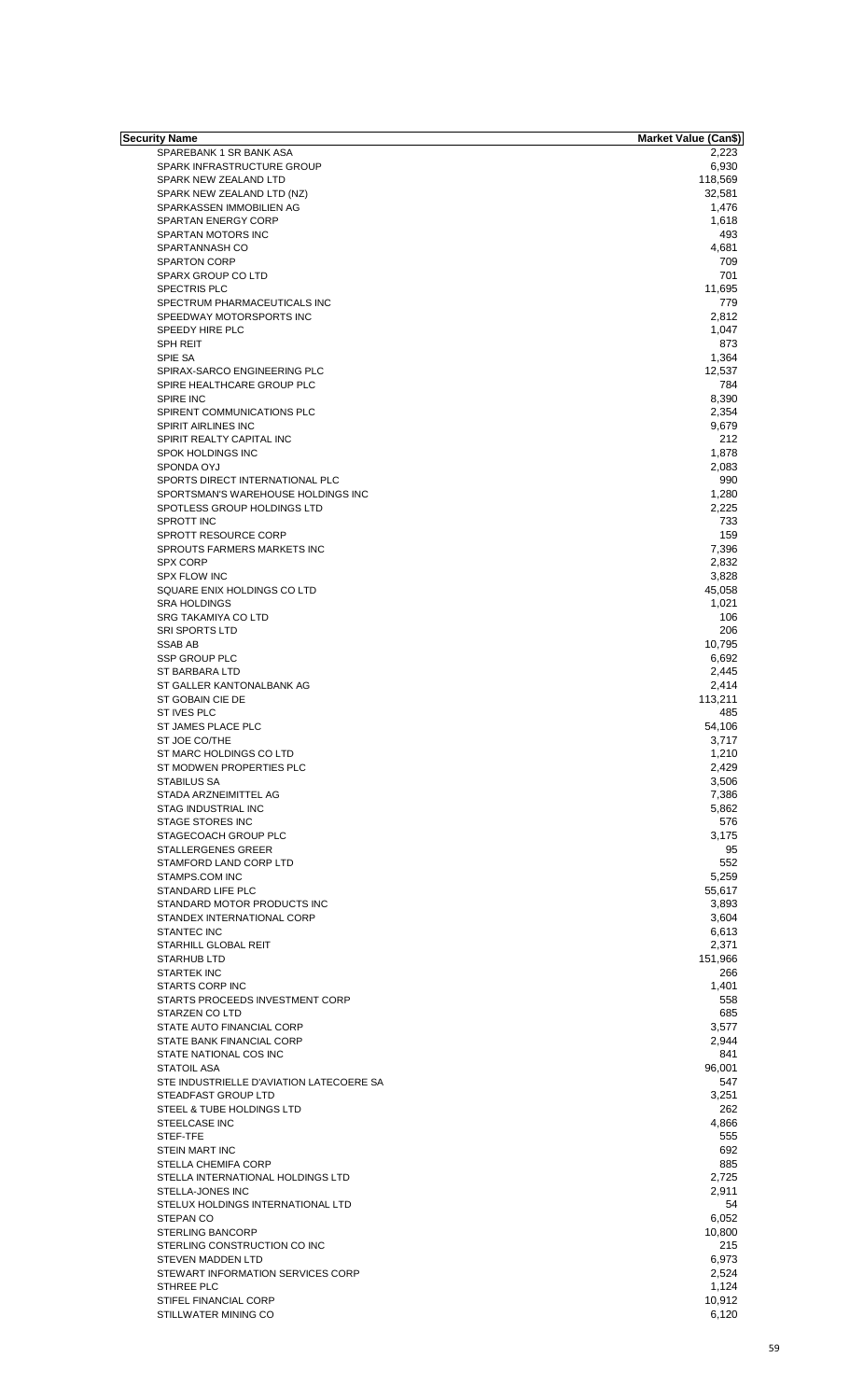| Security Name                         | Market Value (Can\$) |
|---------------------------------------|----------------------|
| STO SE & CO KGAA                      | 1,089                |
| STOBART GROUP LTD                     | 1,051                |
| <b>STOCK SPIRITS GROUP PLC</b>        | 42                   |
| STOCK YARDS BANKCORP INC              | 3,467                |
| <b>STOCKLAND</b>                      | 90,275               |
| STOCKMANN OYJ ABP                     | 1,434                |
| STOLT-NIELSEN LTD                     | 1,258                |
| STONEGATE BANK                        | 80                   |
| STONERIDGE INC                        | 1,252                |
| STORE CAPITAL CORPORATION             | 10,526               |
| STOREBRAND ASA                        | 1,740                |
| STORNOWAY DIAMOND CORP                | 968                  |
| STRABAG SE                            | 1,739                |
| <b>STRATASYS LTD</b>                  | 1,263                |
| STRATEC BIOMEDICAL AG                 | 264                  |
| STRATTEC SECURITY CORP                | 669                  |
| <b>STRAUSS GROUP LTD</b>              | 1,968                |
| STRAYER EDUCATION INC                 | 2,879                |
| STREET CAPITAL GROUP INC              | 265                  |
| STRIDE STAPLED GROUP                  | 1,183                |
| STROEER SE & CO KGAA                  | 3,659                |
| STUART OLSON INC                      | 202                  |
| STUDENT TRANSPORTATION INC            | 1,802                |
| STUDIO ALICE CO LTD                   | 799                  |
| STURM RUGER & CO INC                  | 3,219                |
| SUCAMPO PHARMACEUTICALS INC           | 2,256                |
| SUEDZUCKER AG                         | 6,726                |
| SUESS MICROTEC AG                     | 459                  |
| <b>SUFFOLK BANCORP</b>                | 2,375                |
| SULZER AG                             | 4,907                |
| <b>SUMIDA CORP</b>                    | 660                  |
| SUMITOMO BAKELITE CO LTD              |                      |
|                                       | 1,858                |
| SUMITOMO CHEMICAL CO LTD              | 54,670               |
| <b>SUMITOMO CORP</b>                  | 15,114               |
| SUMITOMO DENSETSU CO LTD              | 837                  |
| SUMITOMO HEAVY INDUSTRIES LTD         | 61,013               |
| SUMITOMO MITSUI CONSTRUCTION CO LTD   | 1,780                |
| SUMITOMO OSAKA CEMENT CO LTD          | 4,506                |
| SUMITOMO REAL ESTATE SALES CO LTD     | 1,314                |
| SUMITOMO RIKO COMPANY LTD             | 1,139                |
| SUMITOMO SEIKA CHEMICALS CO LTD       | 1,301                |
| SUMITOMO WAREHOUSE CO LTD/THE         | 2,453                |
| SUMMERSET GROUP HOLDINGS              | 1,189                |
| SUMMIT HOTEL PROPERTIES INC           | 3,707                |
| SUN BANCORP INC                       | 1,835                |
| SUN COMMUNITIES INC                   | 13,711               |
| <b>SUN CORPORATION</b>                | 343                  |
| SUN FRONTIER FUDOUSAN CO LTD          | 790                  |
| SUN HUNG KAI & CO LTD                 | 1,763                |
| SUN HUNG KAI PROPERTIES LTD           | 23,141               |
| <b>SUN HYDRAULICS CORP</b>            | 3,364                |
| SUNCOKE ENERGY INC                    | 2,387                |
| SUNDANCE ENERGY AUSTRALIA LTD         | 475                  |
| SUNLIGHT REAL ESTATE INVESTMENT TRUST | 2,638                |
| SUNNINGDALE TECH LTD                  | 407                  |
| SUNOPTA INC                           | 2,052                |
| SUNPOWER CORP                         | 2.871                |
| SUNRISE COMMUNICATIONS GROUP AG       | 5,508                |
| SUNSTONE HOTEL INVESTORS INC          | 10,670               |
| SUNTEC REAL ESTATE INVESTMENT TRUST   | 6,029                |
| SUPER GROUP LTD/SINGAPORE             | 1,173                |
| SUPER MICRO COMPUTER INC              | 3,614                |
| SUPER RETAIL GROUP LTD                | 3,512                |
| SUPERGROUP PLC                        | 2,671                |
| SUPERIOR ENERGY SERVICES INC          | 6,650                |
| SUPERIOR INDUSTRIES INTERNATIONAL INC | 1,989                |
| SUPERIOR PLUS CORP                    | 3,984                |
| SUPERIOR UNIFORM GROUP INC            | 875                  |
| SUPERNUS PHARMACEUTICALS INC          | 3,351                |
| SUPERVALU INC                         | 3,842                |
| SURGE ENERGY INC                      | 1,039                |
| SURGICAL CARE AFFILIATES INC          | 5,086                |
| <b>SURMODICS INC</b>                  | 1,389                |
| SURTECO SE                            | 863                  |
| <b>SURUGA BANK LTD</b>                | 41,979               |
|                                       |                      |
| SUZUKEN CO LTD/AICHI JAPAN            | 19,488               |
| <b>SUZUKI MOTOR CORP</b>              | 100,477              |
| SVENSKA CELLULOSA AB CL B             | 115,702              |
| SWCC SHOWA HOLDINGS CO LTD            | 657                  |
| SWECO AB                              | 4,832                |
| SWEDBANK AB A                         | 114,152              |
| SWEDISH MATCH AB                      | 14,440               |
| SWIBER HOLDINGS LTD                   | 89                   |
| SWIFT TRANSPORTATION CO               | 7,106                |
| SWIRE PACIFIC LTD                     | 100,544              |
| SWISS PRIME SITE AG                   | 156,862              |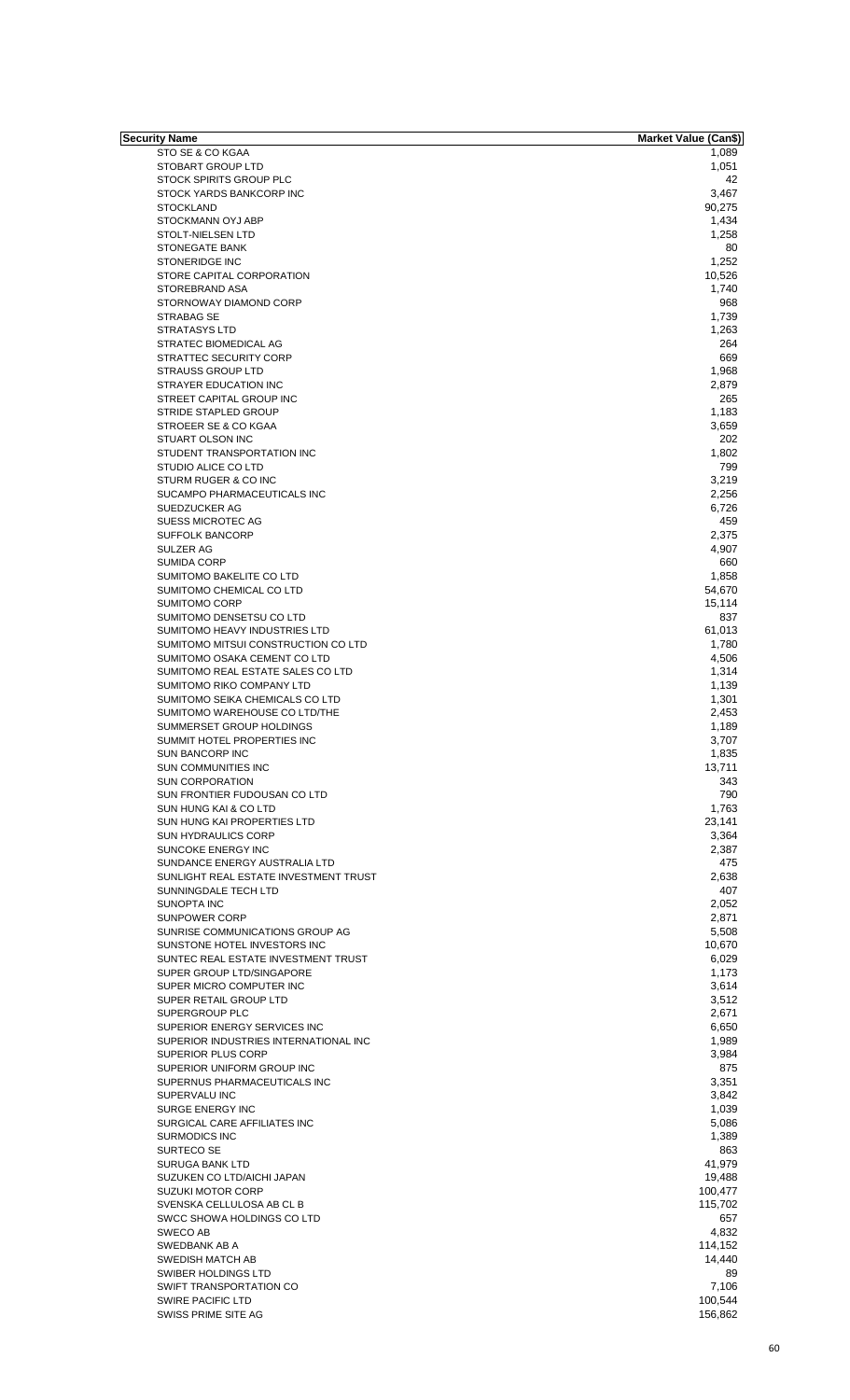| <b>Security Name</b>                   | <b>Market Value (Can\$)</b> |
|----------------------------------------|-----------------------------|
| <b>SWISSCOM AG</b>                     | 174,385                     |
| SWISSQUOTE GROUP HOLDING SA            | 449                         |
| <b>SWORD GROUP</b>                     | 512                         |
| SYDBANK A/S                            | 6,826                       |
| SYKES ENTERPRISES INC                  | 4,298                       |
| <b>SYMANTEC CORP</b>                   | 182,278                     |
| SYMRISE AG                             | 76,413                      |
| SYNALLOY CORP                          | 408                         |
| <b>SYNAPTICS INC</b>                   | 4,812                       |
| SYNCHRONOSS TECHNOLOGIES INC           | 4,970                       |
| <b>SYNERGIE SA</b>                     | 749                         |
| <b>SYNERGY RESOURCES CORP</b>          | 3,013                       |
| <b>SYNNEX CORP</b>                     | 15,227                      |
| SYNOVUS FINANCIAL CORP                 | 18,089                      |
| <b>SYNTEL INC</b>                      | 5,430                       |
| <b>SYRAH RESOURCES LTD</b>             | 1,314                       |
| <b>SYSCO CORP</b>                      | 359,718                     |
| SYSMEX CORPORATION                     | 55,050                      |
|                                        | 202                         |
| SYSTEMAIR AB                           |                             |
| <b>SYSTEMAX INC</b>                    | 1,035                       |
| SYSTENA CORP                           | 1,114                       |
| T HASEGAWA CO LTD                      | 883                         |
| T RAD CO LTD                           | 165                         |
| <b>T&amp;K TOKA CO LTD</b>             | 581                         |
| <b>TABCORP HOLDINGS LTD</b>            | 8,809                       |
| TABLEAU SOFTWARE INC                   | 5,583                       |
| TABUCHI ELECTRIC CO LTD                | 305                         |
| TACHIBANA ELETECH CO LTD               | 226                         |
| <b>TACHI-S CO LTD</b>                  | 1,558                       |
| <b>TADANO LTD</b>                      | 2,965                       |
| TAG IMMOBILIEN AG                      | 4,089                       |
| TAI CHEUNG HOLDINGS                    | 1,546                       |
| TAIHEI DENGYO KAISHA LTD               | 1,288                       |
| TAIHO KOGYO CO LTD                     | 696                         |
|                                        |                             |
| <b>TAIKISHA LTD</b>                    | 1,698                       |
| <b>TAIKO BANK LTD/THE</b>              | 373                         |
| TAILORED BRANDS INC                    | 1,177                       |
| <b>TAISEI CORP</b>                     | 30,663                      |
| <b>TAIWAN MOBILE</b>                   | 97,656                      |
| TAIWAN SEMICONDUCTOR MANUFACTURING     | 751,133                     |
| <b>TAIYO HOLDINGS CO LTD</b>           | 1,932                       |
| TAIYO YUDEN CO LTD                     | 4,450                       |
| TAKAMATSU CONSTRUCTION GROUP CO LTD    | 1,058                       |
| <b>TAKAOKA TOKO CO LTD</b>             | 1,107                       |
| <b>TAKARA HOLDINGS INC</b>             | 4,087                       |
| <b>TAKARA LEBEN CO LTD</b>             | 1,563                       |
| TAKARA STANDARD CO LTD                 | 2,172                       |
| TAKASAGO THERMAL ENGINEERING CO LTD    | 1,451                       |
| <b>TAKATA CORP</b>                     | 1,096                       |
| <b>TAKEEI CORP</b>                     | 464                         |
|                                        |                             |
| TAKE-TWO INTERACTIVE SOFTWARE INC      | 11,889                      |
| TAKEUCHI MANUFACTURING CO LTD          | 2,650                       |
| <b>TAKIRON CO LTD</b>                  | 294                         |
| <b>TAKKT AG</b>                        | 2,685                       |
| <b>TAKUMA CO LTD</b>                   | 1,984                       |
| TALKTALK TELECOM GROUP PLC             | 3,179                       |
| TAMBURI INVESTMENT PARTNERS SPA        | 1,150                       |
| <b>TAMEDIA AG</b>                      | 1,339                       |
| <b>TAMRON CO LTD</b>                   | 715                         |
| <b>TAMURA CORP</b>                     | 1,127                       |
| TAN CHONG INTERNATIONAL LTD            | 448                         |
| TANGER FACTORY OUTLET CENTERS          | 10,243                      |
| <b>TANGOE INC</b>                      | 297                         |
| <b>TANSEISHA CO LTD</b>                | 818                         |
|                                        |                             |
| <b>TARGET CORP</b>                     | 89,890                      |
| <b>TARKETT SA</b>                      | 1,010                       |
| TARO PHARMACEUTICALS INDUSTRIES LTD    | 1,745                       |
| <b>TARSUS GROUP PLC</b>                | 255                         |
| <b>TASAKI &amp; CO LTD</b>             | 715                         |
| <b>TASEKO MINES LTD</b>                | 436                         |
| TASER INTERNATIONAL INC                | 3,652                       |
| <b>TASSAL GROUP LTD</b>                | 1,546                       |
| TAT HONG HOLDINGS LTD                  | 245                         |
| <b>TATA MOTORS</b>                     | 83,085                      |
| TATE & LYLE PLC                        | 29,847                      |
| TATSUTA ELECTRIC WIRE AND CABLE CO LTD | 219                         |
| TAUBMAN CENTERS INC                    | 11,593                      |
| <b>TAYLOR MORRISON HOME CORP</b>       | 2,207                       |
| <b>TAYLOR WIMPEY PLC</b>               | 90,976                      |
|                                        |                             |
| TCF FINANCIAL CORP                     | 10,780                      |
| TDC A/S                                | 37,357                      |
| TEAM HEALTH HOLDINGS INC               | 9,781                       |
| <b>TEAM INC</b>                        | 3,647                       |
| <b>TECAN GROUP AG</b>                  | 3,388                       |
| <b>TECH DATA CORP</b>                  | 8,154                       |
| <b>TECHNICOLOR SA</b>                  | 4,482                       |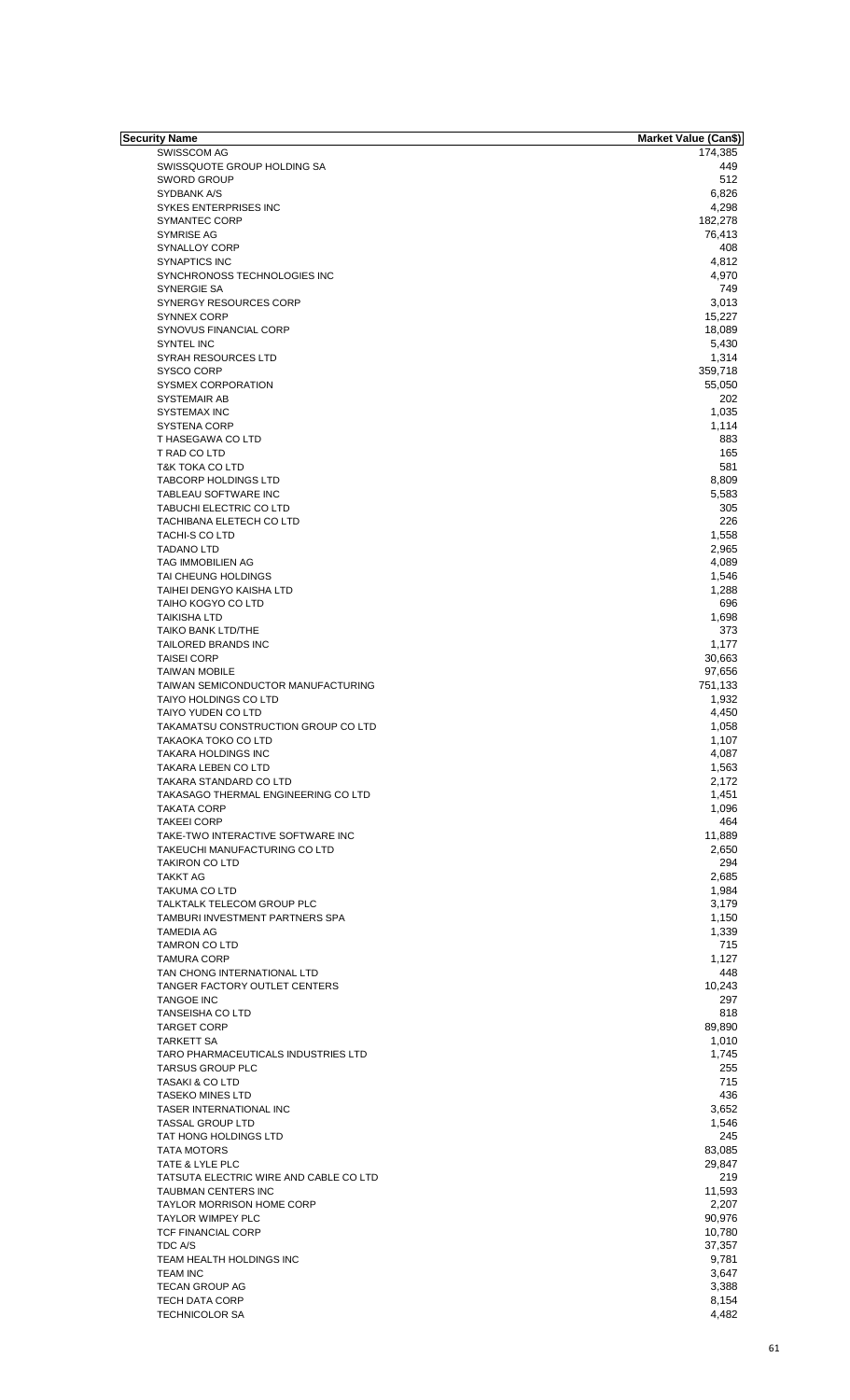| <b>Security Name</b>                  | <b>Market Value (Can\$)</b> |
|---------------------------------------|-----------------------------|
| TECHNO ASSOCIE CO LTD                 | 184                         |
| TECHNOLOGY ONE LTD                    | 2,072                       |
|                                       |                             |
| <b>TECHNOPOLIS PLC</b>                | 1,528                       |
| <b>TECHNOTRANS</b>                    | 288                         |
| <b>TECHTARGET</b>                     | 755                         |
| TECHTRONIC INDUSTRIES CO LTD          | 100,337                     |
|                                       |                             |
| TECNICAS REUNIDAS SA                  | 67,729                      |
| TED BAKER PLC                         | 1,902                       |
|                                       |                             |
| <b>TEEKAY CORP</b>                    | 1,680                       |
| <b>TEEKAY TANKERS LTD</b>             | 951                         |
| <b>TEGNA INC</b>                      | 12,537                      |
|                                       |                             |
| TEIKOKU ELECTRIC MANUFACTURING CO LTD | 404                         |
| TEIKOKU PISTON RING CO LTD            | 1,864                       |
| TEIKOKU SEN-I CO LTD                  | 824                         |
|                                       |                             |
| TEIXEIRA DUARTE SA                    | 41                          |
| <b>TEJON RANCH CO</b>                 | 1,406                       |
|                                       |                             |
| <b>TEKKEN CORP</b>                    | 874                         |
| TELE2 AB                              | 29,892                      |
| <b>TELECOM ITALIA SPA</b>             | 31,957                      |
|                                       |                             |
| TELECOM PLUS PLC                      | 3,251                       |
| TELEDYNE TECHNOLOGIES INC             | 12,812                      |
|                                       |                             |
| <b>TELEFONICA BRASIL</b>              | 115,364                     |
| TELEFONICA DEUTSCHLAND HLDG AG        | 60,116                      |
| TELEGRAAF MEDIA GROEP NV              | 252                         |
|                                       |                             |
| TELEKOM AUSTRIA AG                    | 1,609                       |
| <b>TELENAV INC</b>                    | 969                         |
|                                       |                             |
| TELENET GROUP HOLDING NV              | 4,128                       |
| TELEPERFORMANCE                       | 12,405                      |
| TELEPHONE & DATA SYSTEMS              |                             |
|                                       | 8,118                       |
| TELETECH HOLDINGS INC                 | 4,518                       |
| TELEVISION BROADCASTS LTD             | 2,705                       |
|                                       |                             |
| TELIA CO AB (SWEDEN)                  | 37,425                      |
| <b>TELSTRA CORP LTD</b>               | 141,408                     |
|                                       |                             |
| <b>TEMBEC INC</b>                     | 236                         |
| <b>TEMENOS GROUP AG</b>               | 12,927                      |
| TEMPUR SEALY INTERNATIONAL INC        |                             |
|                                       | 9,929                       |
| TEN NETWORK HOLDINGS LTD              | 351                         |
| <b>TENCENT HOLDINGS</b>               | 738,060                     |
|                                       |                             |
| TENET HEALTHCARE CORP                 | 3,674                       |
| <b>TENMA CORP</b>                     | 855                         |
|                                       |                             |
| <b>TENNANT CO</b>                     | 3,992                       |
| <b>TENNECO INC</b>                    | 9,180                       |
| <b>TERADATA CORP</b>                  | 9,999                       |
|                                       |                             |
| <b>TERADYNE INC</b>                   | 14,642                      |
| <b>TERANGA GOLD CORP</b>              | 507                         |
|                                       |                             |
| <b>TEREX CORP</b>                     | 10,919                      |
| <b>TERRENO REALTY CORP</b>            | 4,122                       |
| TERRITORIAL BANCORP INC               | 950                         |
|                                       |                             |
| <b>TESARO INC</b>                     | 15,947                      |
| <b>TESCO CORP</b>                     | 838                         |
|                                       |                             |
| <b>TESCO PLC</b>                      | 34,530                      |
| <b>TESSCO TECHNOLOGIES INC</b>        | 360                         |
| TESSENDERLO CHEMIE NV                 | 2,662                       |
|                                       |                             |
| <b>TESSERA HOLDING CORP</b>           | 7,690                       |
| <b>TESSI SA</b>                       | 394                         |
|                                       |                             |
| <b>TETRA TECH INC</b>                 | 8,767                       |
| <b>TETRA TECHNOLOGIES INC</b>         | 1,061                       |
|                                       |                             |
| TEVA PHARMACEUTICAL IND ADR           | 136,029                     |
| TEVA PHARMACEUTICAL IND LTD           | 2,783                       |
| TEXAS CAPITAL BANCSHARES INC          | 12,857                      |
|                                       |                             |
| TEXAS ROADHOUSE INC                   | 8,630                       |
| <b>TEXTAINER GROUP HOLDINGS LTD</b>   | 886                         |
| <b>TEXWINCA HOLDINGS LTD</b>          | 824                         |
|                                       |                             |
| TFF GROUP                             | 329                         |
| TFI INTERNATIONAL INC                 | 8,227                       |
|                                       |                             |
| TFS CORP LTD                          | 1,323                       |
| <b>TFS FINANCIAL CORP</b>             | 12,823                      |
|                                       |                             |
| <b>T-GAIA CORP</b>                    | 1,079                       |
| TGS NOPEC GEOPHYSICAL CO ASA          | 6,443                       |
|                                       |                             |
| THAI OIL PCL THB10(NVDR)              | 68,524                      |
| THE CHILDREN'S PLACE INC              | 6,867                       |
| THE CONTAINER STORE GROUP INC         | 274                         |
|                                       |                             |
| THE MICHAELS COS INC                  | 7,453                       |
| THE RMR GROUP INC                     | 962                         |
|                                       |                             |
| THE WENDY'S CO.                       | 13,191                      |
| THERMADOR GROUPE                      | 470                         |
|                                       |                             |
| THERMON GROUP HOLDINGS INC            | 1,678                       |
| THOMAS COOK GROUP PLC                 | 3,785                       |
|                                       |                             |
| THOR INDUSTRIES INC                   | 16,527                      |
| <b>THORN GROUP LTD</b>                | 915                         |
|                                       |                             |
| THROMBOGENICS NV                      | 418                         |
| THULE GROUP AB/THE                    | 2,496                       |
| <b>TIDEWATER INC</b>                  | 438                         |
|                                       |                             |
| TIER REIT INC                         | 1,599                       |
| TIETO OYJ                             | 4,599                       |
|                                       |                             |
| <b>TIKKURILA OYJ</b>                  | 2,226                       |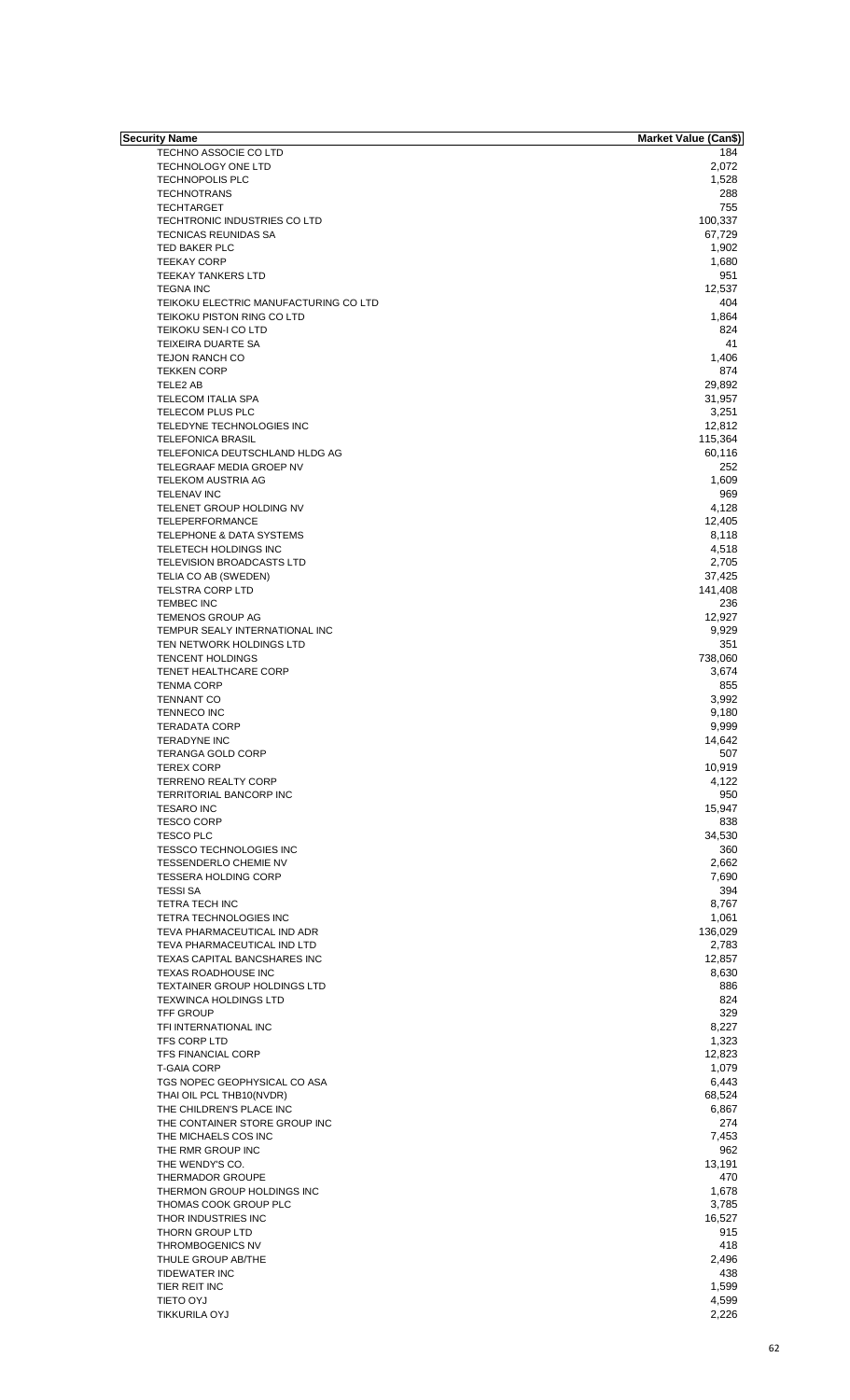| Security Name                                  | <b>Market Value (Can\$)</b> |
|------------------------------------------------|-----------------------------|
| TILE SHOP HOLDINGS INC                         | 1,490                       |
| TILLYS INC-CLASS A SHARES                      | 1,068                       |
| TILT RENEWABLES LTD                            | 229                         |
| TIME INC                                       | 4,787                       |
| <b>TIMKEN CO</b>                               | 9,804                       |
| <b>TIMKENSTEEL CORP</b>                        | 1,978                       |
| TIMMINS GOLD CORP                              | 76                          |
| TIPTREE FINANCIAL INC                          | 698                         |
| TIS INC                                        | 4,473                       |
| <b>TISCALI SPA</b>                             | 314                         |
| TITAN INTERNATIONAL INC                        | 2,830                       |
|                                                |                             |
| TITAN MACHINERY INC                            | 286                         |
| <b>TIVO CORP</b>                               | 8,963                       |
| TK DEVELOPMENT                                 | 340                         |
| <b>TKC</b>                                     | 1,355                       |
| TKH GROUP NV                                   | 4,372                       |
| <b>TLG IMMOBILIEN AG</b>                       | 2,641                       |
| <b>TMX GROUP LTD</b>                           | 2,019                       |
| TNT NV                                         | 6,177                       |
| TOA CORP/HYOGO                                 | 715                         |
| <b>TOA CORP/TOKYO</b>                          | 1,075                       |
| <b>TOA ROAD CORP</b>                           |                             |
|                                                | 688                         |
| <b>TOAGOSEI CO LTD</b>                         | 2,054                       |
| <b>TOBISHIMA CORP</b>                          | 854                         |
| TOCALO CO LTD                                  | 1,008                       |
| <b>TOCHIGI BANK LTD/THE</b>                    | 1,304                       |
| <b>TODA CORP</b>                               | 3,491                       |
| <b>TODA KOGYO CORP</b>                         | 398                         |
| <b>TOD'S SPA</b>                               | 3,208                       |
| TOEI CO LTD                                    | 2,299                       |
| <b>TOENEC CORP</b>                             | 652                         |
|                                                |                             |
| TOHO BANK LTD/THE                              | 2,975                       |
| TOHO CO LTD/KOBE                               | 431                         |
| TOHO GAS CO LTD                                | 7,464                       |
| TOHO HOLDINGS CO LTD                           | 2,383                       |
| TOHO TITANIUM CO LTD                           | 866                         |
| TOHO ZINC CO LTD                               | 1,279                       |
| TOHOKU BANK LTD/THE                            | 221                         |
| <b>TOHOKUSHINSHA FILM CORP</b>                 | 124                         |
| TOKAI CARBON CO LTD                            | 1,820                       |
| <b>TOKAI CORP/GIFU</b>                         | 1,582                       |
| <b>TOKAI HOLDINGS CORP</b>                     |                             |
|                                                | 1,530                       |
| <b>TOKAI RIKA CO LTD</b>                       | 2,660                       |
| TOKAI TOKYO FINANCIAL HOLDINGS INC             | 2,732                       |
| <b>TOKEN CORP</b>                              | 1,932                       |
| TOKIO MARINE HOLDINGS INC                      | 89,890                      |
| TOKUSHU TOKAI PAPER CO LTD                     | 1,234                       |
| <b>TOKUYAMA CORP</b>                           | 3,646                       |
| TOKYO DOME CORP                                | 2,778                       |
| TOKYO ELECTRON LTD                             | 61,467                      |
| TOKYO ENERGY & SYSTEMS INC                     | 851                         |
| TOKYO GAS CO LTD                               | 22,831                      |
| TOKYO INDIVIDUALIZED EDUCATIONAL INSTITUTE INC | 376                         |
| TOKYO OHKA KOGYO CO LTD                        |                             |
|                                                | 2,793                       |
| TOKYO RAKUTENCHI CO LTD                        | 153                         |
| TOKYO ROPE MANUFACTURING CO LTD                | 668                         |
| TOKYO SEIMITSU CO LTD                          | 3,535                       |
| TOKYO STEEL MANUFACTURING CO LTD               | 2,358                       |
| TOKYO TEKKO CO LTD                             | 267                         |
| <b>TOKYO TY FINANCIAL GRP</b>                  | 2,238                       |
| <b>TOKYOTOKEIBA CO LTD</b>                     | 1,522                       |
| TOKYU CONSTRUCTION CO LTD                      | 2,534                       |
| <b>TOKYU REIT INC</b>                          | 3,956                       |
| TOLL BROTHERS INC                              | 14,640                      |
|                                                |                             |
| TOM GROUP LTD                                  | 1,068                       |
| TOM TAILOR HOLDING AG                          | 233                         |
| <b>TOMATO BANK LTD</b>                         | 319                         |
| TOMOKU CO LTD                                  | 279                         |
| TOMONY HOLDINGS INC                            | 2,746                       |
| TOMPKINS FINANCIAL CORP                        | 4,528                       |
| TOMRA SYSTEMS ASA                              | 3,296                       |
| TOMTOM NV                                      | 2,433                       |
| TOMY CO LTD                                    | 2,112                       |
| TONAMI HOLDINGS CO LTD                         | 101                         |
|                                                |                             |
| TOOTSIE ROLL INDUSTRIES INC                    | 4,211                       |
| <b>TOPBUILD CORP -W/I</b>                      | 1,835                       |
| <b>TOPCON CORP</b>                             | 3,388                       |
| <b>TOPDANMARK A/S</b>                          | 5,937                       |
| <b>TOPPAN FORMS CO LTD</b>                     | 1,729                       |
| <b>TOPPS TILES PLC</b>                         | 350                         |
| <b>TOPRE CORP</b>                              | 3,069                       |
| <b>TOPY INDUSTRIES LTD</b>                     |                             |
|                                                | 1,708                       |
| TORC OIL & GAS LIMITED                         | 2,130                       |
| TOREX GOLD RESOURCES INC                       | 3,180                       |
| <b>TORIDOLL CORP</b>                           | 1,287                       |
| TORII PHARMACEUTICAL CO LTD                    | 1,174                       |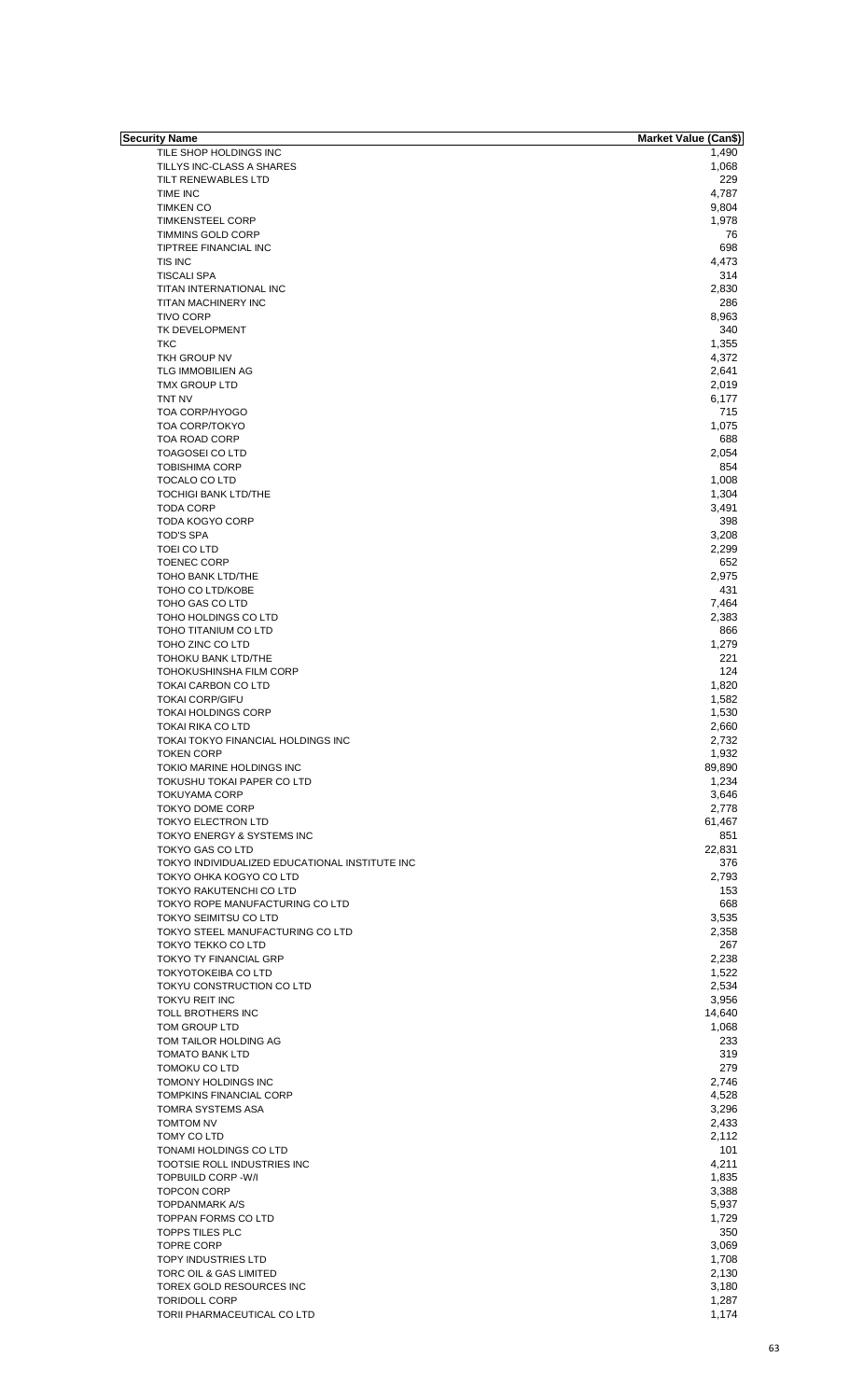| Security Name                                     | <b>Market Value (Can\$)</b> |
|---------------------------------------------------|-----------------------------|
| TORISHIMA PUMP MANUFACTURING CO LTD               | 258                         |
| TORO CO/THE                                       | 14,433                      |
| <b>TOROMONT INDUSTRIES LTD</b>                    | 6,530                       |
| <b>TORSTAR CORP</b>                               | 208                         |
| <b>TOSEI CORP</b>                                 | 770                         |
| <b>TOSHIBA MACHINE CO LTD</b>                     | 1,461                       |
|                                                   |                             |
| TOSHIBA PLANT SYSTEMS & SERVICES CORP             | 1,966                       |
| <b>TOSHIBA TEC CORP</b>                           | 1,906                       |
| TOSHO CO LTD                                      | 763                         |
| <b>TOSHO PRINTING CO LTD</b>                      | 972                         |
| TOTAL ENERGY SERVICES INC                         | 866                         |
| <b>TOTAL GABON</b>                                | 398                         |
| <b>TOTAL SA (FRAN)</b>                            | 188,300                     |
| <b>TOTETSU KOGYO CO LTD</b>                       | 1,805                       |
| <b>TOTTORI BANK LTD/THE</b>                       | 543                         |
| TOWA BANK LTD/THE                                 | 944                         |
| <b>TOWA CORP</b>                                  | 841                         |
| TOWA PHARMACEUTICAL CO LTD                        | 1,300                       |
| TOWER INTERNATIONAL INC                           | 2,061                       |
| <b>TOWER LTD</b>                                  | 179                         |
| TOWER SEMICONDUCTOR LTD                           | 4,950                       |
|                                                   |                             |
| TOWN CENTRE SECURITIES PLC                        | 259                         |
| TOWN HEALTH INTERNATIONAL MEDICAL GROUP           | 1.071                       |
| TOWNEBANK/PORTSMOUTH VA                           | 4,009                       |
| TOX FREE SOLUTIONS LTD                            | 1,205                       |
| TOYO CONSTRUCTION CO LTD                          | 883                         |
| TOYO CORP/CHUO-KU                                 | 942                         |
| <b>TOYO ENGINEERING CORP</b>                      | 1,238                       |
| TOYO INK SC HOLDINGS CO LTD                       | 1,819                       |
| TOYO KOHAN CO LTD                                 | 398                         |
| TOYO SECURITIES CO LTD                            | 561                         |
| TOYO TANSO CO LTD                                 | 906                         |
| TOYO TIRE & RUBBER CO LTD                         | 3,878                       |
| TOYOBO CO LTD                                     | 3,851                       |
| TP ICAP PLC                                       | 8,857                       |
|                                                   |                             |
| TRADE ME LTD<br>TRADELINK ELECTRONIC COMMERCE LTD | 2,849<br>602                |
| TRANCOM CO LTD                                    | 1,462                       |
|                                                   |                             |
| <b>TRANSALTA CORP</b>                             | 4,646                       |
| TRANSALTA RENEWABLES INC                          | 3,420                       |
| TRANSCOM WORLDWIDE AB                             | 364                         |
| <b>TRANSCONTINENTAL INC</b>                       | 3,227                       |
| <b>TRANSCOSMOS INC</b>                            | 1,936                       |
| <b>TRANSENTERIX INC</b>                           | 168                         |
| <b>TRANSGLOBE ENERGY CORP</b>                     | 477                         |
| TRANSMISSORA ALIANCA DE ENERGIA ELETRICA          | 20,115                      |
| <b>TRANSOCEAN LTD</b>                             | 19,136                      |
| TRANSPORT INTERNATIONAL HOLDINGS LTD              | 2,458                       |
| TRAVELPORT WORLDWIDE LTD                          | 4,192                       |
| <b>TRAVELZOO INC</b>                              | 146                         |
| <b>TRAVIS PERKINS PLC</b>                         | 2,038                       |
| TRC COS INC                                       | 1,283                       |
| <b>TREASURE ASA</b>                               | 405                         |
| <b>TRECORA RESOURCES</b>                          | 984                         |
| <b>TREDEGAR CORP</b>                              | 2,558                       |
| TREEHOUSE FOODS INC                               | 11,524                      |
| TREND MICRO INC                                   | 70,208                      |
| TREND MICRO INC/JAPAN                             | 71,719                      |
| <b>TREVALI MINING CORP</b>                        | 961                         |
| TREVI FINANZIARIA SPA                             | 300                         |
| TREX CO INC                                       | 6,561                       |
| TRI POINTE GROUP INC                              | 6,210                       |
| TRICAN WELL SERVICE LTD                           | 1,409                       |
| TRICO BANCSHARES                                  | 2,157                       |
| <b>TRIFAST PLC</b>                                | 234                         |
| <b>TRIGANO SA</b>                                 | 2,309                       |
| <b>TRILOGY ENERGY CORP</b>                        | 728                         |
|                                                   | 4,049                       |
| <b>TRIMAS CORP</b><br>TRINET GROUP INC            | 4,533                       |
|                                                   | 1,789                       |
| TRINIDAD DRILLING LTD                             |                             |
| TRINITY INDUSTRIES INC                            | 14,074                      |
| <b>TRINITY LTD</b>                                | 164<br>1,287                |
| TRINITY MIRROR PLC                                |                             |
| <b>TRINSEO SA</b>                                 | 7,337                       |
| TRIPLE-S MANAGEMENT CORP                          | 1,799                       |
| TRISTATE CAPITAL HLDGS INC                        | 1,608                       |
| TRITON INTERNATIONAL LTD/BER                      | 1,721                       |
| TRIUMPH GROUP INC                                 | 4,451                       |
| <b>TRONOX LTD</b>                                 | 1,838                       |
| TRUEBLUE INC                                      | 3,650                       |
| TRUSCO NAKAYAMA CORP                              | 2,362                       |
| TRUSTCO BANK CORP NY                              | 2,856                       |
| <b>TRUSTMARK CORP</b>                             | 8,116                       |
| <b>TRUSTPOWER LTD</b>                             | 559                         |
| TRYG A/S                                          | 3,718                       |
| TS TECH CO LTD                                    | 3,928                       |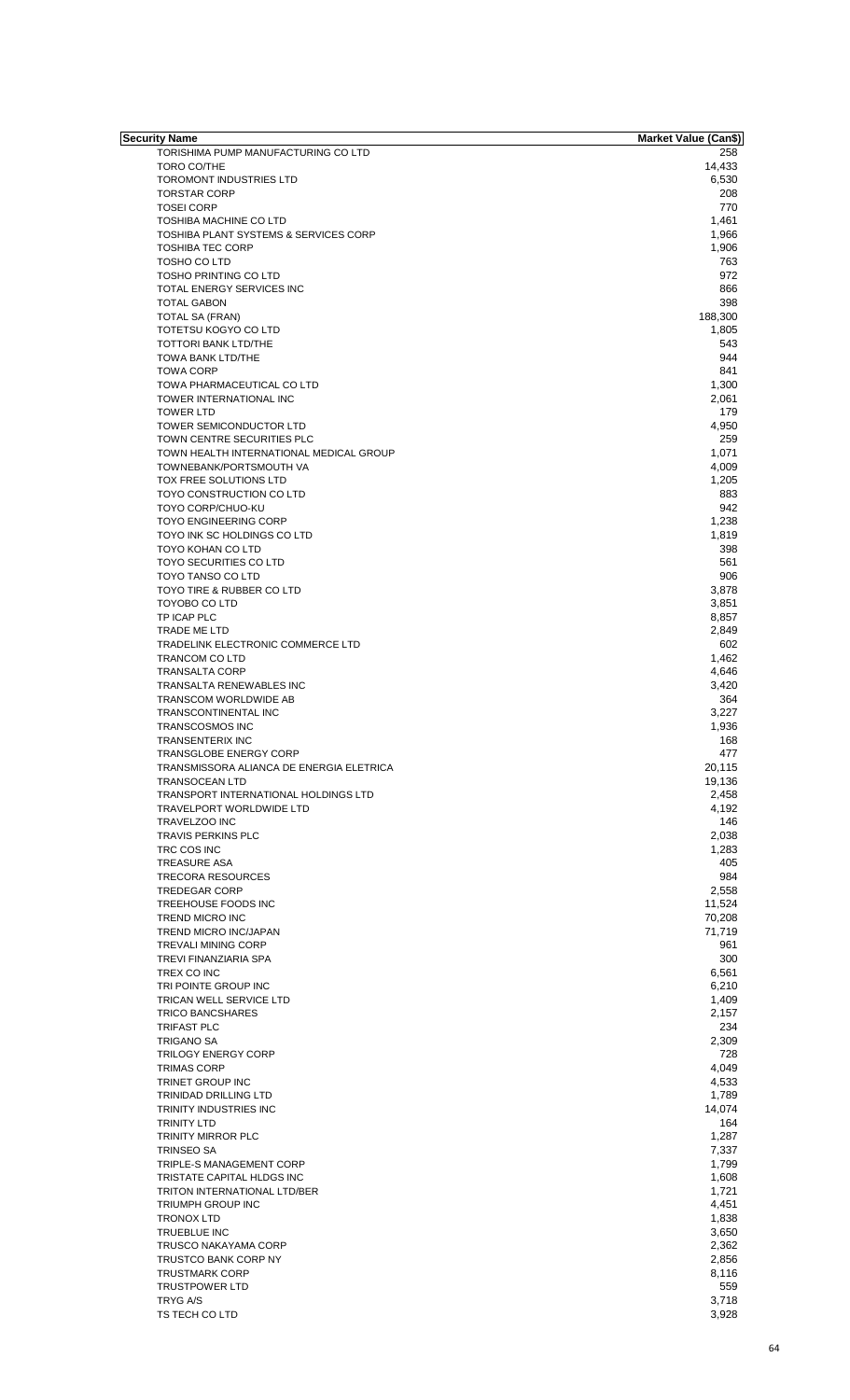| Security Name                                      | Market Value (Can\$) |
|----------------------------------------------------|----------------------|
| <b>TSC GROUP HOLDINGS LTD</b>                      | 199                  |
| TSI HOLDINGS CO LTD                                | 1,749                |
| <b>TSUBAKIMOTO CHAIN CO</b>                        | 3,232                |
| <b>TSUGAMI CORP</b>                                | 1,331                |
| <b>TSUI WAH HOLDINGS LTD</b>                       | 222                  |
|                                                    | 135                  |
| TSUKADA GLOBAL HOLDINGS INC                        |                      |
| <b>TSUKISHIMA KIKAI CO LTD</b>                     | 869                  |
| <b>TSUKUBA BANK LTD</b>                            | 915                  |
| <b>TSUKUI CORP</b>                                 | 1,392                |
| <b>TSUMURA &amp; CO</b>                            | 3,657                |
| TSURUMI MANUFACTURING CO LTD                       | 816                  |
| <b>TSUTSUMI JEWELRY CO LTD</b>                     | 277                  |
|                                                    |                      |
| <b>TT ELECTRONICS PLC</b>                          | 1,123                |
| TTM TECHNOLOGIES INC                               | 4,772                |
| TUAN SING HOLDINGS LTD                             | 666                  |
| <b>TUBACEX SA</b>                                  | 968                  |
| <b>TUBOS REUNIDOS SA</b>                           | 146                  |
| <b>TUESDAY MORNING CORP</b>                        | 283                  |
| TULLOW OIL PLC                                     | 12,923               |
|                                                    | 6,754                |
| TUPPERWARE BRANDS CORP                             |                      |
| TUPRAS TURKIYE PETROL RAFINERILERI                 | 53,774               |
| <b>TUTOR PERINI CORP</b>                           | 4,429                |
| TV ASAHI HOLDINGS CORP                             | 1,963                |
| TV TOKYO HOLDINGS CORP                             | 789                  |
| TWIN DISC INC                                      | 275                  |
| <b>TYLER TECHNOLOGIES INC</b>                      | 10,319               |
|                                                    |                      |
| <b>TYSON FOODS INC</b>                             | 135,086              |
| <b>UACJ CORP</b>                                   | 2,087                |
| UBE INDUSTRIES LTD/JAPAN                           | 5,761                |
| UBIQUITI NETWORKS INC                              | 15,768               |
| <b>UBISOFT ENTERTAINMENT</b>                       | 7,944                |
| U-BLOX AG                                          | 3,352                |
| UBM DEVELOPMENT AG                                 | 90                   |
|                                                    |                      |
| <b>UBM PLC</b>                                     | 11,591               |
| UCHIDA YOKO CO LTD                                 | 1,104                |
| <b>UDG HEALTHCARE</b>                              | 5,966                |
| UFP TECHNOLOGIES INC                               | 930                  |
| UK MAIL GROUP PLC                                  | 197                  |
| UKC HOLDINGS CORP                                  | 654                  |
|                                                    | 940                  |
| ULTRA CLEAN HOLDINGS                               |                      |
| ULTRA ELECTRONICS HOLDINGS PLC                     | 4,073                |
| ULTRAPAR PARTICIPACOES                             | 56,524               |
| <b>ULTRATECH CEMENT</b>                            | 40,857               |
| <b>ULTRATECH INC</b>                               | 1,891                |
| <b>ULVAC INC</b>                                   | 2,434                |
| <b>UMB FINANCIAL CORP</b>                          | 13,423               |
|                                                    |                      |
| UMENOHANA CO LTD                                   | 380                  |
| UMH PROPERTIES INC                                 | 1,381                |
| <b>UMICORE SA</b>                                  | 2,927                |
| <b>UMPQUA HOLDINGS CORP</b>                        | 11,605               |
| UNIDEN HOLDINGS CORPORATION                        | 377                  |
| UNIFI INC                                          | 1,197                |
| UNIFIRST CORP/MA                                   | 6,294                |
|                                                    |                      |
| UNILEVER NV CVA (BEARER)                           | 205,382              |
| UNILEVER PLC ORD                                   | 106,601              |
| <b>UNION BANKSHARES CORP</b>                       | 5,045                |
| UNION TOOL CO                                      | 259                  |
| UNIONE DI BANCHE ITALIANE SCPA                     | 2,712                |
| UNIPAPEL SA                                        | 108                  |
|                                                    | 5,554                |
| UNIPOL GRUPPO FINANZIARIO SPA                      |                      |
| <b>UNIPOLSAI SPA</b>                               | 6,090                |
| UNIPRES CORP                                       | 2,374                |
| UNIQA INSURANCE GROUP AG                           | 2,125                |
| UNI-SELECT INC                                     | 1,605                |
| UNISYS CORP                                        | 2,295                |
|                                                    |                      |
| UNIT CORP                                          | 3,413                |
| UNITE GROUP PLC                                    | 4,243                |
| UNITED ARROWS LTD                                  | 1,924                |
| UNITED BANKSHARES INC                              | 10,273               |
| UNITED CMNTY BKS BLAIRSVLE                         | 5,983                |
| UNITED COMMUNITY FINANCIAL CORP/OH                 | 1,832                |
| UNITED ENGINEERS LTD                               | 2,263                |
|                                                    |                      |
| UNITED FINANCIAL BANCORP INC                       | 3,459                |
| UNITED FIRE GROUP INC.                             | 3,567                |
| UNITED INDUSTRIAL CORP LTD                         | 430                  |
| UNITED INSURANCE HOLDINGS CO                       | 1,006                |
| UNITED INTERNATIONAL ENTERPRISES                   | 1,256                |
| UNITED LABORATORIES INTERNATIONAL HOLDINGS LTD/THE | 923                  |
|                                                    |                      |
| UNITED NATURAL FOODS INC                           | 6,892                |
| UNITED OVERSEAS BANK (LOC)                         | 138,468              |
| UNITED STATES CELLULAR CORP                        | 6,218                |
| UNITED STATES LIME & MINERALS INC                  | 1,744                |
| UNITED STATES STEEL CORP                           | 16,316               |
| UNITED SUPER MARKETS HOLDINGS INC                  | 1,483                |
|                                                    |                      |
| UNITED THERAPEUTICS CORP                           | 177,666              |
| UNITIKA LTD                                        | 928                  |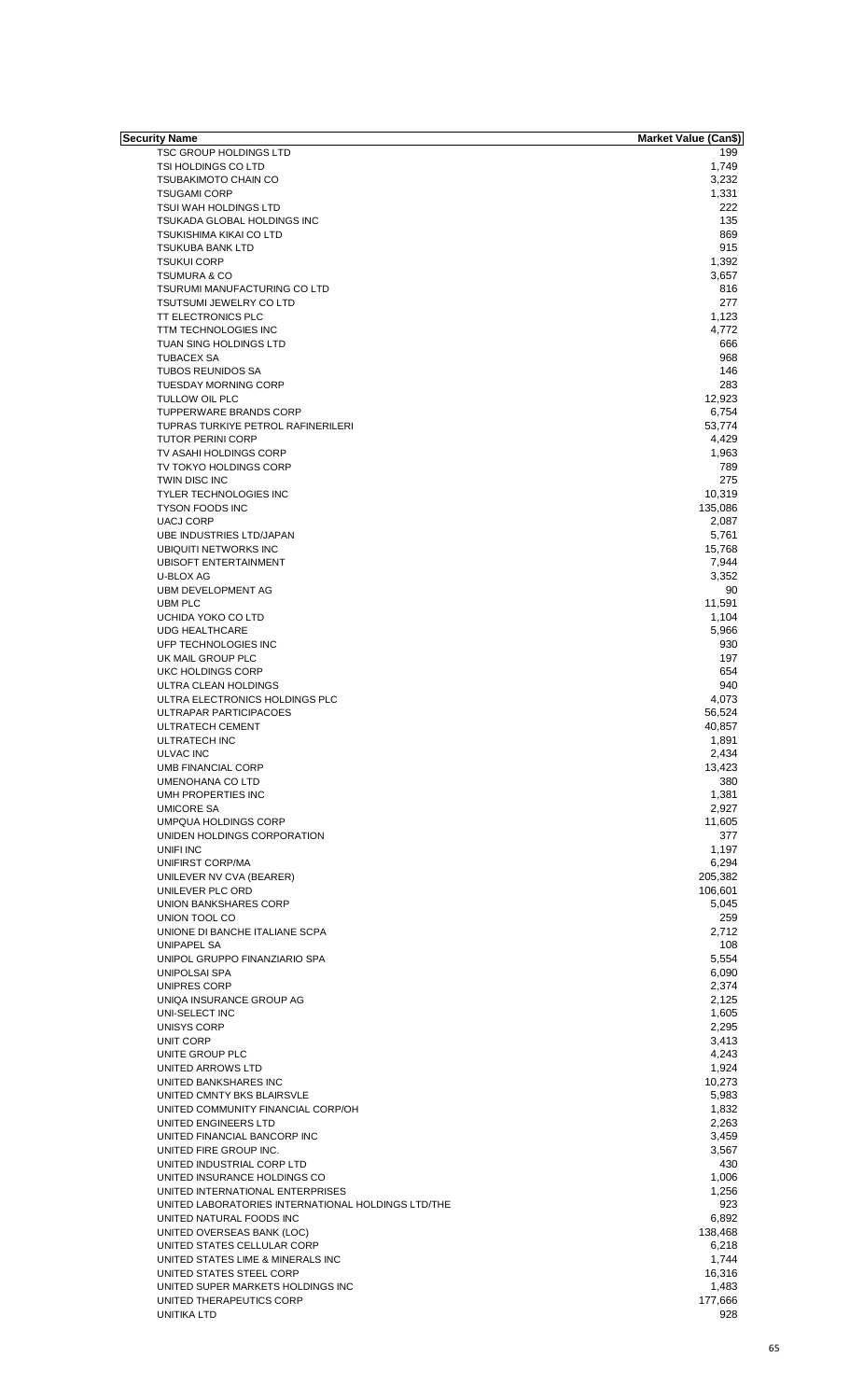| Security Name                           | Market Value (Can\$) |
|-----------------------------------------|----------------------|
| UNITIL CORP                             | 2,416                |
| UNIVAR INC                              | 9,171                |
| UNIVERSAL AMERICAN CORP                 | 2,597                |
| UNIVERSAL CORP/VA                       | 4,678                |
| UNIVERSAL DISPLAY CORP                  | 6,467                |
| UNIVERSAL ELECTRONICS INC               | 3,042                |
| UNIVERSAL FOREST PRODUCTS INC           | 6,510                |
| UNIVERSAL HEALTH REALTY INCOME TRUST    | 2,747                |
| UNIVERSAL INSURANCE HOLDINGS INC        | 3,597                |
|                                         |                      |
| UNIVERSAL LOGISTICS HOLDINGS I          | 1,337                |
| UNIVERSAL STAINLESS & ALLOY             | 188                  |
| UNIVERSAL TECHNICAL INSTITUTE INC       | 267                  |
| UNIVEST CORP OF PENNSYLVANIA            | 2,719                |
| UNIZO HOLDINGS CO LTD                   | 1,405                |
| UOB-KAY HIAN HOLDINGS LTD               | 1,136                |
| <b>UOL GROUP LTD</b>                    | 2,813                |
| UP ENERGY DEVELOPMENT GROUP             | 118                  |
| <b>UPONOR OYJ</b>                       | 2,938                |
| UPP HOLDINGS LTD                        | 210                  |
| URBAN EDGE PROPERTIES                   | 7,543                |
|                                         |                      |
| URBAN OUTFITTERS INC                    | 9,643                |
| URSTADT BIDDLE PROPERTIES INC           | 2,097                |
| US CONCRETE INC                         | 3,144                |
| <b>US DOLLAR</b>                        | 8,939                |
| US ECOLOGY INC                          | 3,366                |
| US PHYSICAL THERAPY INC                 | 2,833                |
| US SILICA HOLDINGS INC                  | 8,713                |
| <b>USA TRUCK INC</b>                    | 200                  |
| USANA HEALTH SCIENCES INC               | 3,822                |
| <b>USEN CORP</b>                        | 1,748                |
| <b>USG CORP</b>                         |                      |
|                                         | 11,211               |
| <b>USHIO INC</b>                        | 4,605                |
| USS CO LTD                              | 40,912               |
| UT GROUP CO LTD                         | 355                  |
| UTAH MEDICAL PRODUCTS INC               | 988                  |
| V TECHNOLOGY CO LTD                     | 1,481                |
| VAIL RESORTS INC                        | 14,767               |
| <b>VAISALA OYJ</b>                      | 812                  |
| VALE                                    | 82,760               |
| <b>VALENER INC</b>                      | 2,364                |
| <b>VALEO SA</b>                         |                      |
|                                         | 66,734               |
| <b>VALIANT HOLDING</b>                  | 5,067                |
| <b>VALIDUS HOLDINGS LTD</b>             | 12,847               |
| <b>VALLEY NATIONAL BANCORP</b>          | 8,307                |
| <b>VALLOUREC SA</b>                     | 6,791                |
| <b>VALMET CORP</b>                      | 4,215                |
| VALMONT INDUSTRIES INC                  | 8,569                |
| <b>VALNEVA SE</b>                       | 499                  |
| VALOR HOLDINGS CO LTD                   | 3,285                |
| VALORA HOLDING AG                       | 1,679                |
| VAN DE VELDE NV                         | 1,708                |
| VAN LANSCHOT N.V.- CVA                  | 325                  |
| <b>VARD HOLDINGS LTD</b>                | 217                  |
|                                         |                      |
| <b>VARITRONIX INTERNATIONAL LTD</b>     | 541                  |
| VASCO DATA SECURITY INTERNATIONAL INC   | 1,496                |
| VASCULAR SOLUTIONS INC                  | 3,123                |
| <b>VASTNED RETAIL</b>                   | 2,542                |
| VAUDOISE ASSURANCES HOLDING SA          | 1,257                |
| <b>VCA INC</b>                          | 14,872               |
| <b>VECTOR GROUP LTD</b>                 | 7,516                |
| <b>VECTOR LTD</b>                       | 2,306                |
| <b>VECTREN CORP</b>                     | 11,675               |
| <b>VECTRUS INC</b>                      | 565                  |
| <b>VECTURA GROUP PLC</b>                | 2,371                |
| <b>VEDANTA RESOURCES PLC</b>            | 2,853                |
| <b>VEECO INSTRUMENTS INC</b>            | 3,810                |
|                                         |                      |
| <b>VEEVA SYSTEMS INC</b>                | 8,270                |
| <b>VEIDEKKE ASA</b>                     | 2,979                |
| <b>VENTURE CORP LTD</b>                 | 4,480                |
| <b>VERA BRADLEY INC</b>                 | 1,190                |
| <b>VERBUND AG</b>                       | 1,949                |
| <b>VERESEN INC</b>                      | 6,671                |
| <b>VERIFONE SYSTEMS INC</b>             | 6,415                |
| <b>VERINT SYSTEMS INC</b>               | 6,932                |
| <b>VERITIV CORP</b>                     | 2,998                |
| <b>VESUVIUS PLC</b>                     | 3,291                |
|                                         |                      |
| <b>VETOQUINOL SA</b>                    | 414                  |
| <b>VETROPACK HOLDING AG</b>             | 1,215                |
| VIAD CORP                               | 2,468                |
| <b>VIASAT INC</b>                       | 10,690               |
| <b>VIAVI SOLUTIONS INC</b>              | 3,247                |
| <b>VICOR CORP</b>                       | 822                  |
| VICTORIA PARK AB-B SHS                  | 1,278                |
| VICTORY CITY INTERNATIONAL HOLDINGS LTD | 421                  |
| <b>VICTREX PLC</b>                      | 7,649                |
|                                         |                      |
| <b>VIDRALA SA</b>                       | 2,993                |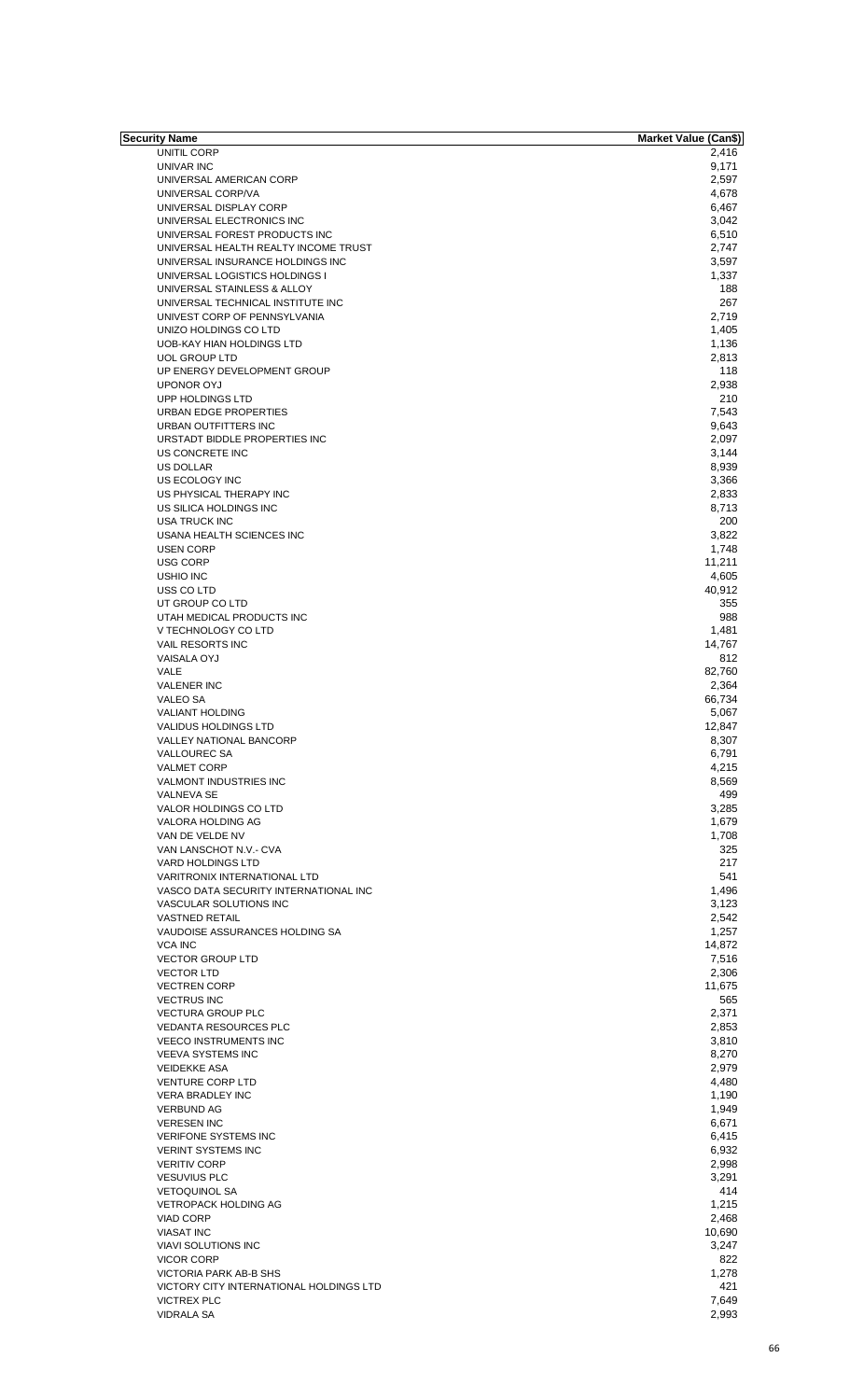| Security Name                                        | <b>Market Value (Can\$)</b> |
|------------------------------------------------------|-----------------------------|
| VIENNA INSURANCE GROUP AG WIENER VERSICHERUNG GRUPPE | 1,931                       |
| VILLAGE ROADSHOW LTD                                 | 1,004                       |
| VILLAGE SUPER MARKET INC                             | 1,241                       |
| VILLEROY AND BOCH AG PREFERENCE                      | 511                         |
| <b>VILMORIN &amp; CIE</b>                            | 851                         |
| VINCE HOLDING CORP                                   | 355                         |
| <b>VINCI SA</b>                                      | 102,049                     |
| <b>VIOHALCO SA</b>                                   | 125                         |
| <b>VIRBAC SA</b>                                     | 2,237                       |
| <b>VIRGIN AUSTRALIA HOLDINGS LTD</b>                 | 458                         |
| VIRGIN MONEY HOLDINGS UK PLC                         | 1,546                       |
| <b>VIRTUS HEALTH LTD</b>                             | 993                         |
| VIRTUS INVESTMENT PARTNERS INC                       | 2,937<br>2,310              |
| <b>VIRTUSA CORP</b><br><b>VISCOFAN SA</b>            | 5,378                       |
| VISHAY INTERTECHNOLOGY INC                           | 6,514                       |
| VISHAY PRECISION GROUP INC                           | 426                         |
| VISTA OUTDOOR INC                                    | 5,063                       |
| <b>VISTEON CORP</b>                                  | 6,992                       |
| VITAL HEALTHCARE PROPERTY TRUST                      | 1,449                       |
| VITAL KSK HOLDINGS INC                               | 478                         |
| <b>VITAMIN SHOPPE INC</b>                            | 2,308                       |
| VITASOY INTERNATIONAL HOLDINGS LTD                   | 5,590                       |
| VITEC GROUP PLC/THE                                  | 387                         |
| <b>VITROLIFE AB</b>                                  | 1,394                       |
| VITTORIA ASSICURAZIONI SPA                           | 931                         |
| <b>VIVENDI</b>                                       | 97,636                      |
| <b>VMWARE INC</b>                                    | 68,791                      |
| <b>VOCUS COMMUNICATIONS LTD</b>                      | 3,516                       |
| <b>VODAFONE GROUP PLC</b>                            | 168,730                     |
| <b>VOLKSWAGEN AG PFD</b>                             | 119,524                     |
| <b>VOLT INFORMATION SCIENCES INC</b>                 | 592                         |
| <b>VOLUTION GROUP PLC</b>                            | 242                         |
| VONAGE HOLDINGS CORP                                 | 3,620                       |
| VONTOBEL HOLDING AG                                  | 3,749                       |
| <b>VOSSLOH AG</b>                                    | 1,716                       |
| <b>VOXX INTERNATIONAL CORP</b>                       | 295                         |
| <b>VP BANK AG</b>                                    | 303                         |
| <b>VP PLC</b>                                        | 254                         |
| <b>VSE CORP</b>                                      | 980                         |
| <b>VST HOLDINGS LTD</b>                              | 1,184                       |
| VT HOLDINGS CO LTD                                   | 1,521                       |
| <b>VTECH HOLDINGS LTD</b>                            | 5,809                       |
| VTG AG                                               | 1,441                       |
| <b>VWR CORP</b>                                      | 9,617                       |
| <b>VZ HOLDING AG</b>                                 | 2,875                       |
| W SCOPE CORPRATION                                   | 1,145                       |
| <b>WABASH NATIONAL CORP</b>                          | 3,545                       |
| WABCO HOLDINGS INC                                   | 46                          |
| <b>WACKER CHEMIE AG</b>                              | 4,092                       |
| <b>WACKER NEUSON SE</b>                              | 1,666                       |
| <b>WACOAL HOLDINGS CORP</b>                          | 3,094                       |
| WADDELL & REED FINANCIAL INC                         | 3,536                       |
| WAI KEE HOLDINGS LTD                                 | 257                         |
| <b>WAJAX CORP</b>                                    | 980                         |
| WAKACHIKU CONSTRUCTION CO LTD                        | 611                         |
| <b>WAKITA &amp; CO LTD</b>                           | 912                         |
| WALKER & DUNLOP INC                                  | 3,419                       |
| <b>WALLENSTAM AB</b>                                 | 2,665                       |
| WALLISER KANTONALBANK-REG                            | 389                         |
| <b>WAL-MART STORES INC</b>                           | 316,107                     |
| WARABEYA NICHIYO HOLDINGS CO LTD                     | 700                         |
| <b>WAREHOUSES DE PAUW SCA</b>                        | 5,480                       |
| <b>WARTECK INVEST AG</b>                             | 724                         |
| <b>WASHINGTON FEDERAL INC</b>                        | 9,736                       |
| WASHINGTON PRIME GROUP INC                           | 5,446                       |
| WASHINGTON REAL ESTATE INVESTMENT TRUST              | 6,533                       |
| WASHINGTON TRUST BANCORP INC                         | 3,044                       |
| <b>WASHTEC AG</b>                                    | 2,064                       |
| <b>WATAMI CO LTD</b>                                 | 596                         |
| WATERSTONE FINANCIAL INC                             | 1,944                       |
| <b>WATSCO INC</b>                                    | 12,285                      |
| WATTS WATER TECHNOLOGIES INC                         | 5,141                       |
| WCI COMMUNITIES INC                                  | 2,525                       |
| <b>WD-40 CO</b>                                      | 5,327                       |
| WEATHERFORD INTERNATIONAL PLC                        | 10,597                      |
| WEB.COM GROUP INC                                    | 1,499                       |
| <b>WEBJET LTD</b>                                    | 2,448                       |
| <b>WEBMD HEALTH CORP</b>                             | 6,346                       |
| <b>WEBSTER FINANCIAL CORP</b>                        | 15,879                      |
| WEG                                                  | 38,739                      |
| WEIGHT WATCHERS INTERNATIONAL INC                    | 720                         |
| WEINGARTEN REALTY INVESTORS                          | 12,132                      |
| <b>WEIR GROUP PLC/THE</b>                            | 16,196                      |
| <b>WEIS MARKETS INC</b>                              | 5,679                       |
| WELLCARE HEALTH PLANS INC                            | 20,376                      |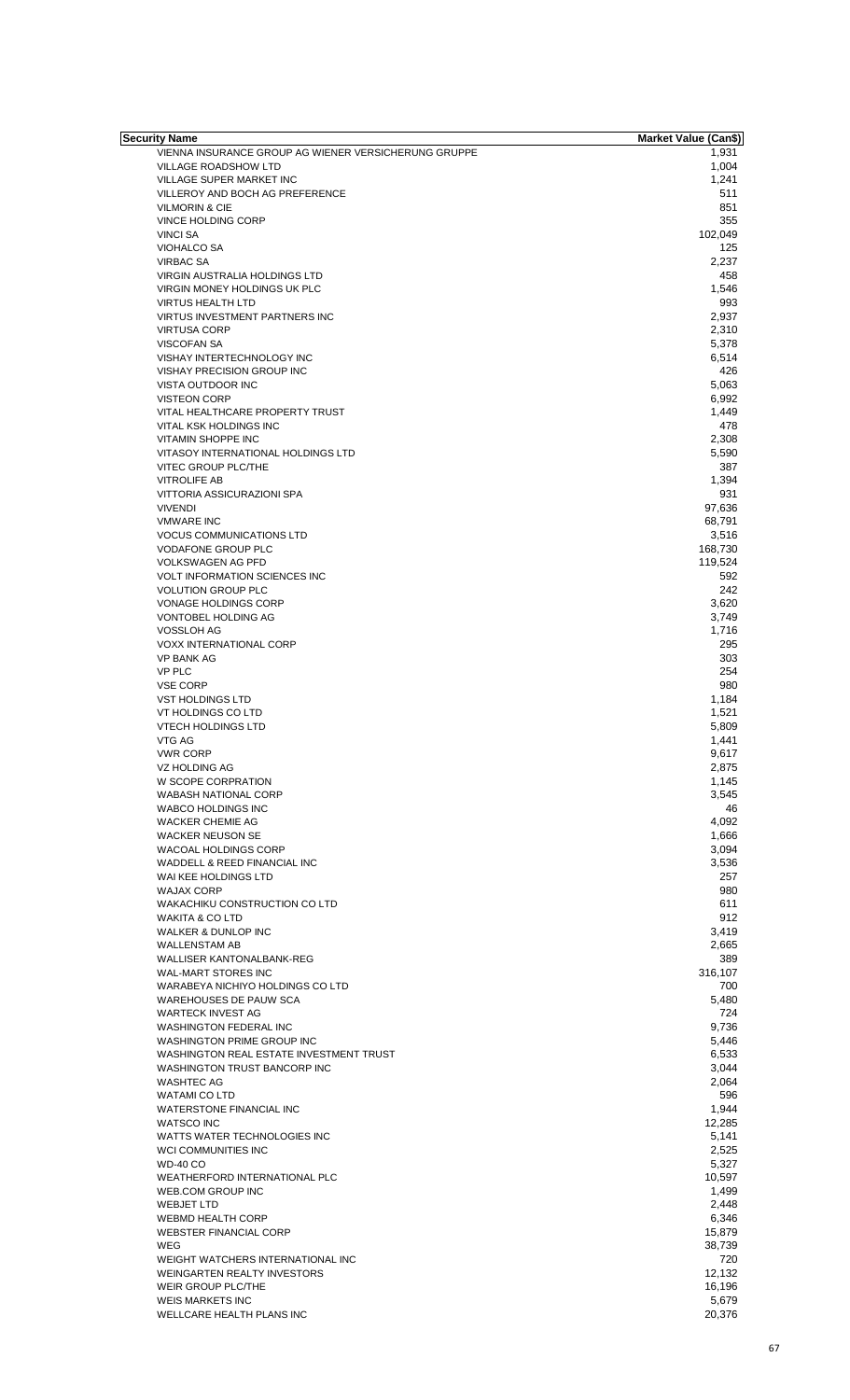| Security Name                       | <b>Market Value (Can\$)</b> |
|-------------------------------------|-----------------------------|
| <b>WELLNET CORP</b>                 | 73                          |
| WERELDHAVE BELGIUM NV               | 1,354                       |
| <b>WERELDHAVE NV</b>                | 4.797                       |
| WERNER ENTERPRISES INC              | 5,075                       |
| <b>WESBANCO INC</b>                 | 6,126                       |
| <b>WESCO AIRCRAFT HOLDINGS INC</b>  | 5,125                       |
| <b>WESCO INTERNATIONAL INC</b>      | 8,499                       |
| WESDOME GOLD MINES LTD              | 341                         |
| <b>WESFARMERS LTD</b>               | 292,647                     |
| WESSANEN                            |                             |
|                                     | 5,008                       |
| <b>WEST BANCORPORATION INC</b>      | 1,419                       |
| <b>WEST CORP</b>                    | 6,468                       |
| WEST HOLDINGS CORP                  | 431                         |
| <b>WEST MARINE INC</b>              | 874                         |
| WEST PHARMACEUTICAL SERVICES INC    | 14,379                      |
| WESTAMERICA BANCORPORATION          | 4,927                       |
| WESTERN ALLIANCE BANCORP            | 16,760                      |
| <b>WESTERN AREAS LTD</b>            | 1,807                       |
| <b>WESTERN ENERGY SERVICES CORP</b> | 821                         |
| WESTERN NEW ENGLAND BANCORP IN      | 360                         |
| <b>WESTERN REFINING INC</b>         |                             |
|                                     | 12,501                      |
| WESTFIELD CORP STAPLED UNIT         | 74,786                      |
| <b>WESTGOLD RESOURCES LTD</b>       | 1,200                       |
| <b>WESTJET AIRLINES LTD</b>         | 859                         |
| <b>WESTPORT FUEL SYSTEMS INC</b>    | 206                         |
| WESTWOOD HOLDINGS GROUP INC         | 1,389                       |
| <b>WEX INC</b>                      | 14,142                      |
| <b>WEYCO GROUP INC</b>              | 842                         |
| WGL HOLDINGS INC                    | 10,900                      |
|                                     |                             |
| WH GROUP LTD                        | 133,067                     |
| WH SMITH PLC                        | 4,843                       |
| <b>WHEELOCK &amp; CO LTD</b>        | 51,537                      |
| WHEELOCK PROPERTIES SINGAPORE LTD   | 917                         |
| WHITE MOUNTAINS INSURANCE GROUP LTD | 10,969                      |
| WHITECAP RESOURCES INC              | 5,666                       |
| <b>WHITEHAVEN COAL LTD</b>          | 2,840                       |
| <b>WHITESTONE REIT - B</b>          | 860                         |
| WHITING PETROLEUM CORP              | 4,132                       |
|                                     |                             |
| <b>WIENERBERGER AG</b>              | 3,526                       |
| WIHLBORGS FASTIGHETER AB            | 2,688                       |
| <b>WI-LAN INC</b>                   | 1,001                       |
| WILH WILHELMSEN ASA                 | 819                         |
| WILH WILHELMSEN HOLDING ASA         | 397                         |
| <b>WILLBROS GROUP INC</b>           | 437                         |
| WILLIAM DEMANT HOLDING              | 4,308                       |
| WILLIAM DEMANT HOLDING A/S          | 25,633                      |
|                                     |                             |
| <b>WILLIAM HILL PLC</b>             | 8,881                       |
| <b>WILLIAM LYON HOMES</b>           | 1,999                       |
| WILLIAMS-SONOMA INC                 | 11,803                      |
| <b>WILMAR INTERNATIONAL LTD</b>     | 34,803                      |
| <b>WILMINGTON PLC</b>               | 237                         |
| <b>WINCANTON PLC</b>                | 1,380                       |
| WING ON CO INTERNATIONAL LTD        | 510                         |
| WING TAI HOLDINGS LTD               | 1,492                       |
| WING TAI PROPERTIES LTD             | 761                         |
|                                     |                             |
| <b>WINMARK CORP</b>                 | 1,441                       |
| WINNEBAGO INDUSTRIES INC            | 2,348                       |
| <b>WINPAK LTD</b>                   | 2,702                       |
| WINTRUST FINANCIAL CORP             | 13,255                      |
| WISDOMTREE INVESTMENTS INC          | 4,505                       |
| WIZZ AIR HOLDINGS PLC               | 950                         |
| <b>WOLSELEY PLC</b>                 | 82,262                      |
| WOLTERS KLUWER NV                   | 50,750                      |
| WOLVERINE WORLD WIDE INC            | 6,735                       |
|                                     |                             |
| WOODSIDE PETROLEUM LTD              | 133,546                     |
| WOODWARD INC                        | 12,819                      |
| WOOLWORTHS HOLDINGS                 | 62,551                      |
| <b>WORKSPACE GROUP</b>              | 3,430                       |
| WORLD ACCEPTANCE CORP               | 865                         |
| WORLD FUEL SERVICES CORP            | 9,813                       |
| WORLD WRESTLING ENTERTAINMENT INC   | 1,761                       |
| <b>WORLDLINE SA</b>                 | 2,619                       |
| <b>WORLEYPARSONS LTD</b>            | 3,682                       |
| WORTHINGTON INDUSTRIES INC          | 9,072                       |
|                                     |                             |
| WOWOW INC                           | 497                         |
| WPP AUNZ LTD                        | 827                         |
| WPP PLC NEW (UK)                    | 83,045                      |
| <b>WPX ENERGY INC</b>               | 13,463                      |
| WR GRACE & CO                       | 2,921                       |
| <b>WRIGHT MEDICAL GROUP NV</b>      | 4,225                       |
| <b>WSFS FINANCIAL CORP</b>          | 4,157                       |
|                                     |                             |
| <b>X5 RETAIL GROUP</b>              | 154,805                     |
| <b>XAAR PLC</b>                     | 1,198                       |
| <b>XCEL ENERGY INC</b>              | 15,084                      |
| <b>XCERRA CORP</b>                  | 1,258                       |
| <b>XEBIO HOLDINGS CO LTD</b>        | 1,280                       |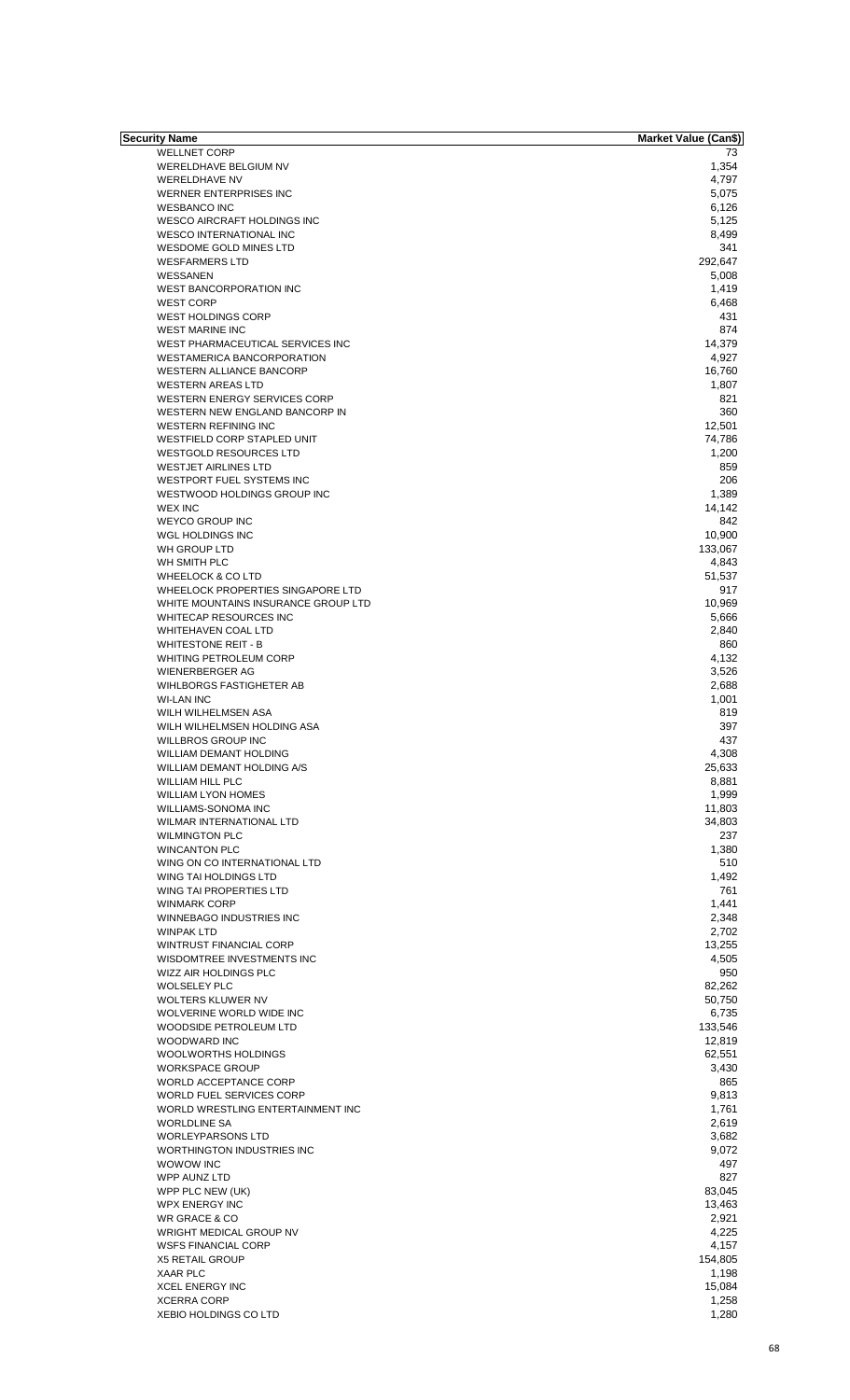| Security Name                    | <b>Market Value (Can\$)</b> |
|----------------------------------|-----------------------------|
| <b>XENCOR INC</b>                | 2,771                       |
| XENIA HOTELS & RESORTS INC       | 5,990                       |
| <b>XERIUM TECHNOLOGIES INC</b>   | 405                         |
| <b>XERO LTD</b>                  | 2,186                       |
| XING AG                          | 1,649                       |
| XINYI GLASS HOLDINGS LTD         | 3,897                       |
| <b>XO GROUP</b>                  | 1,425                       |
| <b>XP POWER LTD</b>              | 1,359                       |
| <b>XPO LOGISTICS INC</b>         | 13,569                      |
| <b>XTREME DRILLING CORP</b>      | 222                         |
| <b>XXL ASA</b>                   | 2,685                       |
|                                  |                             |
| YADKIN FINANCIAL CORP            | 7,259                       |
| YAHAGI CONSTRUCTION CO LTD       | 828                         |
| YAHOO JAPAN CORP                 | 17,388                      |
| YAMABIKO CORP                    | 1,107                       |
| YAMAGATA BANK LTD/THE            | 1,819                       |
| YAMAICHI ELECTRONICS CO LTD      | 805                         |
| YAMANA GOLD INC                  | 1,226                       |
| YAMANASHI CHUO BANK LTD/THE      | 3,000                       |
| YAMATAKE CORP                    | 3,267                       |
| YAMATANE CORP                    | 631                         |
| YAMATO KOGYO CO LTD              | 3,705                       |
| YAMAZAKI BAKING CO LTD           | 16,046                      |
| YAMAZEN CORP                     | 1,469                       |
| YAOKO CO LTD                     | 2,907                       |
| YARA INTERNATIONAL ASA           | 75,604                      |
| YAT SING HOLDINGS LTD            | 930                         |
|                                  |                             |
| YELLOW HAT LTD                   | 1,003                       |
| <b>YELLOW PAGES LTD</b>          | 1,102                       |
| YGM TRADING LTD                  | 94                          |
| <b>YIT OYJ</b>                   | 2,540                       |
| YODOGAWA STEEL WORKS LTD         | 1,904                       |
| YOKOGAWA BRIDGE HOLDINGS CORP    | 1,235                       |
| YOKOHAMA REITO CO LTD            | 1,251                       |
| YOMIURI LAND CO LTD              | 549                         |
| YONDOSHI HOLDINGS INC            | 1,681                       |
| YONGNAM HLDGS                    | 111                         |
| YOOX NET-A-PORTER GROUP          | 4,801                       |
| YORK WATER CO                    | 1,780                       |
| YOROZU CORP                      | 620                         |
| YOSHINOYA HOLDINGS CO LTD        | 1,730                       |
| YPSOMED HOLDING AG               | 1,838                       |
|                                  |                             |
| YRC WORLDWIDE INC.               | 1,708                       |
| YT REALTY GROUP LTD              | 247                         |
| YUASA TRADING CO LTD             | 1,241                       |
| YUE YUEN INDUSTRIAL HOLDINGS L   | 98,047                      |
| YUHAN                            | 25,418                      |
| YULE CATTO & CO PLC              | 4,147                       |
| YUMESHIN HOLDINGS CO LTD         | 1,232                       |
| YURTEC CORP                      | 1,125                       |
| YUSEN LOGISTICS CO LTD           | 414                         |
| YUSHIRO CHEMICAL INDUSTRY CO LTD | 693                         |
| <b>Z ENERGY LIMITED</b>          | 5,950                       |
| ZAFGEN INC                       | 39                          |
| ZAGG INC                         | 1,179                       |
| ZALANDO SE                       | 16,363                      |
| ZARDOYA OTIS SA                  | 4,088                       |
| <b>ZCL COMPOSITES INC</b>        | 1,155                       |
| ZEAL NETWORK SE                  | 576                         |
| ZEALAND PHARMA A/S               | 700                         |
|                                  |                             |
| ZEBRA TECHNOLOGIES CORP          | 11,927                      |
| ZEDGE INC - CL B                 | 76                          |
| <b>ZEHNDER GROUP</b>             | 1,089                       |
| ZENRIN CO LTD                    | 1,746                       |
| <b>ZEON CORP</b>                 | 3,926                       |
| ZHUZHOU CSR TIMES ELECTRIC       | 97,290                      |
| ZIGNAGO VETRO SPA                | 175                         |
| ZILLOW GROUP INC                 | 3,931                       |
| ZILLOW GROUP INC C               | 363                         |
| <b>ZIX CORP</b>                  | 458                         |
| ZOGENIX INC                      | 686                         |
| <b>ZOJIRUSHI CORP</b>            | 1,780                       |
| ZOOPLA PROPERTY GROUP PLC        | 1,367                       |
|                                  |                             |
| ZUG ESTATES HOLDING AG           | 1,025                       |
| ZUGER KANTONALBANK AG            | 1,946                       |
| <b>ZUIKO CORP</b>                | 704                         |
| <b>ZUKEN INC</b>                 | 746                         |
| ZUMIEZ INC                       | 2,026                       |
| <b>ZUMTOBEL AG</b>               | 1,288                       |
| ZURICH INSURANCE GROUP AG        | 148,965                     |
| <b>ZYNGA INC</b>                 | 5,636                       |
|                                  |                             |

## **FIXED INCOME HOLDINGS**

| AEROPORT DE MONTREAL | 109.394 |
|----------------------|---------|
| ALTAGAS LTD          | 180,660 |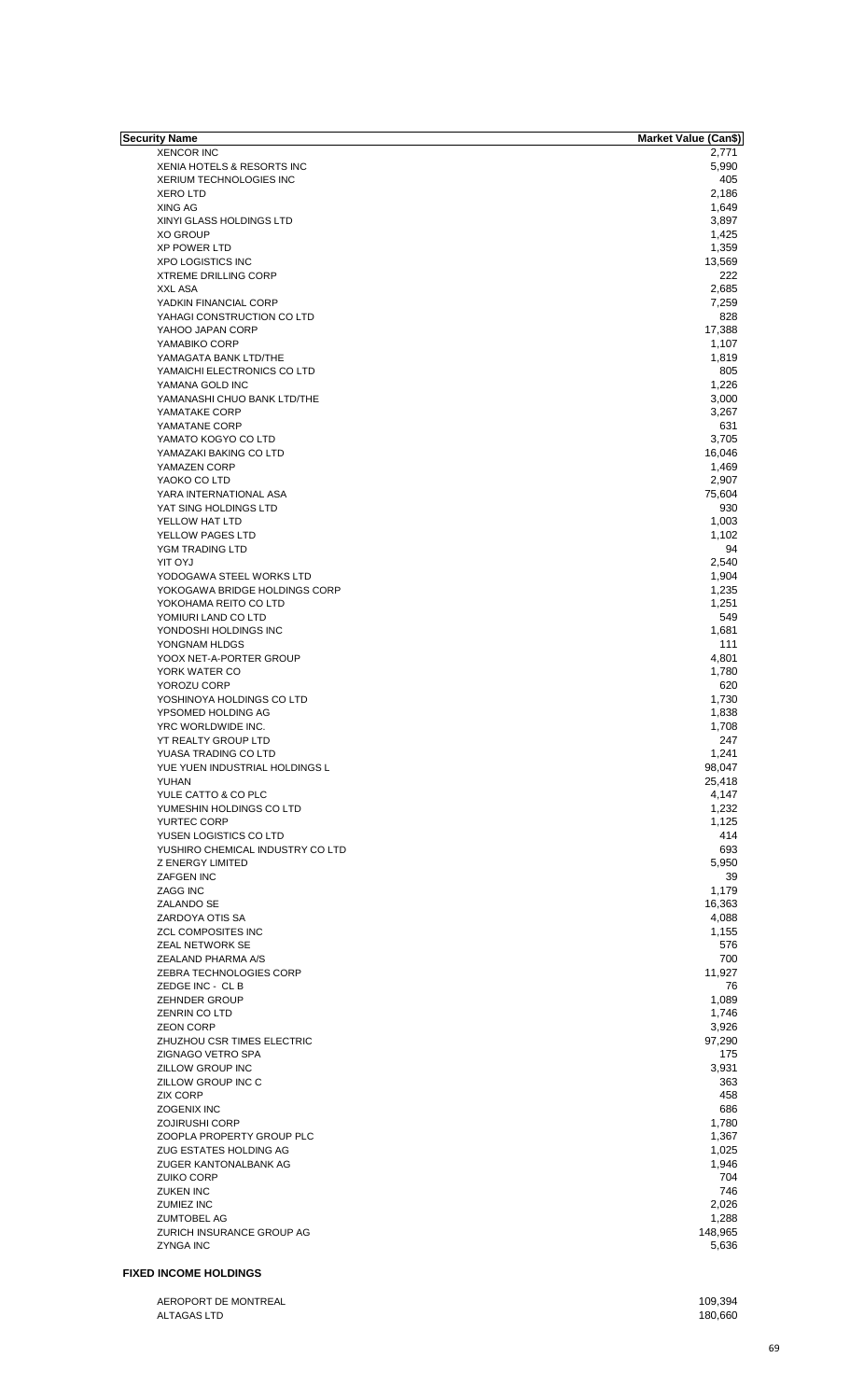| Security Name                             | <b>Market Value (Can\$)</b> |
|-------------------------------------------|-----------------------------|
| ARROW LAKES POWER CO                      | 6,561                       |
| ASIAN DEVELOPMENT BANK                    | 21,506                      |
| BC FERRY SERVICES INC                     | 18,808                      |
| <b>BELL CANADA</b>                        | 163,963                     |
| BRITISH COLUMBIA FERRY SERVICES IN        | 58,427                      |
| BROOKFIELD ASSET MANAGEMENT INC           | 47,157                      |
| <b>BRP FINANCE ULC</b>                    | 14,809                      |
|                                           | 5,016                       |
| CAMECO CORPORATION                        |                             |
| CANADA LIFE ASSURANCE CO                  | 4,190                       |
| <b>CANADA LIFE CAP TRUST</b>              | 4,892                       |
| CANADA POST CORPORATION                   | 30,378                      |
| CANADIAN NATIONAL RAILWAY COMPANY         | 20,525                      |
| CANADIAN PACIFIC RAILWAY CO               | 25,210                      |
| CANADIAN TIRE CORP LTD                    | 30.418                      |
| CANADIAN UTIL LTD                         | 0                           |
| CAPITAL CITY LINK GENERAL PARTNERS        | 29,590                      |
| <b>CHOICE PROPERTIES REIT</b>             | 4,556                       |
| CIBC CAPITAL TRUST FRN                    | 20,002                      |
| <b>CITY OF MONTREA</b>                    | 34,252                      |
|                                           |                             |
| <b>CITY OF OTTAWA</b>                     | 45.226                      |
| <b>CITY OF TORONTO</b>                    | 125,652                     |
| CITY OF VANCOUVER                         | 6,653                       |
| <b>CITY OF WINNIPEG</b>                   | 37,221                      |
| <b>CONSUMER GAS LTD</b>                   | 6,914                       |
| CROSSLINX TRANSIT SOLUTIONS GENERA        | 24,453                      |
| <b>CSS FSCC PARTNERSHIP</b>               | 11,213                      |
| <b>CU INC</b>                             | 308,635                     |
| EAST DEVELOPMENT GROUP GENERAL            | 2,390                       |
| <b>ENBRIDGE</b>                           | 312,783                     |
|                                           |                             |
| <b>ENERSOURCE CORP</b>                    | 14,190                      |
| <b>EPCOR UTILITIES</b>                    | 65,405                      |
| FINANCEMENT-QUEBEC                        | 98,014                      |
| FINNING INTERNATIONAL INC                 | 9,298                       |
| <b>FORTIS INC</b>                         | 11,973                      |
| <b>FORTISALBERTA INC</b>                  | 110,973                     |
| <b>FORTISBC ENERGY INC</b>                | 50,415                      |
| <b>GAZ METRO INC</b>                      | 29,086                      |
| <b>GAZ METROPOLITAN AND CO</b>            | 9,080                       |
| <b>GEORGE WESTON LIMITED</b>              | 14,440                      |
| <b>GOVERNMENT OF CANADA</b>               | 11,687,175                  |
|                                           |                             |
| <b>GRAND RENEWABLE SOLAR LP</b>           | 5,377                       |
| <b>GREATER TORONTO AIRPORTS AUTHORITY</b> | 279,284                     |
| <b>GREAT-WEST LIFECO INC</b>              | 64,683                      |
| HALIFAX INTERNATIONAL AIRPORT AUTH        | 19,779                      |
| HALTON REGIONAL MUNICIPALITY              | 11,192                      |
| HEALTH MONTREAL COLLECTIVE LP             | 87,655                      |
| <b>HIGHWAY</b>                            | 24,676                      |
| HOSPITAL INFRASTRUCTURE PARTNERS          | 32,677                      |
| <b>HYDRO ONE INC</b>                      | 335,009                     |
| <b>HYDRO OTTAWA HOLDING INC</b>           | 14,924                      |
| HYDRO-QUEBEC                              | 475,991                     |
| <b>IGM FINANCIAL INC</b>                  | 22,104                      |
|                                           |                             |
| <b>INPOWER BC GENERAL PARTNERSHIP</b>     | 9,455                       |
| <b>INTACT FINANCIAL CORP</b>              | 30,922                      |
| <b>INTEGRATED TEAM SOLUTIONS</b>          | 23,535                      |
| <b>INTER PIPELINE LTD</b>                 | 24,822                      |
| <b>INTERNATIONAL INC</b>                  | 208,549                     |
| <b>INTERPROV PL INC</b>                   | 1,187                       |
| INVESTORS GROUP INC.                      | 38,730                      |
| KINGSTON SOLAR LP INC                     | 11,876                      |
| LABRADOR ISLAND LINK FUNDING TRUST        | 127,253                     |
| LOBLAW COMPANIES                          | 101,366                     |
| LOWER MATTAGAMI ENERGY LP                 | 53,455                      |
| MANULIFE FINANCE DELAWARE LP              | 35,393                      |
|                                           |                             |
| MARITIME LINK FINANCING TRUST             | 64,000                      |
| MELANCTHON WOLFE WIND LP                  | 8,419                       |
| <b>METRO INC</b>                          | 39,577                      |
| MONTREAL (VILLE DE)                       | 26,751                      |
| MONTREAL UNIVERSITY HOSPITAL              | 2,524                       |
| MUNICIPAL FINANCE AUTHORITY OF BRI        | 17,241                      |
| MUSKRAT FALLS/LABRADOR TRANSMISSION       | 139,127                     |
| MUTUAL LIFE CANADA                        | 14,078                      |
| NAV CANADA                                | 51,760                      |
| NEWFOUNDLAND & LAB HYDRO                  | 31,691                      |
| NORTH BATTLEFORD POWER LP                 | 29,157                      |
| NORTH WEST REDWATER PARTNERSHIP           | 172,313                     |
| NORTHLAND POWER SOLAR FINANCE ONE         | 6,807                       |
|                                           |                             |
| NORTHWESTCONNECT GROUP                    | 17,269                      |
| NOVA GAS TRANSMISSION                     | 9,730                       |
| NOVA SCOTIA POWER INC                     | 88,410                      |
| ONTARIO SCHOOL BOARDS FINANCING           | 41,109                      |
| <b>ONTARIO SRATEGIC INFRAS FINANCE</b>    | 29,434                      |
| OPB FINANCE TRUST                         | 33,033                      |
| OTTAWA MACDONALD-CARTIER INTERNATIONAL    | 24,419                      |
| PEEL REGIONAL MUNICIPALITY                | 59,033                      |
| PEMBINA PIPELINE CORP                     | 86,902                      |
|                                           |                             |